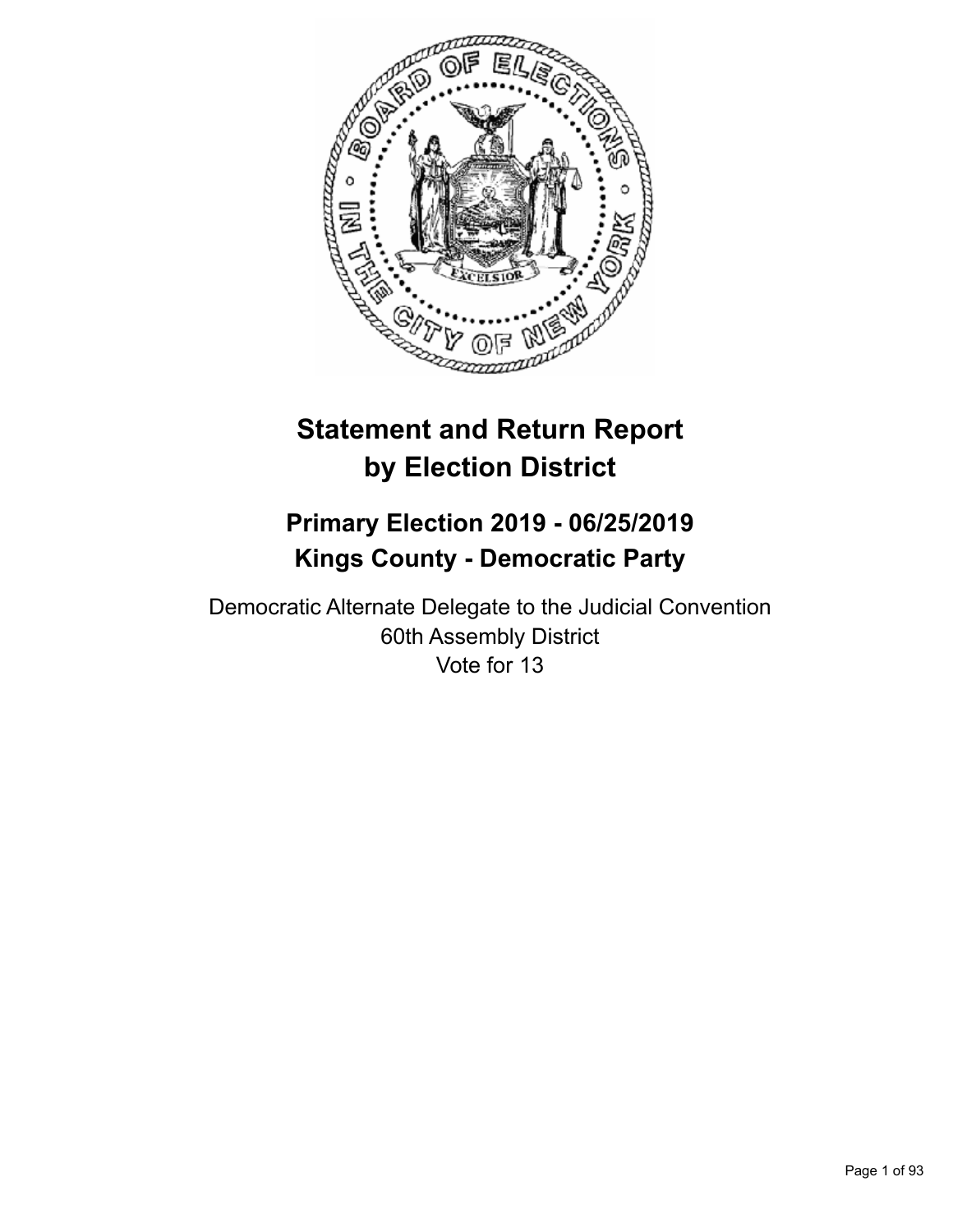

| <b>PUBLIC COUNTER</b>                                    | 17             |
|----------------------------------------------------------|----------------|
| <b>MANUALLY COUNTED EMERGENCY</b>                        | $\mathbf{0}$   |
| ABSENTEE / MILITARY                                      | 1              |
| <b>AFFIDAVIT</b>                                         | $\Omega$       |
| <b>Total Ballots</b>                                     | 18             |
| Less - Inapplicable Federal/Special Presidential Ballots | 0              |
| <b>Total Applicable Ballots</b>                          | 18             |
| <b>INEZ D. BARRON</b>                                    | 8              |
| <b>ROMANO JONES</b>                                      | $\sqrt{3}$     |
| <b>TETINA BUNCHE-EVANS</b>                               | $\overline{2}$ |
| JASMINE-JADA SCOTT BRAYBOY                               | 6              |
| <b>J'NAI S. BRAYBOY-TAYLOR</b>                           | 6              |
| JOHN C. WHITEHEAD                                        | 3              |
| <b>KORY TURNER-BEY</b>                                   | $\overline{4}$ |
| AMANDA DENNIS-JAMES                                      | $\overline{2}$ |
| <b>DAVID BEST</b>                                        | $\overline{4}$ |
| <b>LISA LASHLEY</b>                                      | 3              |
| <b>SEAN ROMAINE</b>                                      | 1              |
| <b>LESLIE WILLIAMS</b>                                   | 1              |
| ROSENDA ALEXANDER                                        | 3              |
| <b>OMAR ALEXANDER</b>                                    | 4              |
| <b>JUSTINE A. WILLIAMS</b>                               | $\overline{c}$ |
| <b>FRANCINE CUTLER</b>                                   | 1              |
| <b>Total Votes</b>                                       | 53             |
| Unrecorded                                               | 181            |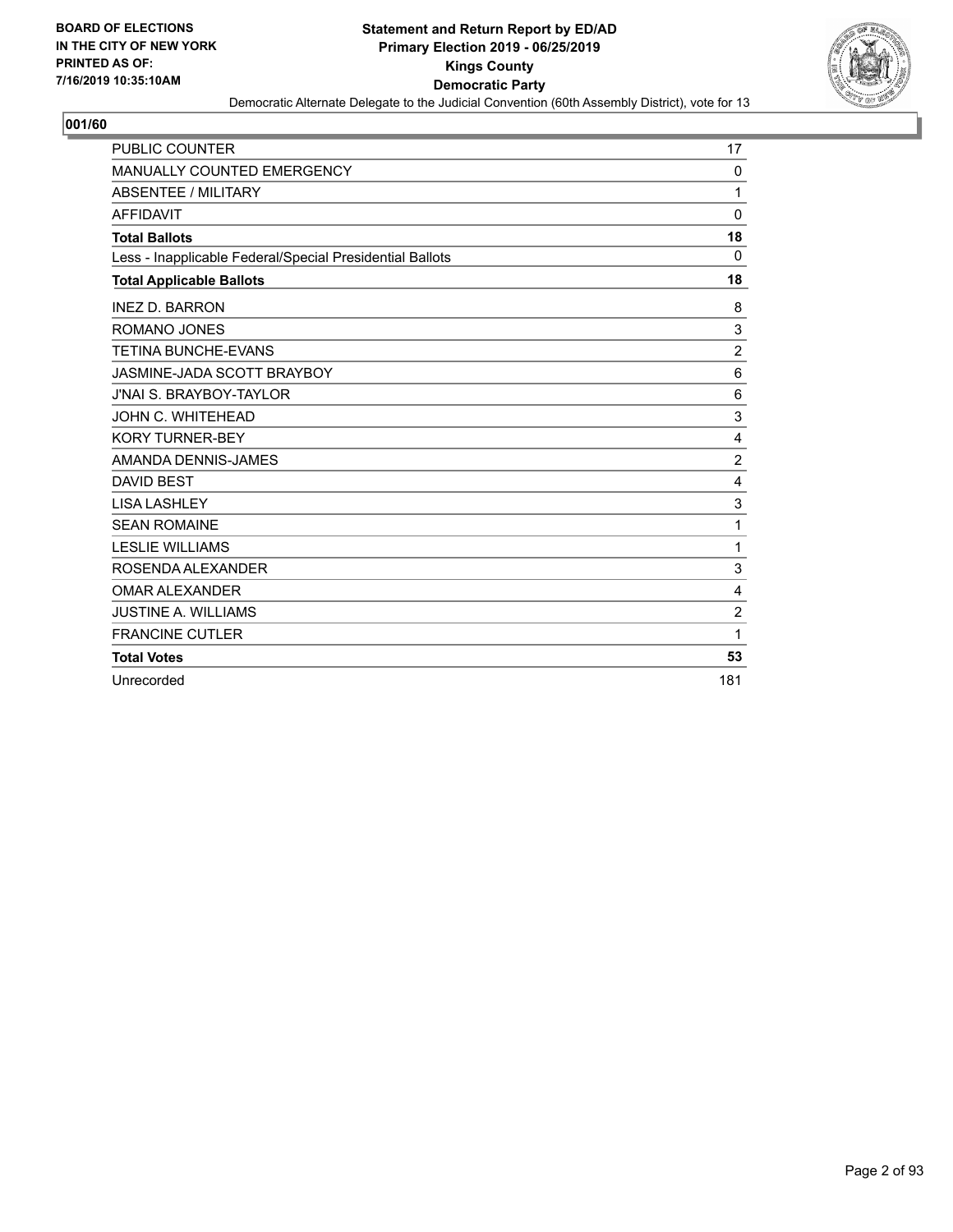

| <b>PUBLIC COUNTER</b>                                    | 16             |
|----------------------------------------------------------|----------------|
| <b>MANUALLY COUNTED EMERGENCY</b>                        | $\mathbf{0}$   |
| <b>ABSENTEE / MILITARY</b>                               | 1              |
| <b>AFFIDAVIT</b>                                         | $\Omega$       |
| <b>Total Ballots</b>                                     | 17             |
| Less - Inapplicable Federal/Special Presidential Ballots | 0              |
| <b>Total Applicable Ballots</b>                          | 17             |
| <b>INEZ D. BARRON</b>                                    | 13             |
| <b>ROMANO JONES</b>                                      | 4              |
| <b>TETINA BUNCHE-EVANS</b>                               | $\overline{2}$ |
| JASMINE-JADA SCOTT BRAYBOY                               | $\overline{2}$ |
| <b>J'NAI S. BRAYBOY-TAYLOR</b>                           | 3              |
| <b>JOHN C. WHITEHEAD</b>                                 | $\overline{2}$ |
| <b>KORY TURNER-BEY</b>                                   | 1              |
| AMANDA DENNIS-JAMES                                      | 3              |
| <b>DAVID BEST</b>                                        | 1              |
| <b>LISA LASHLEY</b>                                      | 3              |
| <b>SEAN ROMAINE</b>                                      | $\mathbf 0$    |
| <b>LESLIE WILLIAMS</b>                                   | 5              |
| ROSENDA ALEXANDER                                        | 5              |
| <b>OMAR ALEXANDER</b>                                    | $\overline{c}$ |
| <b>JUSTINE A. WILLIAMS</b>                               | 4              |
| <b>FRANCINE CUTLER</b>                                   | 3              |
| <b>Total Votes</b>                                       | 53             |
| Unrecorded                                               | 168            |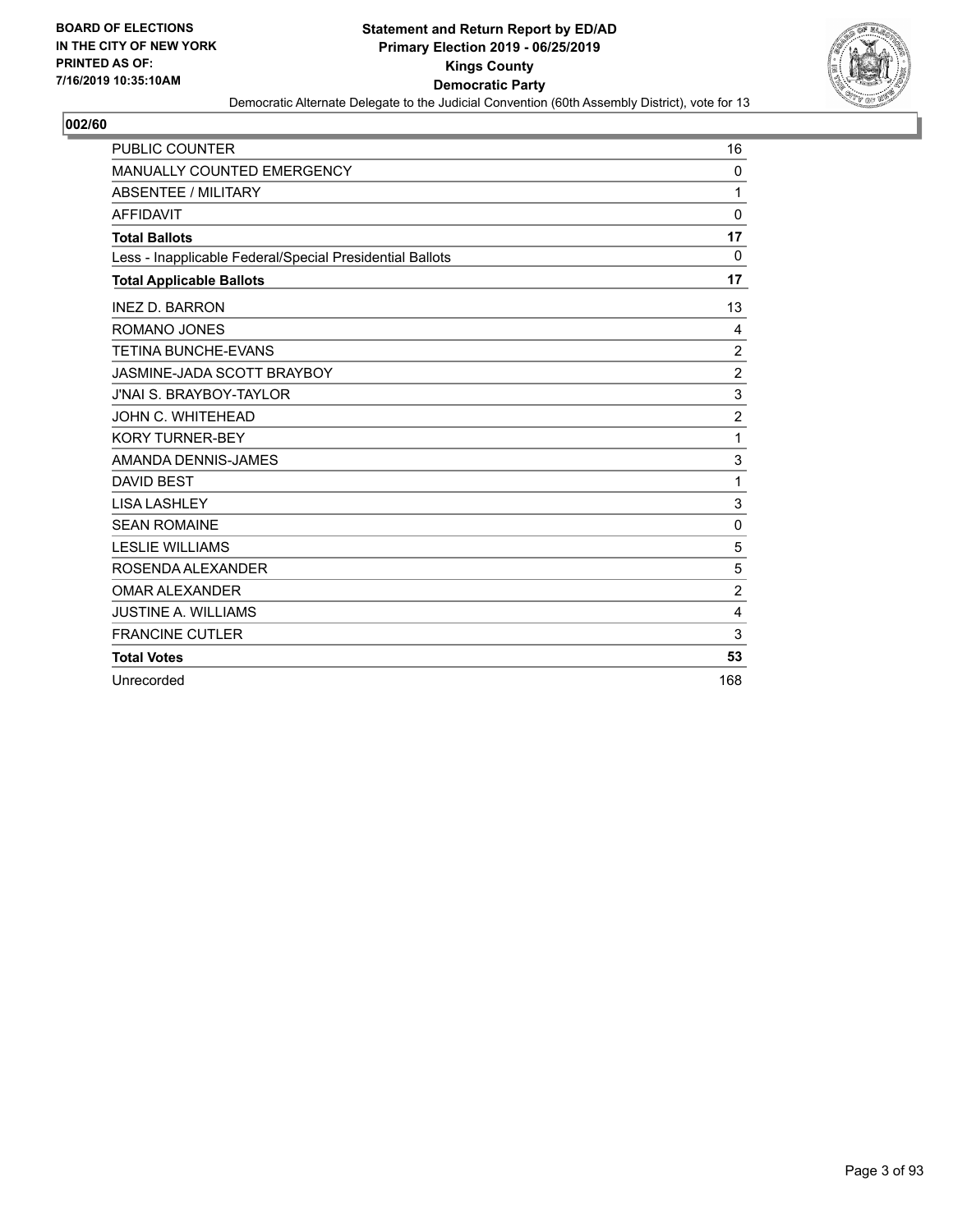

| <b>PUBLIC COUNTER</b>                                    | 23             |
|----------------------------------------------------------|----------------|
| MANUALLY COUNTED EMERGENCY                               | 0              |
| <b>ABSENTEE / MILITARY</b>                               | $\Omega$       |
| <b>AFFIDAVIT</b>                                         | $\Omega$       |
| <b>Total Ballots</b>                                     | 23             |
| Less - Inapplicable Federal/Special Presidential Ballots | 0              |
| <b>Total Applicable Ballots</b>                          | 23             |
| <b>INEZ D. BARRON</b>                                    | 15             |
| ROMANO JONES                                             | 7              |
| <b>TETINA BUNCHE-EVANS</b>                               | $\overline{c}$ |
| <b>JASMINE-JADA SCOTT BRAYBOY</b>                        | 6              |
| <b>J'NAI S. BRAYBOY-TAYLOR</b>                           | 3              |
| <b>JOHN C. WHITEHEAD</b>                                 | 3              |
| <b>KORY TURNER-BEY</b>                                   | 3              |
| AMANDA DENNIS-JAMES                                      | 5              |
| <b>DAVID BEST</b>                                        | 3              |
| <b>LISA LASHLEY</b>                                      | 5              |
| <b>SEAN ROMAINE</b>                                      | 4              |
| <b>LESLIE WILLIAMS</b>                                   | $\overline{4}$ |
| ROSENDA ALEXANDER                                        | 5              |
| <b>OMAR ALEXANDER</b>                                    | 3              |
| <b>JUSTINE A. WILLIAMS</b>                               | 3              |
| <b>FRANCINE CUTLER</b>                                   | $\overline{c}$ |
| <b>Total Votes</b>                                       | 73             |
| Unrecorded                                               | 226            |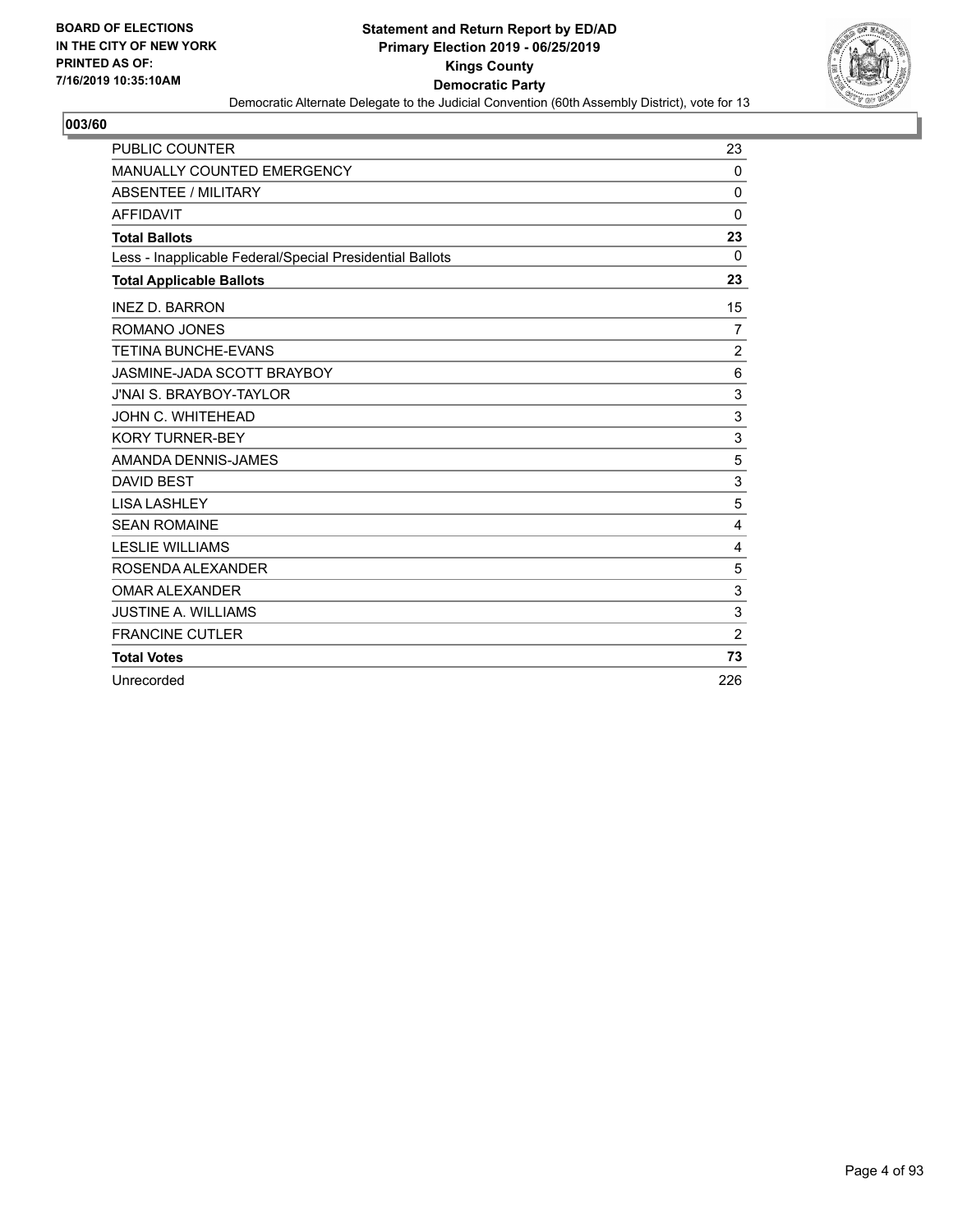

| <b>PUBLIC COUNTER</b>                                    | 26             |
|----------------------------------------------------------|----------------|
| <b>MANUALLY COUNTED EMERGENCY</b>                        | $\Omega$       |
| ABSENTEE / MILITARY                                      | $\mathbf 0$    |
| <b>AFFIDAVIT</b>                                         | $\Omega$       |
| <b>Total Ballots</b>                                     | 26             |
| Less - Inapplicable Federal/Special Presidential Ballots | $\Omega$       |
| <b>Total Applicable Ballots</b>                          | 26             |
| <b>INEZ D. BARRON</b>                                    | 10             |
| <b>ROMANO JONES</b>                                      | 3              |
| <b>TETINA BUNCHE-EVANS</b>                               | $\overline{2}$ |
| JASMINE-JADA SCOTT BRAYBOY                               | 5              |
| <b>J'NAI S. BRAYBOY-TAYLOR</b>                           | $\overline{c}$ |
| JOHN C. WHITEHEAD                                        | 7              |
| <b>KORY TURNER-BEY</b>                                   | 7              |
| AMANDA DENNIS-JAMES                                      | 6              |
| <b>DAVID BEST</b>                                        | $\overline{7}$ |
| <b>LISA LASHLEY</b>                                      | $\overline{7}$ |
| <b>SEAN ROMAINE</b>                                      | $\overline{7}$ |
| <b>LESLIE WILLIAMS</b>                                   | 8              |
| ROSENDA ALEXANDER                                        | $\overline{7}$ |
| <b>OMAR ALEXANDER</b>                                    | $\,6$          |
| <b>JUSTINE A. WILLIAMS</b>                               | $\overline{7}$ |
| <b>FRANCINE CUTLER</b>                                   | 6              |
| <b>Total Votes</b>                                       | 97             |
| Unrecorded                                               | 241            |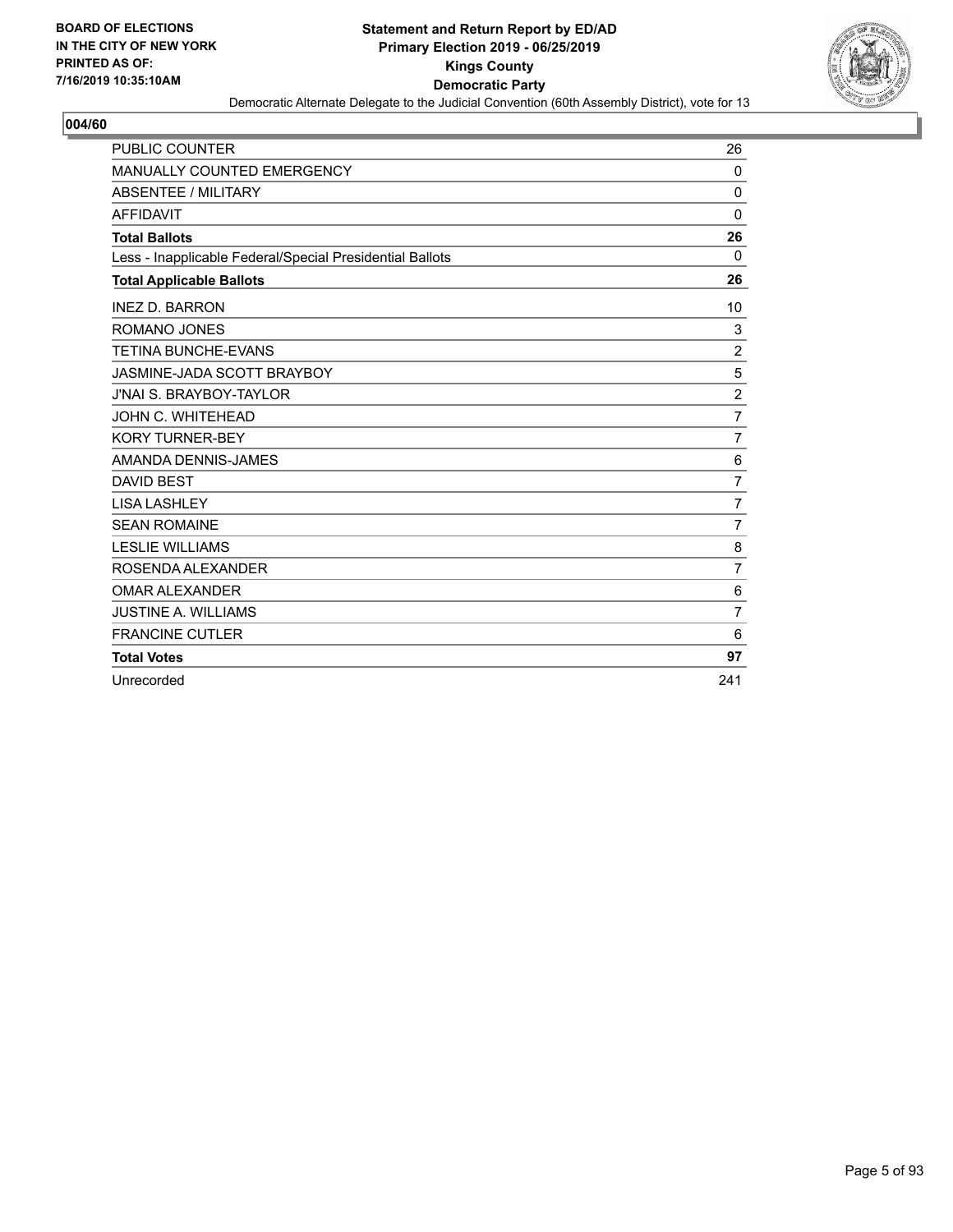

| <b>PUBLIC COUNTER</b>                                    | 47       |
|----------------------------------------------------------|----------|
| <b>MANUALLY COUNTED EMERGENCY</b>                        | $\Omega$ |
| <b>ABSENTEE / MILITARY</b>                               | 3        |
| <b>AFFIDAVIT</b>                                         | $\Omega$ |
| <b>Total Ballots</b>                                     | 50       |
| Less - Inapplicable Federal/Special Presidential Ballots | $\Omega$ |
| <b>Total Applicable Ballots</b>                          | 50       |
| <b>INEZ D. BARRON</b>                                    | 19       |
| ROMANO JONES                                             | 8        |
| <b>TETINA BUNCHE-EVANS</b>                               | 5        |
| JASMINE-JADA SCOTT BRAYBOY                               | 5        |
| <b>J'NAI S. BRAYBOY-TAYLOR</b>                           | 4        |
| JOHN C. WHITEHEAD                                        | 16       |
| <b>KORY TURNER-BEY</b>                                   | 16       |
| AMANDA DENNIS-JAMES                                      | 16       |
| <b>DAVID BEST</b>                                        | 13       |
| <b>LISA LASHLEY</b>                                      | 12       |
| <b>SEAN ROMAINE</b>                                      | 14       |
| <b>LESLIE WILLIAMS</b>                                   | 14       |
| ROSENDA ALEXANDER                                        | 13       |
| <b>OMAR ALEXANDER</b>                                    | 14       |
| <b>JUSTINE A. WILLIAMS</b>                               | 14       |
| <b>FRANCINE CUTLER</b>                                   | 12       |
| <b>Total Votes</b>                                       | 195      |
| Unrecorded                                               | 455      |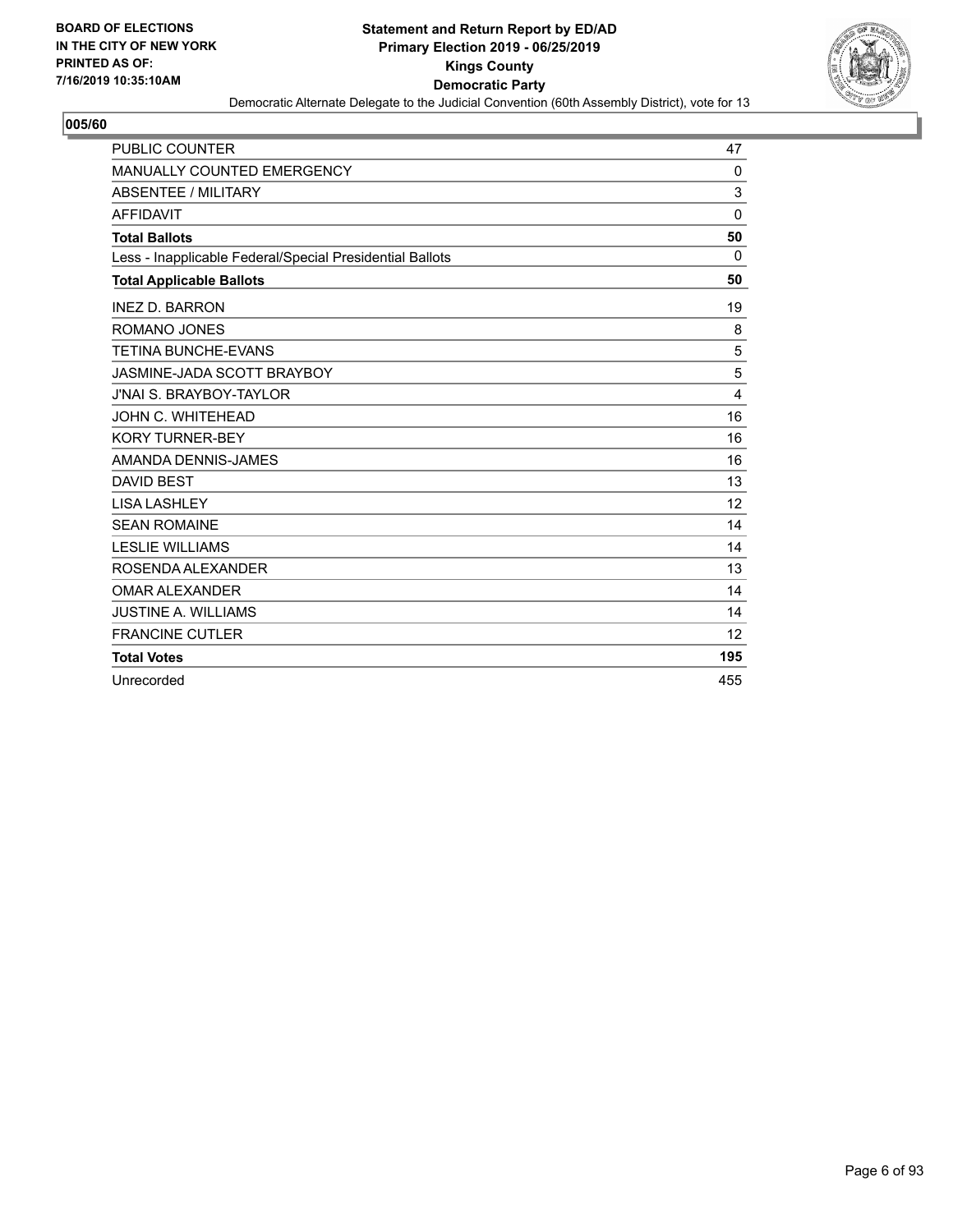

| <b>PUBLIC COUNTER</b>                                    | 6              |
|----------------------------------------------------------|----------------|
| MANUALLY COUNTED EMERGENCY                               | $\mathbf 0$    |
| <b>ABSENTEE / MILITARY</b>                               | 1              |
| <b>AFFIDAVIT</b>                                         | $\mathbf 0$    |
| <b>Total Ballots</b>                                     | $\overline{7}$ |
| Less - Inapplicable Federal/Special Presidential Ballots | 0              |
| <b>Total Applicable Ballots</b>                          | $\overline{7}$ |
| <b>INEZ D. BARRON</b>                                    | $\overline{2}$ |
| <b>ROMANO JONES</b>                                      | 0              |
| <b>TETINA BUNCHE-EVANS</b>                               | 1              |
| JASMINE-JADA SCOTT BRAYBOY                               | $\mathbf 0$    |
| <b>J'NAI S. BRAYBOY-TAYLOR</b>                           | $\overline{2}$ |
| JOHN C. WHITEHEAD                                        | $\mathbf 0$    |
| <b>KORY TURNER-BEY</b>                                   | $\mathbf 0$    |
| AMANDA DENNIS-JAMES                                      | 0              |
| <b>DAVID BEST</b>                                        | 1              |
| <b>LISA LASHLEY</b>                                      | 0              |
| <b>SEAN ROMAINE</b>                                      | 1              |
| <b>LESLIE WILLIAMS</b>                                   | $\mathbf 0$    |
| ROSENDA ALEXANDER                                        | $\mathbf 0$    |
| <b>OMAR ALEXANDER</b>                                    | 1              |
| <b>JUSTINE A. WILLIAMS</b>                               | 0              |
| <b>FRANCINE CUTLER</b>                                   | $\mathbf 0$    |
| <b>Total Votes</b>                                       | 8              |
| Unrecorded                                               | 83             |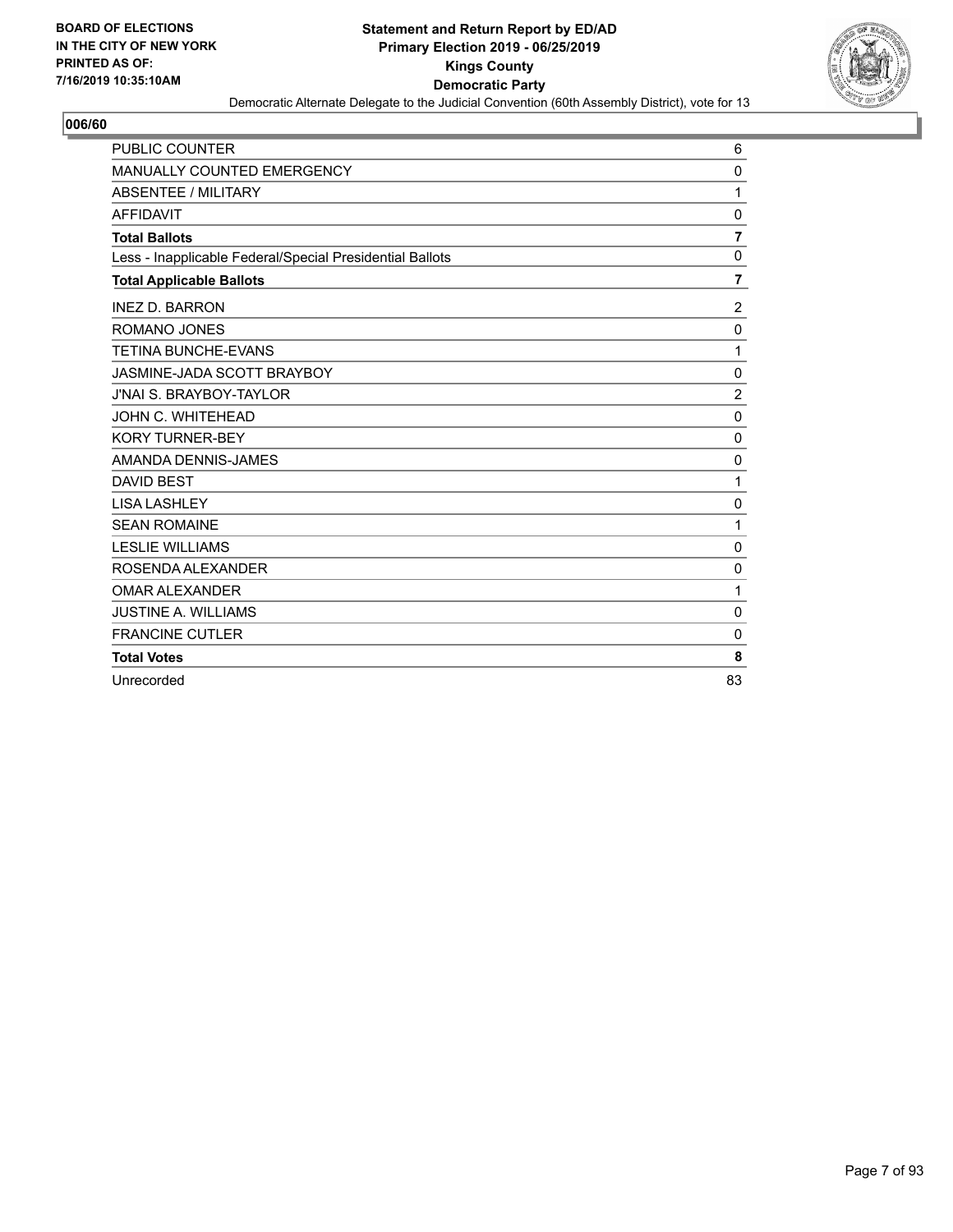

| <b>PUBLIC COUNTER</b>                                    | 31             |
|----------------------------------------------------------|----------------|
| <b>MANUALLY COUNTED EMERGENCY</b>                        | $\Omega$       |
| ABSENTEE / MILITARY                                      | 2              |
| <b>AFFIDAVIT</b>                                         | $\mathbf{0}$   |
| <b>Total Ballots</b>                                     | 33             |
| Less - Inapplicable Federal/Special Presidential Ballots | $\mathbf{0}$   |
| <b>Total Applicable Ballots</b>                          | 33             |
| <b>INEZ D. BARRON</b>                                    | 27             |
| ROMANO JONES                                             | 10             |
| <b>TETINA BUNCHE-EVANS</b>                               | 7              |
| JASMINE-JADA SCOTT BRAYBOY                               | 12             |
| <b>J'NAI S. BRAYBOY-TAYLOR</b>                           | $\overline{7}$ |
| JOHN C. WHITEHEAD                                        | 15             |
| <b>KORY TURNER-BEY</b>                                   | 8              |
| AMANDA DENNIS-JAMES                                      | 11             |
| <b>DAVID BEST</b>                                        | 12             |
| <b>LISA LASHLEY</b>                                      | 9              |
| <b>SEAN ROMAINE</b>                                      | 6              |
| <b>LESLIE WILLIAMS</b>                                   | 9              |
| ROSENDA ALEXANDER                                        | 8              |
| <b>OMAR ALEXANDER</b>                                    | 8              |
| <b>JUSTINE A. WILLIAMS</b>                               | 11             |
| <b>FRANCINE CUTLER</b>                                   | $\overline{7}$ |
| UNATTRIBUTABLE WRITE-IN (WRITE-IN)                       | 1              |
| <b>Total Votes</b>                                       | 168            |
| Unrecorded                                               | 261            |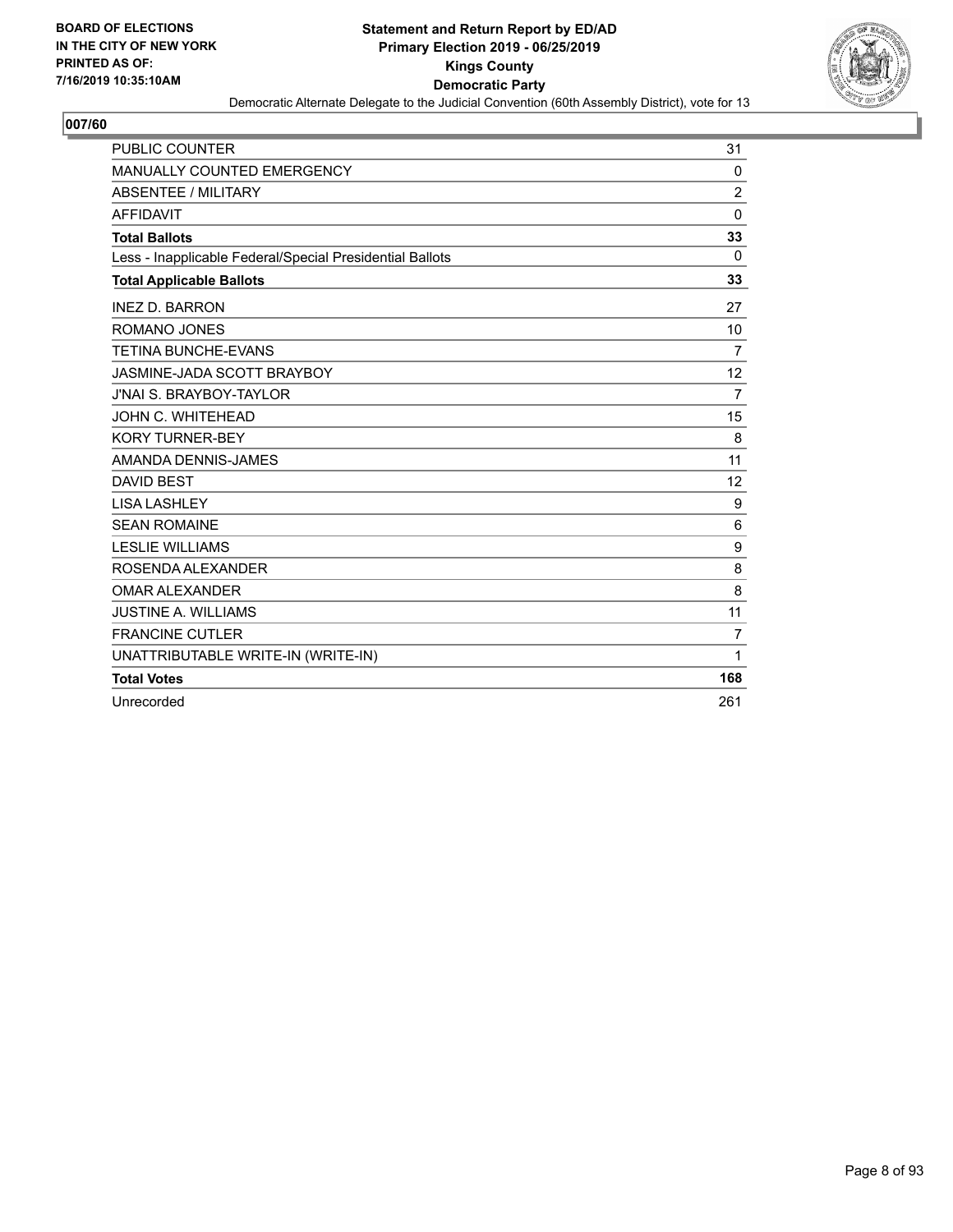

| <b>PUBLIC COUNTER</b>                                    | 39             |
|----------------------------------------------------------|----------------|
| <b>MANUALLY COUNTED EMERGENCY</b>                        | 0              |
| <b>ABSENTEE / MILITARY</b>                               | $\overline{2}$ |
| <b>AFFIDAVIT</b>                                         | $\mathbf{0}$   |
| <b>Total Ballots</b>                                     | 41             |
| Less - Inapplicable Federal/Special Presidential Ballots | 0              |
| <b>Total Applicable Ballots</b>                          | 41             |
| <b>INEZ D. BARRON</b>                                    | 23             |
| ROMANO JONES                                             | 20             |
| <b>TETINA BUNCHE-EVANS</b>                               | 19             |
| JASMINE-JADA SCOTT BRAYBOY                               | 22             |
| <b>J'NAI S. BRAYBOY-TAYLOR</b>                           | 11             |
| JOHN C. WHITEHEAD                                        | 19             |
| <b>KORY TURNER-BEY</b>                                   | 18             |
| AMANDA DENNIS-JAMES                                      | 21             |
| <b>DAVID BEST</b>                                        | 21             |
| <b>LISA LASHLEY</b>                                      | 20             |
| <b>SEAN ROMAINE</b>                                      | 19             |
| <b>LESLIE WILLIAMS</b>                                   | 20             |
| ROSENDA ALEXANDER                                        | 18             |
| <b>OMAR ALEXANDER</b>                                    | 19             |
| <b>JUSTINE A. WILLIAMS</b>                               | 19             |
| <b>FRANCINE CUTLER</b>                                   | 16             |
| <b>Total Votes</b>                                       | 305            |
| Unrecorded                                               | 228            |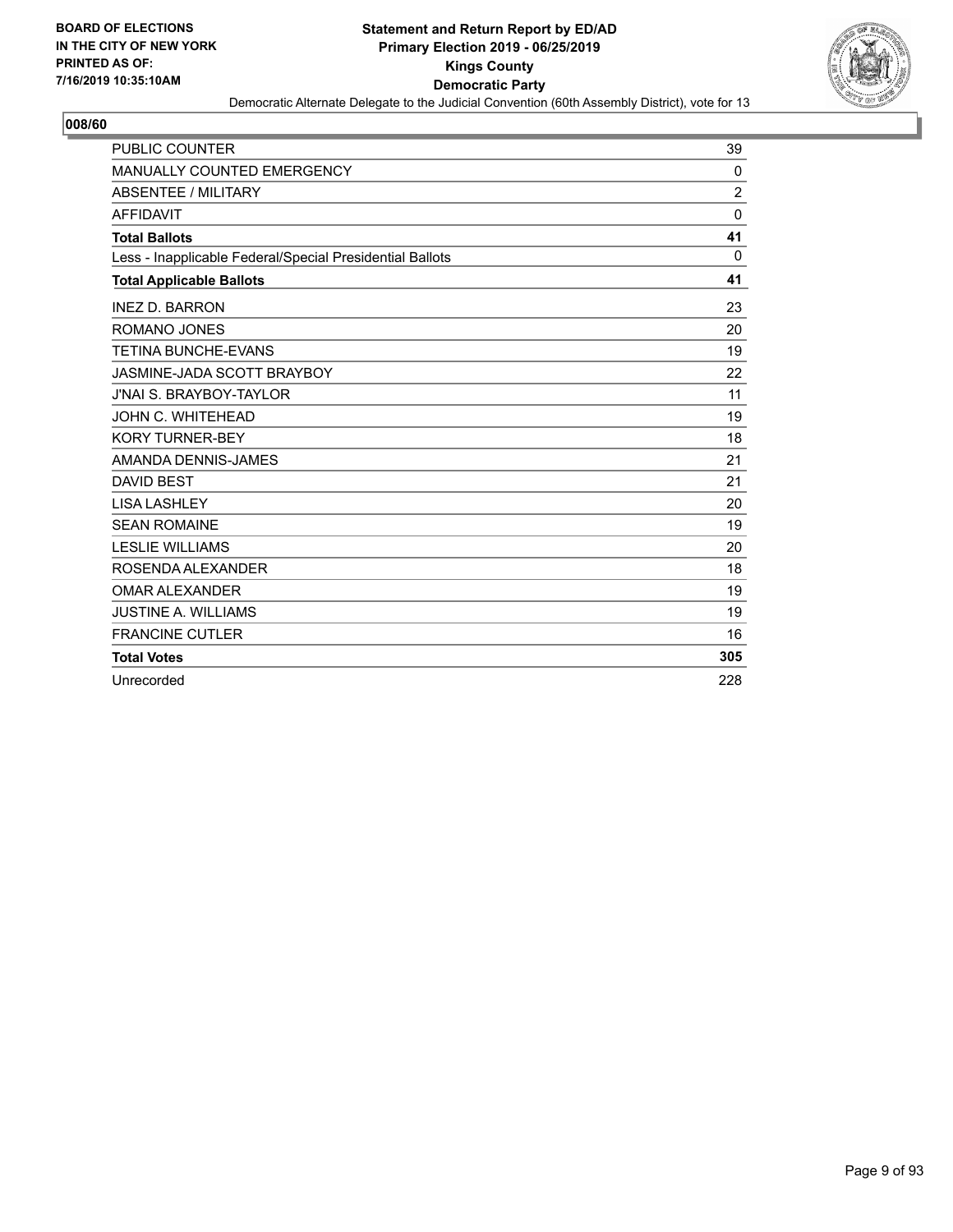

| <b>PUBLIC COUNTER</b>                                    | 26             |
|----------------------------------------------------------|----------------|
| <b>MANUALLY COUNTED EMERGENCY</b>                        | 0              |
| <b>ABSENTEE / MILITARY</b>                               | $\overline{2}$ |
| <b>AFFIDAVIT</b>                                         | $\mathbf{0}$   |
| <b>Total Ballots</b>                                     | 28             |
| Less - Inapplicable Federal/Special Presidential Ballots | $\Omega$       |
| <b>Total Applicable Ballots</b>                          | 28             |
| <b>INEZ D. BARRON</b>                                    | 17             |
| ROMANO JONES                                             | 9              |
| <b>TETINA BUNCHE-EVANS</b>                               | $\overline{7}$ |
| JASMINE-JADA SCOTT BRAYBOY                               | 11             |
| <b>J'NAI S. BRAYBOY-TAYLOR</b>                           | 8              |
| JOHN C. WHITEHEAD                                        | 11             |
| <b>KORY TURNER-BEY</b>                                   | 11             |
| AMANDA DENNIS-JAMES                                      | 11             |
| <b>DAVID BEST</b>                                        | 11             |
| <b>LISA LASHLEY</b>                                      | 11             |
| <b>SEAN ROMAINE</b>                                      | 11             |
| <b>LESLIE WILLIAMS</b>                                   | 14             |
| ROSENDA ALEXANDER                                        | 9              |
| <b>OMAR ALEXANDER</b>                                    | 11             |
| <b>JUSTINE A. WILLIAMS</b>                               | 13             |
| <b>FRANCINE CUTLER</b>                                   | 10             |
| <b>Total Votes</b>                                       | 175            |
| Unrecorded                                               | 189            |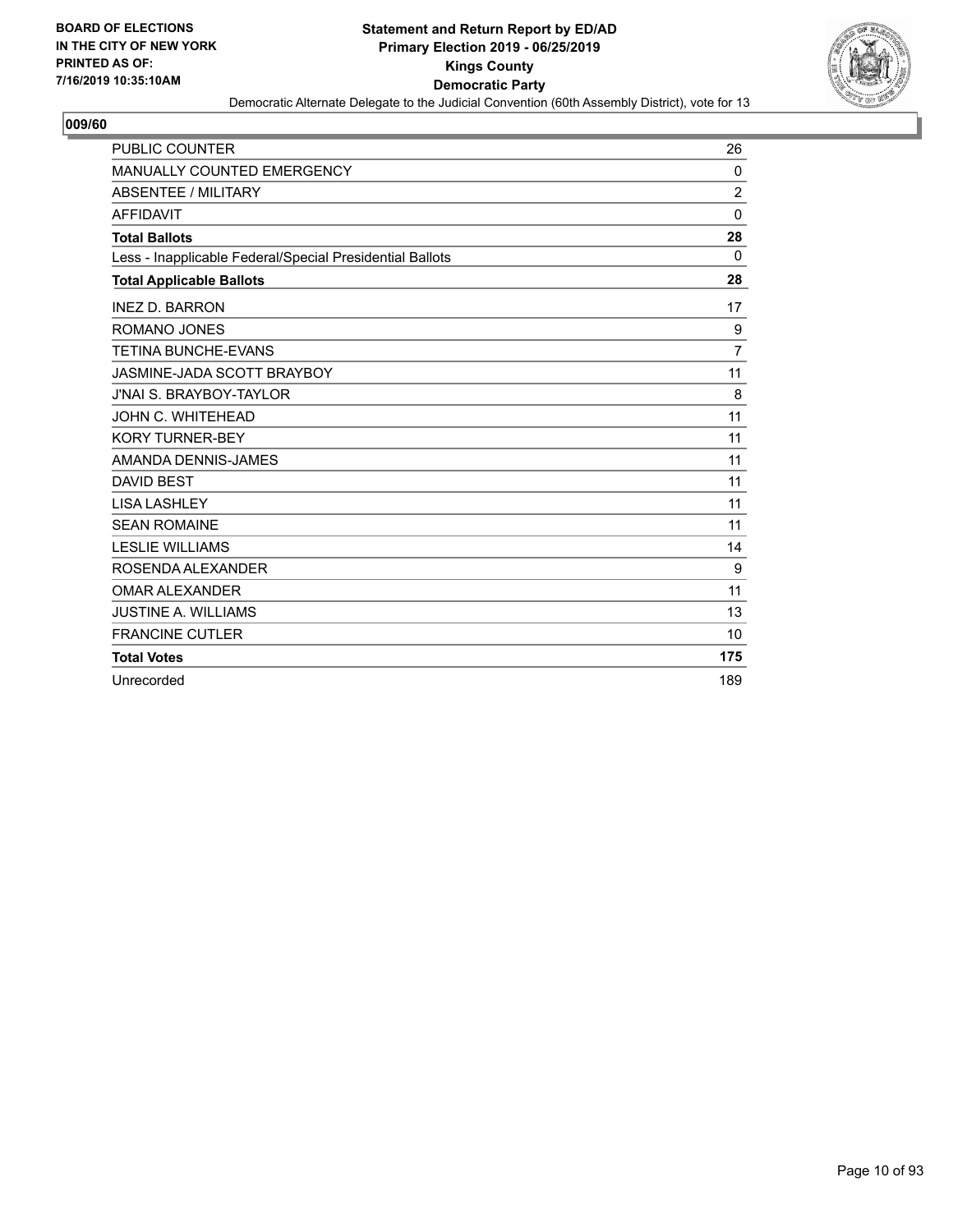

| <b>PUBLIC COUNTER</b>                                    | 9                |
|----------------------------------------------------------|------------------|
| MANUALLY COUNTED EMERGENCY                               | 0                |
| <b>ABSENTEE / MILITARY</b>                               | $\Omega$         |
| <b>AFFIDAVIT</b>                                         | 0                |
| <b>Total Ballots</b>                                     | 9                |
| Less - Inapplicable Federal/Special Presidential Ballots | $\mathbf 0$      |
| <b>Total Applicable Ballots</b>                          | 9                |
| <b>INEZ D. BARRON</b>                                    | 4                |
| ROMANO JONES                                             | 1                |
| <b>TETINA BUNCHE-EVANS</b>                               | 1                |
| JASMINE-JADA SCOTT BRAYBOY                               | 1                |
| <b>J'NAI S. BRAYBOY-TAYLOR</b>                           | $\mathbf 0$      |
| JOHN C. WHITEHEAD                                        | $\overline{c}$   |
| <b>KORY TURNER-BEY</b>                                   | $\mathbf 0$      |
| AMANDA DENNIS-JAMES                                      | 1                |
| <b>DAVID BEST</b>                                        | $\boldsymbol{2}$ |
| <b>LISA LASHLEY</b>                                      | $\mathbf 0$      |
| <b>SEAN ROMAINE</b>                                      | 0                |
| <b>LESLIE WILLIAMS</b>                                   | 1                |
| ROSENDA ALEXANDER                                        | 0                |
| <b>OMAR ALEXANDER</b>                                    | 1                |
| <b>JUSTINE A. WILLIAMS</b>                               | 0                |
| <b>FRANCINE CUTLER</b>                                   | $\Omega$         |
| <b>Total Votes</b>                                       | 14               |
| Unrecorded                                               | 103              |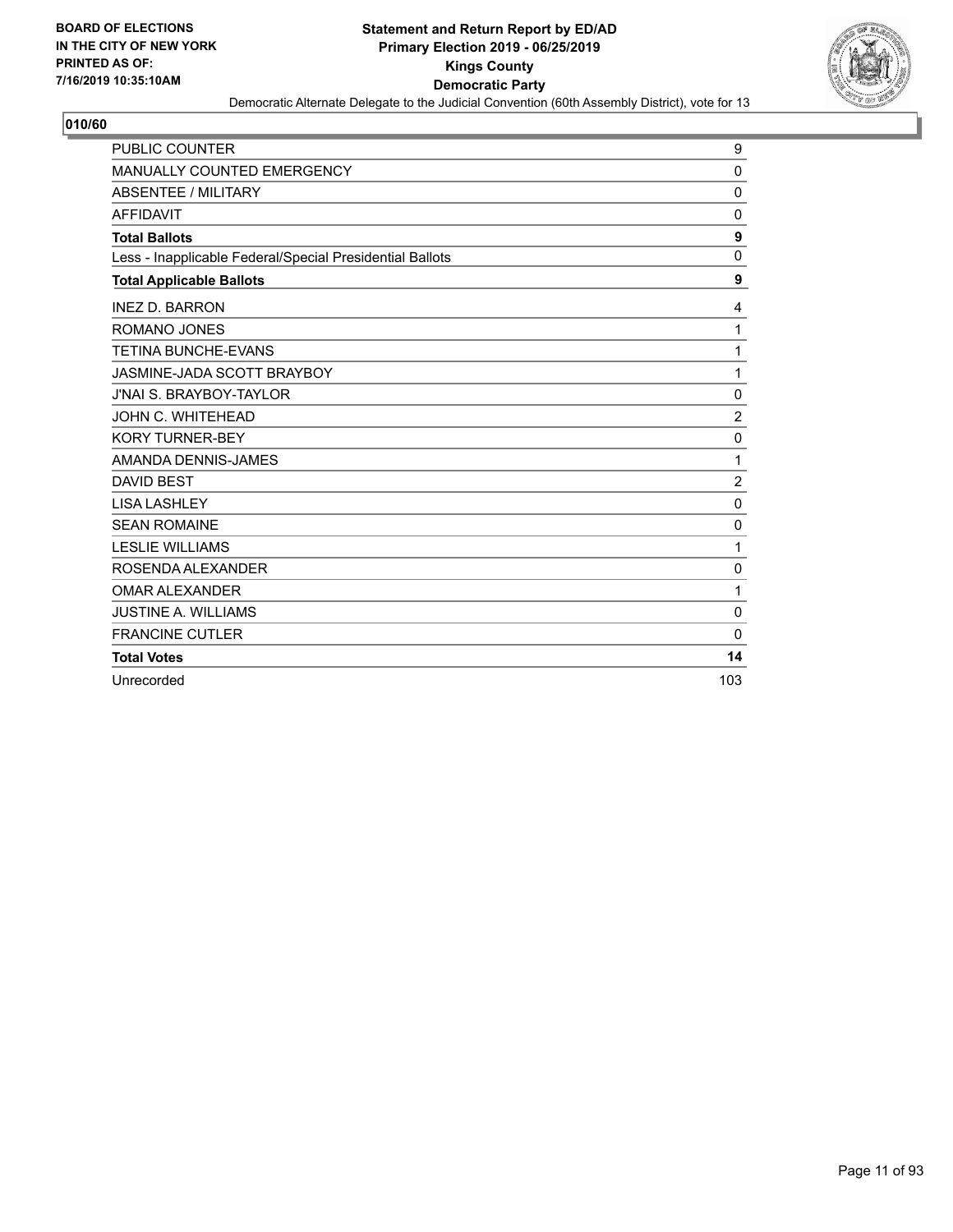

| <b>PUBLIC COUNTER</b>                                    | 4              |
|----------------------------------------------------------|----------------|
| MANUALLY COUNTED EMERGENCY                               | 0              |
| <b>ABSENTEE / MILITARY</b>                               | $\mathbf 0$    |
| <b>AFFIDAVIT</b>                                         | 0              |
| <b>Total Ballots</b>                                     | 4              |
| Less - Inapplicable Federal/Special Presidential Ballots | $\mathbf 0$    |
| <b>Total Applicable Ballots</b>                          | 4              |
| <b>INEZ D. BARRON</b>                                    | 2              |
| ROMANO JONES                                             | $\overline{2}$ |
| <b>TETINA BUNCHE-EVANS</b>                               | $\mathbf 0$    |
| JASMINE-JADA SCOTT BRAYBOY                               | $\mathbf 0$    |
| <b>J'NAI S. BRAYBOY-TAYLOR</b>                           | 0              |
| <b>JOHN C. WHITEHEAD</b>                                 | $\overline{2}$ |
| <b>KORY TURNER-BEY</b>                                   | $\mathbf 0$    |
| AMANDA DENNIS-JAMES                                      | 0              |
| <b>DAVID BEST</b>                                        | 1              |
| <b>LISA LASHLEY</b>                                      | $\mathbf 0$    |
| <b>SEAN ROMAINE</b>                                      | 0              |
| <b>LESLIE WILLIAMS</b>                                   | 1              |
| ROSENDA ALEXANDER                                        | 1              |
| <b>OMAR ALEXANDER</b>                                    | 0              |
| <b>JUSTINE A. WILLIAMS</b>                               | 3              |
| <b>FRANCINE CUTLER</b>                                   | 1              |
| <b>Total Votes</b>                                       | 13             |
| Unrecorded                                               | 39             |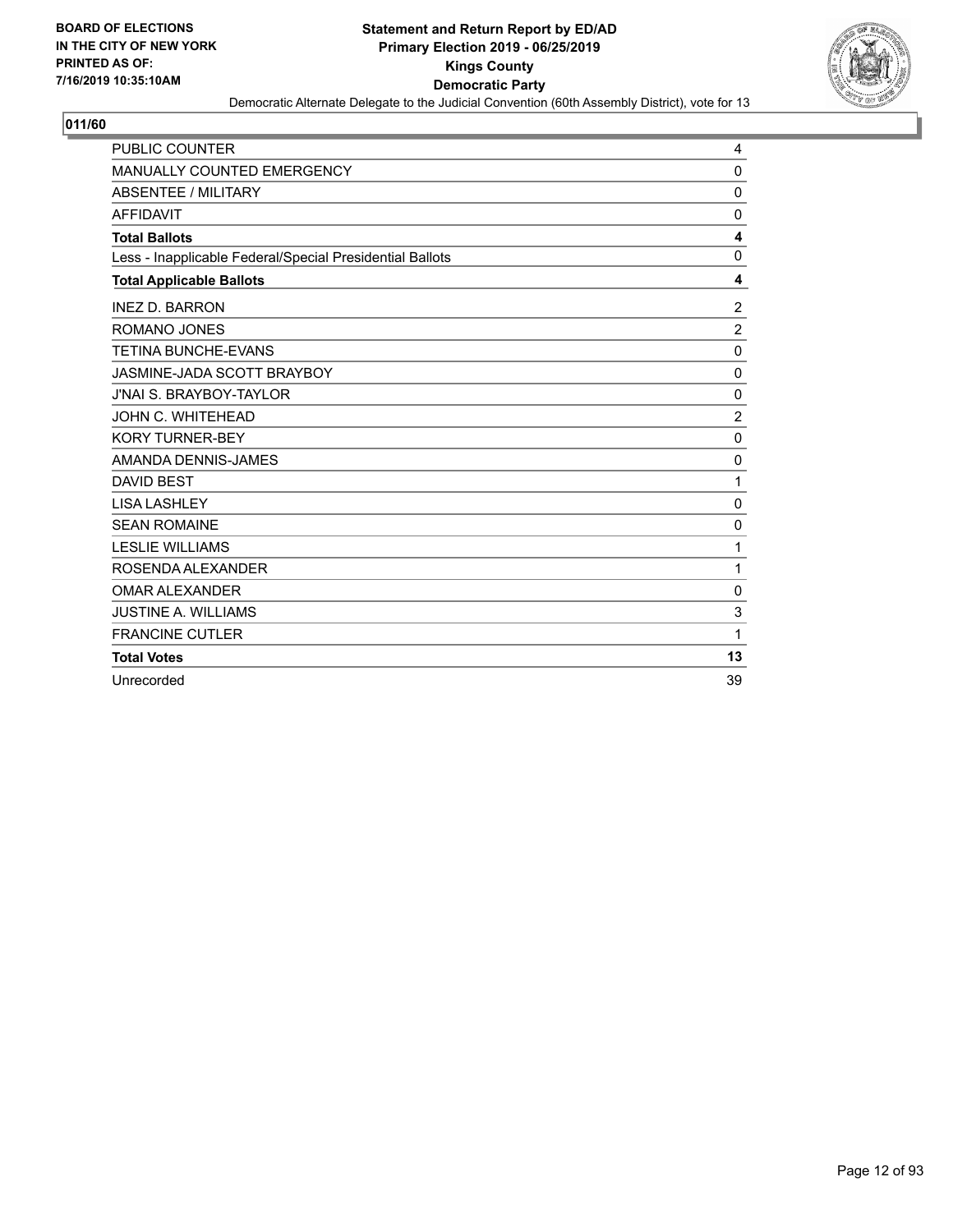

| PUBLIC COUNTER                                           | 13             |
|----------------------------------------------------------|----------------|
| MANUALLY COUNTED EMERGENCY                               | 0              |
| <b>ABSENTEE / MILITARY</b>                               | 1              |
| <b>AFFIDAVIT</b>                                         | $\Omega$       |
| <b>Total Ballots</b>                                     | 14             |
| Less - Inapplicable Federal/Special Presidential Ballots | 0              |
| <b>Total Applicable Ballots</b>                          | 14             |
| <b>INEZ D. BARRON</b>                                    | 13             |
| <b>ROMANO JONES</b>                                      | 4              |
| <b>TETINA BUNCHE-EVANS</b>                               | 3              |
| JASMINE-JADA SCOTT BRAYBOY                               | 7              |
| <b>J'NAI S. BRAYBOY-TAYLOR</b>                           | 3              |
| JOHN C. WHITEHEAD                                        | 5              |
| <b>KORY TURNER-BEY</b>                                   | 3              |
| AMANDA DENNIS-JAMES                                      | $\overline{7}$ |
| <b>DAVID BEST</b>                                        | 5              |
| <b>LISA LASHLEY</b>                                      | $\mathbf 5$    |
| <b>SEAN ROMAINE</b>                                      | 1              |
| <b>LESLIE WILLIAMS</b>                                   | $\overline{4}$ |
| ROSENDA ALEXANDER                                        | 5              |
| <b>OMAR ALEXANDER</b>                                    | 3              |
| <b>JUSTINE A. WILLIAMS</b>                               | 6              |
| <b>FRANCINE CUTLER</b>                                   | $\overline{c}$ |
| <b>Total Votes</b>                                       | 76             |
| Unrecorded                                               | 106            |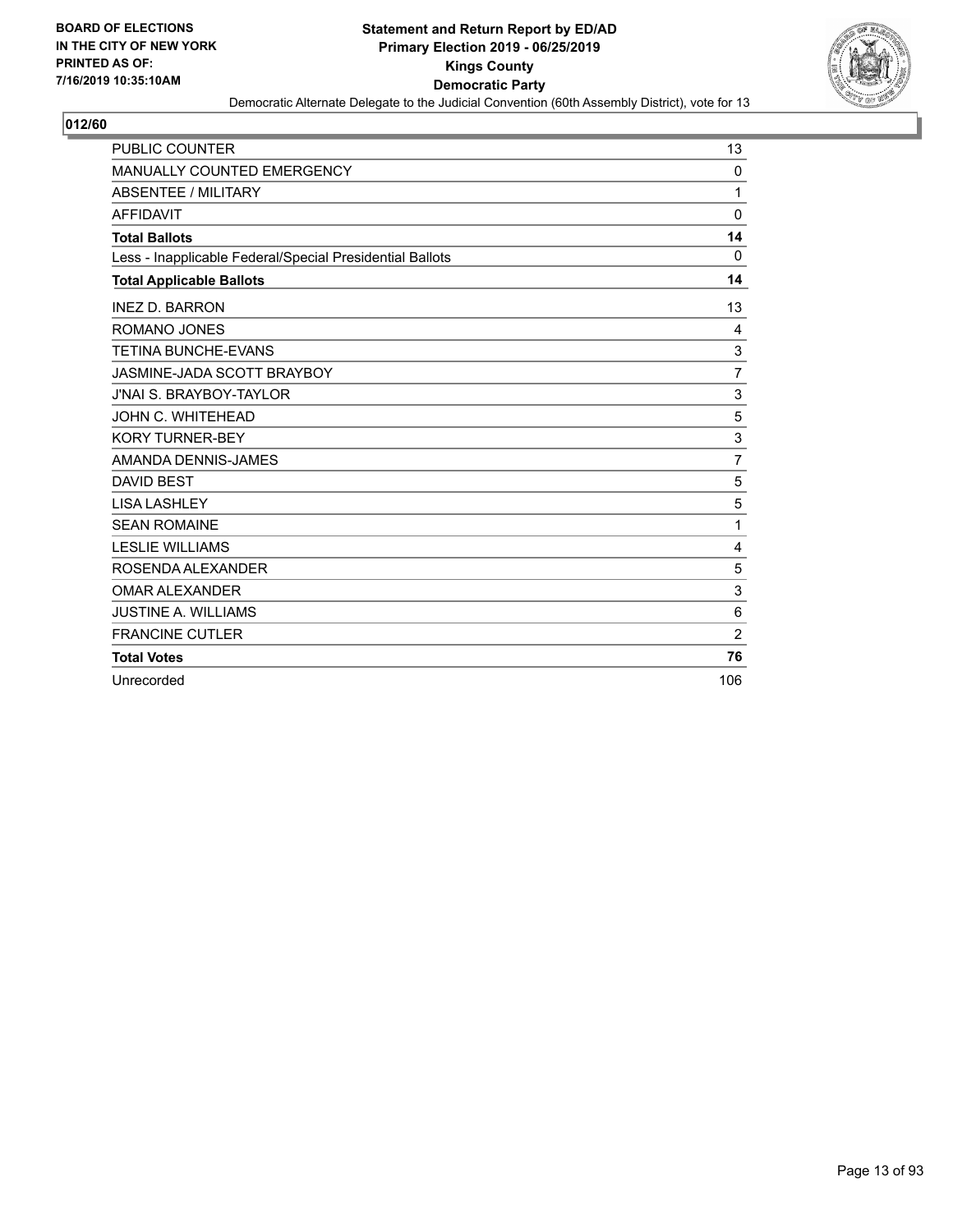

| <b>PUBLIC COUNTER</b>                                    | 52       |
|----------------------------------------------------------|----------|
| MANUALLY COUNTED EMERGENCY                               | 0        |
| <b>ABSENTEE / MILITARY</b>                               | 5        |
| <b>AFFIDAVIT</b>                                         | $\Omega$ |
| <b>Total Ballots</b>                                     | 57       |
| Less - Inapplicable Federal/Special Presidential Ballots | 0        |
| <b>Total Applicable Ballots</b>                          | 57       |
| <b>INEZ D. BARRON</b>                                    | 32       |
| ROMANO JONES                                             | 15       |
| <b>TETINA BUNCHE-EVANS</b>                               | 8        |
| JASMINE-JADA SCOTT BRAYBOY                               | 12       |
| <b>J'NAI S. BRAYBOY-TAYLOR</b>                           | 4        |
| <b>JOHN C. WHITEHEAD</b>                                 | 23       |
| <b>KORY TURNER-BEY</b>                                   | 17       |
| AMANDA DENNIS-JAMES                                      | 18       |
| <b>DAVID BEST</b>                                        | 17       |
| <b>LISA LASHLEY</b>                                      | 15       |
| <b>SEAN ROMAINE</b>                                      | 15       |
| <b>LESLIE WILLIAMS</b>                                   | 21       |
| ROSENDA ALEXANDER                                        | 13       |
| <b>OMAR ALEXANDER</b>                                    | 18       |
| <b>JUSTINE A. WILLIAMS</b>                               | 22       |
| <b>FRANCINE CUTLER</b>                                   | 12       |
| <b>Total Votes</b>                                       | 262      |
| Unrecorded                                               | 479      |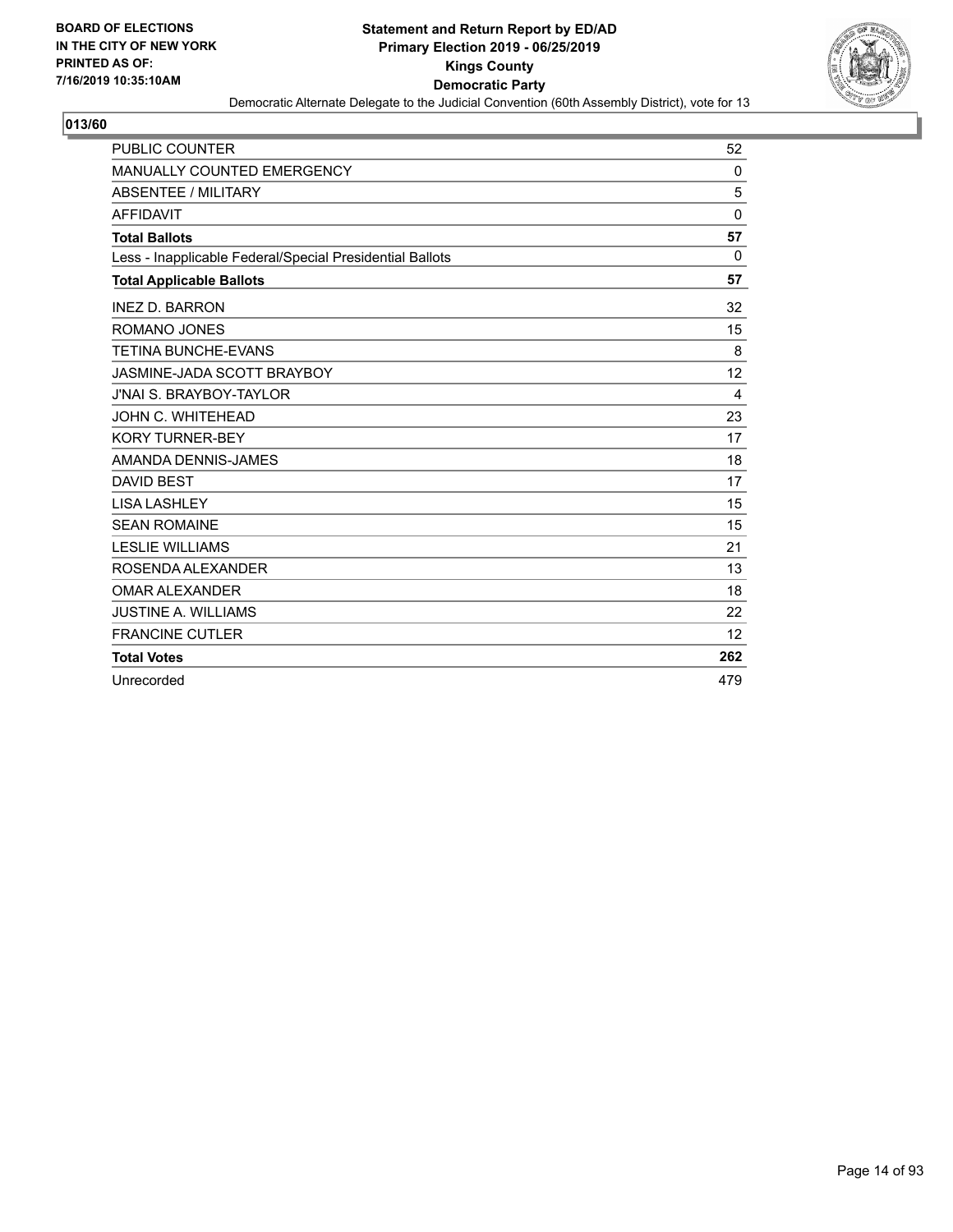

| <b>PUBLIC COUNTER</b>                                    | 30             |
|----------------------------------------------------------|----------------|
| MANUALLY COUNTED EMERGENCY                               | 0              |
| <b>ABSENTEE / MILITARY</b>                               | 3              |
| <b>AFFIDAVIT</b>                                         | $\mathbf{0}$   |
| <b>Total Ballots</b>                                     | 33             |
| Less - Inapplicable Federal/Special Presidential Ballots | 0              |
| <b>Total Applicable Ballots</b>                          | 33             |
| <b>INEZ D. BARRON</b>                                    | 21             |
| ROMANO JONES                                             | 10             |
| <b>TETINA BUNCHE-EVANS</b>                               | 9              |
| JASMINE-JADA SCOTT BRAYBOY                               | 9              |
| <b>J'NAI S. BRAYBOY-TAYLOR</b>                           | 5              |
| JOHN C. WHITEHEAD                                        | 9              |
| <b>KORY TURNER-BEY</b>                                   | 9              |
| AMANDA DENNIS-JAMES                                      | $\overline{7}$ |
| <b>DAVID BEST</b>                                        | 13             |
| <b>LISA LASHLEY</b>                                      | 11             |
| <b>SEAN ROMAINE</b>                                      | 8              |
| <b>LESLIE WILLIAMS</b>                                   | 12             |
| ROSENDA ALEXANDER                                        | 8              |
| <b>OMAR ALEXANDER</b>                                    | $\overline{7}$ |
| <b>JUSTINE A. WILLIAMS</b>                               | 11             |
| <b>FRANCINE CUTLER</b>                                   | 5              |
| <b>Total Votes</b>                                       | 154            |
| Unrecorded                                               | 275            |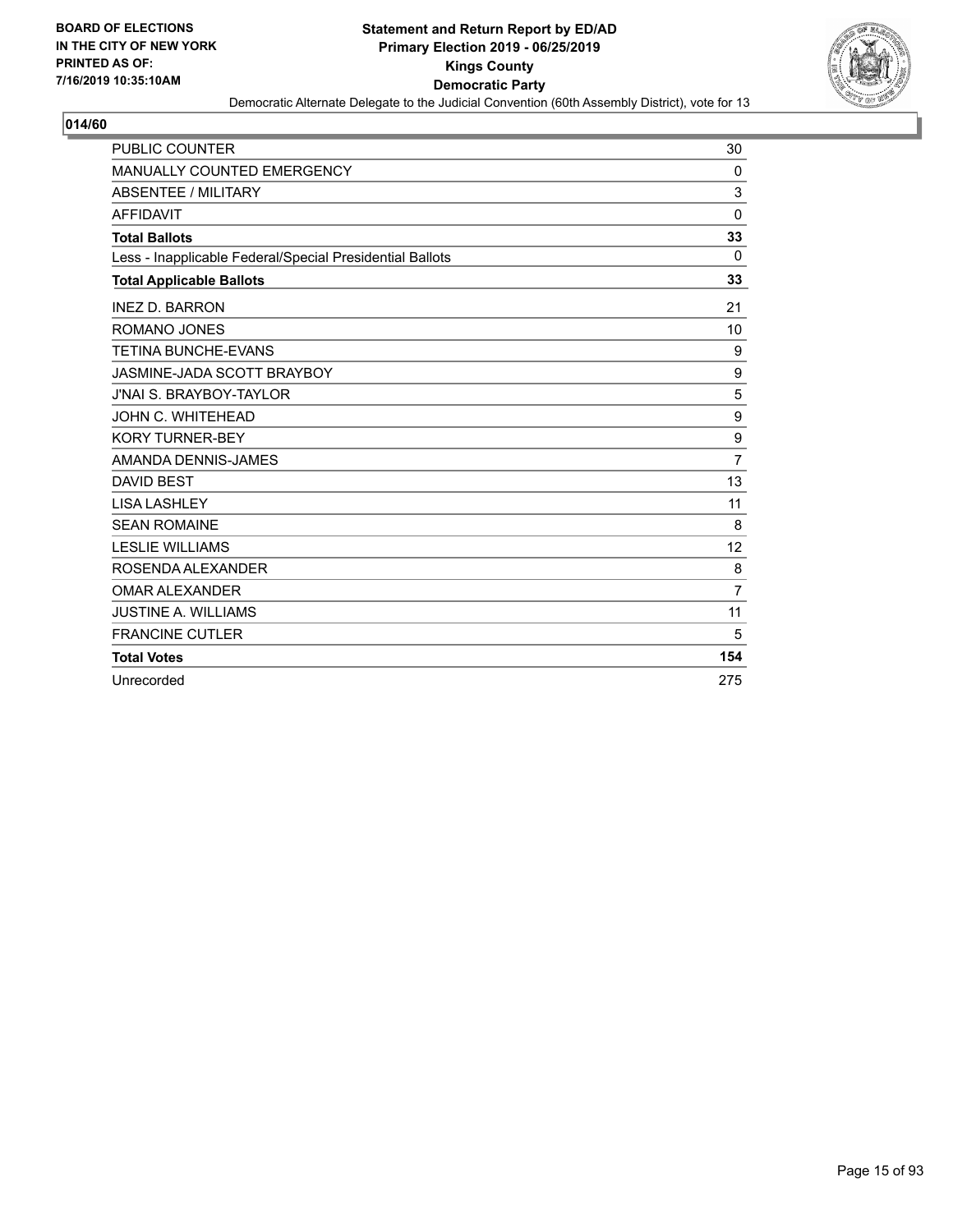

| <b>PUBLIC COUNTER</b>                                    | 17               |
|----------------------------------------------------------|------------------|
| MANUALLY COUNTED EMERGENCY                               | $\Omega$         |
| <b>ABSENTEE / MILITARY</b>                               | $\Omega$         |
| <b>AFFIDAVIT</b>                                         | $\Omega$         |
| <b>Total Ballots</b>                                     | 17               |
| Less - Inapplicable Federal/Special Presidential Ballots | 0                |
| <b>Total Applicable Ballots</b>                          | 17               |
| <b>INEZ D. BARRON</b>                                    | 14               |
| ROMANO JONES                                             | 6                |
| <b>TETINA BUNCHE-EVANS</b>                               | 2                |
| JASMINE-JADA SCOTT BRAYBOY                               | 3                |
| <b>J'NAI S. BRAYBOY-TAYLOR</b>                           | $\overline{c}$   |
| <b>JOHN C. WHITEHEAD</b>                                 | $\boldsymbol{2}$ |
| <b>KORY TURNER-BEY</b>                                   | 1                |
| AMANDA DENNIS-JAMES                                      | $\overline{7}$   |
| <b>DAVID BEST</b>                                        | 4                |
| <b>LISA LASHLEY</b>                                      | 3                |
| <b>SEAN ROMAINE</b>                                      | $\overline{2}$   |
| <b>LESLIE WILLIAMS</b>                                   | $\overline{7}$   |
| ROSENDA ALEXANDER                                        | 4                |
| <b>OMAR ALEXANDER</b>                                    | 4                |
| <b>JUSTINE A. WILLIAMS</b>                               | 6                |
| <b>FRANCINE CUTLER</b>                                   | 3                |
| <b>Total Votes</b>                                       | 70               |
| Unrecorded                                               | 151              |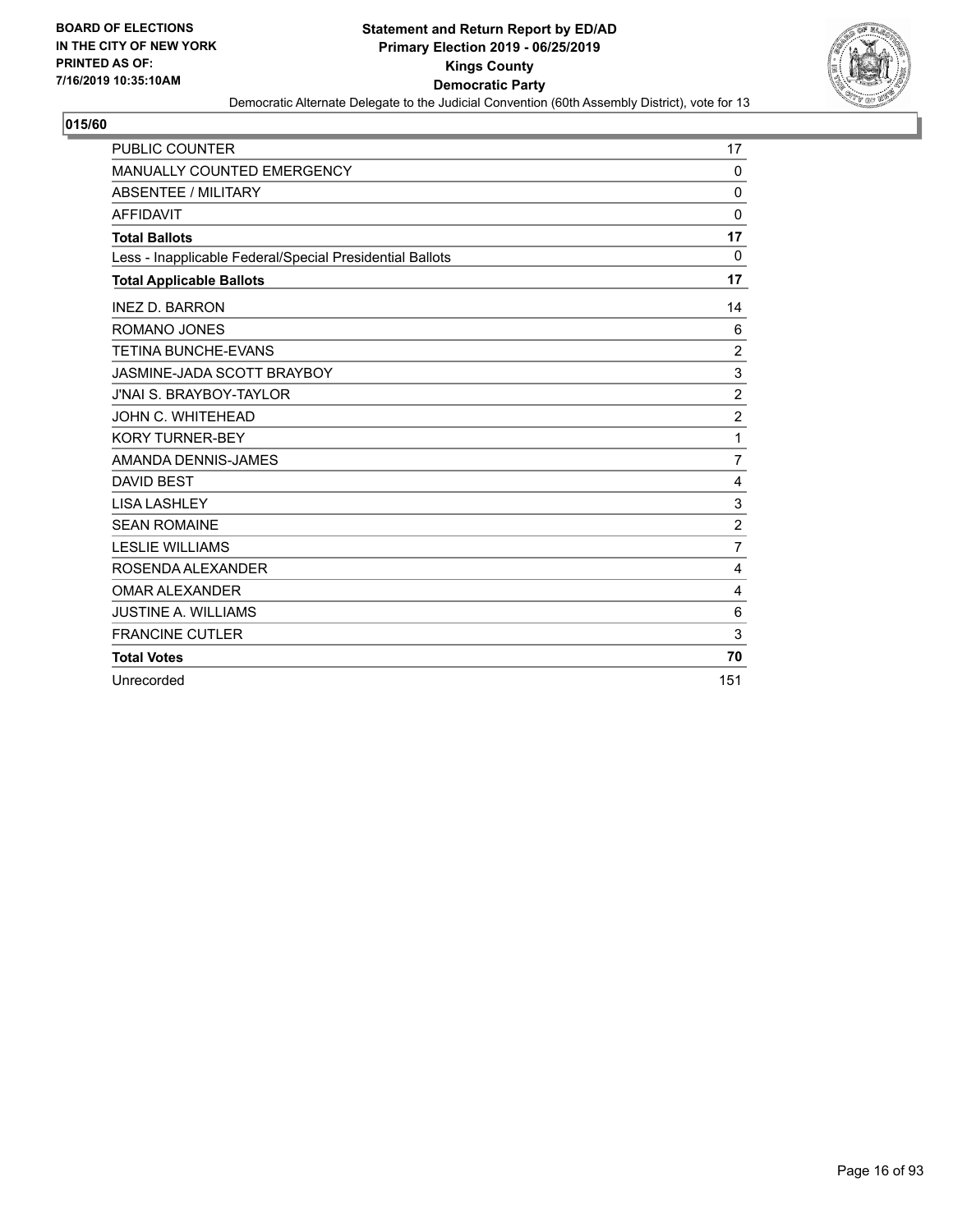

| <b>PUBLIC COUNTER</b>                                    | 11               |
|----------------------------------------------------------|------------------|
| MANUALLY COUNTED EMERGENCY                               | $\Omega$         |
| ABSENTEE / MILITARY                                      | $\Omega$         |
| <b>AFFIDAVIT</b>                                         | $\Omega$         |
| <b>Total Ballots</b>                                     | 11               |
| Less - Inapplicable Federal/Special Presidential Ballots | 0                |
| <b>Total Applicable Ballots</b>                          | 11               |
| <b>INEZ D. BARRON</b>                                    | 7                |
| <b>ROMANO JONES</b>                                      | 1                |
| <b>TETINA BUNCHE-EVANS</b>                               | 0                |
| JASMINE-JADA SCOTT BRAYBOY                               | 3                |
| <b>J'NAI S. BRAYBOY-TAYLOR</b>                           | 1                |
| JOHN C. WHITEHEAD                                        | 3                |
| <b>KORY TURNER-BEY</b>                                   | 1                |
| AMANDA DENNIS-JAMES                                      | $\boldsymbol{2}$ |
| <b>DAVID BEST</b>                                        | 1                |
| <b>LISA LASHLEY</b>                                      | 1                |
| <b>SEAN ROMAINE</b>                                      | 1                |
| <b>LESLIE WILLIAMS</b>                                   | $\overline{2}$   |
| ROSENDA ALEXANDER                                        | 1                |
| <b>OMAR ALEXANDER</b>                                    | $\overline{2}$   |
| <b>JUSTINE A. WILLIAMS</b>                               | 1                |
| <b>FRANCINE CUTLER</b>                                   | 1                |
| <b>Total Votes</b>                                       | 28               |
| Unrecorded                                               | 115              |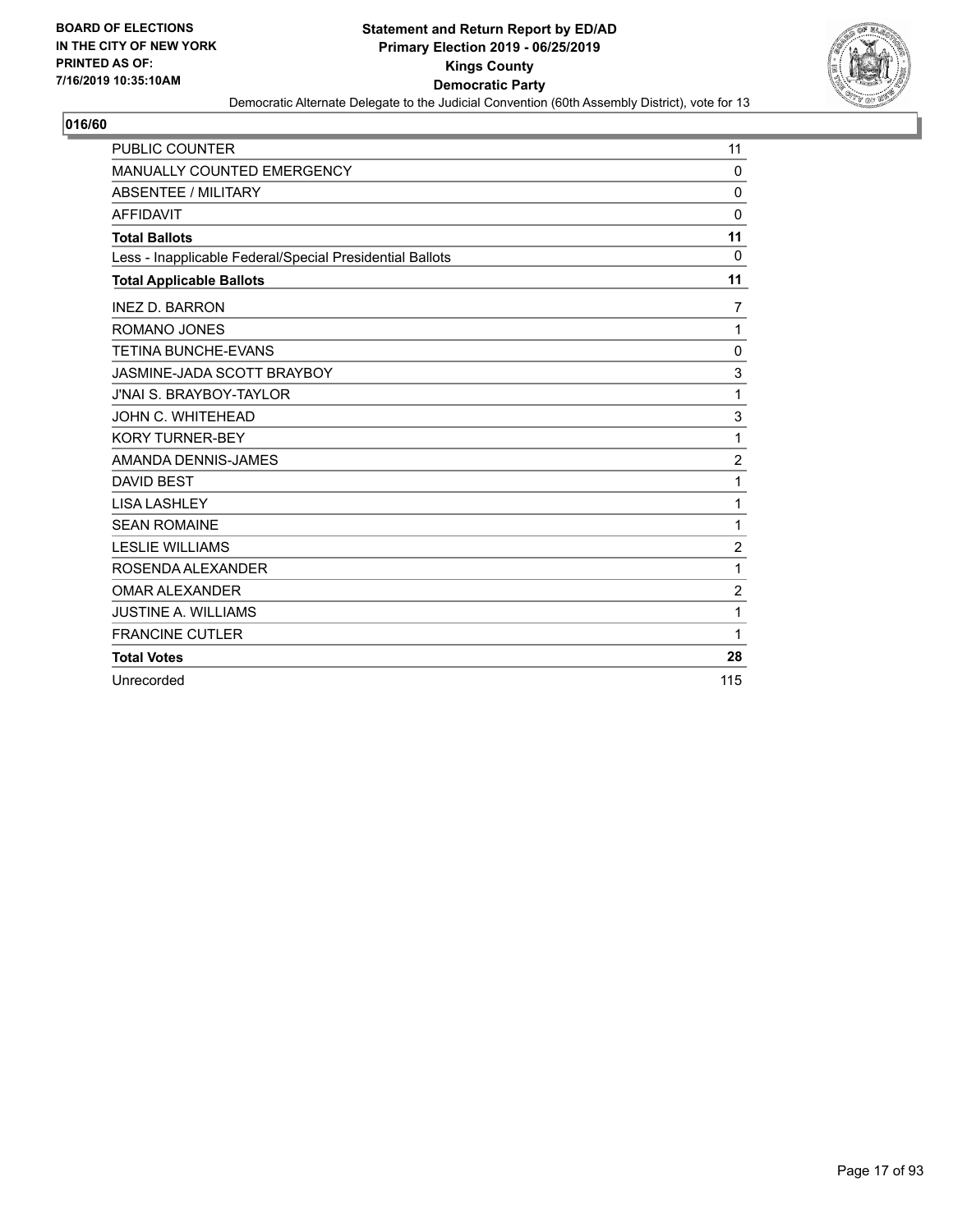

| <b>PUBLIC COUNTER</b>                                    | 67             |
|----------------------------------------------------------|----------------|
| MANUALLY COUNTED EMERGENCY                               | 0              |
| <b>ABSENTEE / MILITARY</b>                               | $\overline{c}$ |
| <b>AFFIDAVIT</b>                                         | $\Omega$       |
| <b>Total Ballots</b>                                     | 69             |
| Less - Inapplicable Federal/Special Presidential Ballots | 0              |
| <b>Total Applicable Ballots</b>                          | 69             |
| <b>INEZ D. BARRON</b>                                    | 41             |
| ROMANO JONES                                             | 16             |
| <b>TETINA BUNCHE-EVANS</b>                               | 8              |
| JASMINE-JADA SCOTT BRAYBOY                               | 10             |
| <b>J'NAI S. BRAYBOY-TAYLOR</b>                           | 8              |
| JOHN C. WHITEHEAD                                        | 19             |
| <b>KORY TURNER-BEY</b>                                   | 17             |
| AMANDA DENNIS-JAMES                                      | 19             |
| <b>DAVID BEST</b>                                        | 17             |
| <b>LISA LASHLEY</b>                                      | 20             |
| <b>SEAN ROMAINE</b>                                      | 12             |
| <b>LESLIE WILLIAMS</b>                                   | 23             |
| ROSENDA ALEXANDER                                        | 15             |
| <b>OMAR ALEXANDER</b>                                    | 17             |
| <b>JUSTINE A. WILLIAMS</b>                               | 14             |
| <b>FRANCINE CUTLER</b>                                   | 13             |
| <b>Total Votes</b>                                       | 269            |
| Unrecorded                                               | 628            |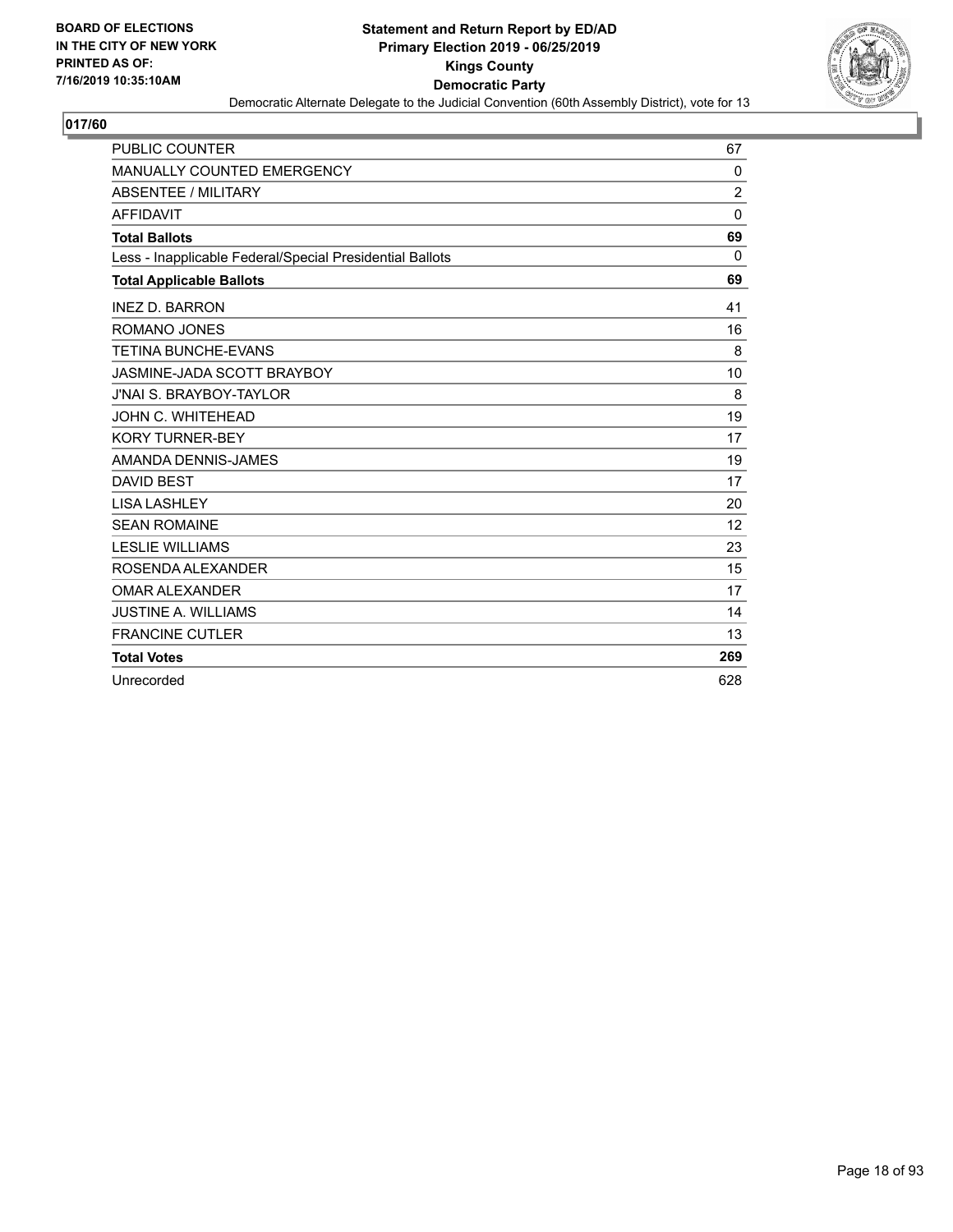

| PUBLIC COUNTER                                           | 9              |
|----------------------------------------------------------|----------------|
| MANUALLY COUNTED EMERGENCY                               | 0              |
| <b>ABSENTEE / MILITARY</b>                               | $\Omega$       |
| <b>AFFIDAVIT</b>                                         | 0              |
| <b>Total Ballots</b>                                     | 9              |
| Less - Inapplicable Federal/Special Presidential Ballots | $\mathbf 0$    |
| <b>Total Applicable Ballots</b>                          | 9              |
| <b>INEZ D. BARRON</b>                                    | $\overline{7}$ |
| <b>ROMANO JONES</b>                                      | 6              |
| <b>TETINA BUNCHE-EVANS</b>                               | 4              |
| JASMINE-JADA SCOTT BRAYBOY                               | 3              |
| <b>J'NAI S. BRAYBOY-TAYLOR</b>                           | 4              |
| JOHN C. WHITEHEAD                                        | 4              |
| <b>KORY TURNER-BEY</b>                                   | 5              |
| AMANDA DENNIS-JAMES                                      | 6              |
| <b>DAVID BEST</b>                                        | 5              |
| <b>LISA LASHLEY</b>                                      | 5              |
| <b>SEAN ROMAINE</b>                                      | 3              |
| <b>LESLIE WILLIAMS</b>                                   | 5              |
| ROSENDA ALEXANDER                                        | 5              |
| <b>OMAR ALEXANDER</b>                                    | 6              |
| <b>JUSTINE A. WILLIAMS</b>                               | 4              |
| <b>FRANCINE CUTLER</b>                                   | $\overline{c}$ |
| <b>Total Votes</b>                                       | 74             |
| Unrecorded                                               | 43             |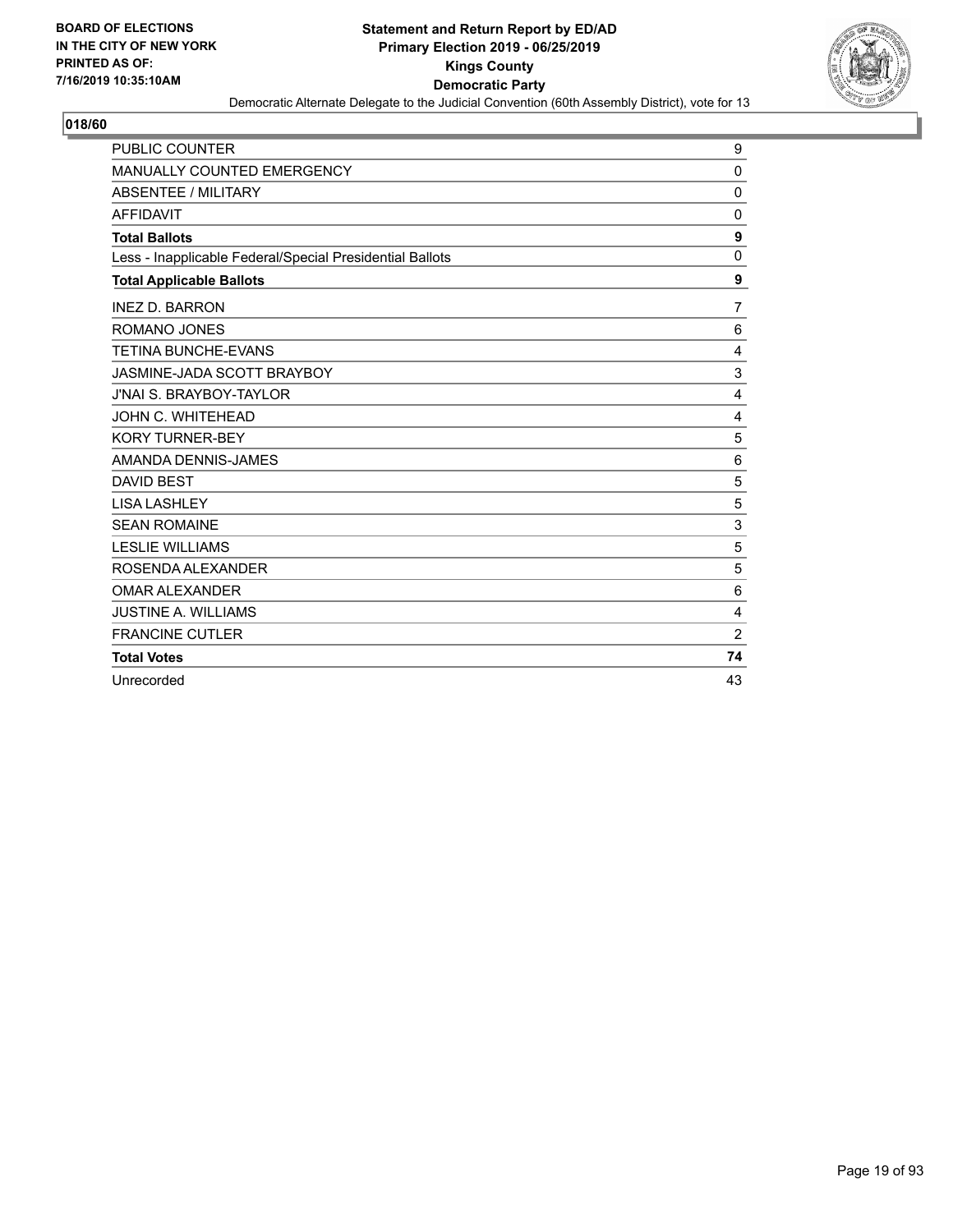

| <b>PUBLIC COUNTER</b>                                    | 12               |
|----------------------------------------------------------|------------------|
| <b>MANUALLY COUNTED EMERGENCY</b>                        | $\Omega$         |
| <b>ABSENTEE / MILITARY</b>                               | $\mathbf 0$      |
| <b>AFFIDAVIT</b>                                         | $\Omega$         |
| <b>Total Ballots</b>                                     | 12               |
| Less - Inapplicable Federal/Special Presidential Ballots | 0                |
| <b>Total Applicable Ballots</b>                          | 12               |
| <b>INEZ D. BARRON</b>                                    | $\overline{7}$   |
| <b>ROMANO JONES</b>                                      | 1                |
| <b>TETINA BUNCHE-EVANS</b>                               | 0                |
| JASMINE-JADA SCOTT BRAYBOY                               | 0                |
| <b>J'NAI S. BRAYBOY-TAYLOR</b>                           | 0                |
| JOHN C. WHITEHEAD                                        | $\mathbf 0$      |
| <b>KORY TURNER-BEY</b>                                   | $\mathbf 0$      |
| AMANDA DENNIS-JAMES                                      | $\mathbf 0$      |
| <b>DAVID BEST</b>                                        | 1                |
| <b>LISA LASHLEY</b>                                      | $\boldsymbol{2}$ |
| <b>SEAN ROMAINE</b>                                      | $\mathbf 0$      |
| <b>LESLIE WILLIAMS</b>                                   | 1                |
| ROSENDA ALEXANDER                                        | 1                |
| <b>OMAR ALEXANDER</b>                                    | 1                |
| <b>JUSTINE A. WILLIAMS</b>                               | 0                |
| <b>FRANCINE CUTLER</b>                                   | $\Omega$         |
| <b>Total Votes</b>                                       | 14               |
| Unrecorded                                               | 142              |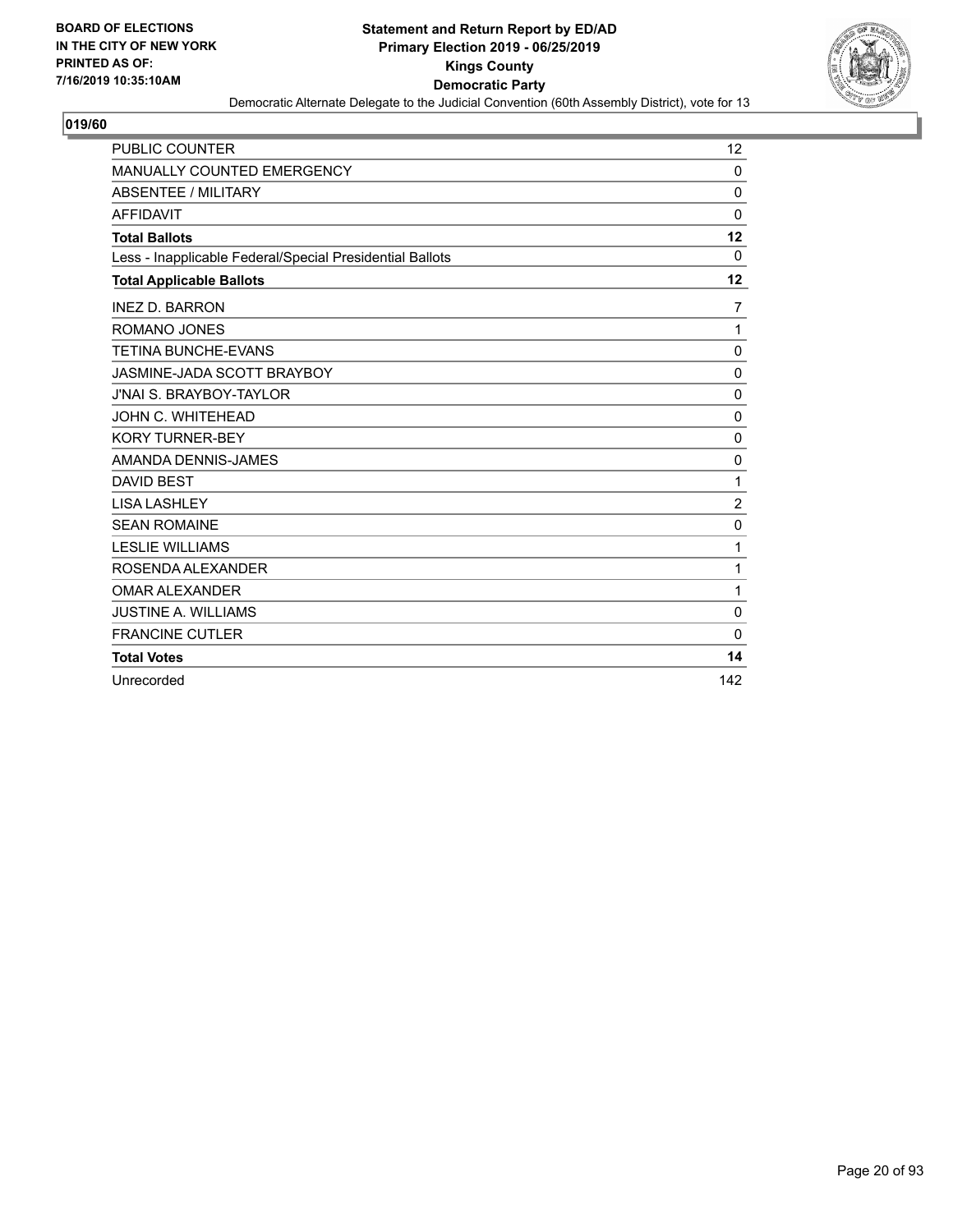

| <b>PUBLIC COUNTER</b>                                    | 4                |
|----------------------------------------------------------|------------------|
| MANUALLY COUNTED EMERGENCY                               | 0                |
| <b>ABSENTEE / MILITARY</b>                               | $\mathbf{0}$     |
| <b>AFFIDAVIT</b>                                         | $\mathbf{0}$     |
| <b>Total Ballots</b>                                     | 4                |
| Less - Inapplicable Federal/Special Presidential Ballots | $\mathbf 0$      |
| <b>Total Applicable Ballots</b>                          | 4                |
| <b>INEZ D. BARRON</b>                                    | 3                |
| <b>ROMANO JONES</b>                                      | $\overline{2}$   |
| <b>TETINA BUNCHE-EVANS</b>                               | $\overline{c}$   |
| JASMINE-JADA SCOTT BRAYBOY                               | $\boldsymbol{2}$ |
| <b>J'NAI S. BRAYBOY-TAYLOR</b>                           | $\overline{c}$   |
| JOHN C. WHITEHEAD                                        | 1                |
| <b>KORY TURNER-BEY</b>                                   | 1                |
| AMANDA DENNIS-JAMES                                      | 1                |
| <b>DAVID BEST</b>                                        | 1                |
| <b>LISA LASHLEY</b>                                      | 1                |
| <b>SEAN ROMAINE</b>                                      | $\mathbf 0$      |
| <b>LESLIE WILLIAMS</b>                                   | 1                |
| ROSENDA ALEXANDER                                        | 0                |
| <b>OMAR ALEXANDER</b>                                    | $\mathbf 0$      |
| <b>JUSTINE A. WILLIAMS</b>                               | 1                |
| <b>FRANCINE CUTLER</b>                                   | 1                |
| <b>Total Votes</b>                                       | 19               |
| Unrecorded                                               | 33               |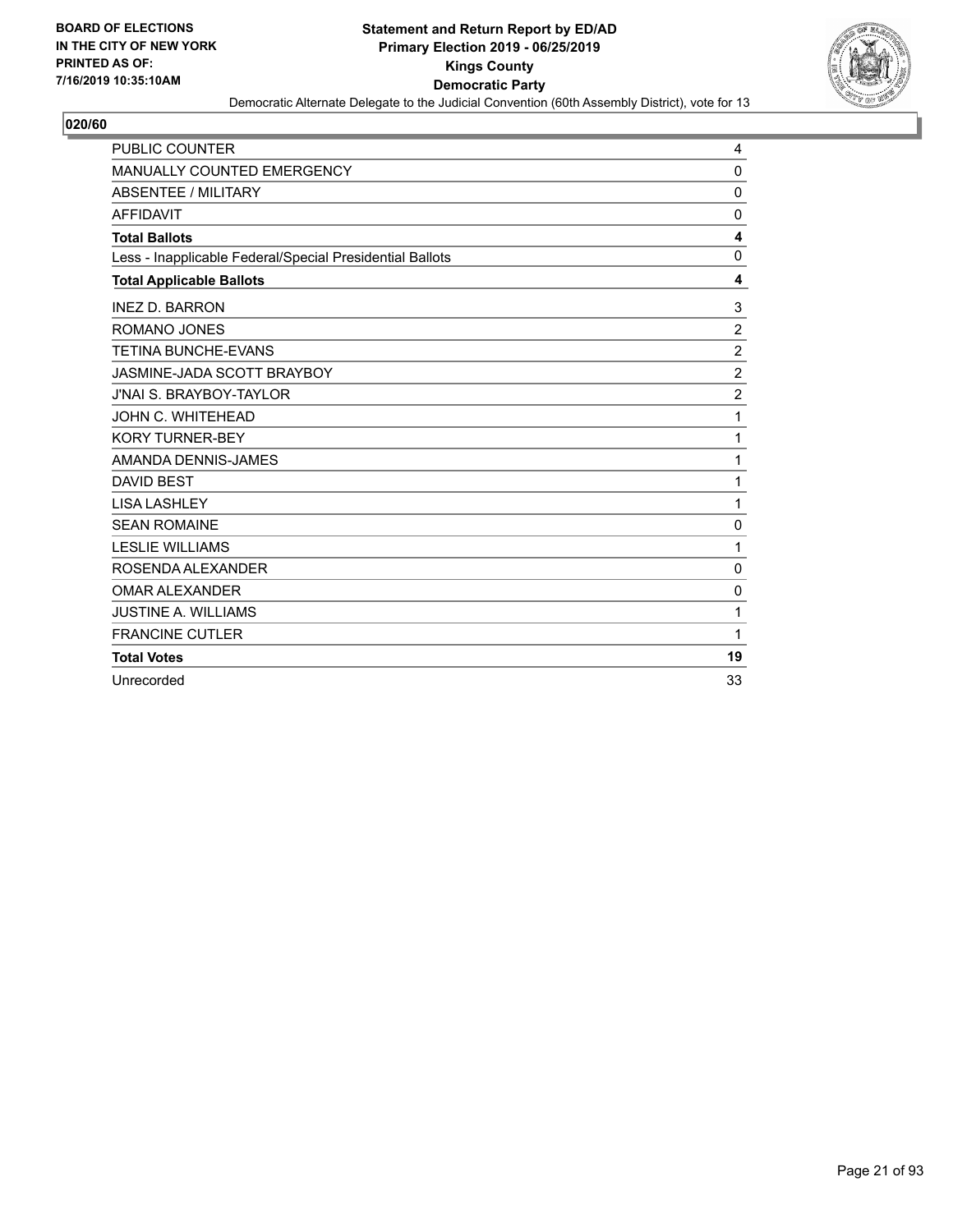

| <b>PUBLIC COUNTER</b>                                    | 11             |
|----------------------------------------------------------|----------------|
| MANUALLY COUNTED EMERGENCY                               | $\Omega$       |
| ABSENTEE / MILITARY                                      | 4              |
| <b>AFFIDAVIT</b>                                         | $\Omega$       |
| <b>Total Ballots</b>                                     | 15             |
| Less - Inapplicable Federal/Special Presidential Ballots | 0              |
| <b>Total Applicable Ballots</b>                          | 15             |
| <b>INEZ D. BARRON</b>                                    | 9              |
| ROMANO JONES                                             | 3              |
| <b>TETINA BUNCHE-EVANS</b>                               | 4              |
| JASMINE-JADA SCOTT BRAYBOY                               | 3              |
| <b>J'NAI S. BRAYBOY-TAYLOR</b>                           | 1              |
| JOHN C. WHITEHEAD                                        | $\sqrt{2}$     |
| <b>KORY TURNER-BEY</b>                                   | $\overline{c}$ |
| AMANDA DENNIS-JAMES                                      | 1              |
| <b>DAVID BEST</b>                                        | 3              |
| <b>LISA LASHLEY</b>                                      | $\overline{7}$ |
| <b>SEAN ROMAINE</b>                                      | $\overline{2}$ |
| <b>LESLIE WILLIAMS</b>                                   | 1              |
| ROSENDA ALEXANDER                                        | 4              |
| <b>OMAR ALEXANDER</b>                                    | $\overline{7}$ |
| <b>JUSTINE A. WILLIAMS</b>                               | $\overline{c}$ |
| <b>FRANCINE CUTLER</b>                                   | 1              |
| <b>Total Votes</b>                                       | 52             |
| Unrecorded                                               | 143            |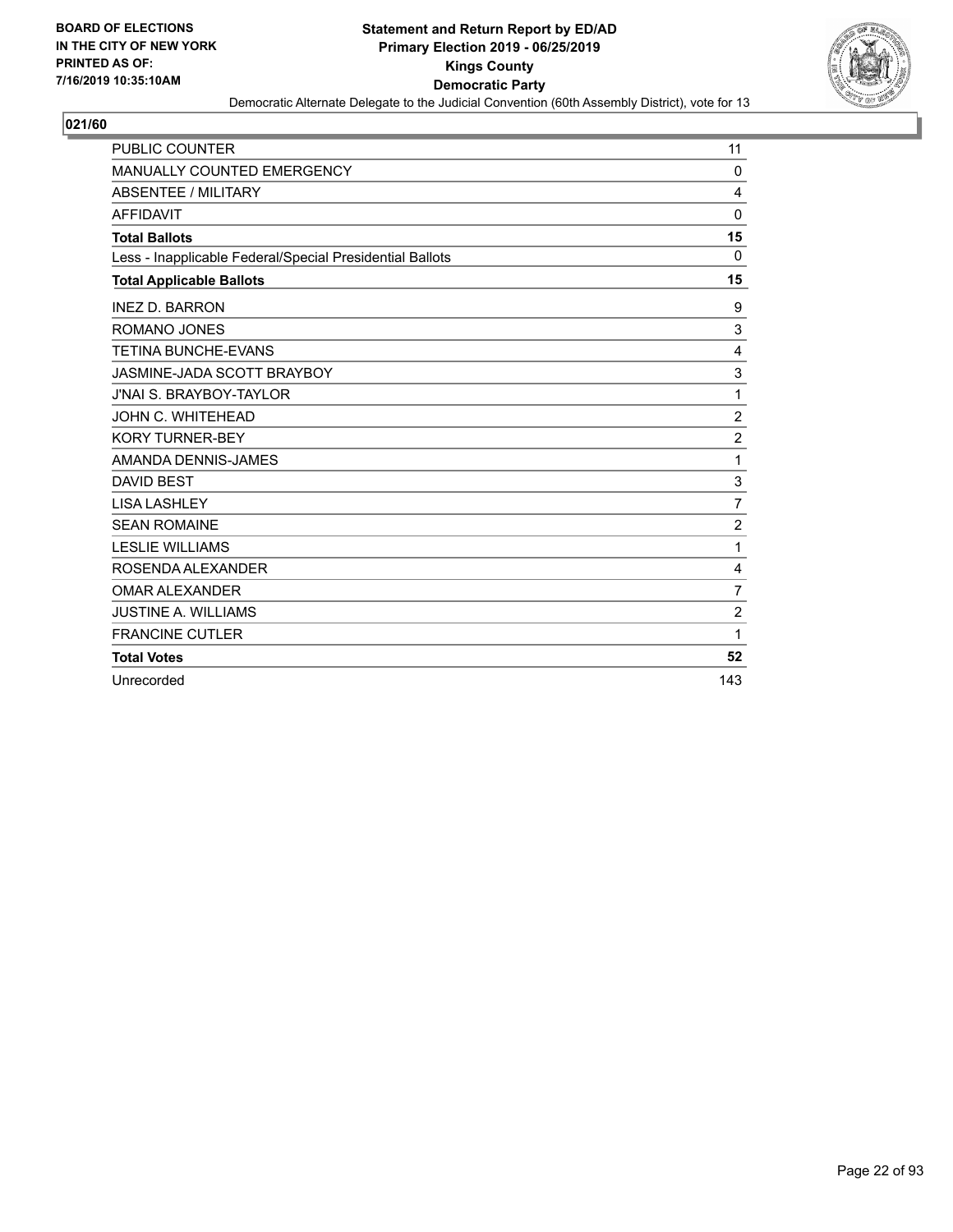

| <b>PUBLIC COUNTER</b>                                    | 24             |
|----------------------------------------------------------|----------------|
| <b>MANUALLY COUNTED EMERGENCY</b>                        | 0              |
| <b>ABSENTEE / MILITARY</b>                               | $\overline{2}$ |
| <b>AFFIDAVIT</b>                                         | $\mathbf{0}$   |
| <b>Total Ballots</b>                                     | 26             |
| Less - Inapplicable Federal/Special Presidential Ballots | $\Omega$       |
| <b>Total Applicable Ballots</b>                          | 26             |
| <b>INEZ D. BARRON</b>                                    | 21             |
| ROMANO JONES                                             | 9              |
| <b>TETINA BUNCHE-EVANS</b>                               | 8              |
| JASMINE-JADA SCOTT BRAYBOY                               | 12             |
| <b>J'NAI S. BRAYBOY-TAYLOR</b>                           | 9              |
| <b>JOHN C. WHITEHEAD</b>                                 | 9              |
| <b>KORY TURNER-BEY</b>                                   | 3              |
| AMANDA DENNIS-JAMES                                      | 11             |
| <b>DAVID BEST</b>                                        | 6              |
| <b>LISA LASHLEY</b>                                      | 9              |
| <b>SEAN ROMAINE</b>                                      | $\overline{7}$ |
| <b>LESLIE WILLIAMS</b>                                   | 11             |
| ROSENDA ALEXANDER                                        | 8              |
| <b>OMAR ALEXANDER</b>                                    | 4              |
| <b>JUSTINE A. WILLIAMS</b>                               | 11             |
| <b>FRANCINE CUTLER</b>                                   | 9              |
| <b>Total Votes</b>                                       | 147            |
| Unrecorded                                               | 191            |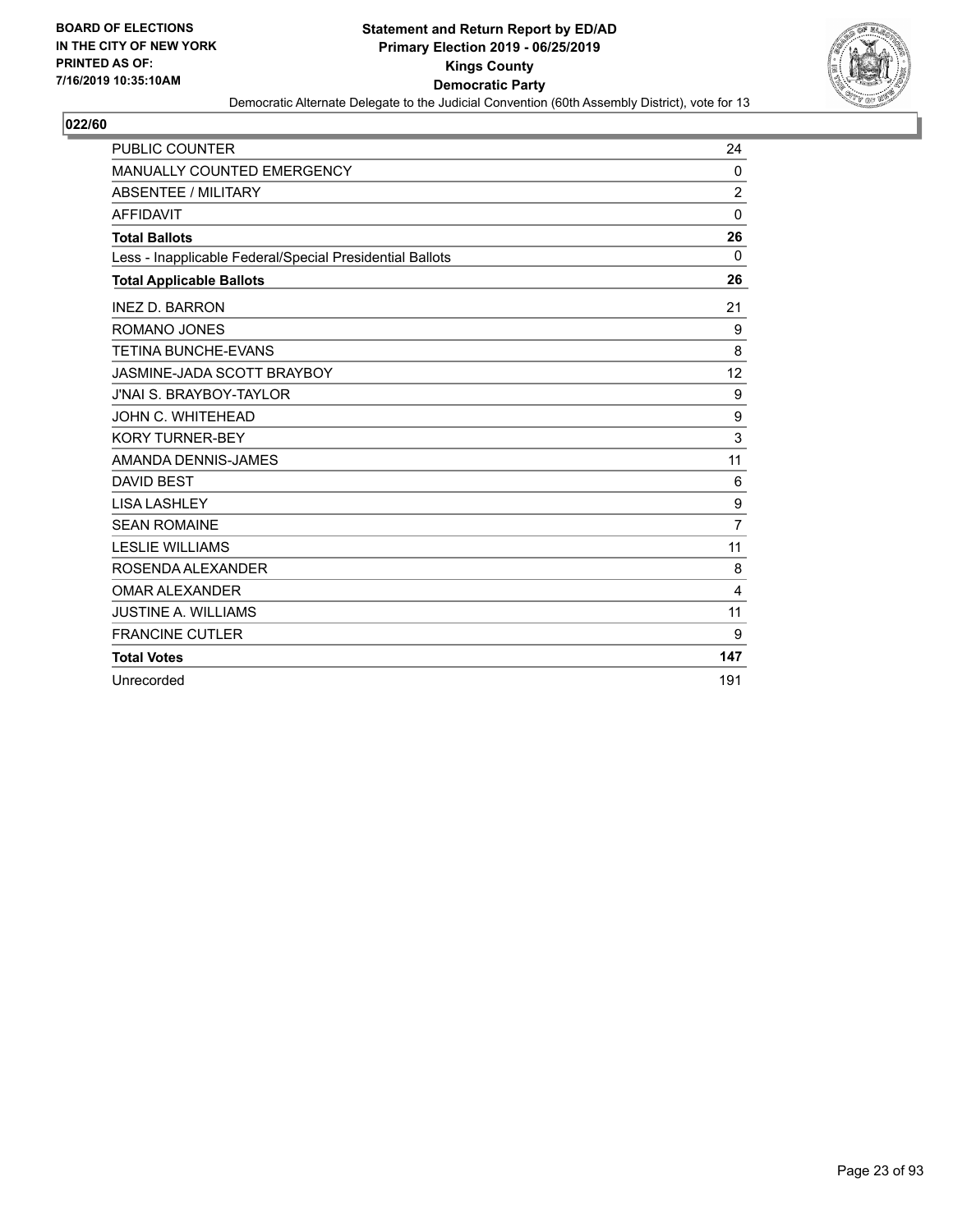

| <b>PUBLIC COUNTER</b>                                    | 0            |
|----------------------------------------------------------|--------------|
| MANUALLY COUNTED EMERGENCY                               | $\mathbf 0$  |
| <b>ABSENTEE / MILITARY</b>                               | 0            |
| <b>AFFIDAVIT</b>                                         | $\mathbf{0}$ |
| <b>Total Ballots</b>                                     | $\mathbf 0$  |
| Less - Inapplicable Federal/Special Presidential Ballots | $\mathbf 0$  |
| <b>Total Applicable Ballots</b>                          | $\mathbf 0$  |
| <b>INEZ D. BARRON</b>                                    | $\mathbf 0$  |
| <b>ROMANO JONES</b>                                      | 0            |
| <b>TETINA BUNCHE-EVANS</b>                               | 0            |
| JASMINE-JADA SCOTT BRAYBOY                               | $\mathbf 0$  |
| <b>J'NAI S. BRAYBOY-TAYLOR</b>                           | $\Omega$     |
| JOHN C. WHITEHEAD                                        | $\mathbf 0$  |
| <b>KORY TURNER-BEY</b>                                   | $\mathbf 0$  |
| AMANDA DENNIS-JAMES                                      | 0            |
| <b>DAVID BEST</b>                                        | 0            |
| <b>LISA LASHLEY</b>                                      | $\mathbf 0$  |
| <b>SEAN ROMAINE</b>                                      | $\mathbf 0$  |
| <b>LESLIE WILLIAMS</b>                                   | $\mathbf 0$  |
| ROSENDA ALEXANDER                                        | $\mathbf 0$  |
| <b>OMAR ALEXANDER</b>                                    | 0            |
| <b>JUSTINE A. WILLIAMS</b>                               | $\mathbf 0$  |
| <b>FRANCINE CUTLER</b>                                   | 0            |
| <b>Total Votes</b>                                       | 0            |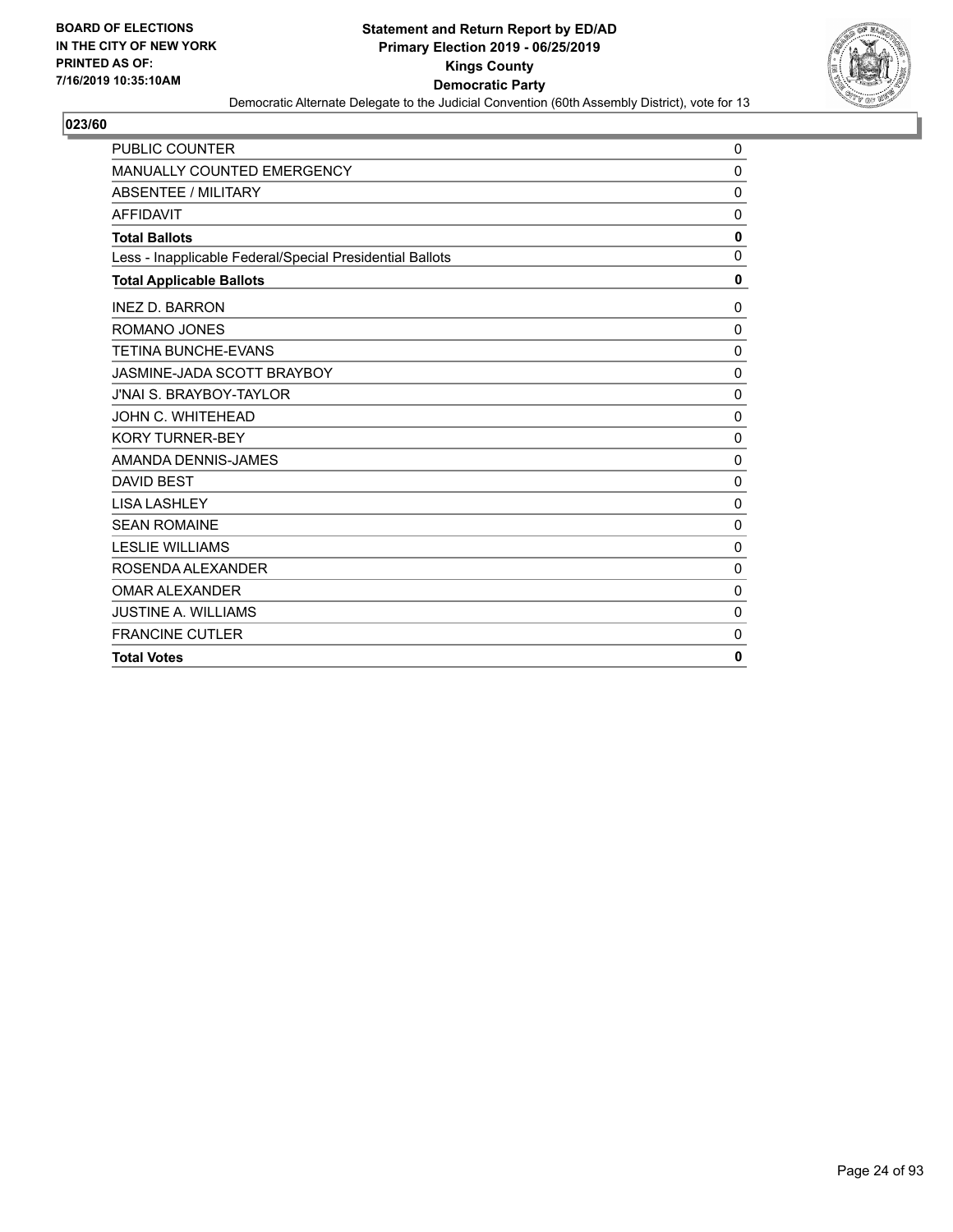

| <b>PUBLIC COUNTER</b>                                    | 9              |
|----------------------------------------------------------|----------------|
| <b>MANUALLY COUNTED EMERGENCY</b>                        | $\mathbf 0$    |
| <b>ABSENTEE / MILITARY</b>                               | 3              |
| <b>AFFIDAVIT</b>                                         | $\Omega$       |
| <b>Total Ballots</b>                                     | 12             |
| Less - Inapplicable Federal/Special Presidential Ballots | 0              |
| <b>Total Applicable Ballots</b>                          | 12             |
| <b>INEZ D. BARRON</b>                                    | 6              |
| <b>ROMANO JONES</b>                                      | 4              |
| <b>TETINA BUNCHE-EVANS</b>                               | $\overline{4}$ |
| JASMINE-JADA SCOTT BRAYBOY                               | 6              |
| <b>J'NAI S. BRAYBOY-TAYLOR</b>                           | 3              |
| JOHN C. WHITEHEAD                                        | 6              |
| <b>KORY TURNER-BEY</b>                                   | 6              |
| AMANDA DENNIS-JAMES                                      | 6              |
| <b>DAVID BEST</b>                                        | 5              |
| <b>LISA LASHLEY</b>                                      | 5              |
| <b>SEAN ROMAINE</b>                                      | 5              |
| <b>LESLIE WILLIAMS</b>                                   | 5              |
| ROSENDA ALEXANDER                                        | 4              |
| <b>OMAR ALEXANDER</b>                                    | 4              |
| <b>JUSTINE A. WILLIAMS</b>                               | 5              |
| <b>FRANCINE CUTLER</b>                                   | 3              |
| <b>Total Votes</b>                                       | 77             |
| Unrecorded                                               | 79             |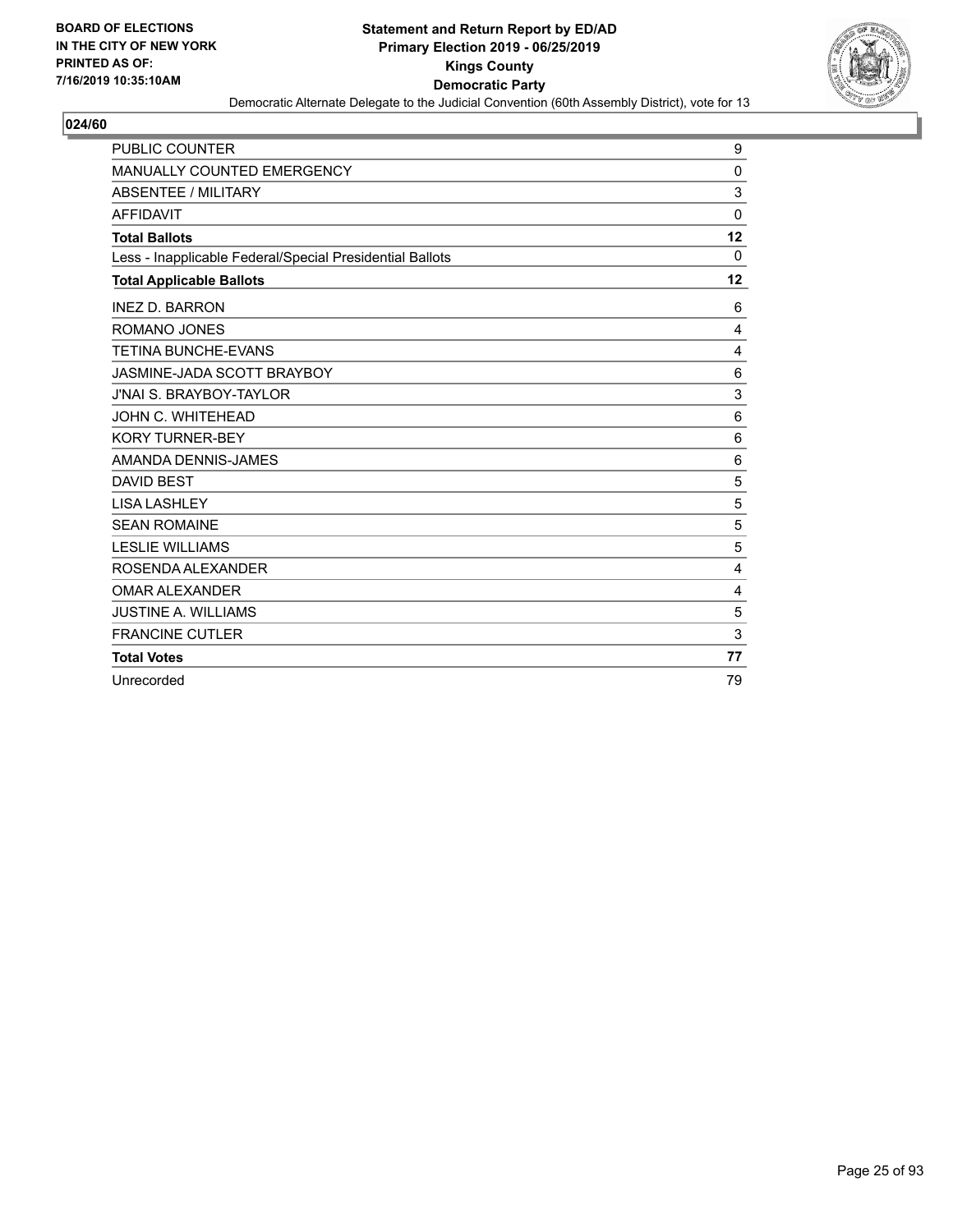

| <b>PUBLIC COUNTER</b>                                    | 0            |
|----------------------------------------------------------|--------------|
| <b>MANUALLY COUNTED EMERGENCY</b>                        | $\mathbf{0}$ |
| <b>ABSENTEE / MILITARY</b>                               | $\mathbf 0$  |
| <b>AFFIDAVIT</b>                                         | $\mathbf 0$  |
| <b>Total Ballots</b>                                     | $\mathbf 0$  |
| Less - Inapplicable Federal/Special Presidential Ballots | 0            |
| <b>Total Applicable Ballots</b>                          | 0            |
| <b>INEZ D. BARRON</b>                                    | $\mathbf 0$  |
| <b>ROMANO JONES</b>                                      | 0            |
| <b>TETINA BUNCHE-EVANS</b>                               | $\mathbf 0$  |
| <b>JASMINE-JADA SCOTT BRAYBOY</b>                        | 0            |
| <b>J'NAI S. BRAYBOY-TAYLOR</b>                           | 0            |
| JOHN C. WHITEHEAD                                        | $\mathbf 0$  |
| <b>KORY TURNER-BEY</b>                                   | 0            |
| AMANDA DENNIS-JAMES                                      | $\mathbf 0$  |
| <b>DAVID BEST</b>                                        | 0            |
| <b>LISA LASHLEY</b>                                      | $\mathbf 0$  |
| <b>SEAN ROMAINE</b>                                      | $\mathbf 0$  |
| <b>LESLIE WILLIAMS</b>                                   | $\mathbf 0$  |
| ROSENDA ALEXANDER                                        | $\mathbf 0$  |
| <b>OMAR ALEXANDER</b>                                    | $\mathbf 0$  |
| <b>JUSTINE A. WILLIAMS</b>                               | $\mathbf 0$  |
| <b>FRANCINE CUTLER</b>                                   | 0            |
| <b>Total Votes</b>                                       | 0            |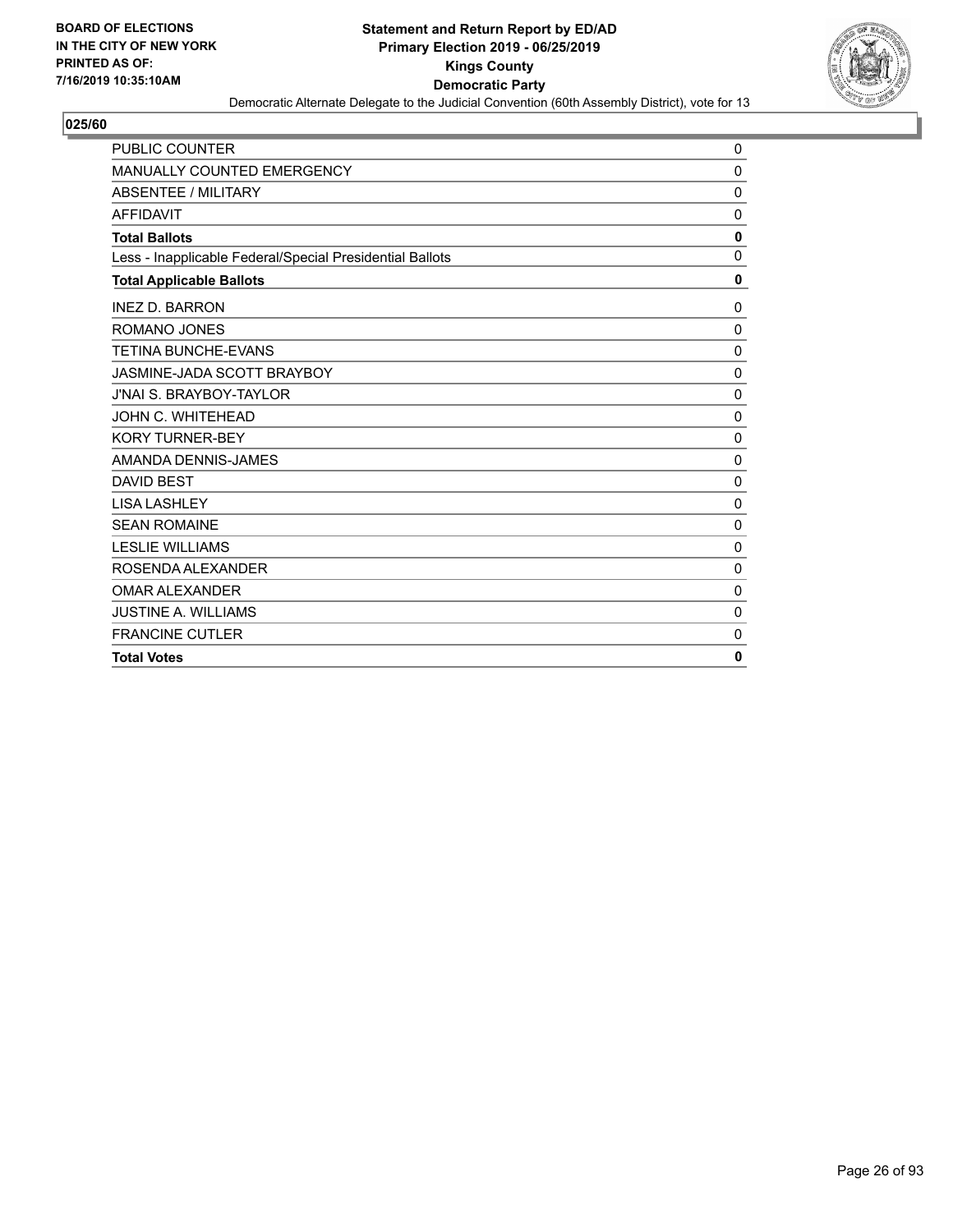

| <b>PUBLIC COUNTER</b>                                    | 73             |
|----------------------------------------------------------|----------------|
| <b>MANUALLY COUNTED EMERGENCY</b>                        | 0              |
| ABSENTEE / MILITARY                                      | $\overline{2}$ |
| <b>AFFIDAVIT</b>                                         | $\Omega$       |
| <b>Total Ballots</b>                                     | 75             |
| Less - Inapplicable Federal/Special Presidential Ballots | 0              |
| <b>Total Applicable Ballots</b>                          | 75             |
| <b>INEZ D. BARRON</b>                                    | 50             |
| ROMANO JONES                                             | 16             |
| <b>TETINA BUNCHE-EVANS</b>                               | 16             |
| JASMINE-JADA SCOTT BRAYBOY                               | 15             |
| <b>J'NAI S. BRAYBOY-TAYLOR</b>                           | 14             |
| JOHN C. WHITEHEAD                                        | 17             |
| <b>KORY TURNER-BEY</b>                                   | 13             |
| AMANDA DENNIS-JAMES                                      | 14             |
| <b>DAVID BEST</b>                                        | 15             |
| <b>LISA LASHLEY</b>                                      | 14             |
| <b>SEAN ROMAINE</b>                                      | 11             |
| <b>LESLIE WILLIAMS</b>                                   | 22             |
| ROSENDA ALEXANDER                                        | 10             |
| <b>OMAR ALEXANDER</b>                                    | 12             |
| <b>JUSTINE A. WILLIAMS</b>                               | 19             |
| <b>FRANCINE CUTLER</b>                                   | 12             |
| <b>Total Votes</b>                                       | 270            |
| Unrecorded                                               | 705            |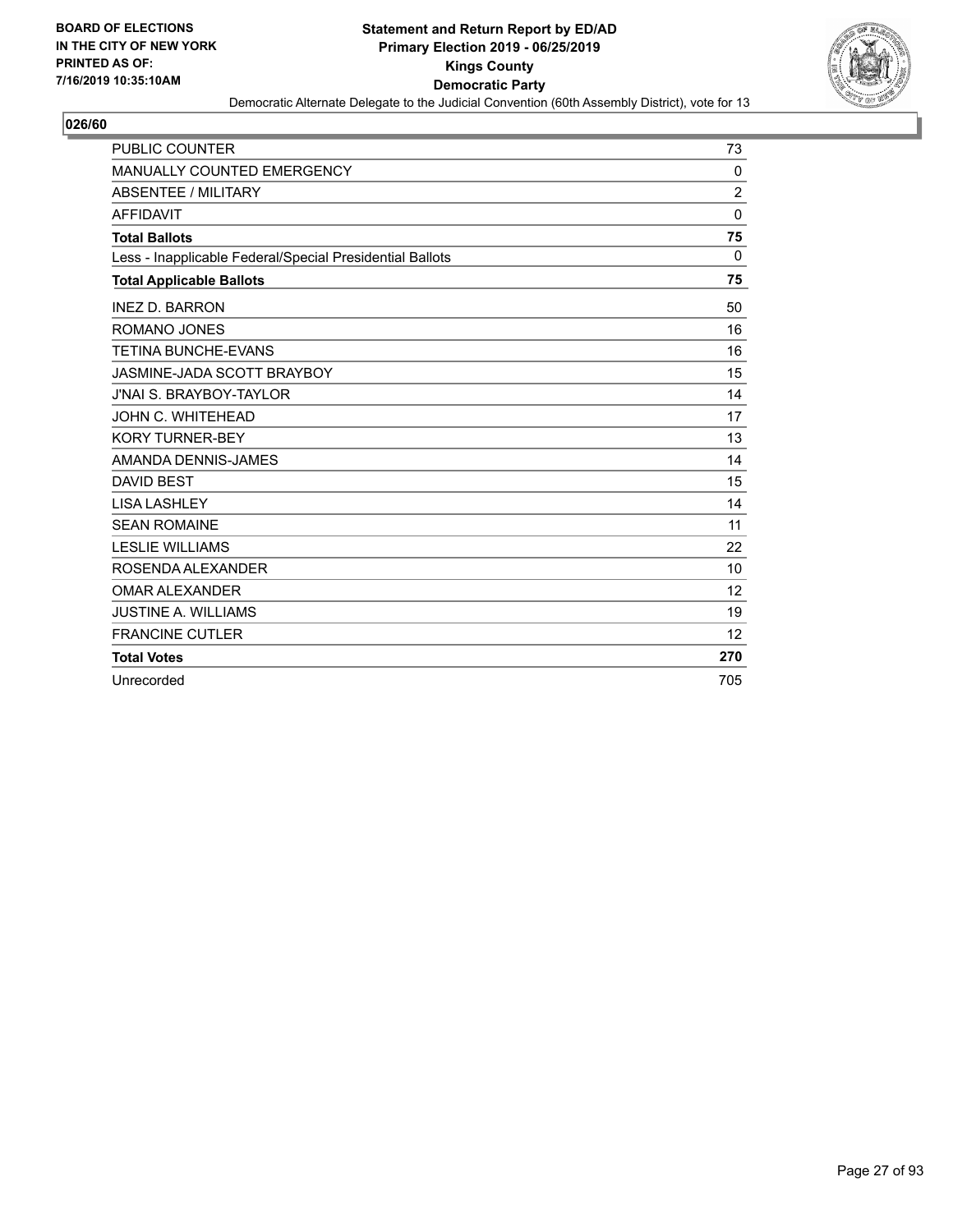

| <b>PUBLIC COUNTER</b>                                    | 72             |
|----------------------------------------------------------|----------------|
| MANUALLY COUNTED EMERGENCY                               | 0              |
| ABSENTEE / MILITARY                                      | 0              |
| <b>AFFIDAVIT</b>                                         | 1              |
| <b>Total Ballots</b>                                     | 73             |
| Less - Inapplicable Federal/Special Presidential Ballots | $\Omega$       |
| <b>Total Applicable Ballots</b>                          | 73             |
| <b>INEZ D. BARRON</b>                                    | 43             |
| ROMANO JONES                                             | 12             |
| <b>TETINA BUNCHE-EVANS</b>                               | 16             |
| JASMINE-JADA SCOTT BRAYBOY                               | 14             |
| <b>J'NAI S. BRAYBOY-TAYLOR</b>                           | 8              |
| JOHN C. WHITEHEAD                                        | 21             |
| <b>KORY TURNER-BEY</b>                                   | 16             |
| AMANDA DENNIS-JAMES                                      | 17             |
| <b>DAVID BEST</b>                                        | 18             |
| <b>LISA LASHLEY</b>                                      | 18             |
| <b>SEAN ROMAINE</b>                                      | 13             |
| <b>LESLIE WILLIAMS</b>                                   | 17             |
| ROSENDA ALEXANDER                                        | 10             |
| <b>OMAR ALEXANDER</b>                                    | 18             |
| <b>JUSTINE A. WILLIAMS</b>                               | 18             |
| <b>FRANCINE CUTLER</b>                                   | $\overline{7}$ |
| <b>Total Votes</b>                                       | 266            |
| Unrecorded                                               | 683            |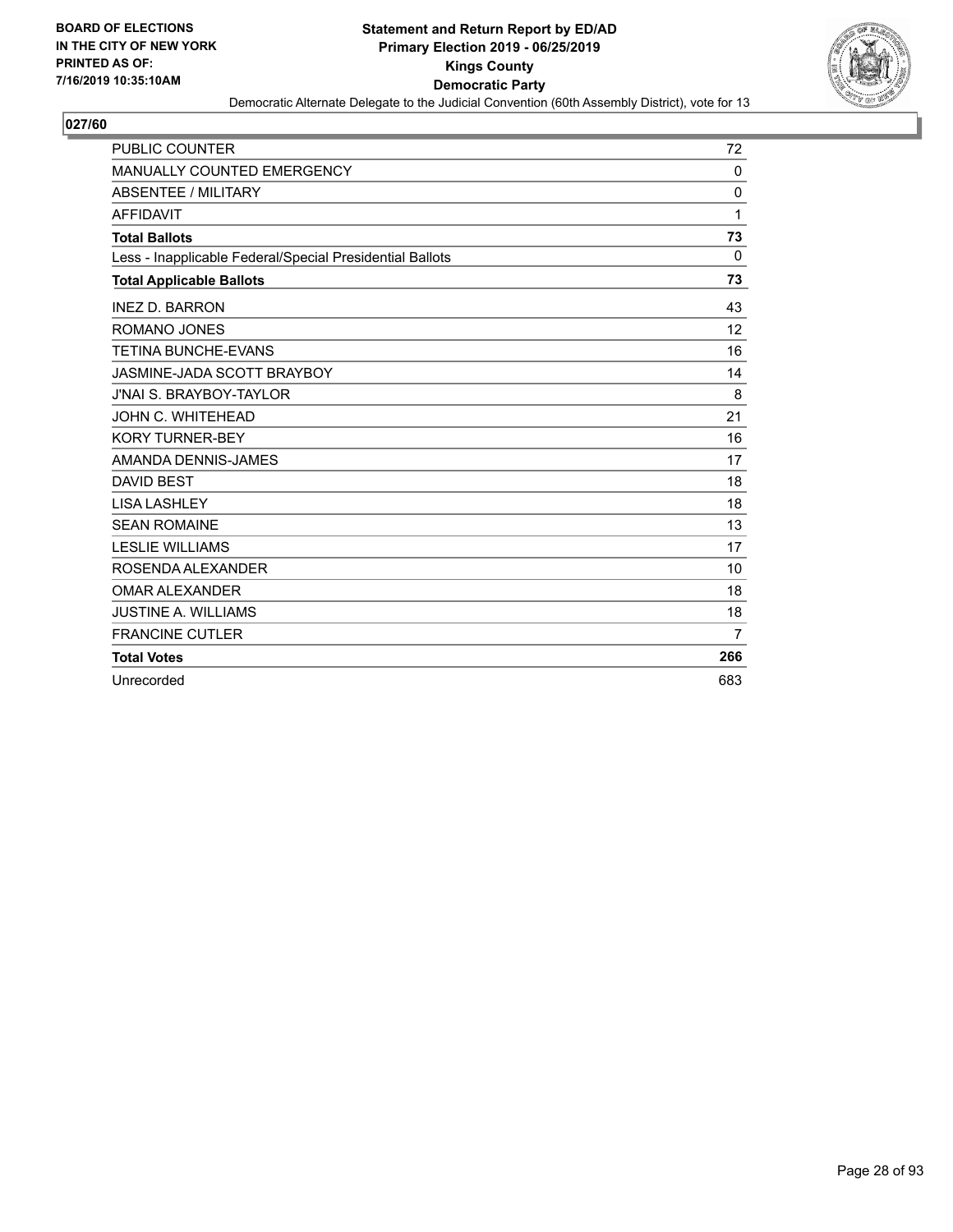

| <b>PUBLIC COUNTER</b>                                    | 102          |
|----------------------------------------------------------|--------------|
| MANUALLY COUNTED EMERGENCY                               | 0            |
| <b>ABSENTEE / MILITARY</b>                               | 0            |
| <b>AFFIDAVIT</b>                                         | 1            |
| <b>Total Ballots</b>                                     | 103          |
| Less - Inapplicable Federal/Special Presidential Ballots | $\mathbf{0}$ |
| <b>Total Applicable Ballots</b>                          | 103          |
| <b>INEZ D. BARRON</b>                                    | 49           |
| ROMANO JONES                                             | 20           |
| <b>TETINA BUNCHE-EVANS</b>                               | 23           |
| JASMINE-JADA SCOTT BRAYBOY                               | 26           |
| J'NAI S. BRAYBOY-TAYLOR                                  | 21           |
| JOHN C. WHITEHEAD                                        | 40           |
| <b>KORY TURNER-BEY</b>                                   | 37           |
| AMANDA DENNIS-JAMES                                      | 43           |
| <b>DAVID BEST</b>                                        | 42           |
| <b>LISA LASHLEY</b>                                      | 42           |
| <b>SEAN ROMAINE</b>                                      | 36           |
| <b>LESLIE WILLIAMS</b>                                   | 44           |
| ROSENDA ALEXANDER                                        | 37           |
| <b>OMAR ALEXANDER</b>                                    | 36           |
| <b>JUSTINE A. WILLIAMS</b>                               | 38           |
| <b>FRANCINE CUTLER</b>                                   | 25           |
| <b>Total Votes</b>                                       | 559          |
| Unrecorded                                               | 780          |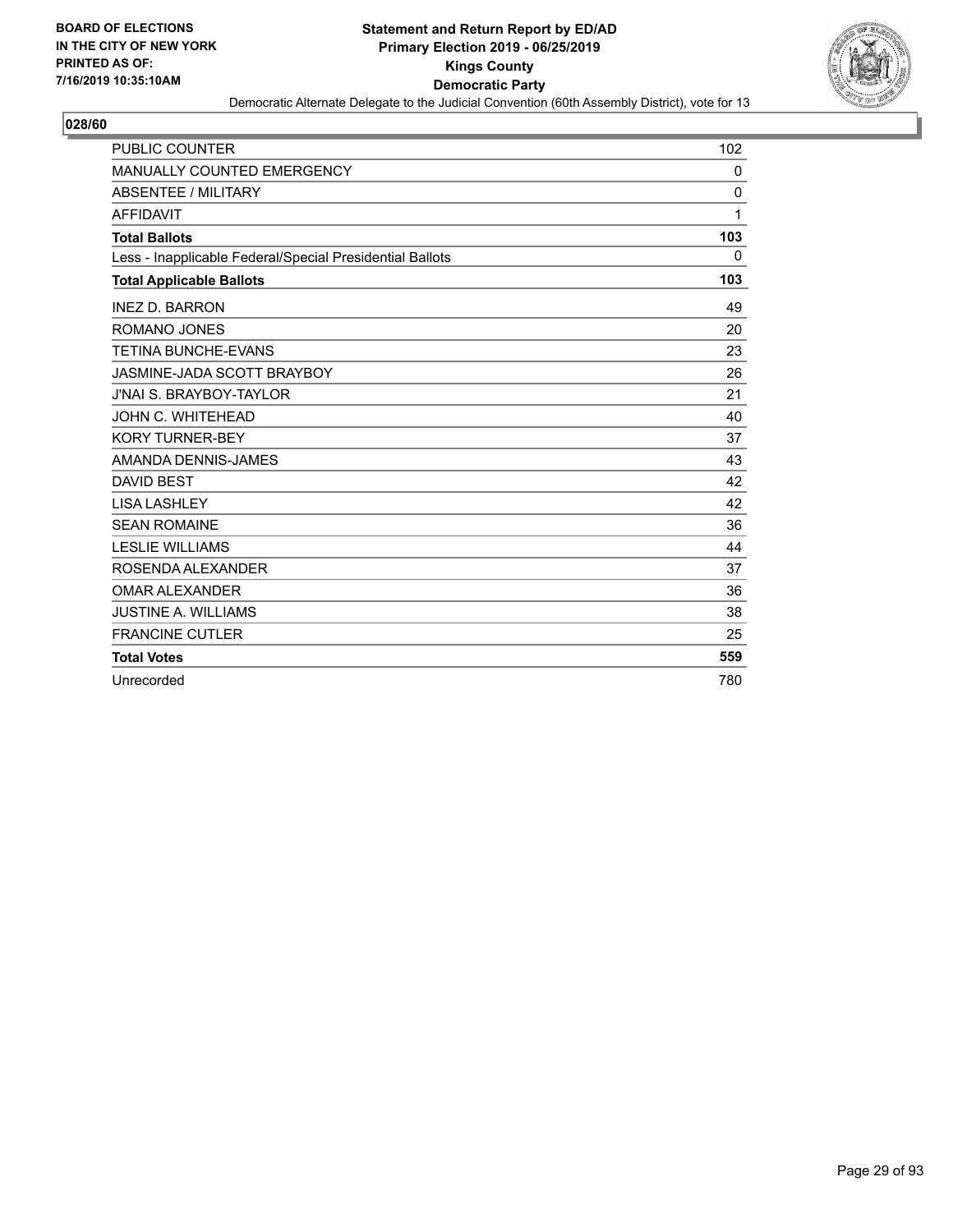

| PUBLIC COUNTER                                           | 13                      |
|----------------------------------------------------------|-------------------------|
| MANUALLY COUNTED EMERGENCY                               | 0                       |
| <b>ABSENTEE / MILITARY</b>                               | 2                       |
| <b>AFFIDAVIT</b>                                         | $\mathbf 0$             |
| <b>Total Ballots</b>                                     | 15                      |
| Less - Inapplicable Federal/Special Presidential Ballots | 0                       |
| <b>Total Applicable Ballots</b>                          | 15                      |
| <b>INEZ D. BARRON</b>                                    | 11                      |
| ROMANO JONES                                             | 4                       |
| <b>TETINA BUNCHE-EVANS</b>                               | 7                       |
| JASMINE-JADA SCOTT BRAYBOY                               | 6                       |
| J'NAI S. BRAYBOY-TAYLOR                                  | 5                       |
| JOHN C. WHITEHEAD                                        | $\overline{c}$          |
| <b>KORY TURNER-BEY</b>                                   | $\overline{4}$          |
| AMANDA DENNIS-JAMES                                      | 5                       |
| <b>DAVID BEST</b>                                        | $\boldsymbol{2}$        |
| <b>LISA LASHLEY</b>                                      | $\overline{2}$          |
| <b>SEAN ROMAINE</b>                                      | $\overline{c}$          |
| <b>LESLIE WILLIAMS</b>                                   | 3                       |
| ROSENDA ALEXANDER                                        | 4                       |
| OMAR ALEXANDER                                           | $\mathbf{1}$            |
| <b>JUSTINE A. WILLIAMS</b>                               | 3                       |
| <b>FRANCINE CUTLER</b>                                   | $\overline{\mathbf{c}}$ |
| ELIJAH SILVA (WRITE-IN)                                  | $\mathbf{1}$            |
| KAI BARKSDALE (WRITE-IN)                                 | $\mathbf{1}$            |
| KAISSAN BARKSDALE (WRITE-IN)                             | 1                       |
| LION DIXON (WRITE-IN)                                    | $\mathbf{1}$            |
| STEFAN JAMES (WRITE-IN)                                  | 1                       |
| VINSAH WILLIAMS (WRITE-IN)                               | 1                       |
| YARAH ONEIL (WRITE-IN)                                   | 1                       |
| <b>Total Votes</b>                                       | 70                      |
| Unrecorded                                               | 125                     |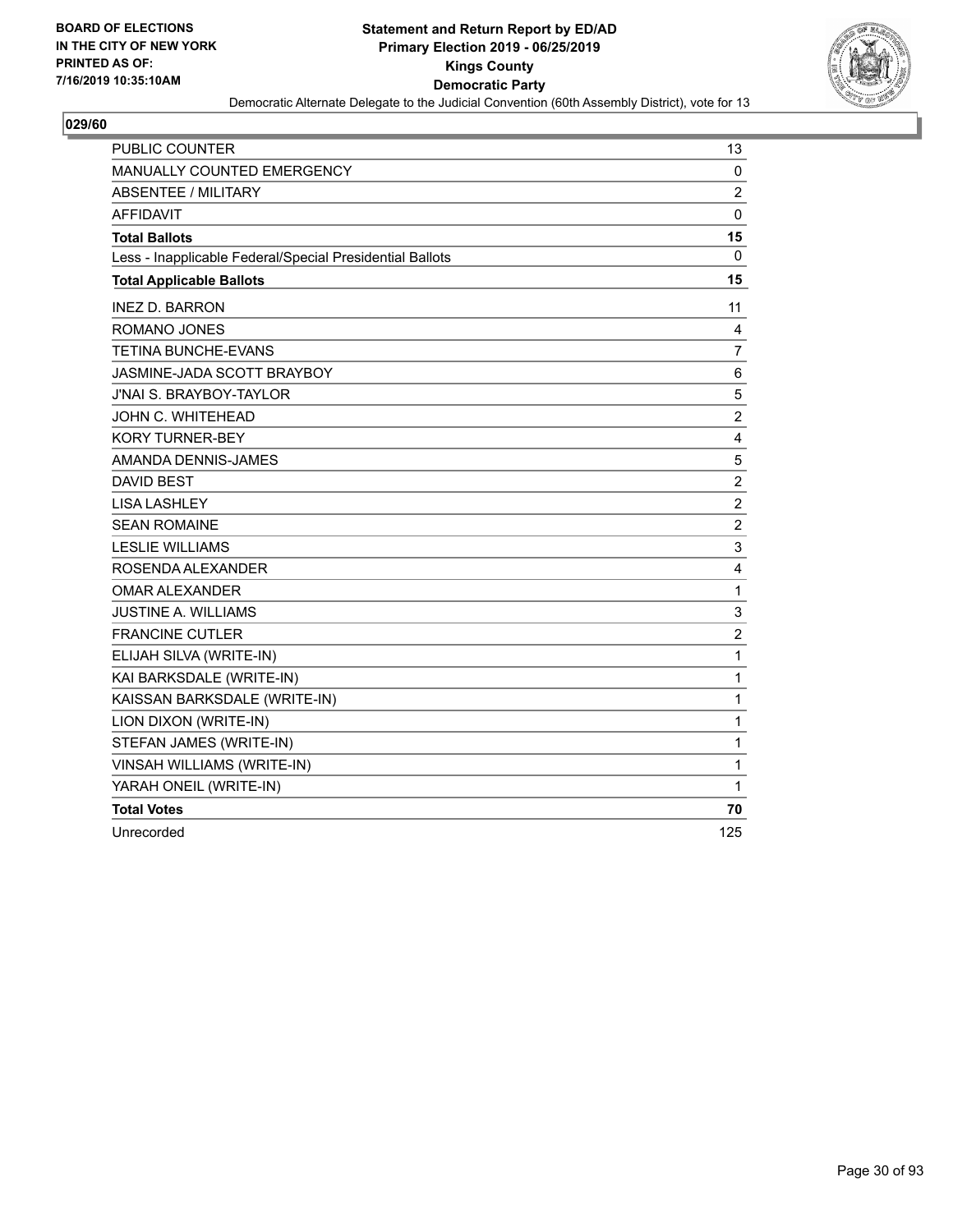

| <b>PUBLIC COUNTER</b>                                    | 12             |
|----------------------------------------------------------|----------------|
| <b>MANUALLY COUNTED EMERGENCY</b>                        | $\Omega$       |
| ABSENTEE / MILITARY                                      | 4              |
| <b>AFFIDAVIT</b>                                         | $\Omega$       |
| <b>Total Ballots</b>                                     | 16             |
| Less - Inapplicable Federal/Special Presidential Ballots | 0              |
| <b>Total Applicable Ballots</b>                          | 16             |
| <b>INEZ D. BARRON</b>                                    | 10             |
| <b>ROMANO JONES</b>                                      | 7              |
| <b>TETINA BUNCHE-EVANS</b>                               | 6              |
| JASMINE-JADA SCOTT BRAYBOY                               | 5              |
| <b>J'NAI S. BRAYBOY-TAYLOR</b>                           | 4              |
| JOHN C. WHITEHEAD                                        | $\overline{7}$ |
| <b>KORY TURNER-BEY</b>                                   | 6              |
| AMANDA DENNIS-JAMES                                      | $\overline{7}$ |
| <b>DAVID BEST</b>                                        | 6              |
| <b>LISA LASHLEY</b>                                      | 10             |
| <b>SEAN ROMAINE</b>                                      | 5              |
| <b>LESLIE WILLIAMS</b>                                   | 8              |
| ROSENDA ALEXANDER                                        | 3              |
| <b>OMAR ALEXANDER</b>                                    | 8              |
| <b>JUSTINE A. WILLIAMS</b>                               | 8              |
| <b>FRANCINE CUTLER</b>                                   | 6              |
| <b>Total Votes</b>                                       | 106            |
| Unrecorded                                               | 102            |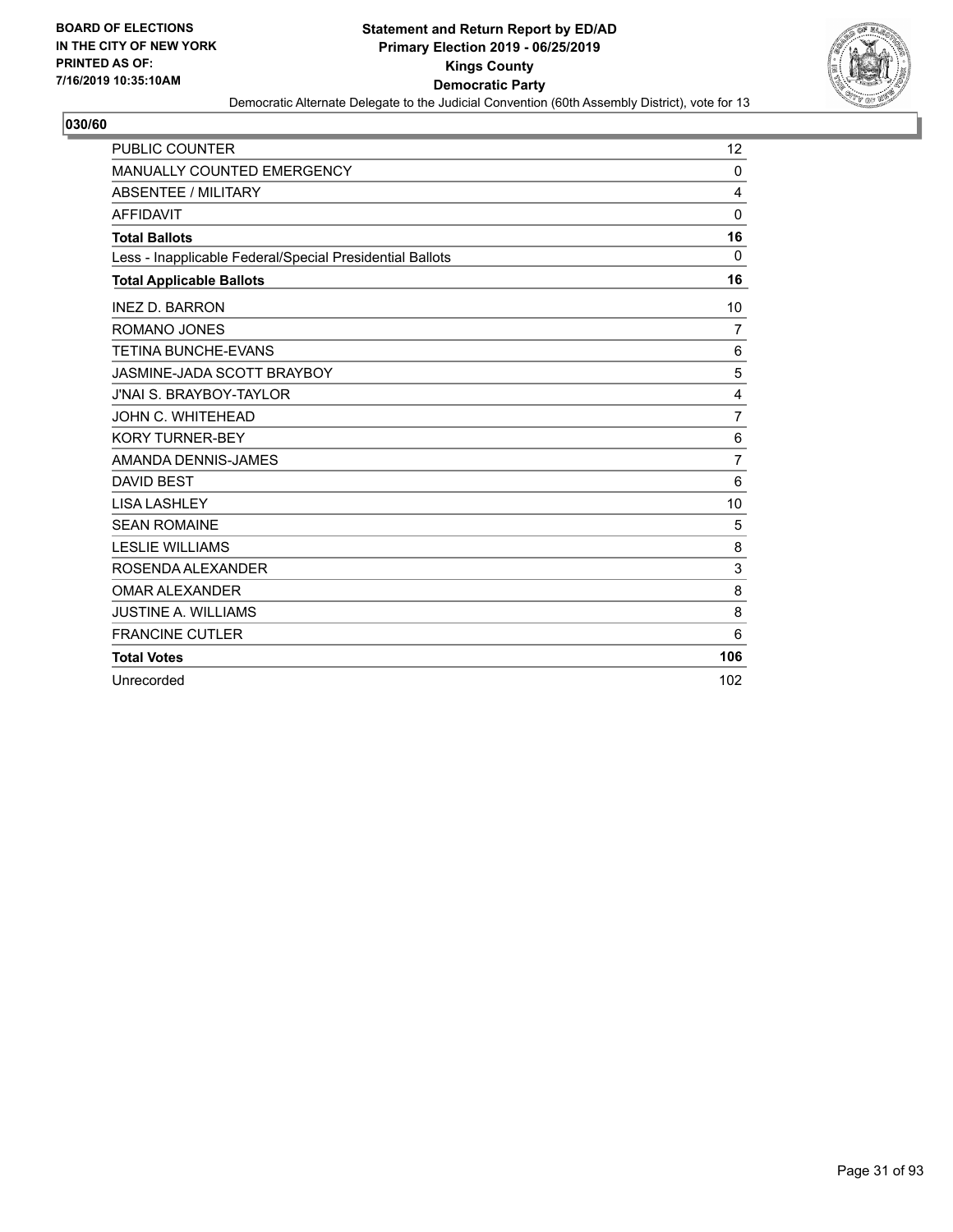

| <b>PUBLIC COUNTER</b>                                    | 30             |
|----------------------------------------------------------|----------------|
| <b>MANUALLY COUNTED EMERGENCY</b>                        | $\Omega$       |
| ABSENTEE / MILITARY                                      | $\mathbf 0$    |
| <b>AFFIDAVIT</b>                                         | $\Omega$       |
| <b>Total Ballots</b>                                     | 30             |
| Less - Inapplicable Federal/Special Presidential Ballots | $\Omega$       |
| <b>Total Applicable Ballots</b>                          | 30             |
| <b>INEZ D. BARRON</b>                                    | 20             |
| <b>ROMANO JONES</b>                                      | 3              |
| <b>TETINA BUNCHE-EVANS</b>                               | $\overline{4}$ |
| JASMINE-JADA SCOTT BRAYBOY                               | 6              |
| <b>J'NAI S. BRAYBOY-TAYLOR</b>                           | $\overline{c}$ |
| JOHN C. WHITEHEAD                                        | $\overline{7}$ |
| <b>KORY TURNER-BEY</b>                                   | 3              |
| AMANDA DENNIS-JAMES                                      | 5              |
| <b>DAVID BEST</b>                                        | 5              |
| <b>LISA LASHLEY</b>                                      | 3              |
| <b>SEAN ROMAINE</b>                                      | $\overline{4}$ |
| <b>LESLIE WILLIAMS</b>                                   | 5              |
| ROSENDA ALEXANDER                                        | 3              |
| <b>OMAR ALEXANDER</b>                                    | 3              |
| <b>JUSTINE A. WILLIAMS</b>                               | 5              |
| <b>FRANCINE CUTLER</b>                                   | 1              |
| <b>Total Votes</b>                                       | 79             |
| Unrecorded                                               | 311            |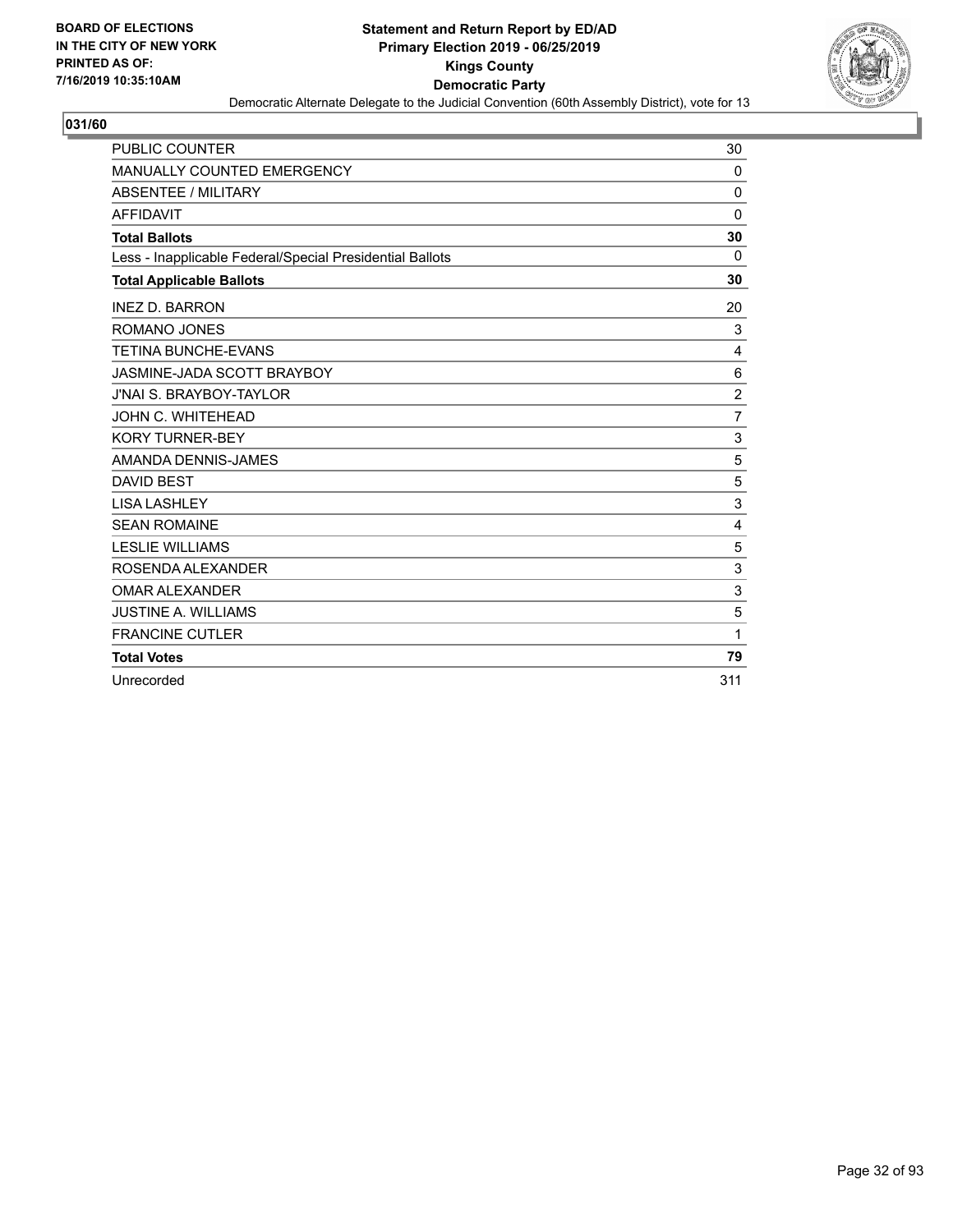

| <b>PUBLIC COUNTER</b>                                    | 25             |
|----------------------------------------------------------|----------------|
| <b>MANUALLY COUNTED EMERGENCY</b>                        | 0              |
| ABSENTEE / MILITARY                                      | $\overline{2}$ |
| <b>AFFIDAVIT</b>                                         | $\mathbf{0}$   |
| <b>Total Ballots</b>                                     | 27             |
| Less - Inapplicable Federal/Special Presidential Ballots | 0              |
| <b>Total Applicable Ballots</b>                          | 27             |
| <b>INEZ D. BARRON</b>                                    | 21             |
| <b>ROMANO JONES</b>                                      | 6              |
| <b>TETINA BUNCHE-EVANS</b>                               | 10             |
| JASMINE-JADA SCOTT BRAYBOY                               | 13             |
| <b>J'NAI S. BRAYBOY-TAYLOR</b>                           | 8              |
| <b>JOHN C. WHITEHEAD</b>                                 | 8              |
| <b>KORY TURNER-BEY</b>                                   | 4              |
| AMANDA DENNIS-JAMES                                      | 10             |
| <b>DAVID BEST</b>                                        | $\overline{7}$ |
| <b>LISA LASHLEY</b>                                      | 9              |
| <b>SEAN ROMAINE</b>                                      | 4              |
| <b>LESLIE WILLIAMS</b>                                   | 11             |
| ROSENDA ALEXANDER                                        | 8              |
| <b>OMAR ALEXANDER</b>                                    | 8              |
| <b>JUSTINE A. WILLIAMS</b>                               | 5              |
| <b>FRANCINE CUTLER</b>                                   | 4              |
| <b>Total Votes</b>                                       | 136            |
| Unrecorded                                               | 215            |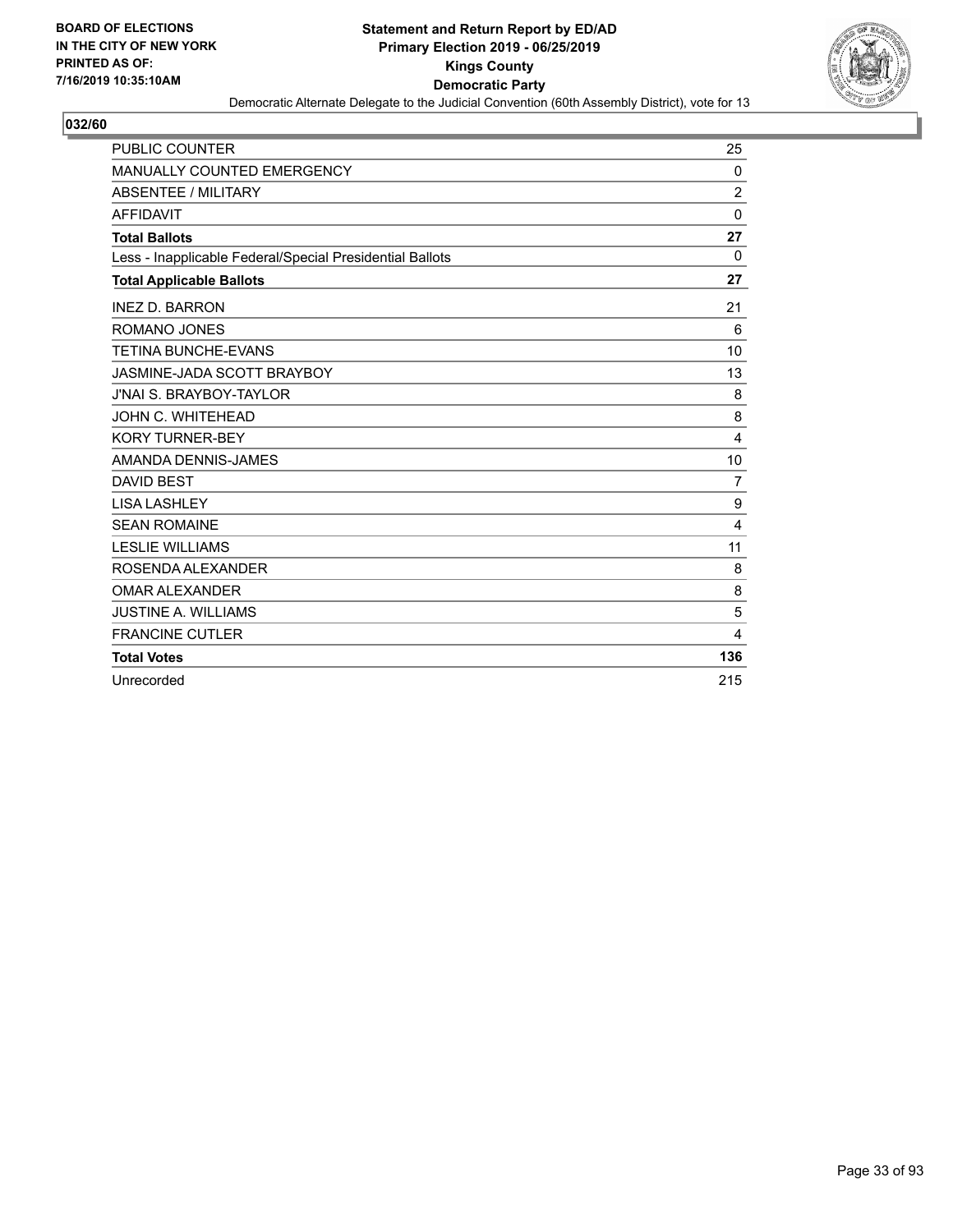

| <b>PUBLIC COUNTER</b>                                    | 25             |
|----------------------------------------------------------|----------------|
| <b>MANUALLY COUNTED EMERGENCY</b>                        | 0              |
| ABSENTEE / MILITARY                                      | $\mathbf 0$    |
| <b>AFFIDAVIT</b>                                         | $\mathbf{0}$   |
| <b>Total Ballots</b>                                     | 25             |
| Less - Inapplicable Federal/Special Presidential Ballots | 0              |
| <b>Total Applicable Ballots</b>                          | 25             |
| <b>INEZ D. BARRON</b>                                    | 16             |
| <b>ROMANO JONES</b>                                      | 11             |
| <b>TETINA BUNCHE-EVANS</b>                               | 7              |
| JASMINE-JADA SCOTT BRAYBOY                               | 10             |
| <b>J'NAI S. BRAYBOY-TAYLOR</b>                           | 7              |
| JOHN C. WHITEHEAD                                        | 8              |
| <b>KORY TURNER-BEY</b>                                   | $\overline{7}$ |
| AMANDA DENNIS-JAMES                                      | 10             |
| <b>DAVID BEST</b>                                        | 11             |
| <b>LISA LASHLEY</b>                                      | 10             |
| <b>SEAN ROMAINE</b>                                      | 4              |
| <b>LESLIE WILLIAMS</b>                                   | 11             |
| ROSENDA ALEXANDER                                        | 9              |
| <b>OMAR ALEXANDER</b>                                    | 9              |
| <b>JUSTINE A. WILLIAMS</b>                               | 9              |
| <b>FRANCINE CUTLER</b>                                   | 3              |
| <b>Total Votes</b>                                       | 142            |
| Unrecorded                                               | 183            |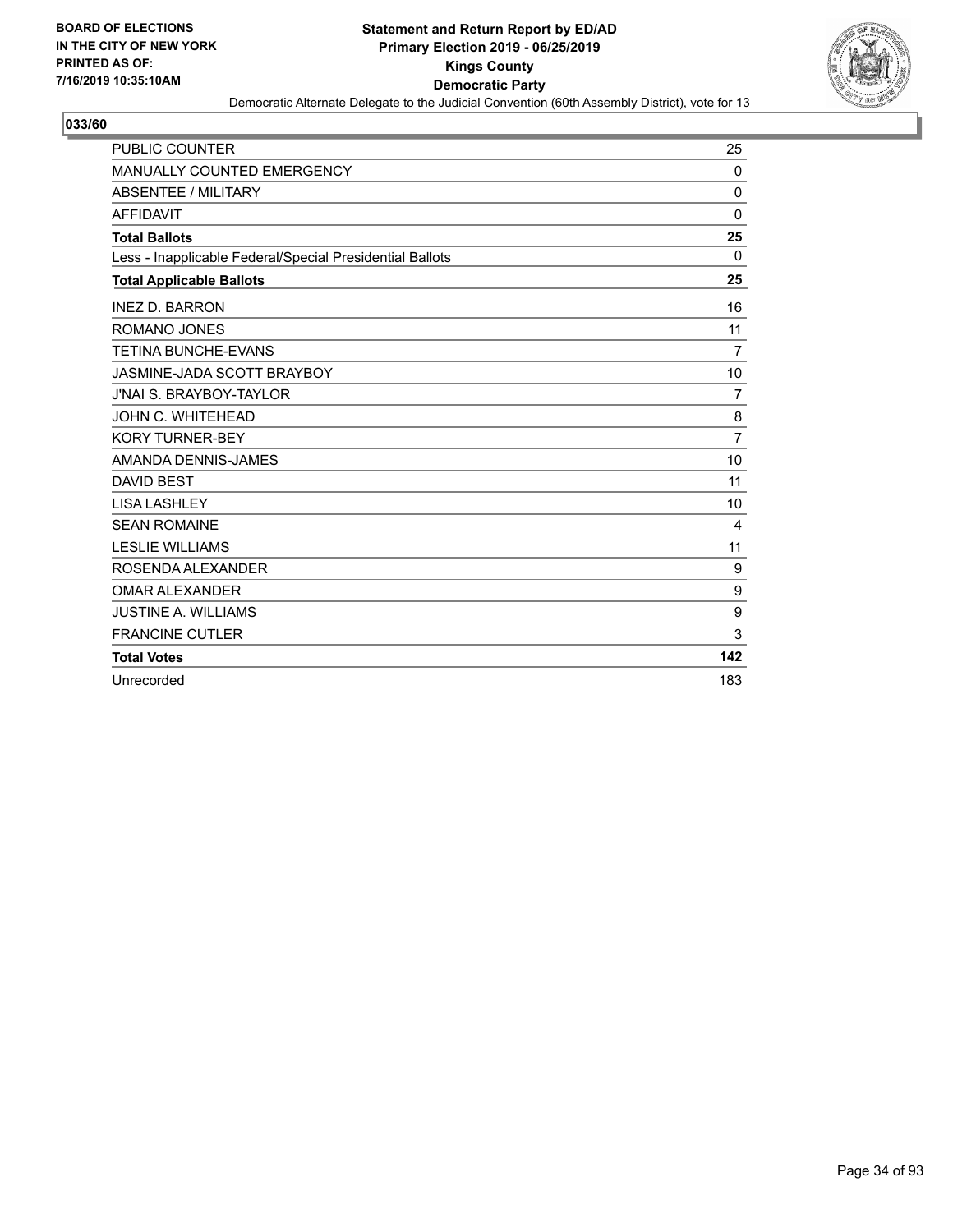

| <b>PUBLIC COUNTER</b>                                    | 19             |
|----------------------------------------------------------|----------------|
| MANUALLY COUNTED EMERGENCY                               | 0              |
| ABSENTEE / MILITARY                                      | 1              |
| <b>AFFIDAVIT</b>                                         | $\Omega$       |
| <b>Total Ballots</b>                                     | 20             |
| Less - Inapplicable Federal/Special Presidential Ballots | 0              |
| <b>Total Applicable Ballots</b>                          | 20             |
| <b>INEZ D. BARRON</b>                                    | 9              |
| ROMANO JONES                                             | 1              |
| <b>TETINA BUNCHE-EVANS</b>                               | 1              |
| JASMINE-JADA SCOTT BRAYBOY                               | 4              |
| <b>J'NAI S. BRAYBOY-TAYLOR</b>                           | 1              |
| <b>JOHN C. WHITEHEAD</b>                                 | $\,6$          |
| <b>KORY TURNER-BEY</b>                                   | $\overline{7}$ |
| AMANDA DENNIS-JAMES                                      | 5              |
| <b>DAVID BEST</b>                                        | 5              |
| <b>LISA LASHLEY</b>                                      | 6              |
| <b>SEAN ROMAINE</b>                                      | 3              |
| <b>LESLIE WILLIAMS</b>                                   | $\overline{4}$ |
| ROSENDA ALEXANDER                                        | 5              |
| <b>OMAR ALEXANDER</b>                                    | 5              |
| <b>JUSTINE A. WILLIAMS</b>                               | 6              |
| <b>FRANCINE CUTLER</b>                                   | 3              |
| <b>Total Votes</b>                                       | 71             |
| Unrecorded                                               | 189            |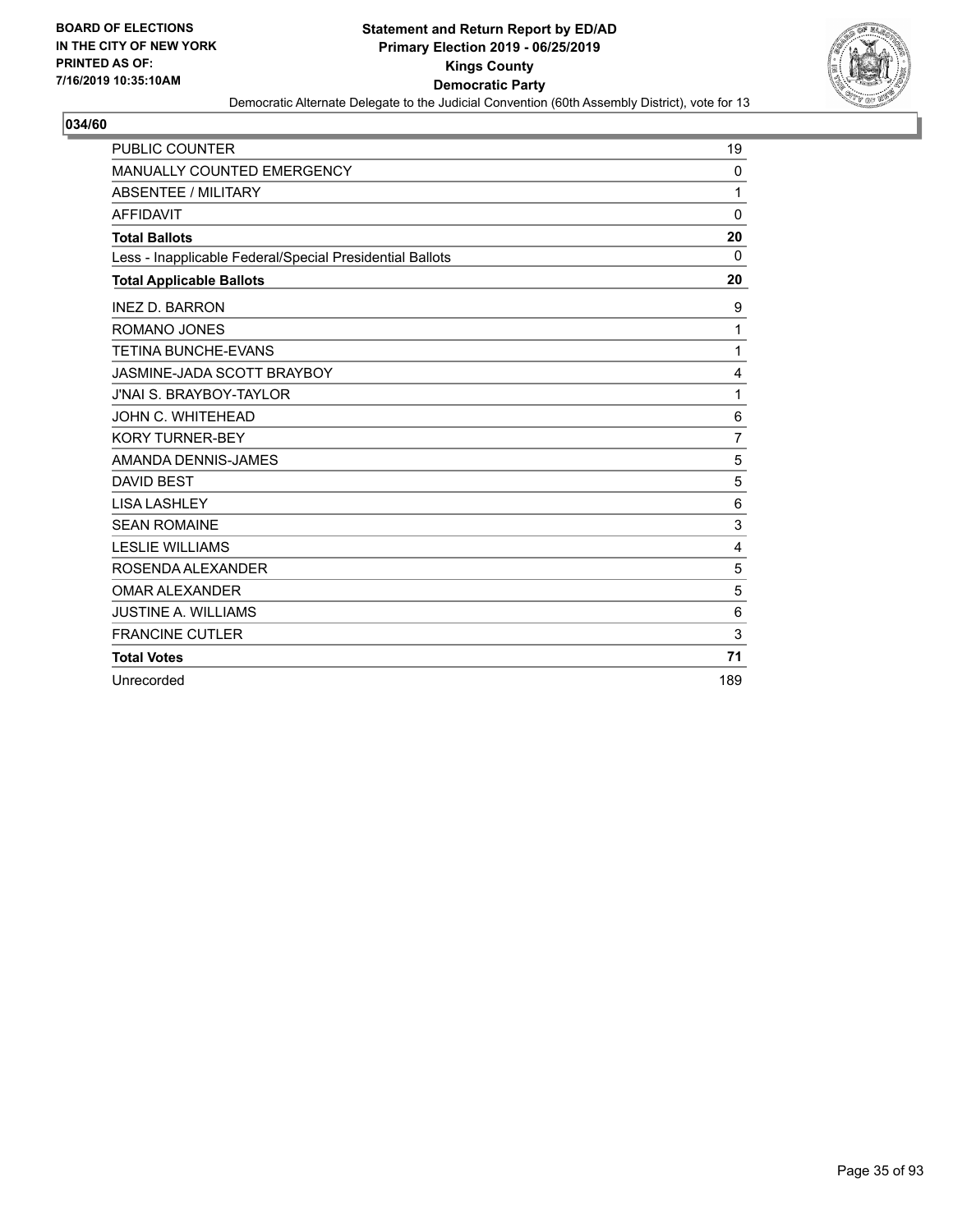

| <b>PUBLIC COUNTER</b>                                    | 41             |
|----------------------------------------------------------|----------------|
| <b>MANUALLY COUNTED EMERGENCY</b>                        | $\Omega$       |
| ABSENTEE / MILITARY                                      | $\overline{2}$ |
| <b>AFFIDAVIT</b>                                         | $\Omega$       |
| <b>Total Ballots</b>                                     | 43             |
| Less - Inapplicable Federal/Special Presidential Ballots | $\Omega$       |
| <b>Total Applicable Ballots</b>                          | 43             |
| <b>INEZ D. BARRON</b>                                    | 13             |
| <b>ROMANO JONES</b>                                      | 10             |
| <b>TETINA BUNCHE-EVANS</b>                               | 4              |
| JASMINE-JADA SCOTT BRAYBOY                               | 5              |
| <b>J'NAI S. BRAYBOY-TAYLOR</b>                           | $\overline{c}$ |
| JOHN C. WHITEHEAD                                        | $\overline{7}$ |
| <b>KORY TURNER-BEY</b>                                   | 3              |
| AMANDA DENNIS-JAMES                                      | 6              |
| <b>DAVID BEST</b>                                        | 5              |
| <b>LISA LASHLEY</b>                                      | 3              |
| <b>SEAN ROMAINE</b>                                      | $\overline{4}$ |
| <b>LESLIE WILLIAMS</b>                                   | 5              |
| ROSENDA ALEXANDER                                        | 5              |
| <b>OMAR ALEXANDER</b>                                    | 4              |
| <b>JUSTINE A. WILLIAMS</b>                               | $\overline{7}$ |
| <b>FRANCINE CUTLER</b>                                   | 4              |
| <b>Total Votes</b>                                       | 87             |
| Unrecorded                                               | 472            |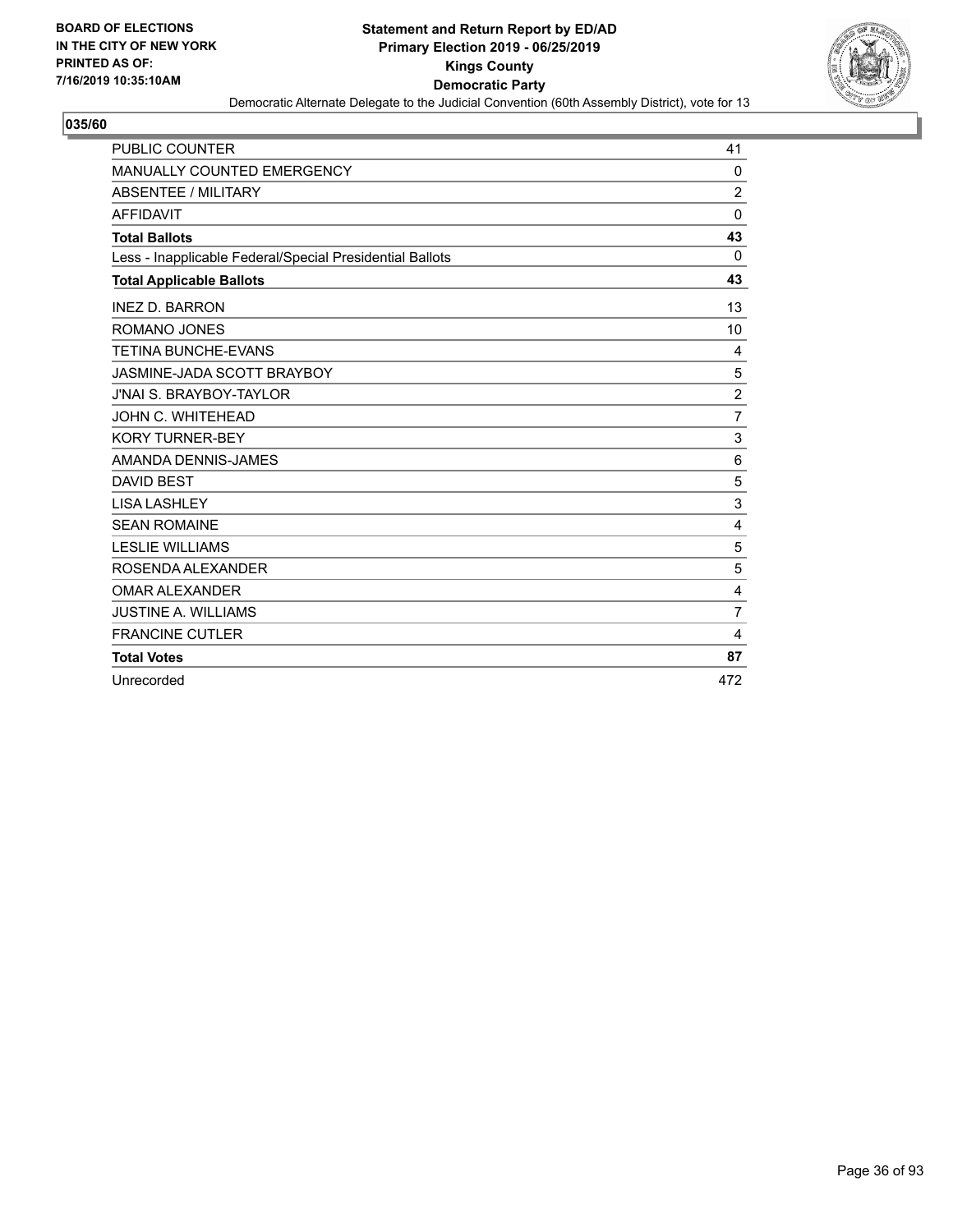

| <b>PUBLIC COUNTER</b>                                    | 19             |
|----------------------------------------------------------|----------------|
| <b>MANUALLY COUNTED EMERGENCY</b>                        | $\Omega$       |
| <b>ABSENTEE / MILITARY</b>                               | $\mathbf 0$    |
| <b>AFFIDAVIT</b>                                         | $\Omega$       |
| <b>Total Ballots</b>                                     | 19             |
| Less - Inapplicable Federal/Special Presidential Ballots | 0              |
| <b>Total Applicable Ballots</b>                          | 19             |
| <b>INEZ D. BARRON</b>                                    | 13             |
| <b>ROMANO JONES</b>                                      | 8              |
| <b>TETINA BUNCHE-EVANS</b>                               | 8              |
| JASMINE-JADA SCOTT BRAYBOY                               | 8              |
| <b>J'NAI S. BRAYBOY-TAYLOR</b>                           | 6              |
| JOHN C. WHITEHEAD                                        | 4              |
| <b>KORY TURNER-BEY</b>                                   | 5              |
| AMANDA DENNIS-JAMES                                      | 3              |
| <b>DAVID BEST</b>                                        | $\overline{4}$ |
| <b>LISA LASHLEY</b>                                      | 6              |
| <b>SEAN ROMAINE</b>                                      | $\overline{4}$ |
| <b>LESLIE WILLIAMS</b>                                   | 8              |
| ROSENDA ALEXANDER                                        | 6              |
| <b>OMAR ALEXANDER</b>                                    | 4              |
| <b>JUSTINE A. WILLIAMS</b>                               | 5              |
| <b>FRANCINE CUTLER</b>                                   | 4              |
| <b>Total Votes</b>                                       | 96             |
| Unrecorded                                               | 151            |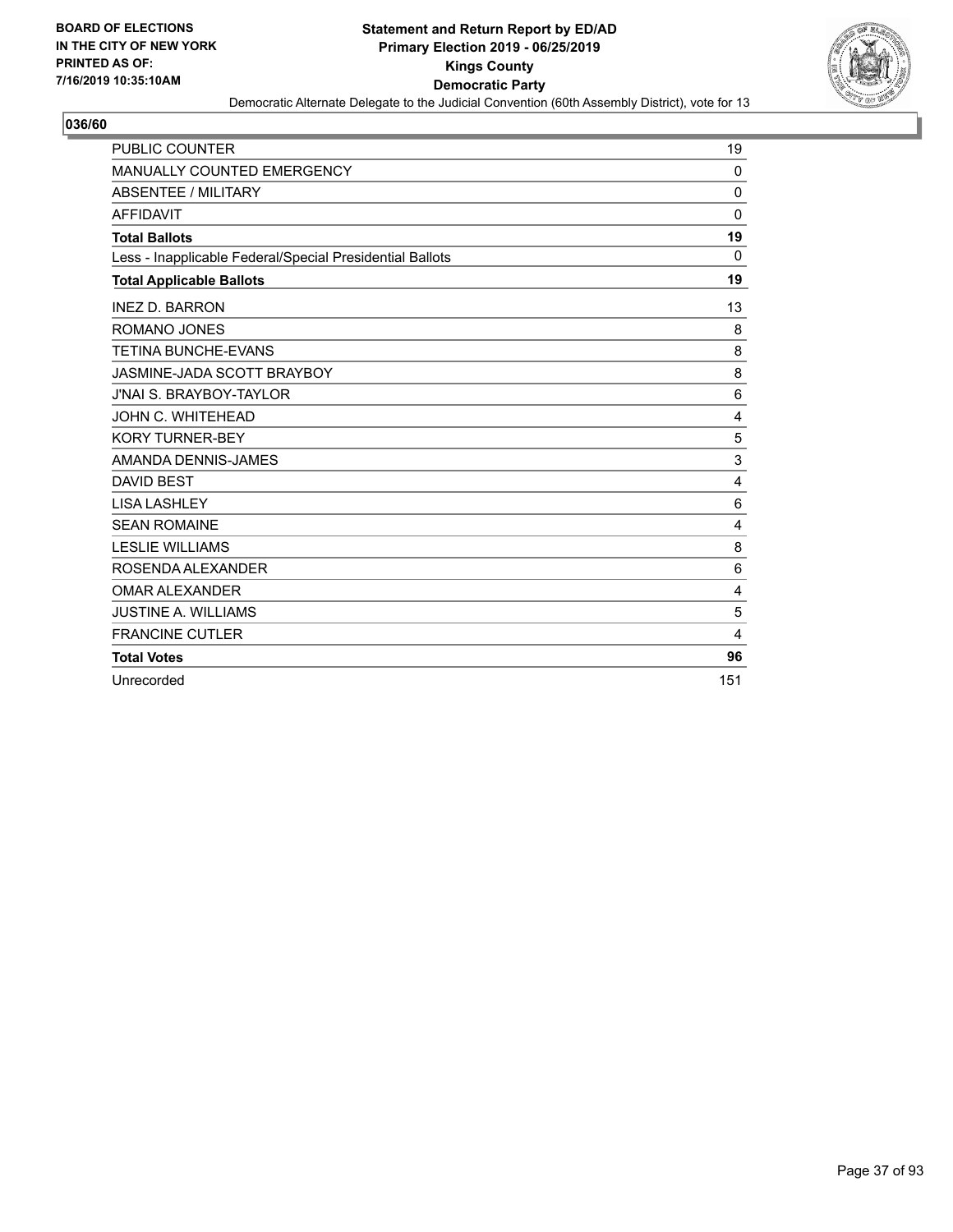

| <b>PUBLIC COUNTER</b>                                    | 19              |
|----------------------------------------------------------|-----------------|
| <b>MANUALLY COUNTED EMERGENCY</b>                        | $\mathbf{0}$    |
| ABSENTEE / MILITARY                                      | 1               |
| <b>AFFIDAVIT</b>                                         | $\Omega$        |
| <b>Total Ballots</b>                                     | 20              |
| Less - Inapplicable Federal/Special Presidential Ballots | $\Omega$        |
| <b>Total Applicable Ballots</b>                          | 20              |
| <b>INEZ D. BARRON</b>                                    | 16              |
| <b>ROMANO JONES</b>                                      | 6               |
| <b>TETINA BUNCHE-EVANS</b>                               | 8               |
| JASMINE-JADA SCOTT BRAYBOY                               | $\overline{7}$  |
| <b>J'NAI S. BRAYBOY-TAYLOR</b>                           | 5               |
| JOHN C. WHITEHEAD                                        | 7               |
| <b>KORY TURNER-BEY</b>                                   | 6               |
| AMANDA DENNIS-JAMES                                      | $\overline{7}$  |
| <b>DAVID BEST</b>                                        | 5               |
| <b>LISA LASHLEY</b>                                      | $6\phantom{1}6$ |
| <b>SEAN ROMAINE</b>                                      | $\overline{4}$  |
| <b>LESLIE WILLIAMS</b>                                   | 11              |
| ROSENDA ALEXANDER                                        | $\overline{7}$  |
| <b>OMAR ALEXANDER</b>                                    | 5               |
| <b>JUSTINE A. WILLIAMS</b>                               | 10              |
| <b>FRANCINE CUTLER</b>                                   | 8               |
| <b>Total Votes</b>                                       | 118             |
| Unrecorded                                               | 142             |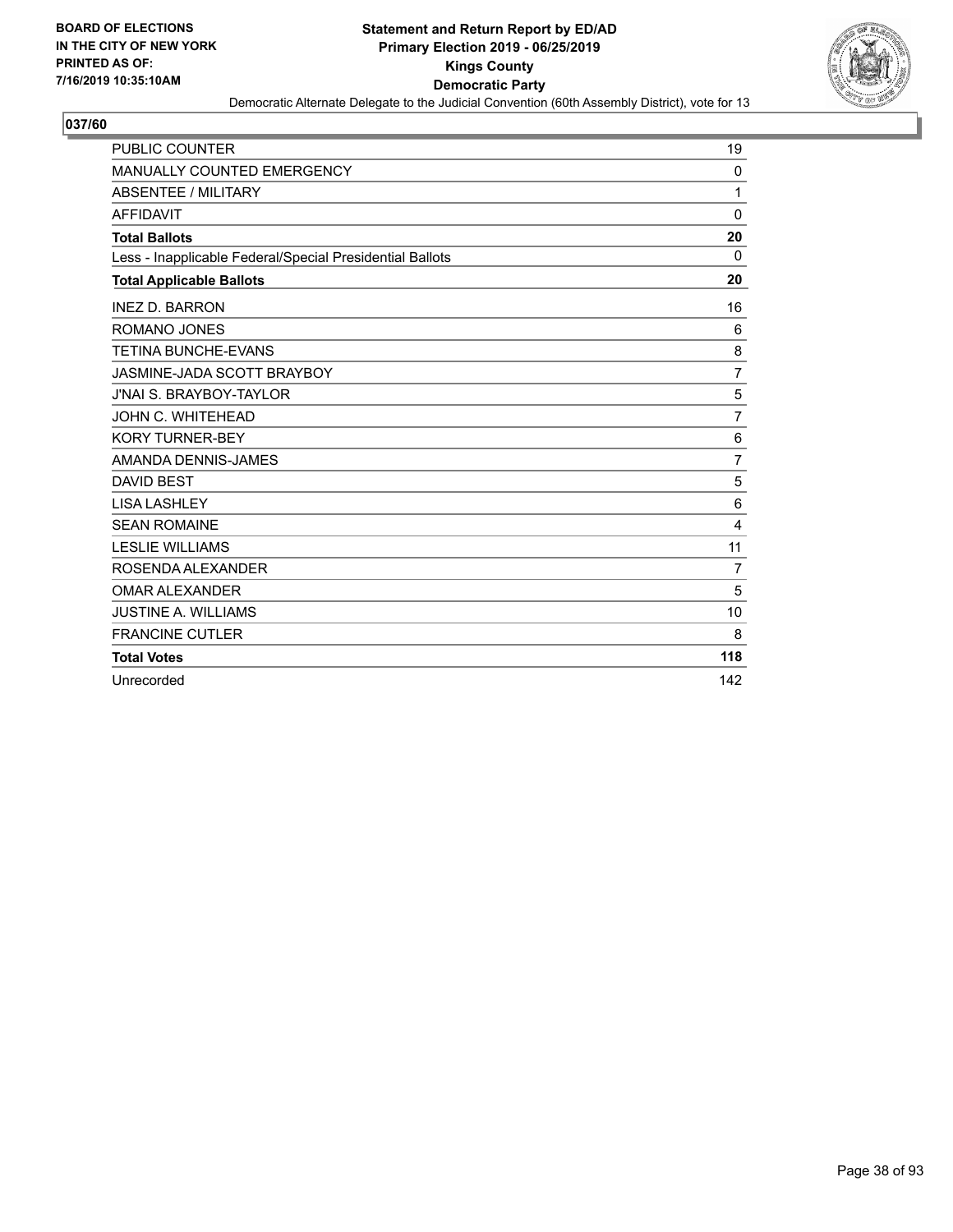

| <b>PUBLIC COUNTER</b>                                    | 28           |
|----------------------------------------------------------|--------------|
| <b>MANUALLY COUNTED EMERGENCY</b>                        | 0            |
| <b>ABSENTEE / MILITARY</b>                               | $\mathbf 0$  |
| <b>AFFIDAVIT</b>                                         | $\mathbf{0}$ |
| <b>Total Ballots</b>                                     | 28           |
| Less - Inapplicable Federal/Special Presidential Ballots | $\Omega$     |
| <b>Total Applicable Ballots</b>                          | 28           |
| <b>INEZ D. BARRON</b>                                    | 18           |
| ROMANO JONES                                             | 13           |
| <b>TETINA BUNCHE-EVANS</b>                               | 7            |
| JASMINE-JADA SCOTT BRAYBOY                               | 9            |
| <b>J'NAI S. BRAYBOY-TAYLOR</b>                           | 6            |
| JOHN C. WHITEHEAD                                        | 10           |
| <b>KORY TURNER-BEY</b>                                   | 9            |
| AMANDA DENNIS-JAMES                                      | 10           |
| <b>DAVID BEST</b>                                        | 11           |
| <b>LISA LASHLEY</b>                                      | 12           |
| <b>SEAN ROMAINE</b>                                      | 11           |
| <b>LESLIE WILLIAMS</b>                                   | 10           |
| ROSENDA ALEXANDER                                        | 11           |
| <b>OMAR ALEXANDER</b>                                    | 9            |
| <b>JUSTINE A. WILLIAMS</b>                               | 10           |
| <b>FRANCINE CUTLER</b>                                   | 9            |
| <b>Total Votes</b>                                       | 165          |
| Unrecorded                                               | 199          |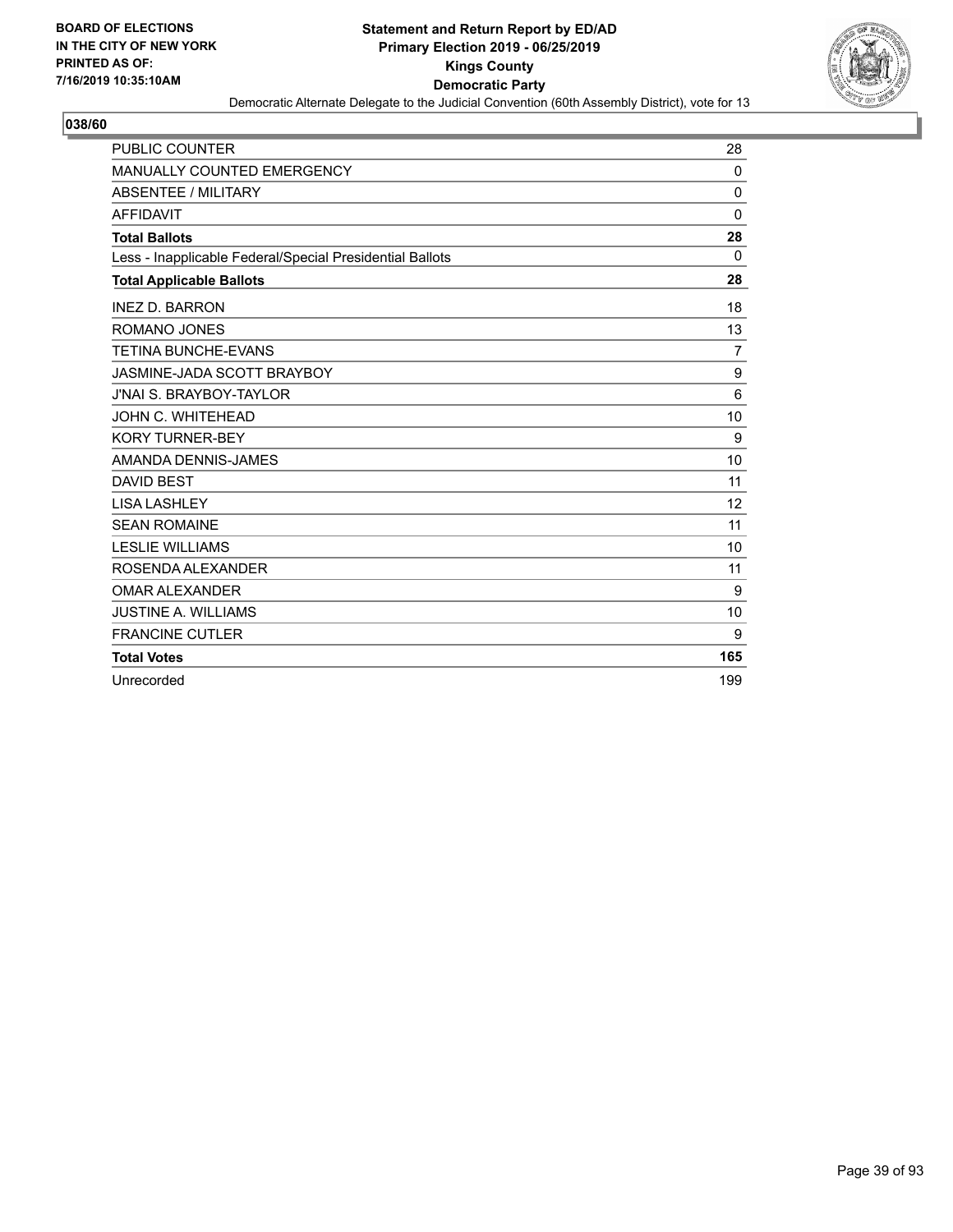

| <b>PUBLIC COUNTER</b>                                    | 28             |
|----------------------------------------------------------|----------------|
| <b>MANUALLY COUNTED EMERGENCY</b>                        | $\Omega$       |
| ABSENTEE / MILITARY                                      | $\mathbf 0$    |
| <b>AFFIDAVIT</b>                                         | 1              |
| <b>Total Ballots</b>                                     | 29             |
| Less - Inapplicable Federal/Special Presidential Ballots | $\Omega$       |
| <b>Total Applicable Ballots</b>                          | 29             |
| <b>INEZ D. BARRON</b>                                    | 22             |
| <b>ROMANO JONES</b>                                      | $\overline{c}$ |
| <b>TETINA BUNCHE-EVANS</b>                               | 3              |
| JASMINE-JADA SCOTT BRAYBOY                               | $\overline{2}$ |
| <b>J'NAI S. BRAYBOY-TAYLOR</b>                           | 4              |
| JOHN C. WHITEHEAD                                        | 6              |
| <b>KORY TURNER-BEY</b>                                   | $\overline{2}$ |
| AMANDA DENNIS-JAMES                                      | 3              |
| <b>DAVID BEST</b>                                        | $\overline{2}$ |
| <b>LISA LASHLEY</b>                                      | $\,6$          |
| <b>SEAN ROMAINE</b>                                      | $\overline{2}$ |
| <b>LESLIE WILLIAMS</b>                                   | $\overline{4}$ |
| ROSENDA ALEXANDER                                        | 5              |
| <b>OMAR ALEXANDER</b>                                    | $\overline{c}$ |
| <b>JUSTINE A. WILLIAMS</b>                               | 3              |
| <b>FRANCINE CUTLER</b>                                   | $\overline{2}$ |
| <b>Total Votes</b>                                       | 70             |
| Unrecorded                                               | 307            |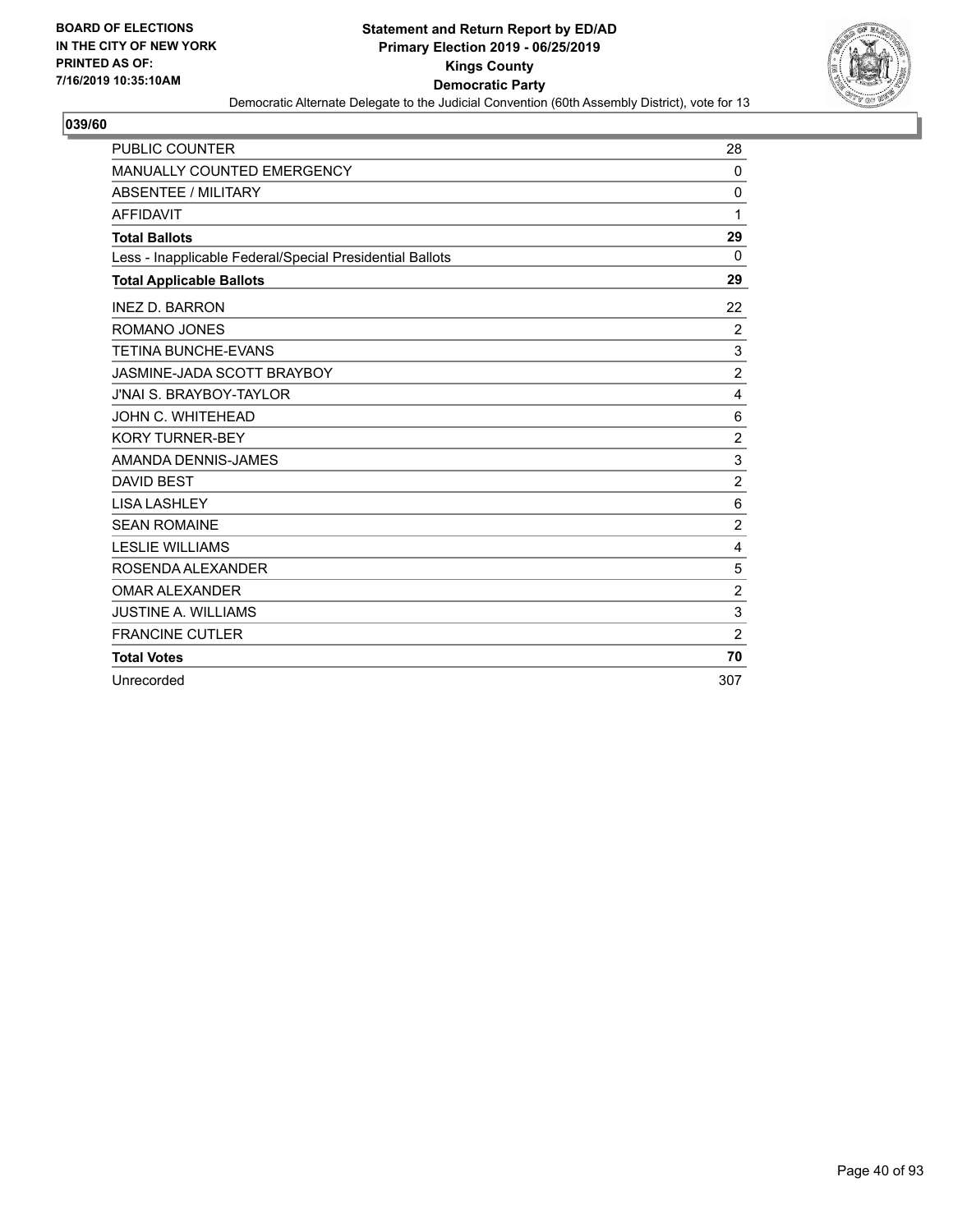

| <b>PUBLIC COUNTER</b>                                    | 24             |
|----------------------------------------------------------|----------------|
| <b>MANUALLY COUNTED EMERGENCY</b>                        | $\mathbf{0}$   |
| ABSENTEE / MILITARY                                      | 1              |
| <b>AFFIDAVIT</b>                                         | $\Omega$       |
| <b>Total Ballots</b>                                     | 25             |
| Less - Inapplicable Federal/Special Presidential Ballots | $\Omega$       |
| <b>Total Applicable Ballots</b>                          | 25             |
| <b>INEZ D. BARRON</b>                                    | 19             |
| <b>ROMANO JONES</b>                                      | 3              |
| <b>TETINA BUNCHE-EVANS</b>                               | 4              |
| JASMINE-JADA SCOTT BRAYBOY                               | 3              |
| <b>J'NAI S. BRAYBOY-TAYLOR</b>                           | 1              |
| JOHN C. WHITEHEAD                                        | $\overline{7}$ |
| <b>KORY TURNER-BEY</b>                                   | 3              |
| AMANDA DENNIS-JAMES                                      | 6              |
| <b>DAVID BEST</b>                                        | 3              |
| <b>LISA LASHLEY</b>                                      | 5              |
| <b>SEAN ROMAINE</b>                                      | 5              |
| <b>LESLIE WILLIAMS</b>                                   | 5              |
| ROSENDA ALEXANDER                                        | 3              |
| <b>OMAR ALEXANDER</b>                                    | 4              |
| <b>JUSTINE A. WILLIAMS</b>                               | $\overline{7}$ |
| <b>FRANCINE CUTLER</b>                                   | $\overline{2}$ |
| <b>Total Votes</b>                                       | 80             |
| Unrecorded                                               | 245            |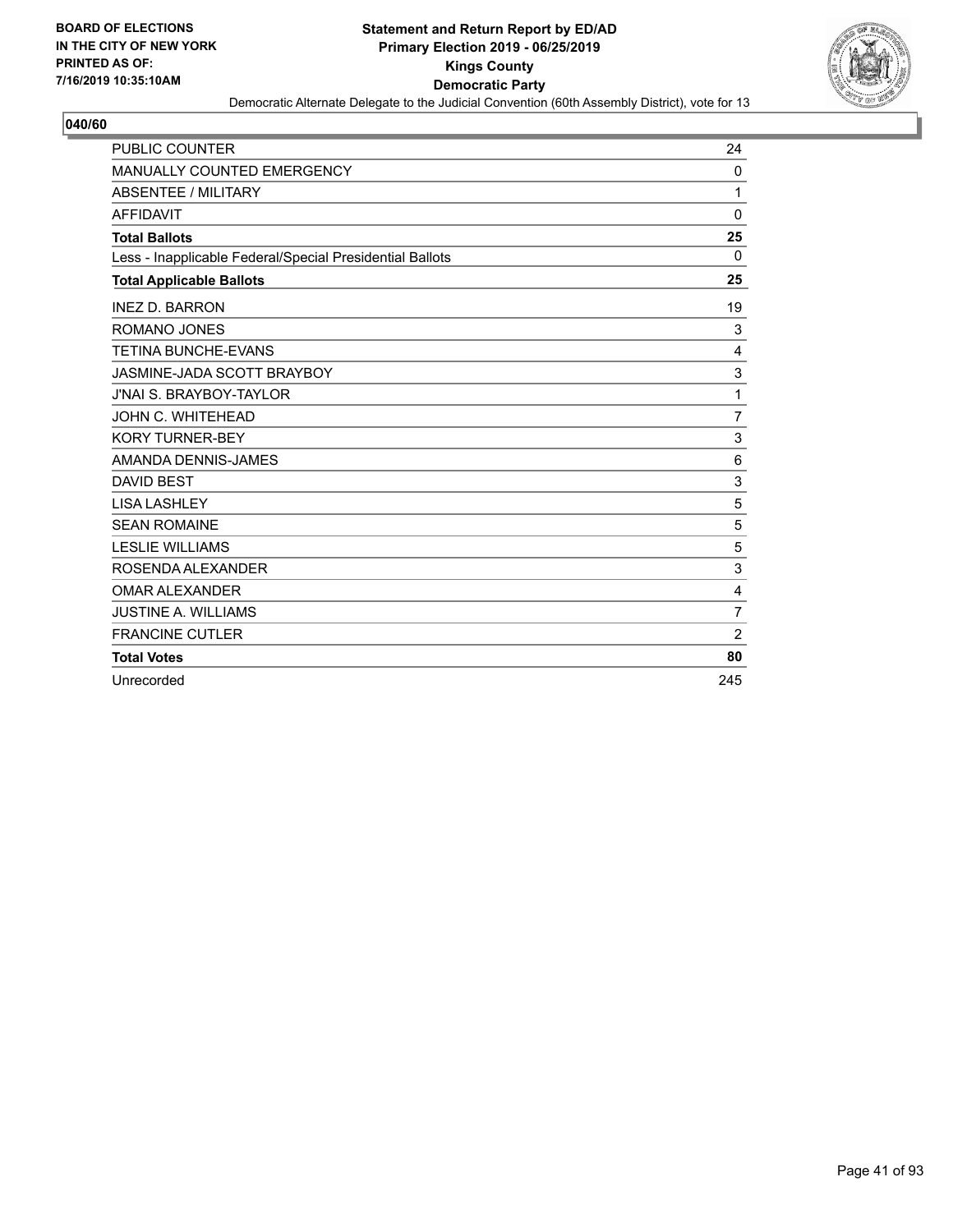

| <b>PUBLIC COUNTER</b>                                    | 24  |
|----------------------------------------------------------|-----|
| <b>MANUALLY COUNTED EMERGENCY</b>                        | 0   |
| <b>ABSENTEE / MILITARY</b>                               | 4   |
| <b>AFFIDAVIT</b>                                         | 0   |
| <b>Total Ballots</b>                                     | 28  |
| Less - Inapplicable Federal/Special Presidential Ballots | 0   |
| <b>Total Applicable Ballots</b>                          | 28  |
| <b>INEZ D. BARRON</b>                                    | 21  |
| ROMANO JONES                                             | 13  |
| <b>TETINA BUNCHE-EVANS</b>                               | 9   |
| JASMINE-JADA SCOTT BRAYBOY                               | 11  |
| <b>J'NAI S. BRAYBOY-TAYLOR</b>                           | 5   |
| JOHN C. WHITEHEAD                                        | 11  |
| <b>KORY TURNER-BEY</b>                                   | 10  |
| AMANDA DENNIS-JAMES                                      | 12  |
| <b>DAVID BEST</b>                                        | 8   |
| <b>LISA LASHLEY</b>                                      | 10  |
| <b>SEAN ROMAINE</b>                                      | 11  |
| <b>LESLIE WILLIAMS</b>                                   | 11  |
| ROSENDA ALEXANDER                                        | 10  |
| <b>OMAR ALEXANDER</b>                                    | 10  |
| <b>JUSTINE A. WILLIAMS</b>                               | 8   |
| <b>FRANCINE CUTLER</b>                                   | 9   |
| <b>Total Votes</b>                                       | 169 |
| Unrecorded                                               | 195 |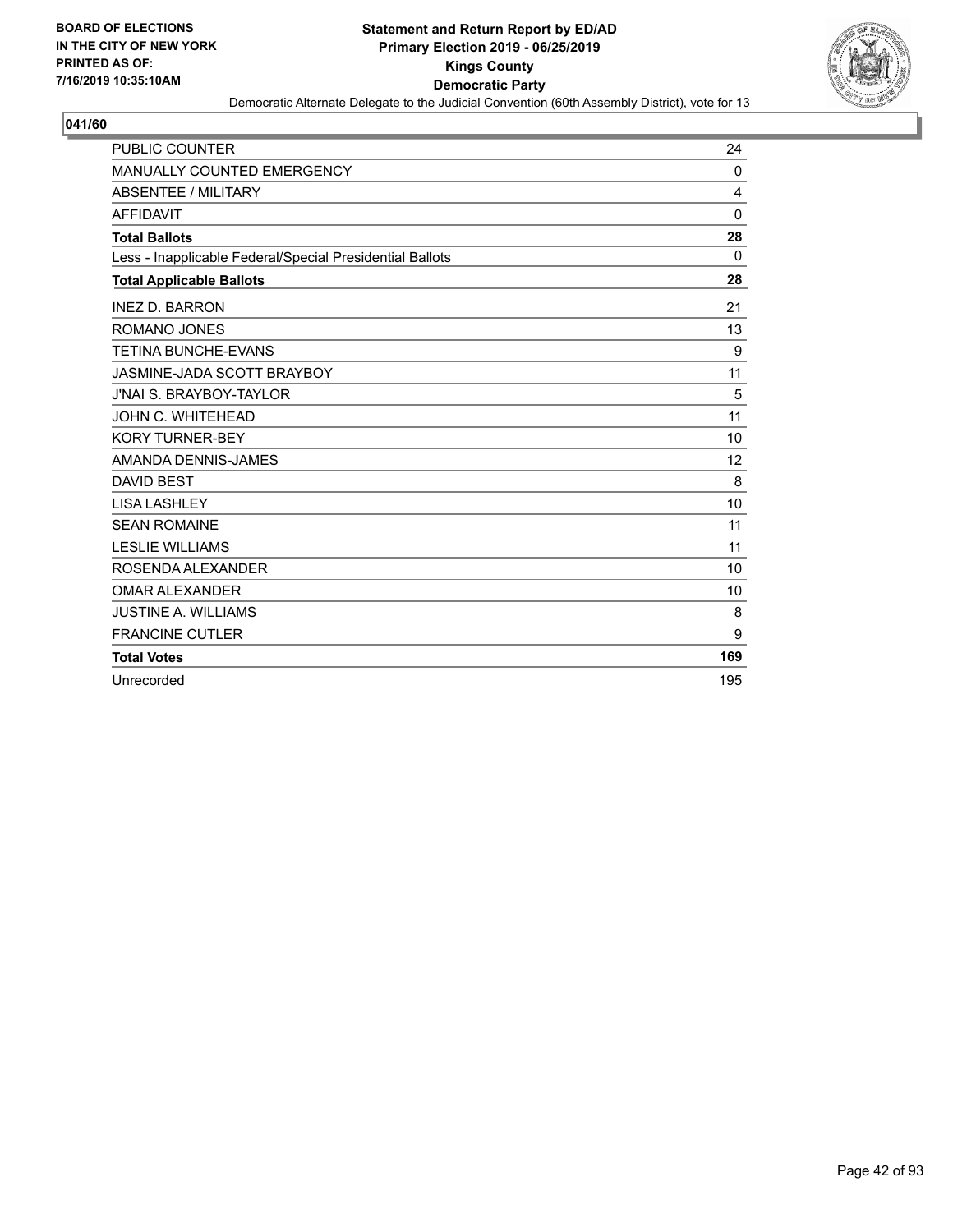

| <b>PUBLIC COUNTER</b>                                    | 24             |
|----------------------------------------------------------|----------------|
| <b>MANUALLY COUNTED EMERGENCY</b>                        | $\Omega$       |
| ABSENTEE / MILITARY                                      | 3              |
| <b>AFFIDAVIT</b>                                         | $\Omega$       |
| <b>Total Ballots</b>                                     | 27             |
| Less - Inapplicable Federal/Special Presidential Ballots | $\Omega$       |
| <b>Total Applicable Ballots</b>                          | 27             |
| <b>INEZ D. BARRON</b>                                    | 12             |
| <b>ROMANO JONES</b>                                      | 7              |
| <b>TETINA BUNCHE-EVANS</b>                               | 4              |
| JASMINE-JADA SCOTT BRAYBOY                               | $\overline{7}$ |
| <b>J'NAI S. BRAYBOY-TAYLOR</b>                           | 4              |
| JOHN C. WHITEHEAD                                        | $\overline{7}$ |
| <b>KORY TURNER-BEY</b>                                   | 6              |
| AMANDA DENNIS-JAMES                                      | 5              |
| <b>DAVID BEST</b>                                        | $\overline{4}$ |
| <b>LISA LASHLEY</b>                                      | 6              |
| <b>SEAN ROMAINE</b>                                      | $\overline{4}$ |
| <b>LESLIE WILLIAMS</b>                                   | 5              |
| ROSENDA ALEXANDER                                        | 1              |
| <b>OMAR ALEXANDER</b>                                    | 6              |
| <b>JUSTINE A. WILLIAMS</b>                               | 5              |
| <b>FRANCINE CUTLER</b>                                   | 4              |
| <b>Total Votes</b>                                       | 87             |
| Unrecorded                                               | 264            |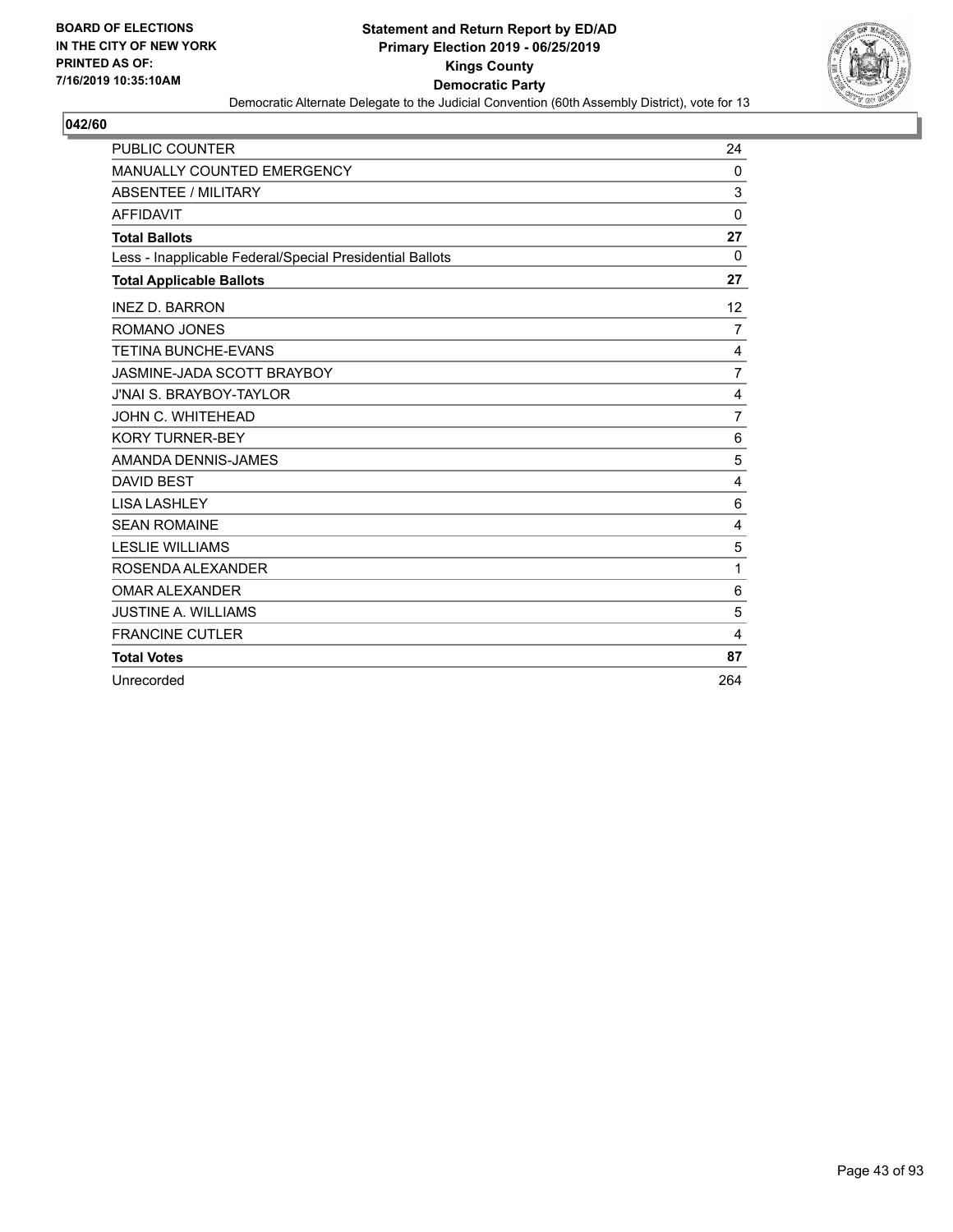

| <b>PUBLIC COUNTER</b>                                    | 25             |
|----------------------------------------------------------|----------------|
| <b>MANUALLY COUNTED EMERGENCY</b>                        | 0              |
| <b>ABSENTEE / MILITARY</b>                               | 1              |
| <b>AFFIDAVIT</b>                                         | $\Omega$       |
| <b>Total Ballots</b>                                     | 26             |
| Less - Inapplicable Federal/Special Presidential Ballots | 0              |
| <b>Total Applicable Ballots</b>                          | 26             |
| <b>INEZ D. BARRON</b>                                    | 17             |
| <b>ROMANO JONES</b>                                      | 7              |
| <b>TETINA BUNCHE-EVANS</b>                               | 6              |
| JASMINE-JADA SCOTT BRAYBOY                               | 9              |
| <b>J'NAI S. BRAYBOY-TAYLOR</b>                           | $\overline{7}$ |
| JOHN C. WHITEHEAD                                        | 5              |
| <b>KORY TURNER-BEY</b>                                   | 5              |
| AMANDA DENNIS-JAMES                                      | 9              |
| <b>DAVID BEST</b>                                        | 6              |
| <b>LISA LASHLEY</b>                                      | 5              |
| <b>SEAN ROMAINE</b>                                      | 4              |
| <b>LESLIE WILLIAMS</b>                                   | $\overline{7}$ |
| ROSENDA ALEXANDER                                        | 6              |
| <b>OMAR ALEXANDER</b>                                    | $\overline{7}$ |
| <b>JUSTINE A. WILLIAMS</b>                               | $\overline{7}$ |
| <b>FRANCINE CUTLER</b>                                   | 4              |
| <b>Total Votes</b>                                       | 111            |
| Unrecorded                                               | 227            |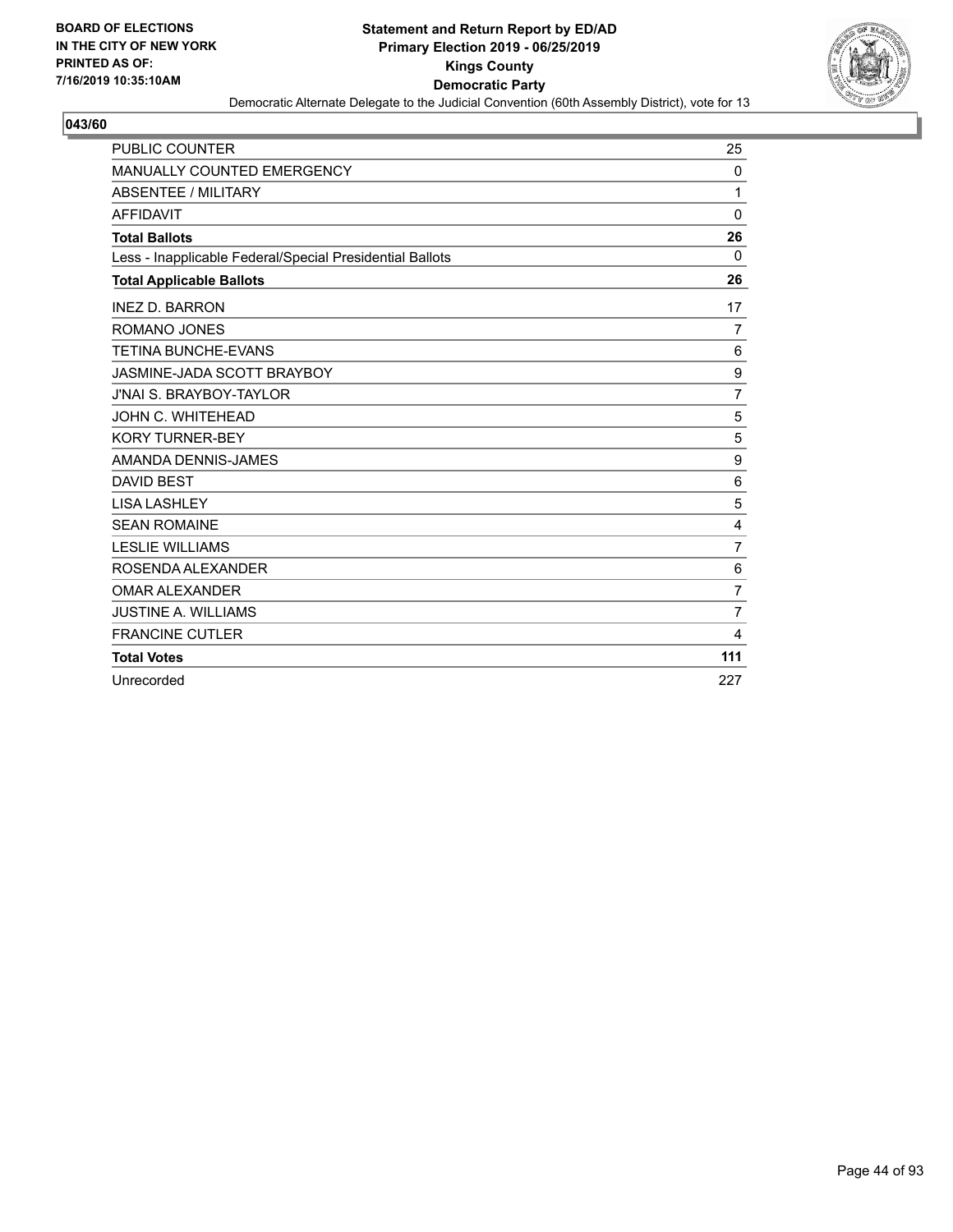

| <b>PUBLIC COUNTER</b>                                    | 11             |
|----------------------------------------------------------|----------------|
| MANUALLY COUNTED EMERGENCY                               | $\Omega$       |
| <b>ABSENTEE / MILITARY</b>                               | $\Omega$       |
| <b>AFFIDAVIT</b>                                         | $\Omega$       |
| <b>Total Ballots</b>                                     | 11             |
| Less - Inapplicable Federal/Special Presidential Ballots | 0              |
| <b>Total Applicable Ballots</b>                          | 11             |
| <b>INEZ D. BARRON</b>                                    | 10             |
| ROMANO JONES                                             | 6              |
| <b>TETINA BUNCHE-EVANS</b>                               | 4              |
| JASMINE-JADA SCOTT BRAYBOY                               | 6              |
| <b>J'NAI S. BRAYBOY-TAYLOR</b>                           | 4              |
| JOHN C. WHITEHEAD                                        | 5              |
| <b>KORY TURNER-BEY</b>                                   | 3              |
| AMANDA DENNIS-JAMES                                      | 3              |
| <b>DAVID BEST</b>                                        | 5              |
| <b>LISA LASHLEY</b>                                      | 4              |
| <b>SEAN ROMAINE</b>                                      | $\overline{2}$ |
| <b>LESLIE WILLIAMS</b>                                   | 1              |
| ROSENDA ALEXANDER                                        | 3              |
| <b>OMAR ALEXANDER</b>                                    | 4              |
| <b>JUSTINE A. WILLIAMS</b>                               | 1              |
| <b>FRANCINE CUTLER</b>                                   | 5              |
| <b>Total Votes</b>                                       | 66             |
| Unrecorded                                               | 77             |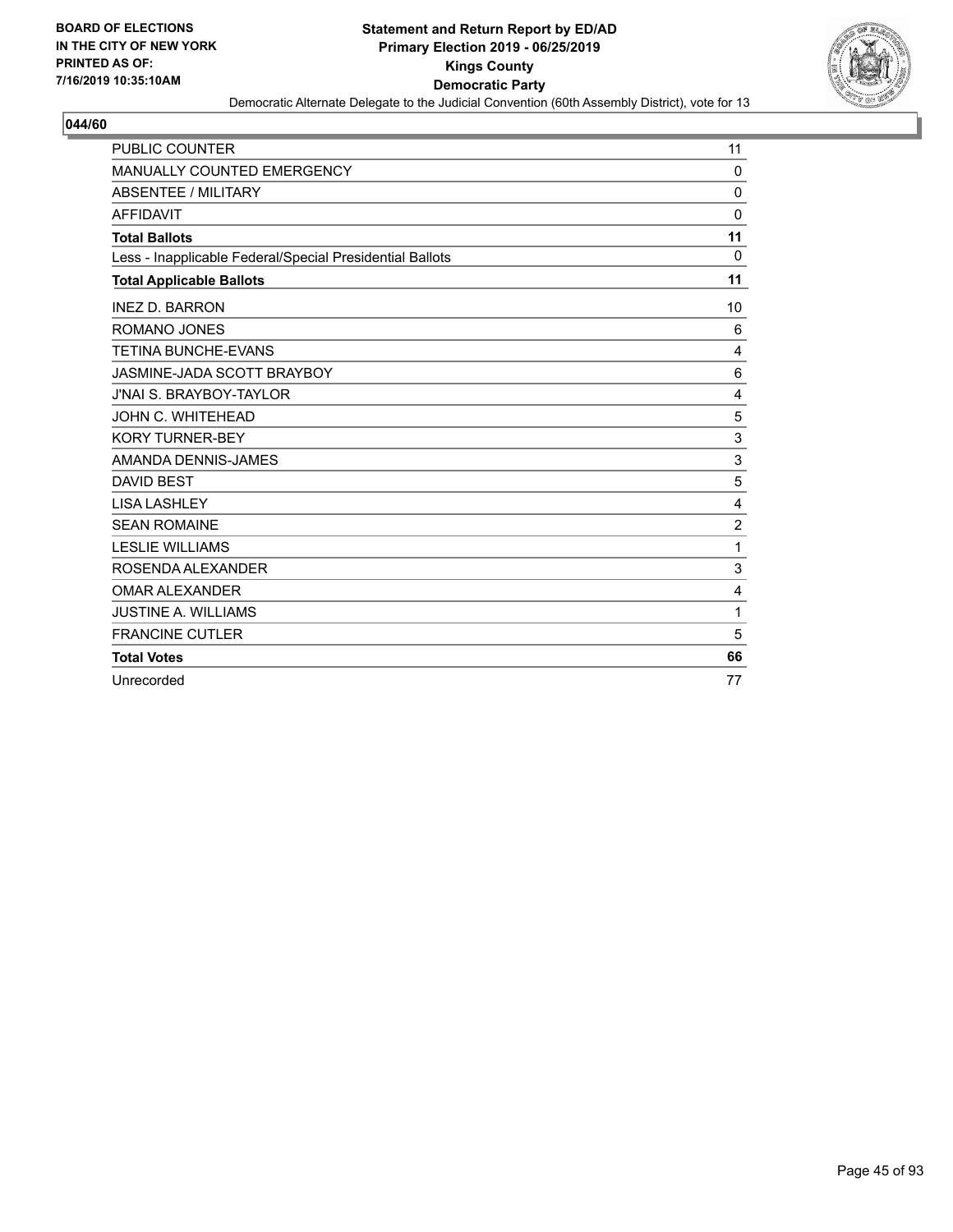

| <b>PUBLIC COUNTER</b>                                    | 41             |
|----------------------------------------------------------|----------------|
| <b>MANUALLY COUNTED EMERGENCY</b>                        | 0              |
| ABSENTEE / MILITARY                                      | 3              |
| <b>AFFIDAVIT</b>                                         | $\Omega$       |
| <b>Total Ballots</b>                                     | 44             |
| Less - Inapplicable Federal/Special Presidential Ballots | $\Omega$       |
| <b>Total Applicable Ballots</b>                          | 44             |
| <b>INEZ D. BARRON</b>                                    | 30             |
| ROMANO JONES                                             | 11             |
| <b>TETINA BUNCHE-EVANS</b>                               | 13             |
| JASMINE-JADA SCOTT BRAYBOY                               | 11             |
| <b>J'NAI S. BRAYBOY-TAYLOR</b>                           | 4              |
| JOHN C. WHITEHEAD                                        | 9              |
| <b>KORY TURNER-BEY</b>                                   | $\overline{7}$ |
| AMANDA DENNIS-JAMES                                      | 12             |
| <b>DAVID BEST</b>                                        | 11             |
| <b>LISA LASHLEY</b>                                      | 12             |
| <b>SEAN ROMAINE</b>                                      | 10             |
| <b>LESLIE WILLIAMS</b>                                   | 12             |
| ROSENDA ALEXANDER                                        | 10             |
| <b>OMAR ALEXANDER</b>                                    | 9              |
| <b>JUSTINE A. WILLIAMS</b>                               | 12             |
| <b>FRANCINE CUTLER</b>                                   | $\overline{7}$ |
| <b>Total Votes</b>                                       | 180            |
| Unrecorded                                               | 392            |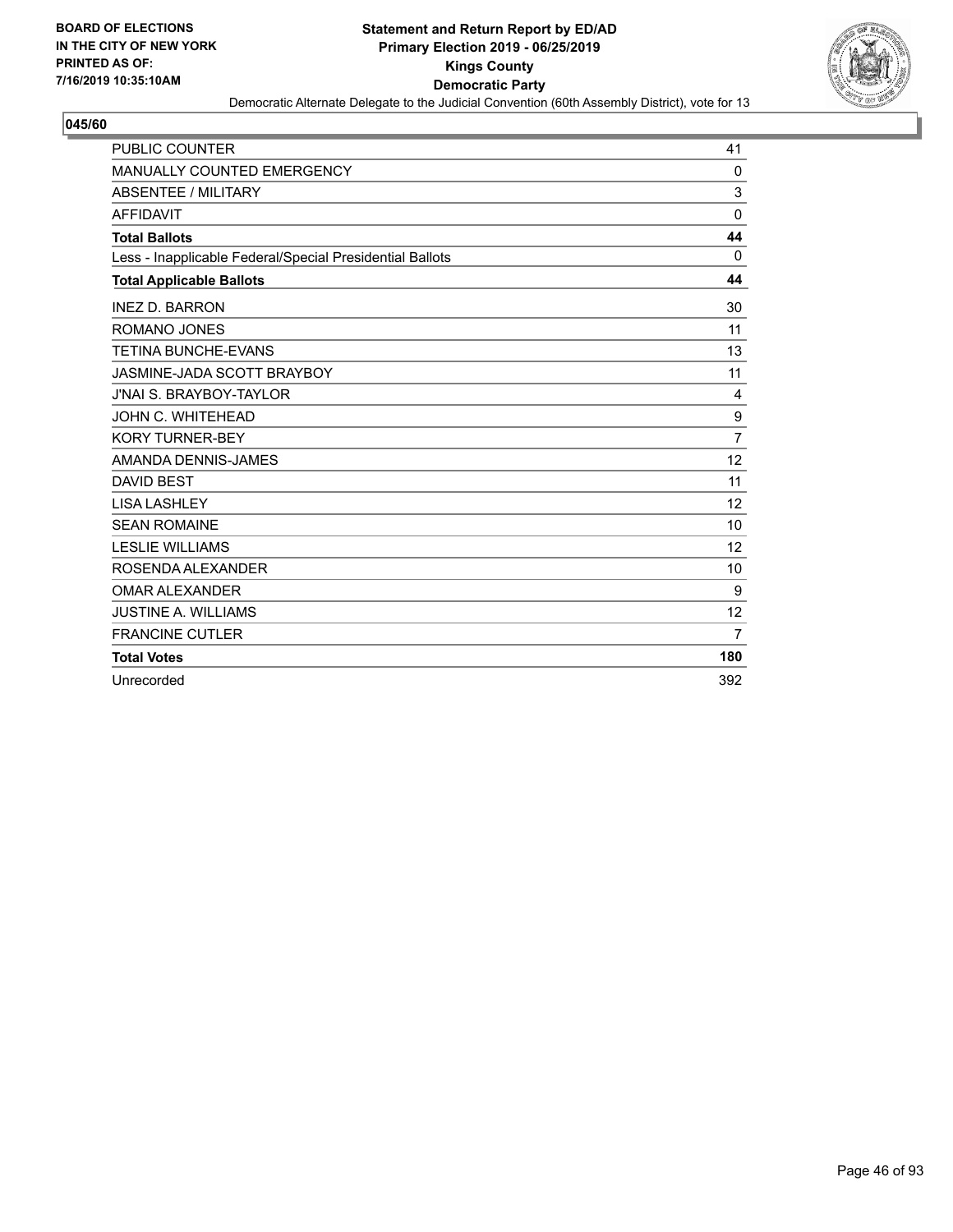

| <b>PUBLIC COUNTER</b>                                    | 28             |
|----------------------------------------------------------|----------------|
| <b>MANUALLY COUNTED EMERGENCY</b>                        | 0              |
| ABSENTEE / MILITARY                                      | 1              |
| <b>AFFIDAVIT</b>                                         | $\mathbf 0$    |
| <b>Total Ballots</b>                                     | 29             |
| Less - Inapplicable Federal/Special Presidential Ballots | $\Omega$       |
| <b>Total Applicable Ballots</b>                          | 29             |
| <b>INEZ D. BARRON</b>                                    | 20             |
| <b>ROMANO JONES</b>                                      | 5              |
| <b>TETINA BUNCHE-EVANS</b>                               | 6              |
| JASMINE-JADA SCOTT BRAYBOY                               | $\overline{7}$ |
| <b>J'NAI S. BRAYBOY-TAYLOR</b>                           | 3              |
| JOHN C. WHITEHEAD                                        | 13             |
| <b>KORY TURNER-BEY</b>                                   | 10             |
| AMANDA DENNIS-JAMES                                      | 12             |
| <b>DAVID BEST</b>                                        | 8              |
| <b>LISA LASHLEY</b>                                      | 9              |
| <b>SEAN ROMAINE</b>                                      | 6              |
| <b>LESLIE WILLIAMS</b>                                   | 13             |
| ROSENDA ALEXANDER                                        | 10             |
| <b>OMAR ALEXANDER</b>                                    | 8              |
| <b>JUSTINE A. WILLIAMS</b>                               | 9              |
| <b>FRANCINE CUTLER</b>                                   | 8              |
| <b>Total Votes</b>                                       | 147            |
| Unrecorded                                               | 230            |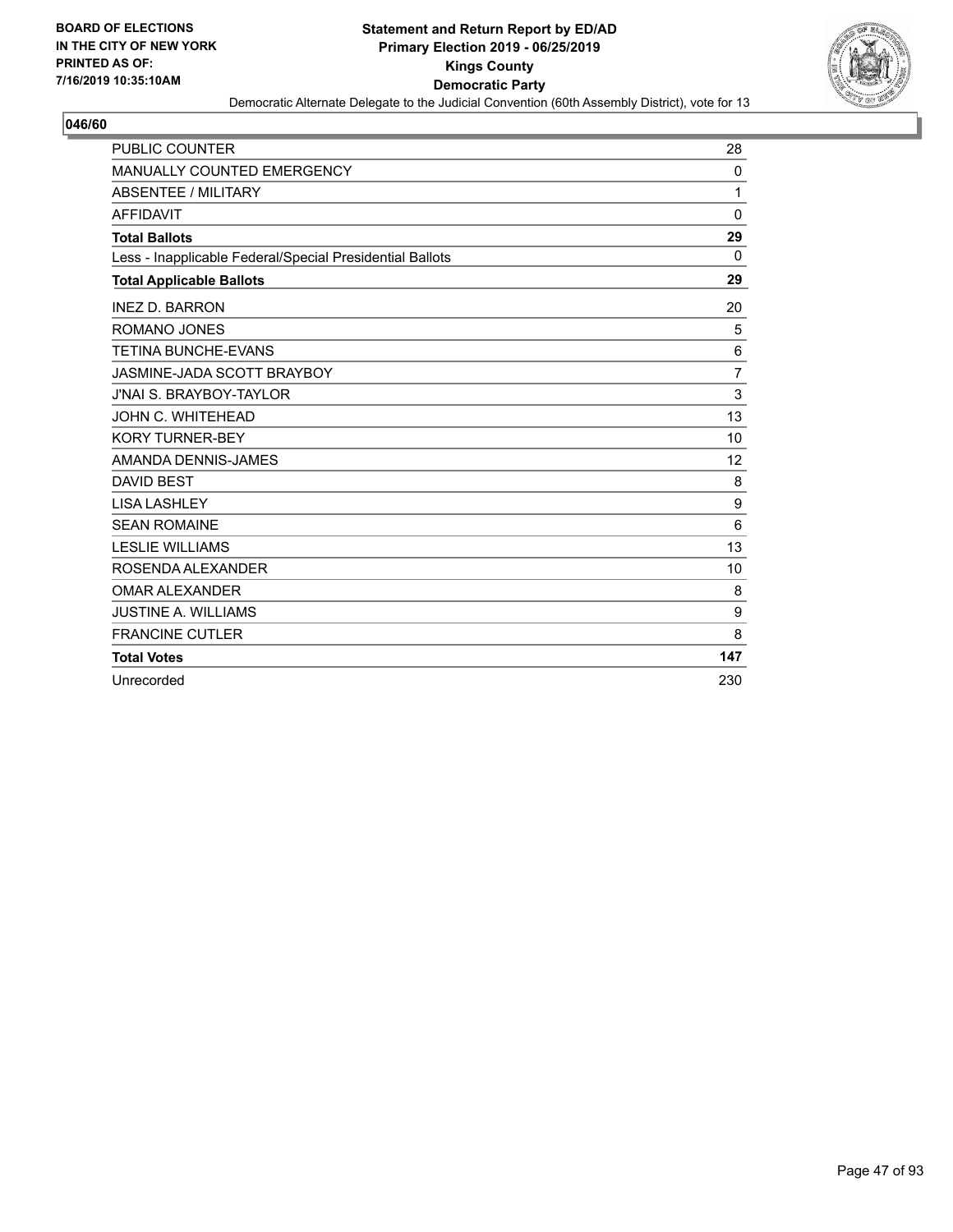

| <b>PUBLIC COUNTER</b>                                    | 23             |
|----------------------------------------------------------|----------------|
| MANUALLY COUNTED EMERGENCY                               | $\mathbf{0}$   |
| ABSENTEE / MILITARY                                      | 0              |
| <b>AFFIDAVIT</b>                                         | 0              |
| <b>Total Ballots</b>                                     | 23             |
| Less - Inapplicable Federal/Special Presidential Ballots | $\Omega$       |
| <b>Total Applicable Ballots</b>                          | 23             |
| <b>INEZ D. BARRON</b>                                    | 16             |
| ROMANO JONES                                             | $\overline{7}$ |
| <b>TETINA BUNCHE-EVANS</b>                               | $\overline{7}$ |
| JASMINE-JADA SCOTT BRAYBOY                               | 8              |
| <b>J'NAI S. BRAYBOY-TAYLOR</b>                           | 6              |
| JOHN C. WHITEHEAD                                        | 9              |
| <b>KORY TURNER-BEY</b>                                   | 8              |
| AMANDA DENNIS-JAMES                                      | 9              |
| <b>DAVID BEST</b>                                        | 8              |
| <b>LISA LASHLEY</b>                                      | 10             |
| <b>SEAN ROMAINE</b>                                      | 6              |
| <b>LESLIE WILLIAMS</b>                                   | 10             |
| ROSENDA ALEXANDER                                        | 9              |
| <b>OMAR ALEXANDER</b>                                    | 8              |
| <b>JUSTINE A. WILLIAMS</b>                               | 10             |
| <b>FRANCINE CUTLER</b>                                   | $\overline{7}$ |
| <b>Total Votes</b>                                       | 138            |
| Unrecorded                                               | 161            |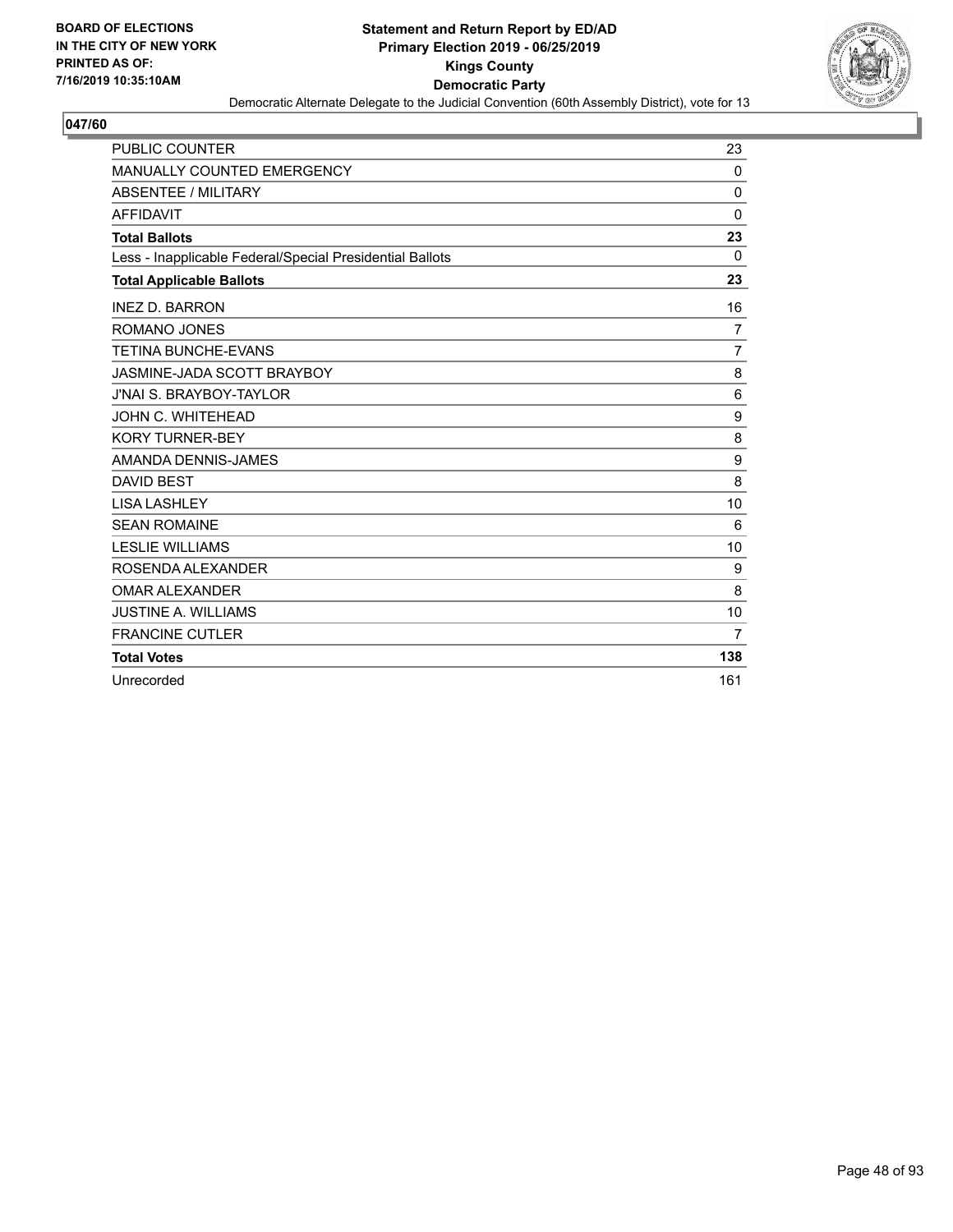

| <b>PUBLIC COUNTER</b>                                    | 4              |
|----------------------------------------------------------|----------------|
| MANUALLY COUNTED EMERGENCY                               | $\mathbf 0$    |
| <b>ABSENTEE / MILITARY</b>                               | $\Omega$       |
| <b>AFFIDAVIT</b>                                         | $\Omega$       |
| <b>Total Ballots</b>                                     | 4              |
| Less - Inapplicable Federal/Special Presidential Ballots | 0              |
| <b>Total Applicable Ballots</b>                          | 4              |
| <b>INEZ D. BARRON</b>                                    | $\overline{2}$ |
| ROMANO JONES                                             | 0              |
| <b>TETINA BUNCHE-EVANS</b>                               | 1              |
| JASMINE-JADA SCOTT BRAYBOY                               | 1              |
| <b>J'NAI S. BRAYBOY-TAYLOR</b>                           | $\mathbf 0$    |
| JOHN C. WHITEHEAD                                        | 1              |
| <b>KORY TURNER-BEY</b>                                   | $\mathbf 0$    |
| AMANDA DENNIS-JAMES                                      | 1              |
| <b>DAVID BEST</b>                                        | 1              |
| <b>LISA LASHLEY</b>                                      | 1              |
| <b>SEAN ROMAINE</b>                                      | 1              |
| <b>LESLIE WILLIAMS</b>                                   | 1              |
| ROSENDA ALEXANDER                                        | 1              |
| <b>OMAR ALEXANDER</b>                                    | 1              |
| <b>JUSTINE A. WILLIAMS</b>                               | 1              |
| <b>FRANCINE CUTLER</b>                                   | $\Omega$       |
| <b>Total Votes</b>                                       | 13             |
| Unrecorded                                               | 39             |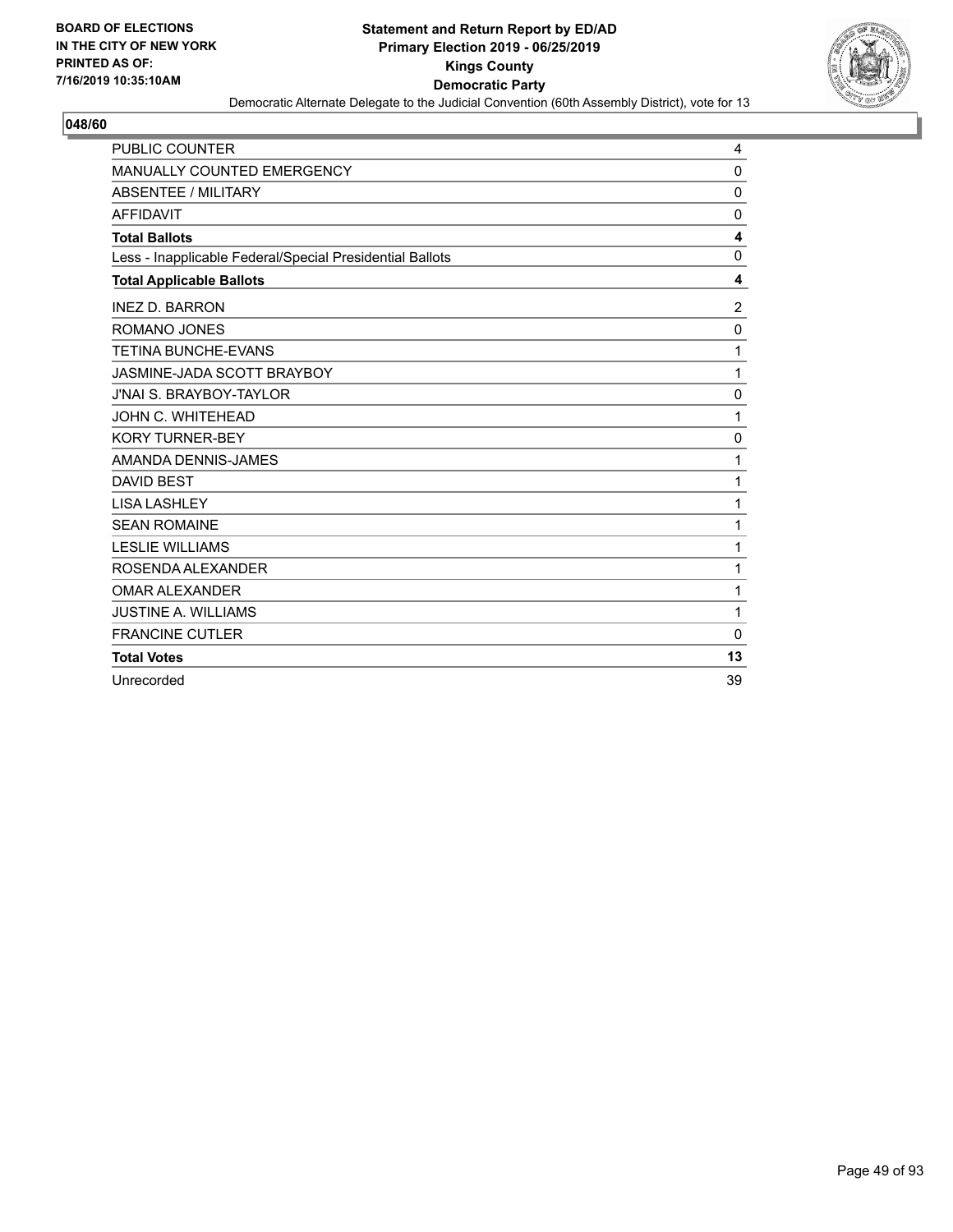

| <b>PUBLIC COUNTER</b>                                    | 16               |
|----------------------------------------------------------|------------------|
| <b>MANUALLY COUNTED EMERGENCY</b>                        | $\Omega$         |
| ABSENTEE / MILITARY                                      | $\mathbf 0$      |
| <b>AFFIDAVIT</b>                                         | $\Omega$         |
| <b>Total Ballots</b>                                     | 16               |
| Less - Inapplicable Federal/Special Presidential Ballots | 0                |
| <b>Total Applicable Ballots</b>                          | 16               |
| <b>INEZ D. BARRON</b>                                    | 9                |
| <b>ROMANO JONES</b>                                      | 1                |
| <b>TETINA BUNCHE-EVANS</b>                               | 0                |
| JASMINE-JADA SCOTT BRAYBOY                               | 1                |
| <b>J'NAI S. BRAYBOY-TAYLOR</b>                           | 0                |
| <b>JOHN C. WHITEHEAD</b>                                 | $\overline{2}$   |
| <b>KORY TURNER-BEY</b>                                   | $\overline{2}$   |
| AMANDA DENNIS-JAMES                                      | $\mathbf 0$      |
| <b>DAVID BEST</b>                                        | $\overline{c}$   |
| <b>LISA LASHLEY</b>                                      | $\boldsymbol{2}$ |
| <b>SEAN ROMAINE</b>                                      | 1                |
| <b>LESLIE WILLIAMS</b>                                   | $\overline{c}$   |
| ROSENDA ALEXANDER                                        | 1                |
| <b>OMAR ALEXANDER</b>                                    | 1                |
| <b>JUSTINE A. WILLIAMS</b>                               | 3                |
| <b>FRANCINE CUTLER</b>                                   | 1                |
| <b>Total Votes</b>                                       | 28               |
| Unrecorded                                               | 180              |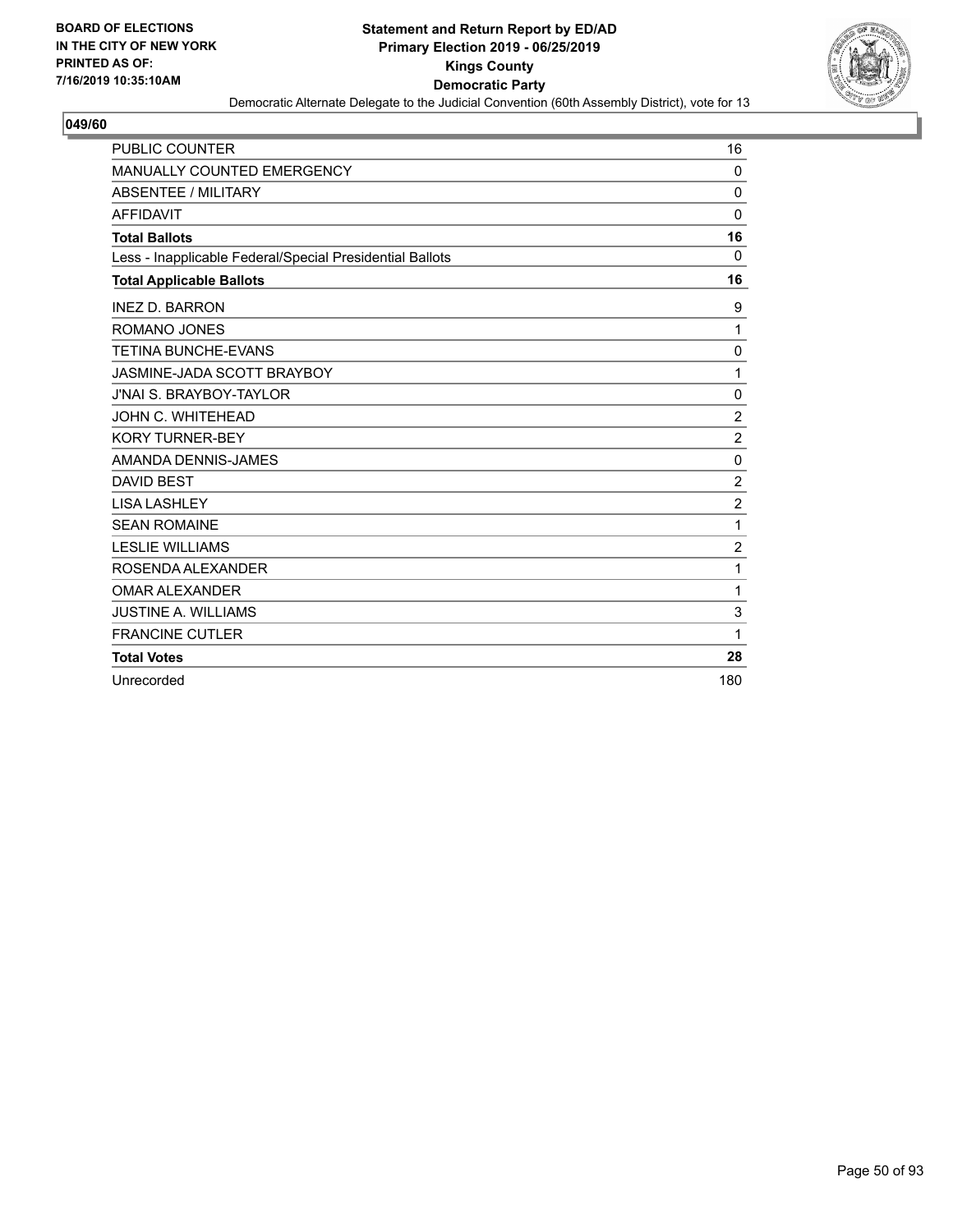

| <b>PUBLIC COUNTER</b>                                    | $\overline{7}$ |
|----------------------------------------------------------|----------------|
| <b>MANUALLY COUNTED EMERGENCY</b>                        | $\Omega$       |
| <b>ABSENTEE / MILITARY</b>                               | $\mathbf 0$    |
| <b>AFFIDAVIT</b>                                         | 0              |
| <b>Total Ballots</b>                                     | $\overline{7}$ |
| Less - Inapplicable Federal/Special Presidential Ballots | $\mathbf 0$    |
| <b>Total Applicable Ballots</b>                          | 7              |
| <b>INEZ D. BARRON</b>                                    | 6              |
| <b>ROMANO JONES</b>                                      | $\overline{2}$ |
| <b>TETINA BUNCHE-EVANS</b>                               | $\mathbf 0$    |
| JASMINE-JADA SCOTT BRAYBOY                               | 0              |
| <b>J'NAI S. BRAYBOY-TAYLOR</b>                           | 0              |
| JOHN C. WHITEHEAD                                        | $\mathbf 0$    |
| <b>KORY TURNER-BEY</b>                                   | $\mathbf 0$    |
| AMANDA DENNIS-JAMES                                      | 1              |
| <b>DAVID BEST</b>                                        | 0              |
| <b>LISA LASHLEY</b>                                      | 1              |
| <b>SEAN ROMAINE</b>                                      | $\mathbf 0$    |
| <b>LESLIE WILLIAMS</b>                                   | 0              |
| ROSENDA ALEXANDER                                        | 1              |
| <b>OMAR ALEXANDER</b>                                    | $\mathbf 0$    |
| <b>JUSTINE A. WILLIAMS</b>                               | 1              |
| <b>FRANCINE CUTLER</b>                                   | 1              |
| <b>Total Votes</b>                                       | 13             |
| Unrecorded                                               | 78             |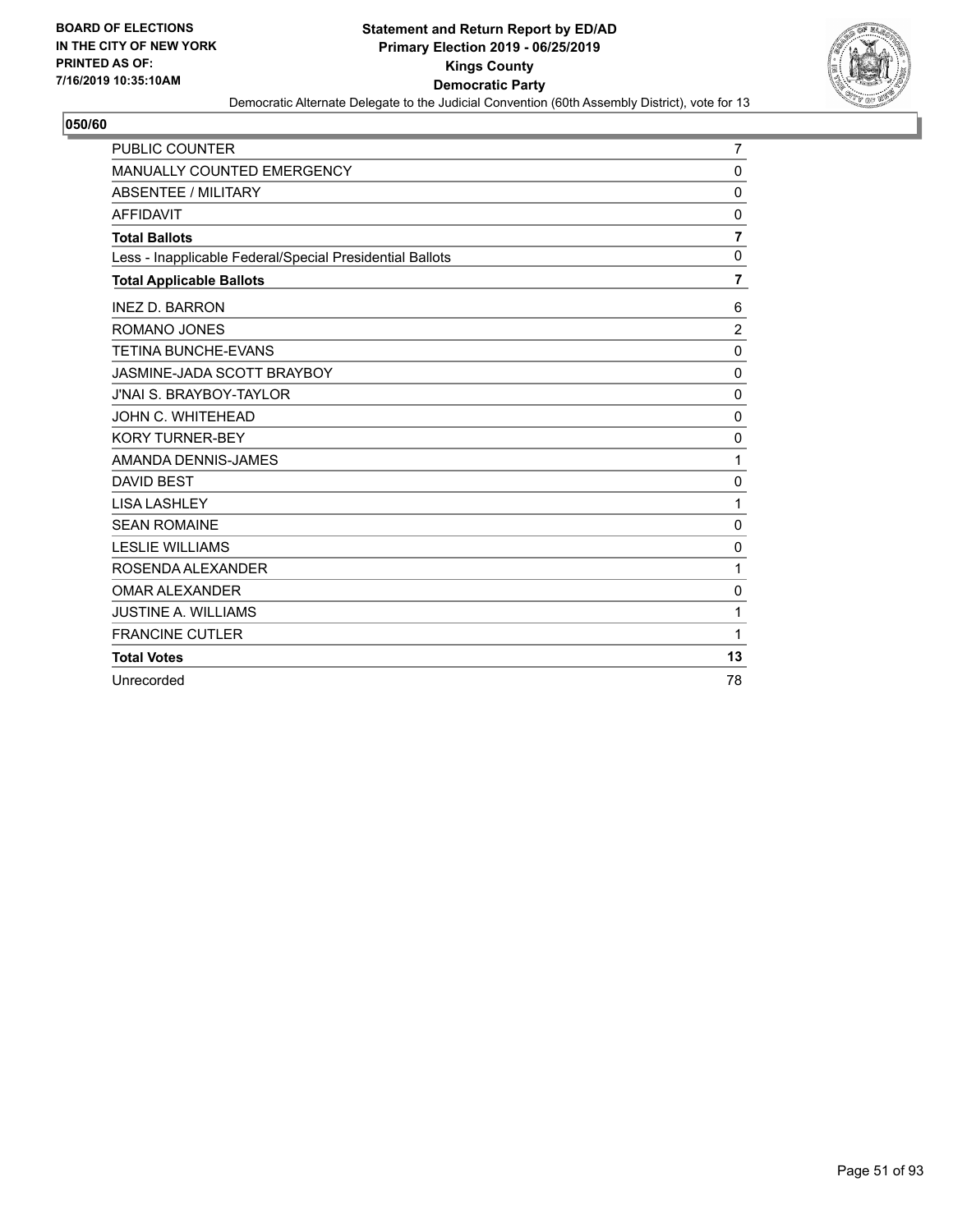

| <b>PUBLIC COUNTER</b>                                    | 32             |
|----------------------------------------------------------|----------------|
| <b>MANUALLY COUNTED EMERGENCY</b>                        | 0              |
| ABSENTEE / MILITARY                                      | 4              |
| <b>AFFIDAVIT</b>                                         | 0              |
| <b>Total Ballots</b>                                     | 36             |
| Less - Inapplicable Federal/Special Presidential Ballots | $\Omega$       |
| <b>Total Applicable Ballots</b>                          | 36             |
| <b>INEZ D. BARRON</b>                                    | 31             |
| <b>ROMANO JONES</b>                                      | 6              |
| <b>TETINA BUNCHE-EVANS</b>                               | 8              |
| JASMINE-JADA SCOTT BRAYBOY                               | 9              |
| <b>J'NAI S. BRAYBOY-TAYLOR</b>                           | 8              |
| JOHN C. WHITEHEAD                                        | 12             |
| <b>KORY TURNER-BEY</b>                                   | 4              |
| AMANDA DENNIS-JAMES                                      | $\overline{7}$ |
| <b>DAVID BEST</b>                                        | 6              |
| <b>LISA LASHLEY</b>                                      | 9              |
| <b>SEAN ROMAINE</b>                                      | 5              |
| <b>LESLIE WILLIAMS</b>                                   | 8              |
| ROSENDA ALEXANDER                                        | 6              |
| <b>OMAR ALEXANDER</b>                                    | 5              |
| <b>JUSTINE A. WILLIAMS</b>                               | $\overline{7}$ |
| <b>FRANCINE CUTLER</b>                                   | $\overline{2}$ |
| <b>Total Votes</b>                                       | 133            |
| Unrecorded                                               | 335            |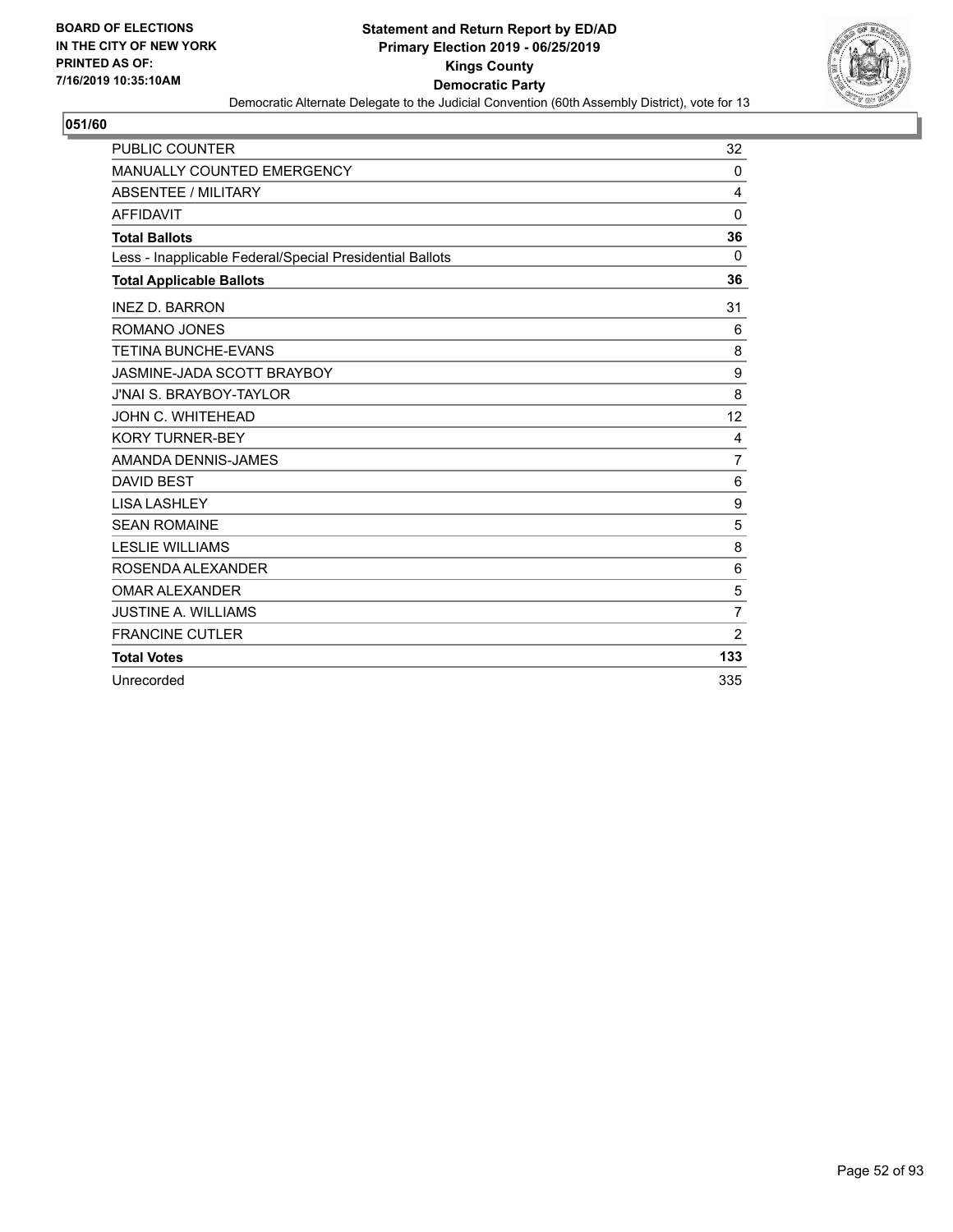

| <b>PUBLIC COUNTER</b>                                    | 25             |
|----------------------------------------------------------|----------------|
| MANUALLY COUNTED EMERGENCY                               | $\mathbf{0}$   |
| ABSENTEE / MILITARY                                      | 0              |
| <b>AFFIDAVIT</b>                                         | 0              |
| <b>Total Ballots</b>                                     | 25             |
| Less - Inapplicable Federal/Special Presidential Ballots | $\Omega$       |
| <b>Total Applicable Ballots</b>                          | 25             |
| <b>INEZ D. BARRON</b>                                    | 21             |
| ROMANO JONES                                             | 9              |
| <b>TETINA BUNCHE-EVANS</b>                               | 9              |
| JASMINE-JADA SCOTT BRAYBOY                               | 11             |
| <b>J'NAI S. BRAYBOY-TAYLOR</b>                           | 9              |
| JOHN C. WHITEHEAD                                        | 13             |
| <b>KORY TURNER-BEY</b>                                   | 10             |
| AMANDA DENNIS-JAMES                                      | 13             |
| <b>DAVID BEST</b>                                        | 8              |
| <b>LISA LASHLEY</b>                                      | 13             |
| <b>SEAN ROMAINE</b>                                      | $\overline{7}$ |
| <b>LESLIE WILLIAMS</b>                                   | 10             |
| ROSENDA ALEXANDER                                        | 8              |
| <b>OMAR ALEXANDER</b>                                    | 9              |
| <b>JUSTINE A. WILLIAMS</b>                               | 9              |
| <b>FRANCINE CUTLER</b>                                   | 6              |
| <b>Total Votes</b>                                       | 165            |
| Unrecorded                                               | 160            |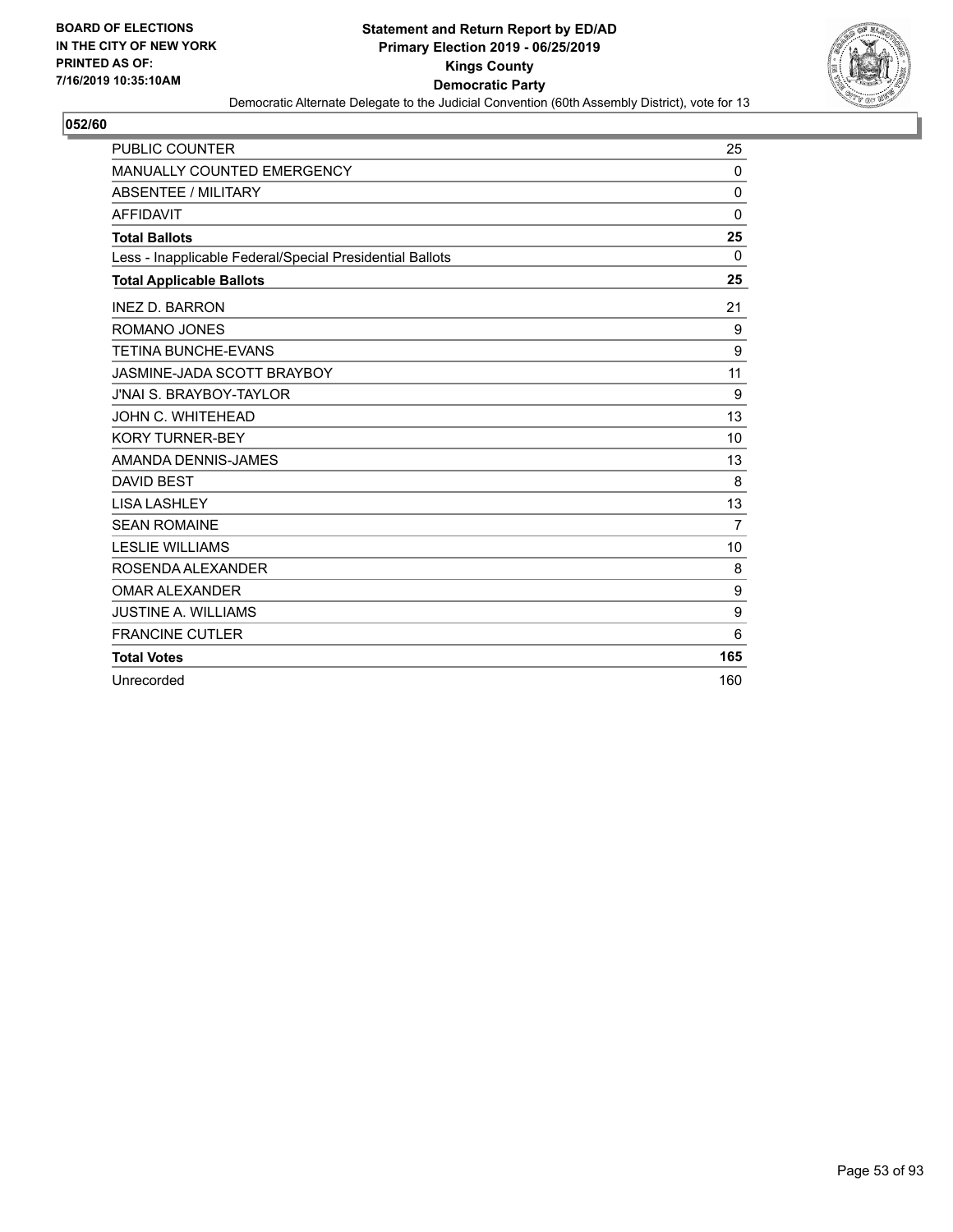

| <b>PUBLIC COUNTER</b>                                    | 33             |
|----------------------------------------------------------|----------------|
| <b>MANUALLY COUNTED EMERGENCY</b>                        | 0              |
| ABSENTEE / MILITARY                                      | $\mathbf 0$    |
| <b>AFFIDAVIT</b>                                         | $\mathbf{0}$   |
| <b>Total Ballots</b>                                     | 33             |
| Less - Inapplicable Federal/Special Presidential Ballots | 0              |
| <b>Total Applicable Ballots</b>                          | 33             |
| <b>INEZ D. BARRON</b>                                    | 26             |
| ROMANO JONES                                             | 9              |
| <b>TETINA BUNCHE-EVANS</b>                               | 9              |
| JASMINE-JADA SCOTT BRAYBOY                               | 8              |
| <b>J'NAI S. BRAYBOY-TAYLOR</b>                           | $\overline{7}$ |
| JOHN C. WHITEHEAD                                        | 16             |
| <b>KORY TURNER-BEY</b>                                   | 10             |
| AMANDA DENNIS-JAMES                                      | 12             |
| <b>DAVID BEST</b>                                        | 8              |
| <b>LISA LASHLEY</b>                                      | 11             |
| <b>SEAN ROMAINE</b>                                      | 8              |
| <b>LESLIE WILLIAMS</b>                                   | 10             |
| ROSENDA ALEXANDER                                        | 10             |
| <b>OMAR ALEXANDER</b>                                    | 9              |
| <b>JUSTINE A. WILLIAMS</b>                               | 10             |
| <b>FRANCINE CUTLER</b>                                   | 8              |
| <b>Total Votes</b>                                       | 171            |
| Unrecorded                                               | 258            |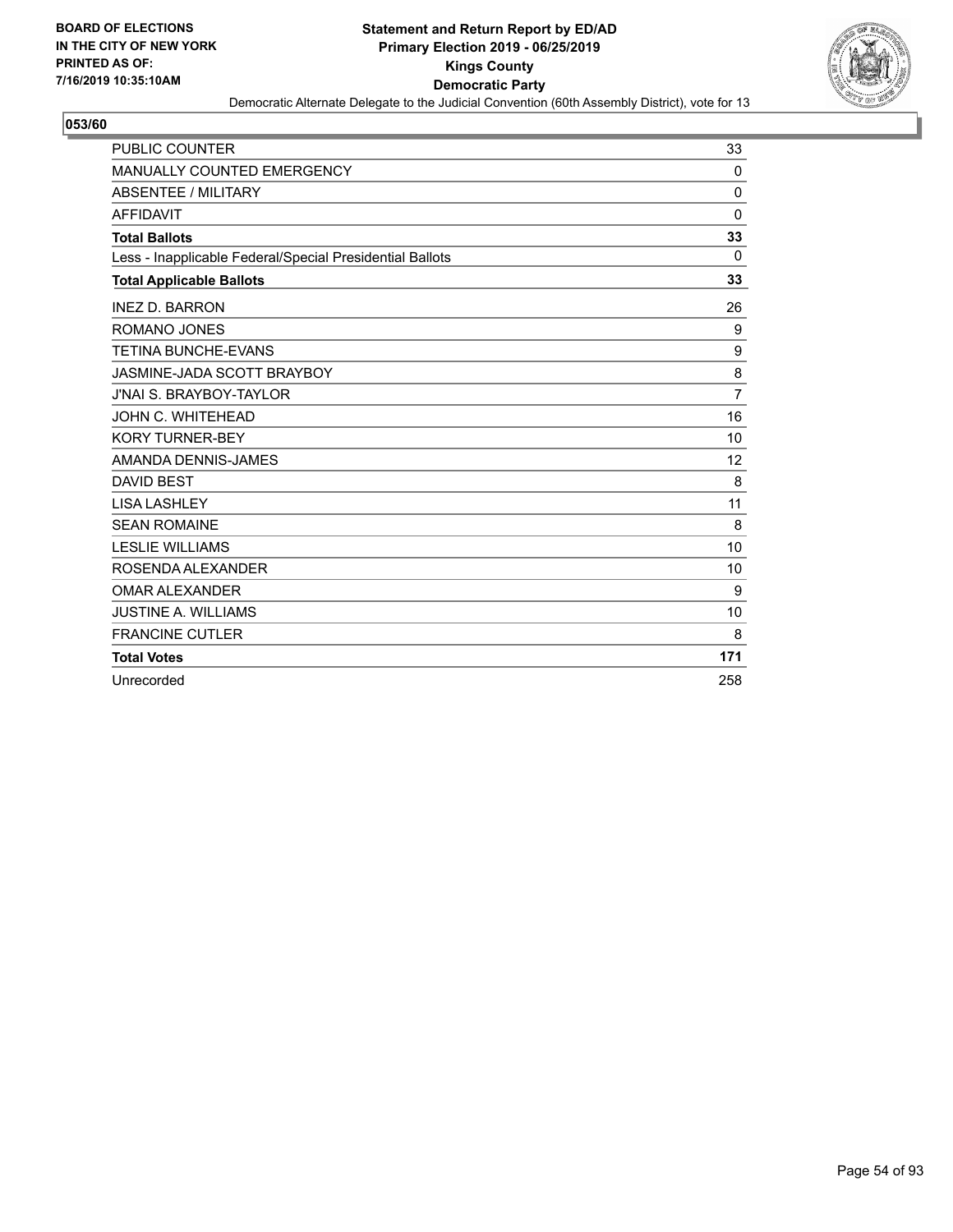

| <b>PUBLIC COUNTER</b>                                    | 21             |
|----------------------------------------------------------|----------------|
| <b>MANUALLY COUNTED EMERGENCY</b>                        | $\Omega$       |
| ABSENTEE / MILITARY                                      | $\overline{2}$ |
| <b>AFFIDAVIT</b>                                         | $\Omega$       |
| <b>Total Ballots</b>                                     | 23             |
| Less - Inapplicable Federal/Special Presidential Ballots | $\Omega$       |
| <b>Total Applicable Ballots</b>                          | 23             |
| <b>INEZ D. BARRON</b>                                    | 17             |
| <b>ROMANO JONES</b>                                      | 9              |
| <b>TETINA BUNCHE-EVANS</b>                               | 8              |
| JASMINE-JADA SCOTT BRAYBOY                               | 8              |
| <b>J'NAI S. BRAYBOY-TAYLOR</b>                           | 7              |
| JOHN C. WHITEHEAD                                        | 8              |
| <b>KORY TURNER-BEY</b>                                   | 5              |
| AMANDA DENNIS-JAMES                                      | 6              |
| <b>DAVID BEST</b>                                        | $\overline{7}$ |
| <b>LISA LASHLEY</b>                                      | $\overline{7}$ |
| <b>SEAN ROMAINE</b>                                      | 5              |
| <b>LESLIE WILLIAMS</b>                                   | 8              |
| ROSENDA ALEXANDER                                        | 4              |
| <b>OMAR ALEXANDER</b>                                    | 5              |
| <b>JUSTINE A. WILLIAMS</b>                               | 4              |
| <b>FRANCINE CUTLER</b>                                   | 3              |
| <b>Total Votes</b>                                       | 111            |
| Unrecorded                                               | 188            |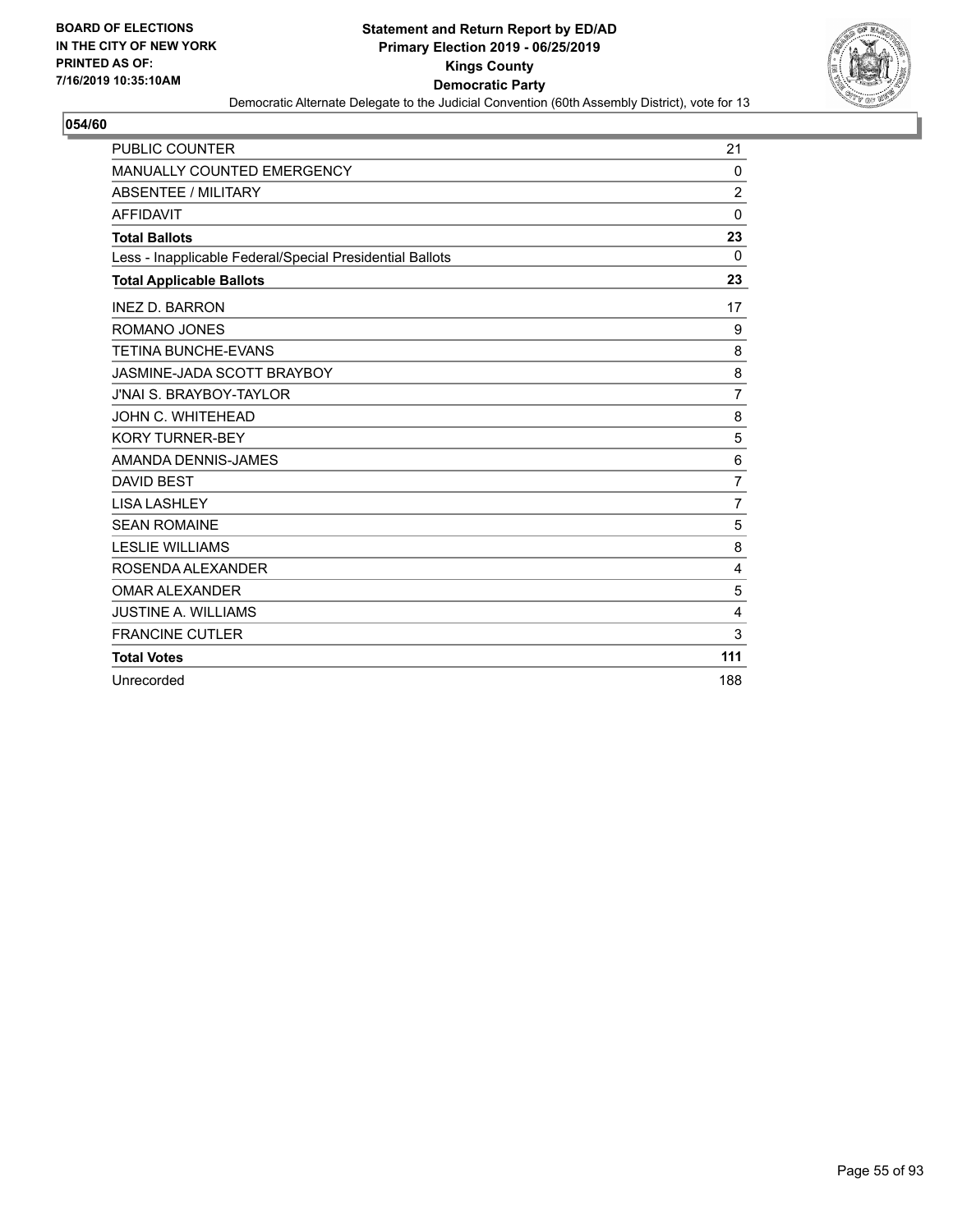

| <b>PUBLIC COUNTER</b>                                    | 21             |
|----------------------------------------------------------|----------------|
| MANUALLY COUNTED EMERGENCY                               | 0              |
| ABSENTEE / MILITARY                                      | $\overline{c}$ |
| <b>AFFIDAVIT</b>                                         | 1              |
| <b>Total Ballots</b>                                     | 24             |
| Less - Inapplicable Federal/Special Presidential Ballots | 0              |
| <b>Total Applicable Ballots</b>                          | 24             |
| <b>INEZ D. BARRON</b>                                    | 11             |
| ROMANO JONES                                             | 5              |
| <b>TETINA BUNCHE-EVANS</b>                               | 5              |
| JASMINE-JADA SCOTT BRAYBOY                               | $\overline{7}$ |
| <b>J'NAI S. BRAYBOY-TAYLOR</b>                           | 4              |
| JOHN C. WHITEHEAD                                        | 8              |
| <b>KORY TURNER-BEY</b>                                   | $\overline{7}$ |
| AMANDA DENNIS-JAMES                                      | $\overline{7}$ |
| <b>DAVID BEST</b>                                        | 6              |
| <b>LISA LASHLEY</b>                                      | $\overline{7}$ |
| <b>SEAN ROMAINE</b>                                      | 6              |
| <b>LESLIE WILLIAMS</b>                                   | 10             |
| ROSENDA ALEXANDER                                        | $\overline{7}$ |
| <b>OMAR ALEXANDER</b>                                    | 6              |
| <b>JUSTINE A. WILLIAMS</b>                               | 6              |
| <b>FRANCINE CUTLER</b>                                   | $\overline{7}$ |
| <b>Total Votes</b>                                       | 109            |
| Unrecorded                                               | 203            |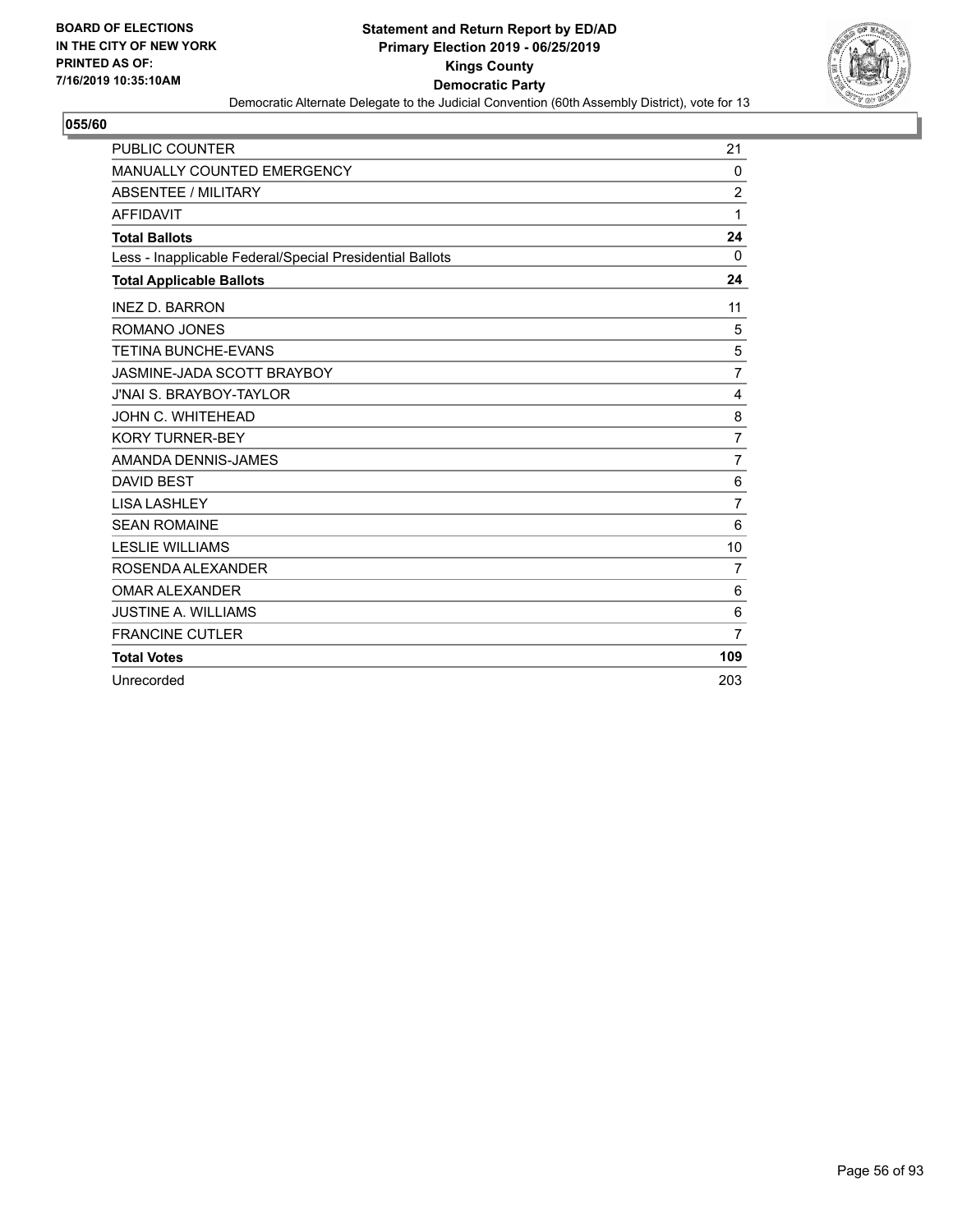

| <b>PUBLIC COUNTER</b>                                    | 29             |
|----------------------------------------------------------|----------------|
| <b>MANUALLY COUNTED EMERGENCY</b>                        | 0              |
| ABSENTEE / MILITARY                                      | $\overline{2}$ |
| <b>AFFIDAVIT</b>                                         | $\Omega$       |
| <b>Total Ballots</b>                                     | 31             |
| Less - Inapplicable Federal/Special Presidential Ballots | $\Omega$       |
| <b>Total Applicable Ballots</b>                          | 31             |
| <b>INEZ D. BARRON</b>                                    | 22             |
| <b>ROMANO JONES</b>                                      | $\mathsf 3$    |
| <b>TETINA BUNCHE-EVANS</b>                               | 3              |
| JASMINE-JADA SCOTT BRAYBOY                               | 3              |
| <b>J'NAI S. BRAYBOY-TAYLOR</b>                           | $\overline{2}$ |
| JOHN C. WHITEHEAD                                        | 5              |
| <b>KORY TURNER-BEY</b>                                   | 3              |
| AMANDA DENNIS-JAMES                                      | 5              |
| <b>DAVID BEST</b>                                        | $\overline{4}$ |
| <b>LISA LASHLEY</b>                                      | 5              |
| <b>SEAN ROMAINE</b>                                      | 3              |
| <b>LESLIE WILLIAMS</b>                                   | 8              |
| ROSENDA ALEXANDER                                        | 5              |
| <b>OMAR ALEXANDER</b>                                    | 3              |
| <b>JUSTINE A. WILLIAMS</b>                               | $\overline{c}$ |
| <b>FRANCINE CUTLER</b>                                   | $\overline{c}$ |
| <b>Total Votes</b>                                       | 78             |
| Unrecorded                                               | 325            |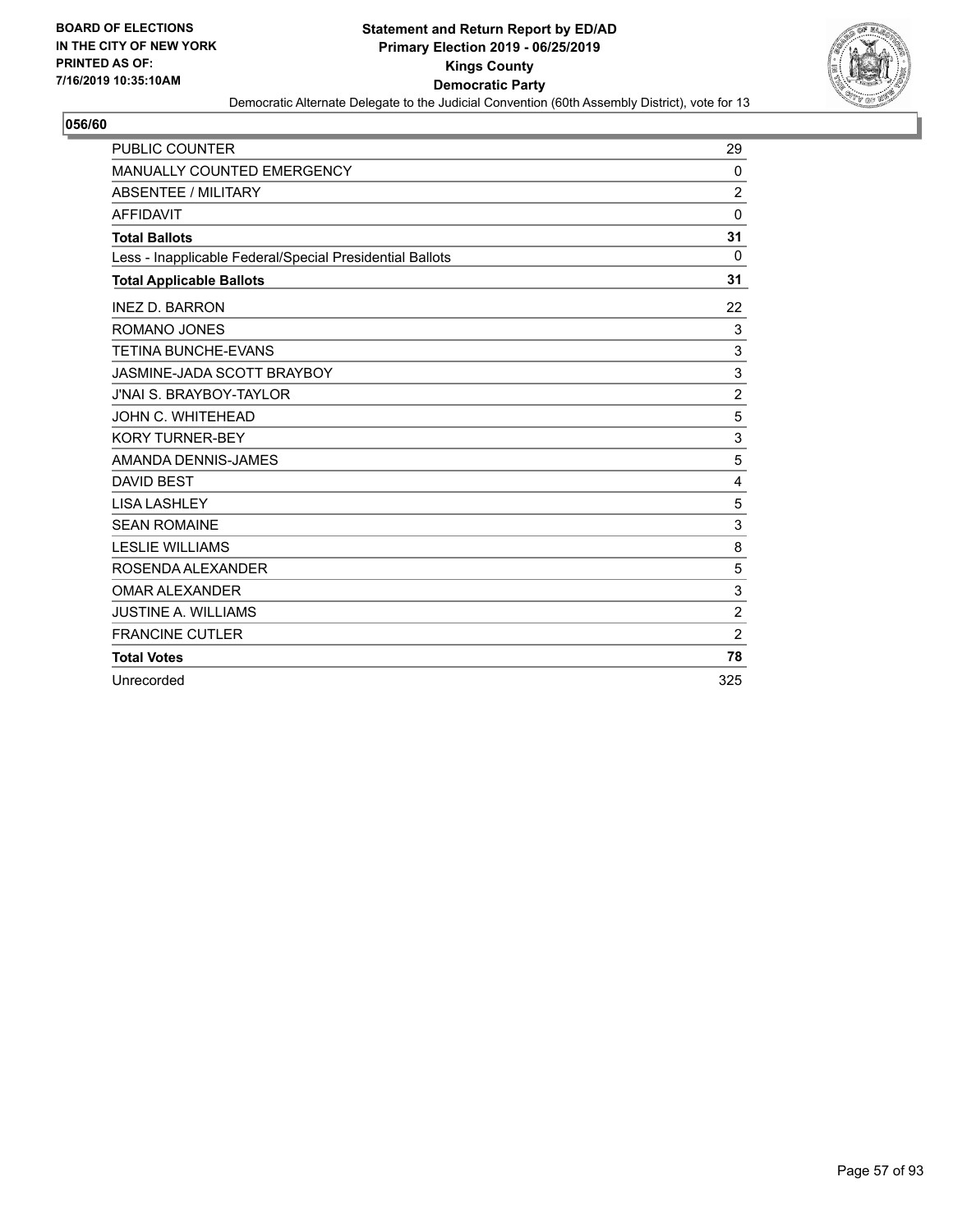

| <b>PUBLIC COUNTER</b>                                    | 25               |
|----------------------------------------------------------|------------------|
| MANUALLY COUNTED EMERGENCY                               | 0                |
| ABSENTEE / MILITARY                                      | 1                |
| <b>AFFIDAVIT</b>                                         | $\Omega$         |
| <b>Total Ballots</b>                                     | 26               |
| Less - Inapplicable Federal/Special Presidential Ballots | 0                |
| <b>Total Applicable Ballots</b>                          | 26               |
| <b>INEZ D. BARRON</b>                                    | 18               |
| ROMANO JONES                                             | 5                |
| <b>TETINA BUNCHE-EVANS</b>                               | 6                |
| JASMINE-JADA SCOTT BRAYBOY                               | 8                |
| <b>J'NAI S. BRAYBOY-TAYLOR</b>                           | $\overline{7}$   |
| JOHN C. WHITEHEAD                                        | 8                |
| <b>KORY TURNER-BEY</b>                                   | $\overline{7}$   |
| AMANDA DENNIS-JAMES                                      | $\overline{7}$   |
| <b>DAVID BEST</b>                                        | $\overline{7}$   |
| <b>LISA LASHLEY</b>                                      | 8                |
| <b>SEAN ROMAINE</b>                                      | 8                |
| <b>LESLIE WILLIAMS</b>                                   | $\overline{7}$   |
| ROSENDA ALEXANDER                                        | 8                |
| <b>OMAR ALEXANDER</b>                                    | $\overline{7}$   |
| <b>JUSTINE A. WILLIAMS</b>                               | $\boldsymbol{9}$ |
| <b>FRANCINE CUTLER</b>                                   | $\overline{7}$   |
| <b>Total Votes</b>                                       | 127              |
| Unrecorded                                               | 211              |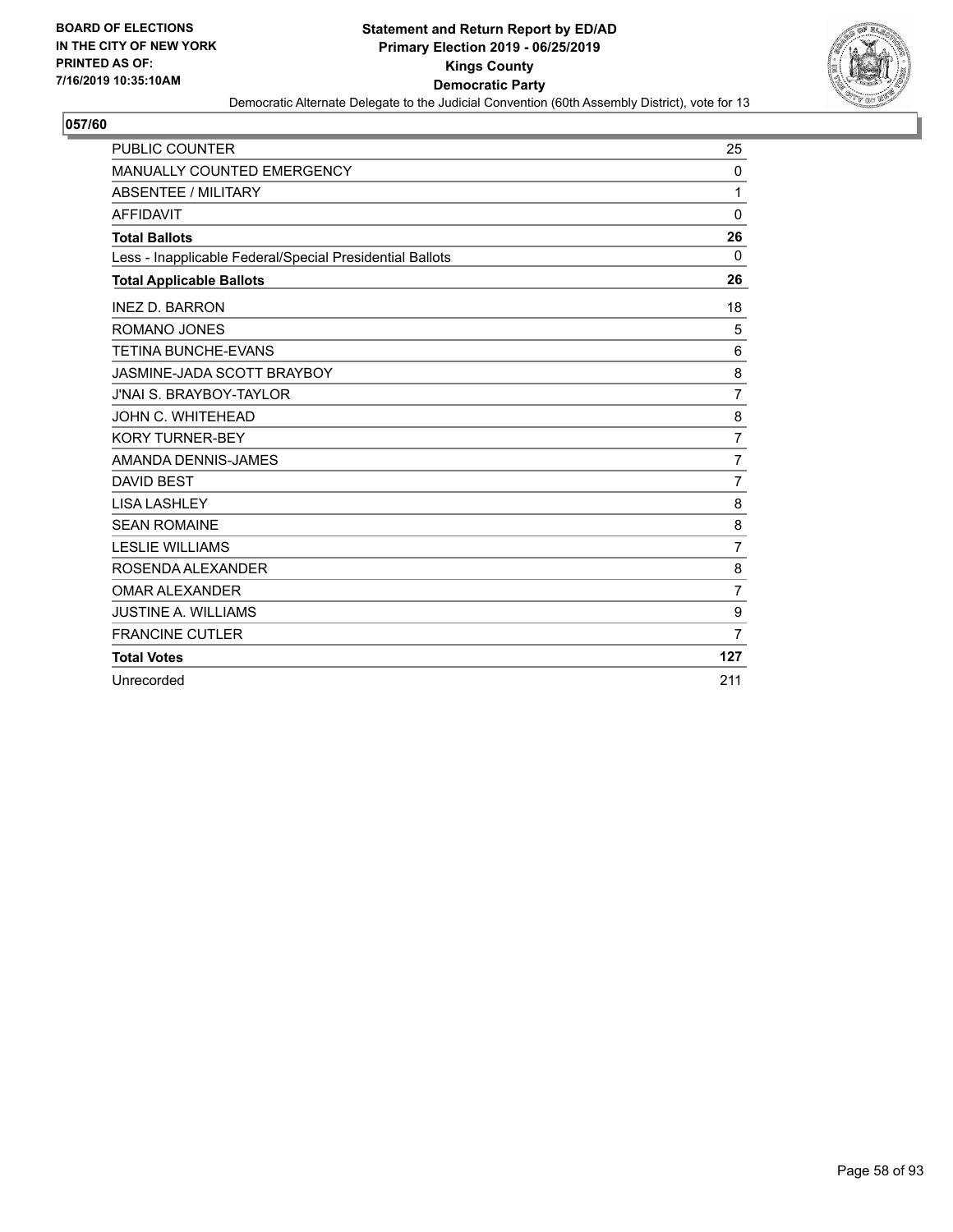

| <b>PUBLIC COUNTER</b>                                    | 24             |
|----------------------------------------------------------|----------------|
| MANUALLY COUNTED EMERGENCY                               | 0              |
| ABSENTEE / MILITARY                                      | 1              |
| <b>AFFIDAVIT</b>                                         | $\overline{2}$ |
| <b>Total Ballots</b>                                     | 27             |
| Less - Inapplicable Federal/Special Presidential Ballots | 0              |
| <b>Total Applicable Ballots</b>                          | 27             |
| <b>INEZ D. BARRON</b>                                    | 15             |
| ROMANO JONES                                             | 8              |
| <b>TETINA BUNCHE-EVANS</b>                               | 6              |
| JASMINE-JADA SCOTT BRAYBOY                               | 9              |
| <b>J'NAI S. BRAYBOY-TAYLOR</b>                           | 4              |
| JOHN C. WHITEHEAD                                        | 5              |
| <b>KORY TURNER-BEY</b>                                   | 5              |
| AMANDA DENNIS-JAMES                                      | 5              |
| <b>DAVID BEST</b>                                        | 6              |
| <b>LISA LASHLEY</b>                                      | 4              |
| <b>SEAN ROMAINE</b>                                      | 5              |
| <b>LESLIE WILLIAMS</b>                                   | 5              |
| ROSENDA ALEXANDER                                        | $\overline{7}$ |
| <b>OMAR ALEXANDER</b>                                    | 6              |
| <b>JUSTINE A. WILLIAMS</b>                               | 9              |
| <b>FRANCINE CUTLER</b>                                   | 3              |
| <b>Total Votes</b>                                       | 102            |
| Unrecorded                                               | 249            |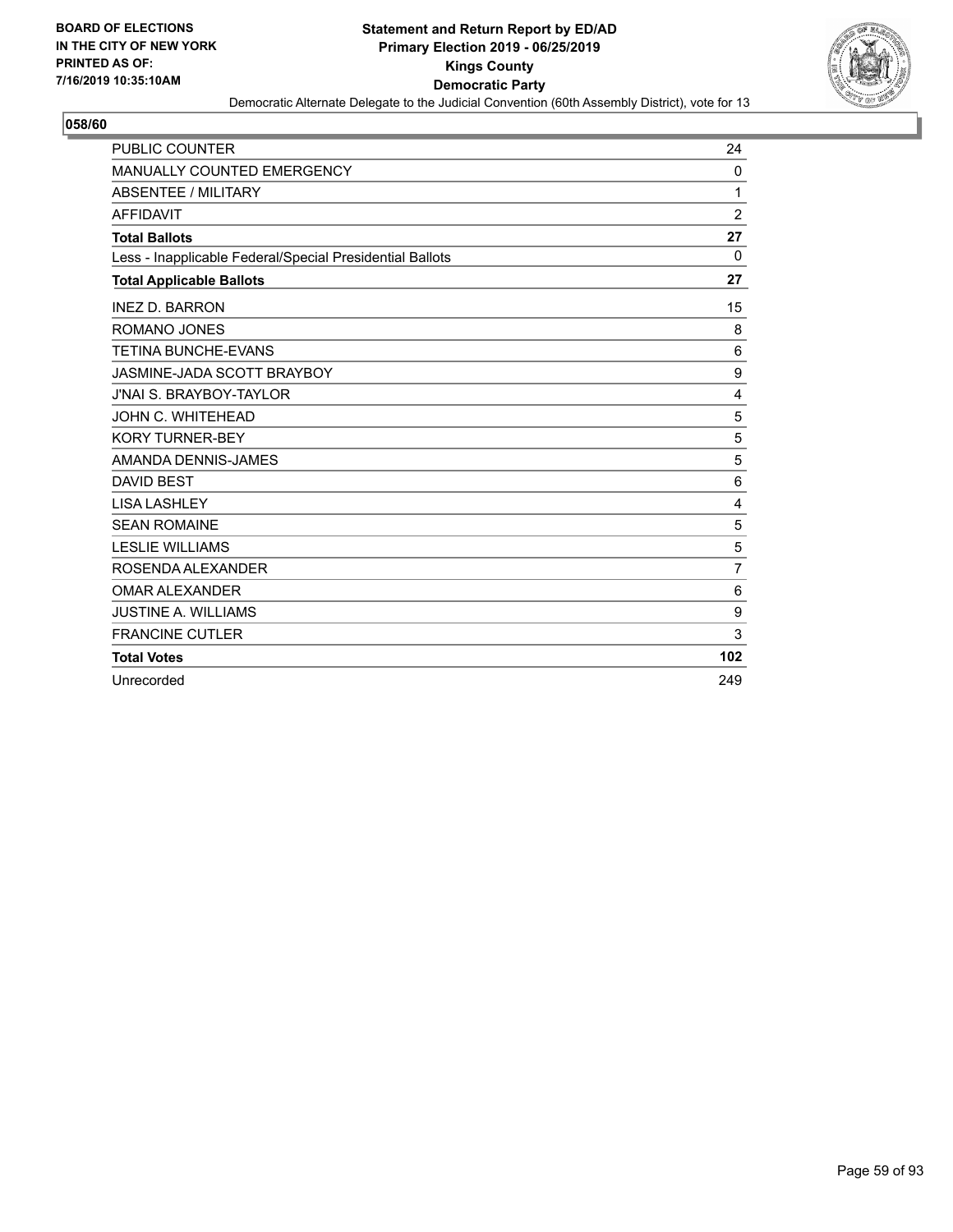

| <b>PUBLIC COUNTER</b>                                    | 25             |
|----------------------------------------------------------|----------------|
| <b>MANUALLY COUNTED EMERGENCY</b>                        | $\Omega$       |
| ABSENTEE / MILITARY                                      | 3              |
| <b>AFFIDAVIT</b>                                         | 1              |
| <b>Total Ballots</b>                                     | 29             |
| Less - Inapplicable Federal/Special Presidential Ballots | $\Omega$       |
| <b>Total Applicable Ballots</b>                          | 29             |
| <b>INEZ D. BARRON</b>                                    | 18             |
| <b>ROMANO JONES</b>                                      | 4              |
| <b>TETINA BUNCHE-EVANS</b>                               | 3              |
| JASMINE-JADA SCOTT BRAYBOY                               | $\sqrt{3}$     |
| <b>J'NAI S. BRAYBOY-TAYLOR</b>                           | 3              |
| JOHN C. WHITEHEAD                                        | 3              |
| <b>KORY TURNER-BEY</b>                                   | 5              |
| AMANDA DENNIS-JAMES                                      | 3              |
| <b>DAVID BEST</b>                                        | 3              |
| <b>LISA LASHLEY</b>                                      | 5              |
| <b>SEAN ROMAINE</b>                                      | 3              |
| <b>LESLIE WILLIAMS</b>                                   | 3              |
| ROSENDA ALEXANDER                                        | $\overline{c}$ |
| <b>OMAR ALEXANDER</b>                                    | 3              |
| <b>JUSTINE A. WILLIAMS</b>                               | 3              |
| <b>FRANCINE CUTLER</b>                                   | 3              |
| <b>Total Votes</b>                                       | 67             |
| Unrecorded                                               | 310            |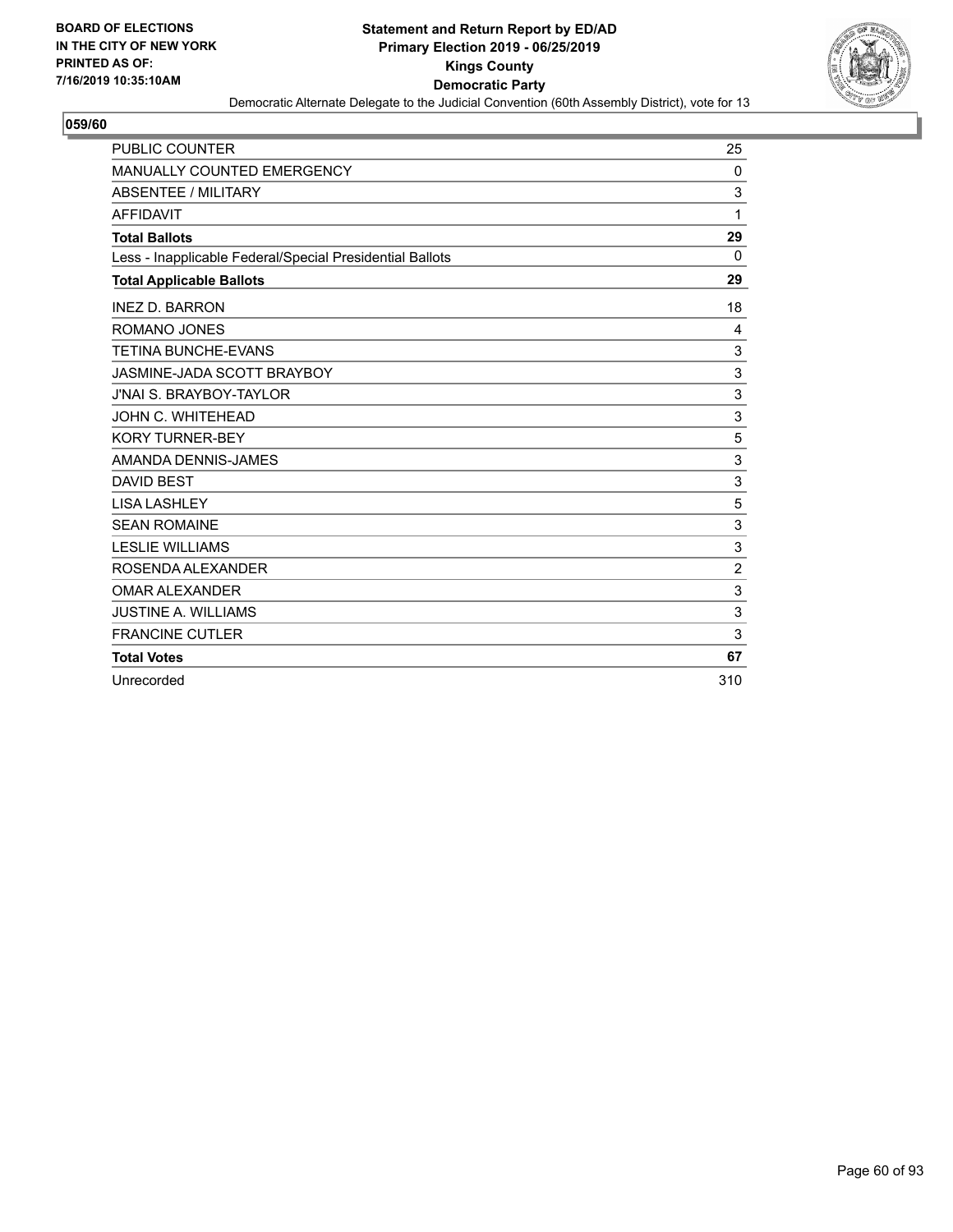

| <b>PUBLIC COUNTER</b>                                    | 17             |
|----------------------------------------------------------|----------------|
| <b>MANUALLY COUNTED EMERGENCY</b>                        | $\Omega$       |
| ABSENTEE / MILITARY                                      | $\mathbf 0$    |
| <b>AFFIDAVIT</b>                                         | $\Omega$       |
| <b>Total Ballots</b>                                     | 17             |
| Less - Inapplicable Federal/Special Presidential Ballots | 0              |
| <b>Total Applicable Ballots</b>                          | 17             |
| <b>INEZ D. BARRON</b>                                    | 11             |
| <b>ROMANO JONES</b>                                      | 1              |
| <b>TETINA BUNCHE-EVANS</b>                               | 0              |
| JASMINE-JADA SCOTT BRAYBOY                               | 1              |
| <b>J'NAI S. BRAYBOY-TAYLOR</b>                           | 1              |
| JOHN C. WHITEHEAD                                        | 3              |
| <b>KORY TURNER-BEY</b>                                   | 1              |
| AMANDA DENNIS-JAMES                                      | $\overline{4}$ |
| <b>DAVID BEST</b>                                        | 1              |
| <b>LISA LASHLEY</b>                                      | 1              |
| <b>SEAN ROMAINE</b>                                      | 1              |
| <b>LESLIE WILLIAMS</b>                                   | 3              |
| ROSENDA ALEXANDER                                        | 1              |
| <b>OMAR ALEXANDER</b>                                    | $\overline{c}$ |
| <b>JUSTINE A. WILLIAMS</b>                               | 3              |
| <b>FRANCINE CUTLER</b>                                   | 1              |
| <b>Total Votes</b>                                       | 35             |
| Unrecorded                                               | 186            |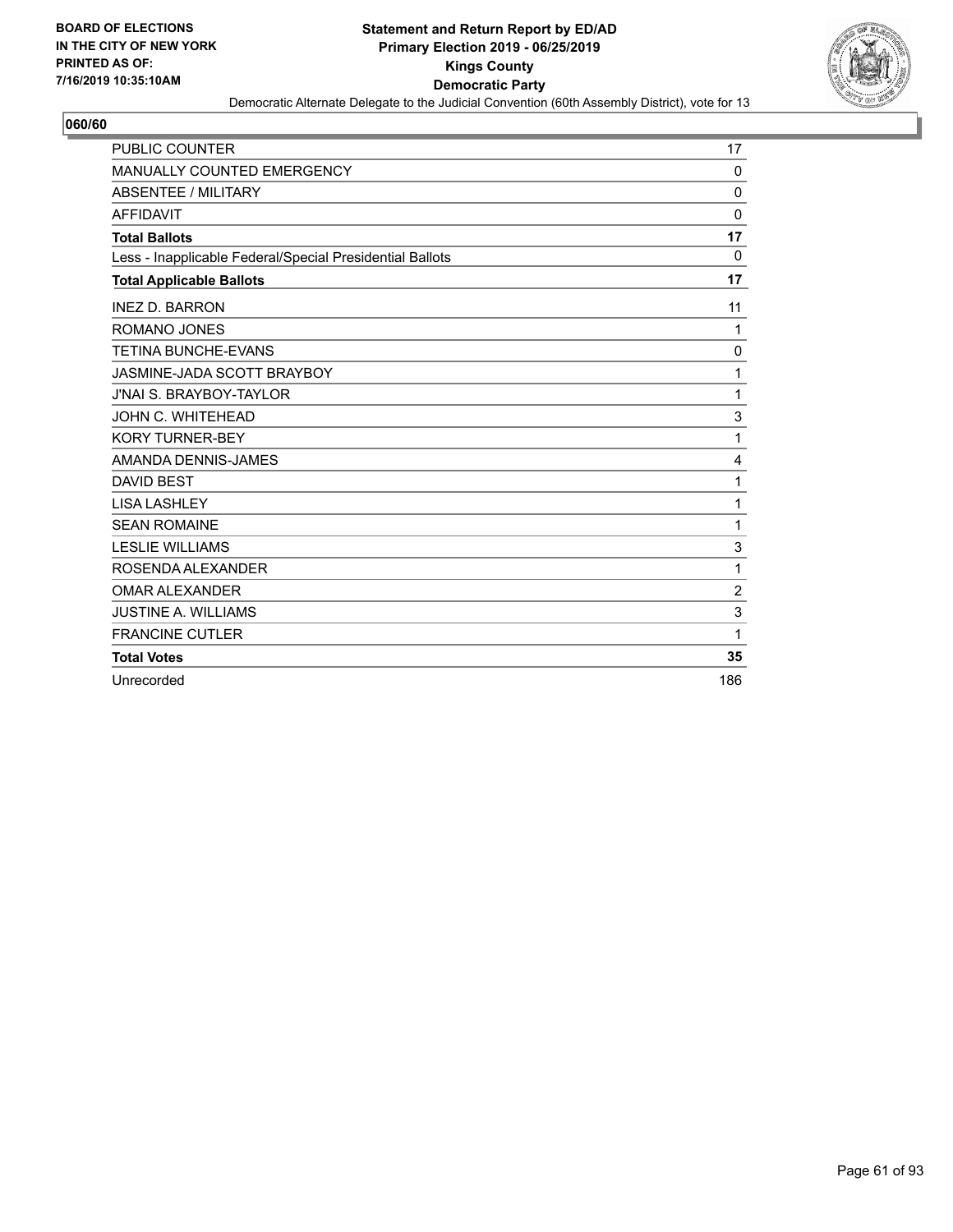

| <b>PUBLIC COUNTER</b>                                    | 19               |
|----------------------------------------------------------|------------------|
| <b>MANUALLY COUNTED EMERGENCY</b>                        | 0                |
| ABSENTEE / MILITARY                                      | $\overline{2}$   |
| <b>AFFIDAVIT</b>                                         | $\Omega$         |
| <b>Total Ballots</b>                                     | 21               |
| Less - Inapplicable Federal/Special Presidential Ballots | $\Omega$         |
| <b>Total Applicable Ballots</b>                          | 21               |
| <b>INEZ D. BARRON</b>                                    | 11               |
| <b>ROMANO JONES</b>                                      | 9                |
| <b>TETINA BUNCHE-EVANS</b>                               | 9                |
| JASMINE-JADA SCOTT BRAYBOY                               | $\boldsymbol{9}$ |
| <b>J'NAI S. BRAYBOY-TAYLOR</b>                           | 6                |
| JOHN C. WHITEHEAD                                        | $\overline{7}$   |
| <b>KORY TURNER-BEY</b>                                   | 8                |
| AMANDA DENNIS-JAMES                                      | 10               |
| <b>DAVID BEST</b>                                        | 8                |
| <b>LISA LASHLEY</b>                                      | 8                |
| <b>SEAN ROMAINE</b>                                      | 8                |
| <b>LESLIE WILLIAMS</b>                                   | 12               |
| ROSENDA ALEXANDER                                        | 8                |
| <b>OMAR ALEXANDER</b>                                    | 9                |
| <b>JUSTINE A. WILLIAMS</b>                               | 8                |
| <b>FRANCINE CUTLER</b>                                   | 6                |
| <b>Total Votes</b>                                       | 136              |
| Unrecorded                                               | 137              |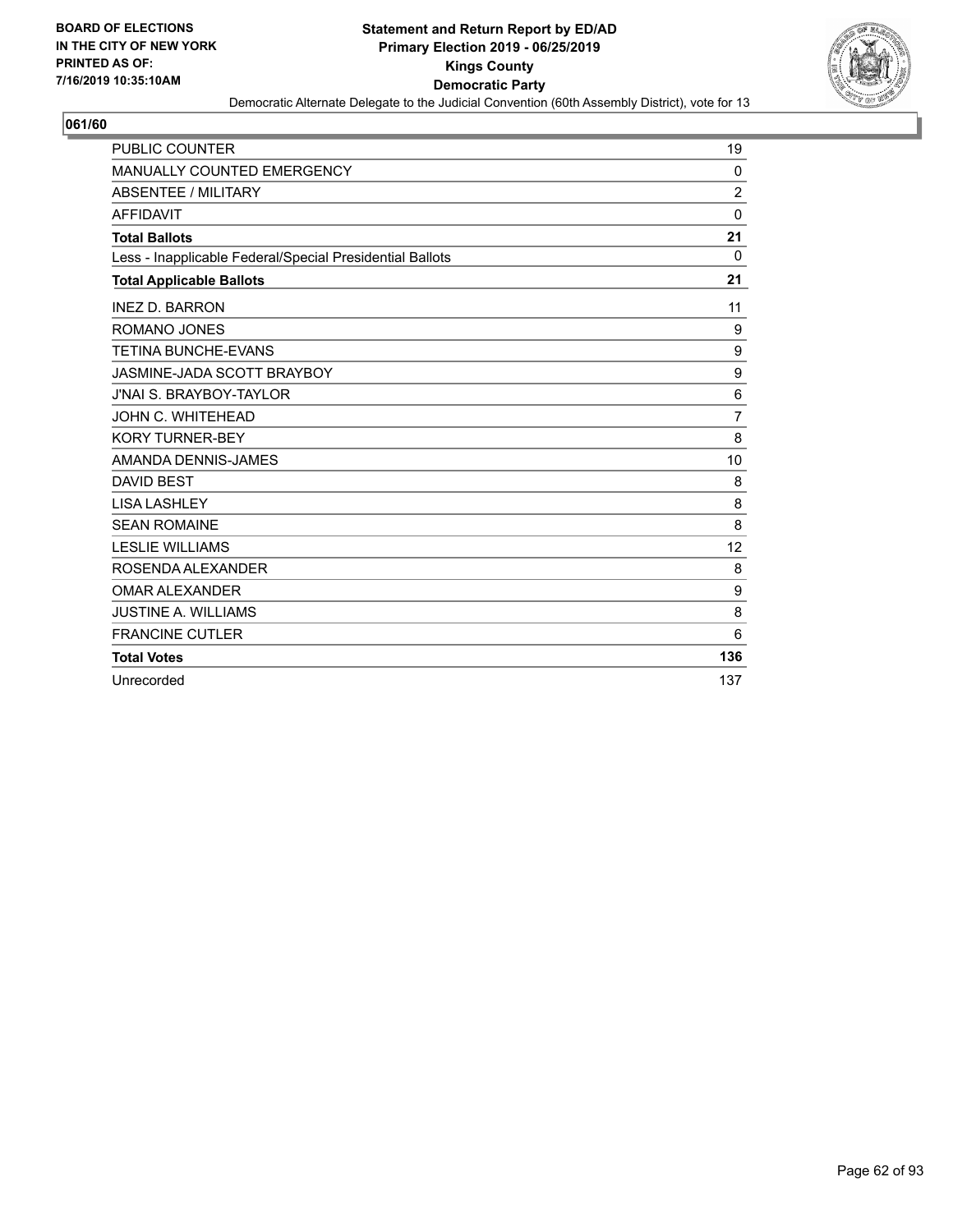

| <b>PUBLIC COUNTER</b>                                    | 35             |
|----------------------------------------------------------|----------------|
| <b>MANUALLY COUNTED EMERGENCY</b>                        | 0              |
| ABSENTEE / MILITARY                                      | $\mathbf 0$    |
| <b>AFFIDAVIT</b>                                         | $\Omega$       |
| <b>Total Ballots</b>                                     | 35             |
| Less - Inapplicable Federal/Special Presidential Ballots | $\Omega$       |
| <b>Total Applicable Ballots</b>                          | 35             |
| <b>INEZ D. BARRON</b>                                    | 18             |
| <b>ROMANO JONES</b>                                      | 6              |
| <b>TETINA BUNCHE-EVANS</b>                               | 5              |
| JASMINE-JADA SCOTT BRAYBOY                               | 6              |
| <b>J'NAI S. BRAYBOY-TAYLOR</b>                           | $\overline{c}$ |
| JOHN C. WHITEHEAD                                        | 8              |
| <b>KORY TURNER-BEY</b>                                   | 6              |
| AMANDA DENNIS-JAMES                                      | $\overline{7}$ |
| <b>DAVID BEST</b>                                        | $\overline{7}$ |
| <b>LISA LASHLEY</b>                                      | 10             |
| <b>SEAN ROMAINE</b>                                      | 6              |
| <b>LESLIE WILLIAMS</b>                                   | 10             |
| ROSENDA ALEXANDER                                        | 5              |
| <b>OMAR ALEXANDER</b>                                    | 6              |
| <b>JUSTINE A. WILLIAMS</b>                               | 5              |
| <b>FRANCINE CUTLER</b>                                   | 5              |
| <b>Total Votes</b>                                       | 112            |
| Unrecorded                                               | 343            |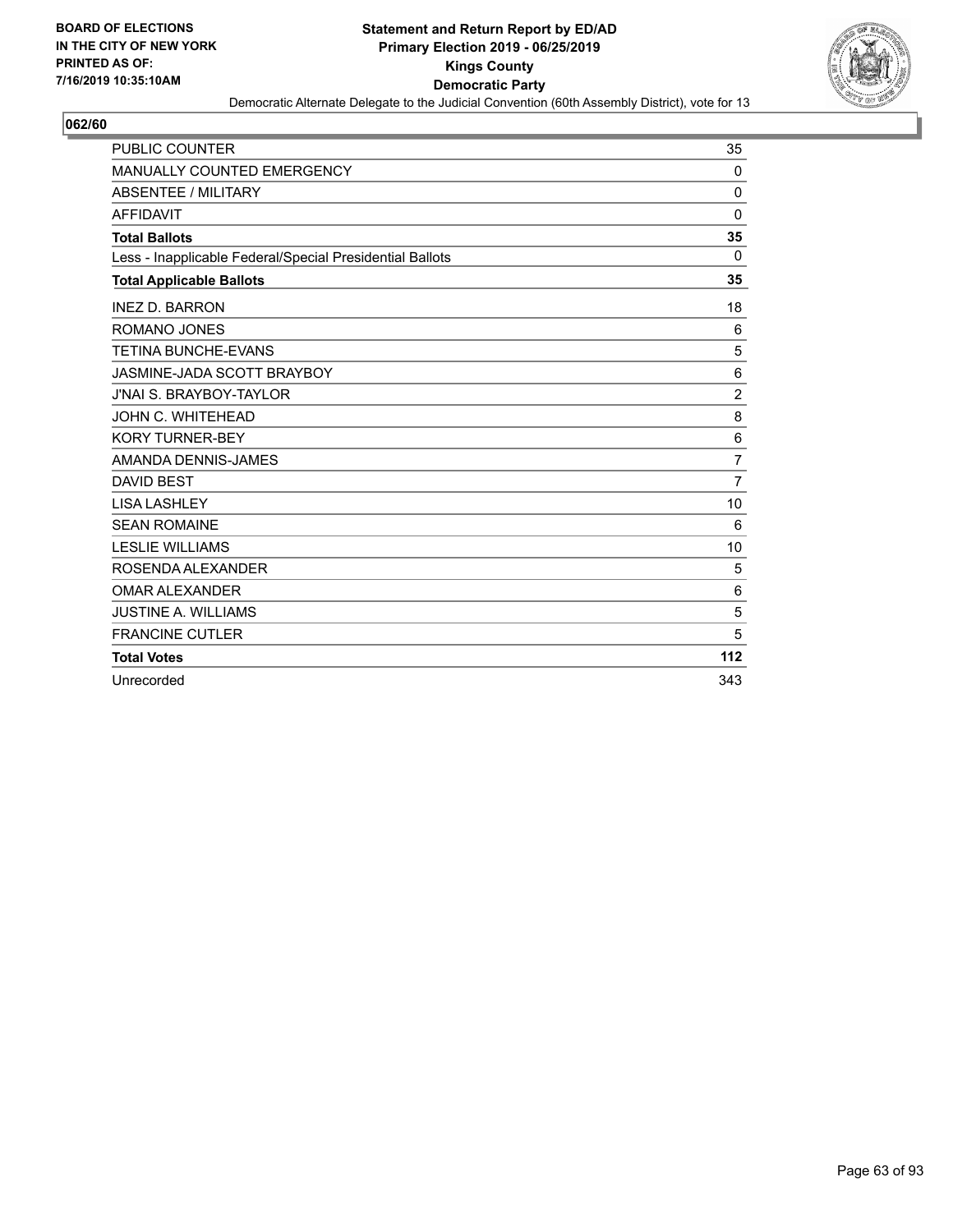

| <b>PUBLIC COUNTER</b>                                    | 34             |
|----------------------------------------------------------|----------------|
| MANUALLY COUNTED EMERGENCY                               | 0              |
| <b>ABSENTEE / MILITARY</b>                               | 3              |
| <b>AFFIDAVIT</b>                                         | $\mathbf{0}$   |
| <b>Total Ballots</b>                                     | 37             |
| Less - Inapplicable Federal/Special Presidential Ballots | 0              |
| <b>Total Applicable Ballots</b>                          | 37             |
| <b>INEZ D. BARRON</b>                                    | 30             |
| ROMANO JONES                                             | 10             |
| <b>TETINA BUNCHE-EVANS</b>                               | 6              |
| JASMINE-JADA SCOTT BRAYBOY                               | 6              |
| <b>J'NAI S. BRAYBOY-TAYLOR</b>                           | $\overline{7}$ |
| JOHN C. WHITEHEAD                                        | 10             |
| <b>KORY TURNER-BEY</b>                                   | 10             |
| AMANDA DENNIS-JAMES                                      | 9              |
| <b>DAVID BEST</b>                                        | 6              |
| <b>LISA LASHLEY</b>                                      | 10             |
| <b>SEAN ROMAINE</b>                                      | 9              |
| <b>LESLIE WILLIAMS</b>                                   | 9              |
| ROSENDA ALEXANDER                                        | 9              |
| <b>OMAR ALEXANDER</b>                                    | $\overline{7}$ |
| <b>JUSTINE A. WILLIAMS</b>                               | 15             |
| <b>FRANCINE CUTLER</b>                                   | 10             |
| <b>Total Votes</b>                                       | 163            |
| Unrecorded                                               | 318            |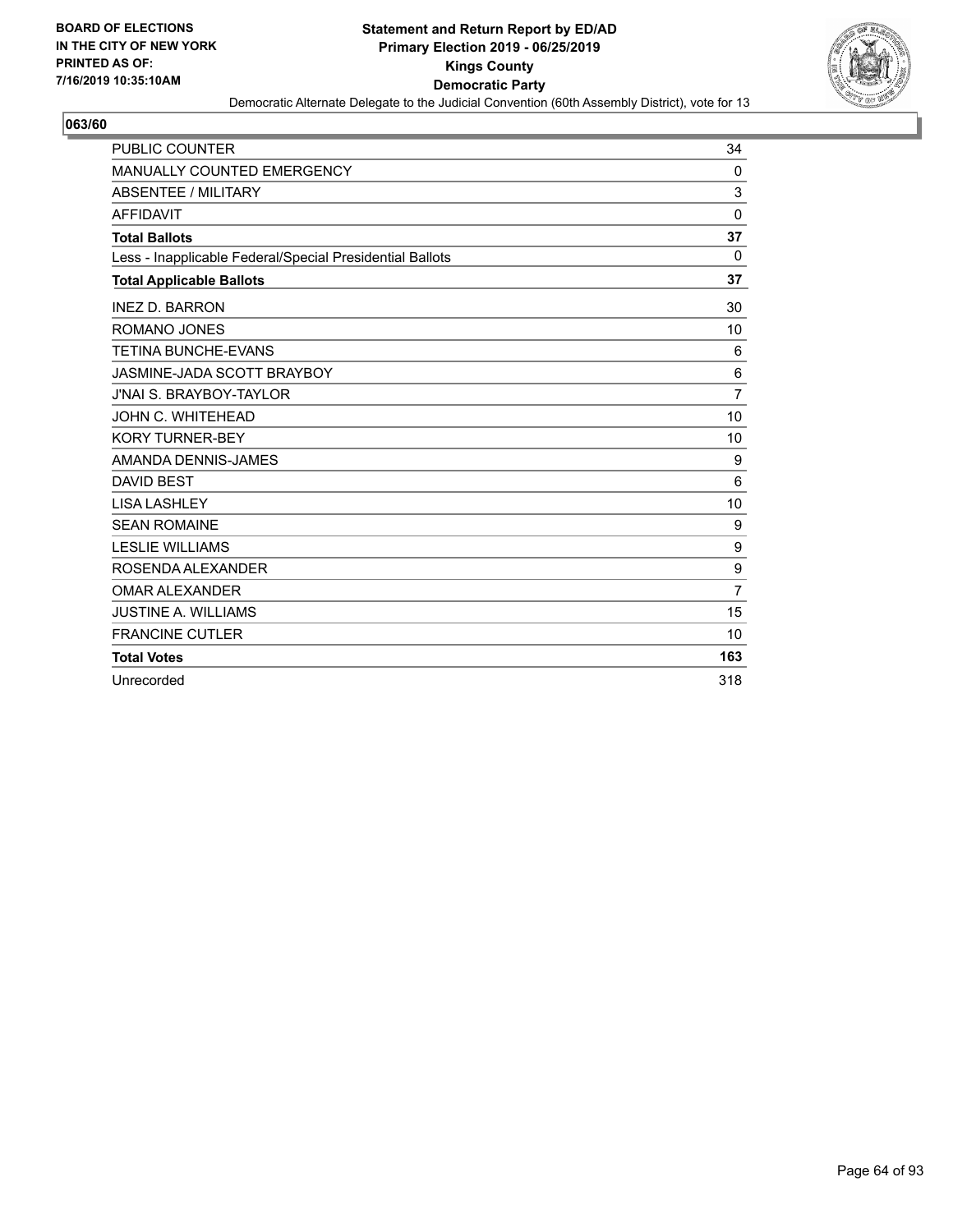

| <b>PUBLIC COUNTER</b>                                    | 38           |
|----------------------------------------------------------|--------------|
| <b>MANUALLY COUNTED EMERGENCY</b>                        | 0            |
| ABSENTEE / MILITARY                                      | $\mathbf 0$  |
| <b>AFFIDAVIT</b>                                         | $\mathbf{0}$ |
| <b>Total Ballots</b>                                     | 38           |
| Less - Inapplicable Federal/Special Presidential Ballots | 0            |
| <b>Total Applicable Ballots</b>                          | 38           |
| <b>INEZ D. BARRON</b>                                    | 25           |
| ROMANO JONES                                             | 17           |
| <b>TETINA BUNCHE-EVANS</b>                               | 17           |
| JASMINE-JADA SCOTT BRAYBOY                               | 17           |
| <b>J'NAI S. BRAYBOY-TAYLOR</b>                           | 16           |
| JOHN C. WHITEHEAD                                        | 17           |
| <b>KORY TURNER-BEY</b>                                   | 17           |
| AMANDA DENNIS-JAMES                                      | 20           |
| <b>DAVID BEST</b>                                        | 23           |
| <b>LISA LASHLEY</b>                                      | 19           |
| <b>SEAN ROMAINE</b>                                      | 19           |
| <b>LESLIE WILLIAMS</b>                                   | 21           |
| ROSENDA ALEXANDER                                        | 17           |
| <b>OMAR ALEXANDER</b>                                    | 20           |
| <b>JUSTINE A. WILLIAMS</b>                               | 18           |
| <b>FRANCINE CUTLER</b>                                   | 19           |
| <b>Total Votes</b>                                       | 302          |
| Unrecorded                                               | 192          |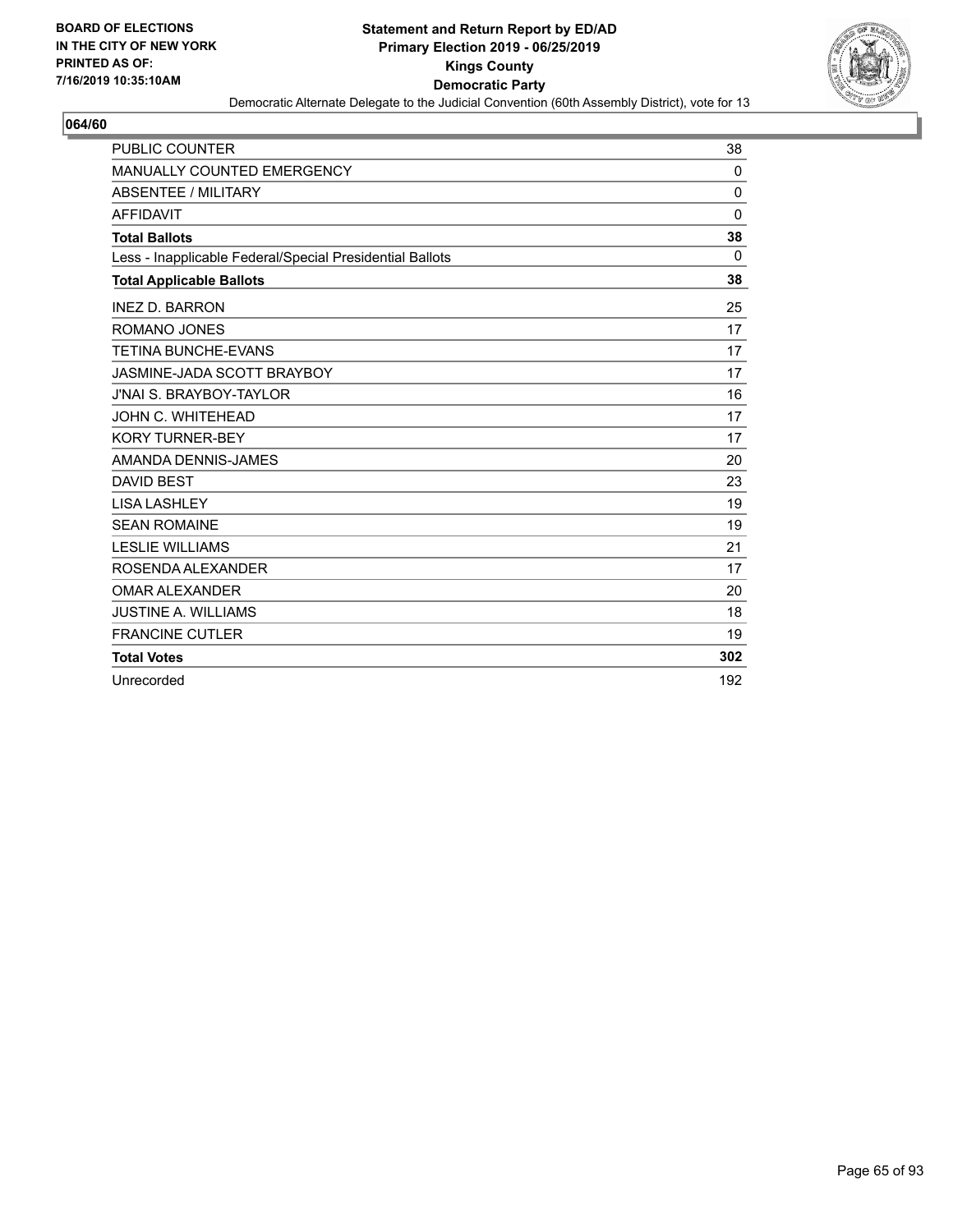

| <b>PUBLIC COUNTER</b>                                    | 48          |
|----------------------------------------------------------|-------------|
| <b>MANUALLY COUNTED EMERGENCY</b>                        | 0           |
| ABSENTEE / MILITARY                                      | $\mathbf 0$ |
| <b>AFFIDAVIT</b>                                         | $\Omega$    |
| <b>Total Ballots</b>                                     | 48          |
| Less - Inapplicable Federal/Special Presidential Ballots | $\Omega$    |
| <b>Total Applicable Ballots</b>                          | 48          |
| <b>INEZ D. BARRON</b>                                    | 31          |
| ROMANO JONES                                             | 16          |
| <b>TETINA BUNCHE-EVANS</b>                               | 13          |
| JASMINE-JADA SCOTT BRAYBOY                               | 21          |
| <b>J'NAI S. BRAYBOY-TAYLOR</b>                           | 16          |
| JOHN C. WHITEHEAD                                        | 22          |
| <b>KORY TURNER-BEY</b>                                   | 17          |
| AMANDA DENNIS-JAMES                                      | 24          |
| <b>DAVID BEST</b>                                        | 19          |
| <b>LISA LASHLEY</b>                                      | 31          |
| <b>SEAN ROMAINE</b>                                      | 18          |
| <b>LESLIE WILLIAMS</b>                                   | 23          |
| ROSENDA ALEXANDER                                        | 21          |
| <b>OMAR ALEXANDER</b>                                    | 18          |
| <b>JUSTINE A. WILLIAMS</b>                               | 22          |
| <b>FRANCINE CUTLER</b>                                   | 21          |
| <b>Total Votes</b>                                       | 333         |
| Unrecorded                                               | 291         |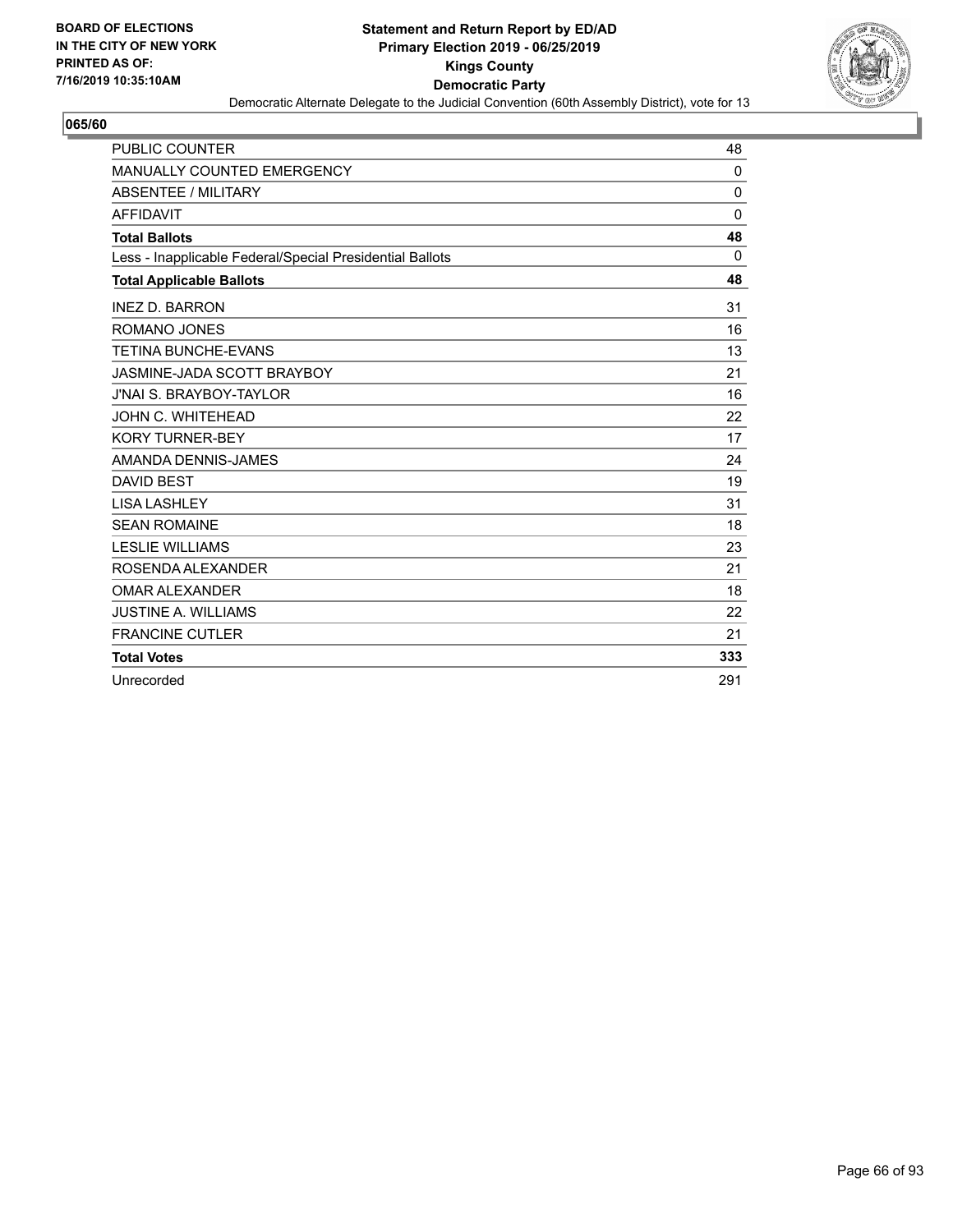

| <b>PUBLIC COUNTER</b>                                    | 32           |
|----------------------------------------------------------|--------------|
| <b>MANUALLY COUNTED EMERGENCY</b>                        | $\mathbf{0}$ |
| <b>ABSENTEE / MILITARY</b>                               | 3            |
| <b>AFFIDAVIT</b>                                         | $\mathbf{0}$ |
| <b>Total Ballots</b>                                     | 35           |
| Less - Inapplicable Federal/Special Presidential Ballots | $\mathbf{0}$ |
| <b>Total Applicable Ballots</b>                          | 35           |
| <b>INEZ D. BARRON</b>                                    | 26           |
| <b>ROMANO JONES</b>                                      | 9            |
| <b>TETINA BUNCHE-EVANS</b>                               | 12           |
| JASMINE-JADA SCOTT BRAYBOY                               | 11           |
| J'NAI S. BRAYBOY-TAYLOR                                  | 10           |
| JOHN C. WHITEHEAD                                        | 12           |
| <b>KORY TURNER-BEY</b>                                   | 13           |
| AMANDA DENNIS-JAMES                                      | 12           |
| <b>DAVID BEST</b>                                        | 13           |
| <b>LISA LASHLEY</b>                                      | 10           |
| <b>SEAN ROMAINE</b>                                      | 8            |
| <b>LESLIE WILLIAMS</b>                                   | 14           |
| ROSENDA ALEXANDER                                        | 11           |
| <b>OMAR ALEXANDER</b>                                    | 8            |
| <b>JUSTINE A. WILLIAMS</b>                               | 11           |
| <b>FRANCINE CUTLER</b>                                   | 9            |
| AMONI BROWN (WRITE-IN)                                   | 1            |
| <b>Total Votes</b>                                       | 190          |
| Unrecorded                                               | 265          |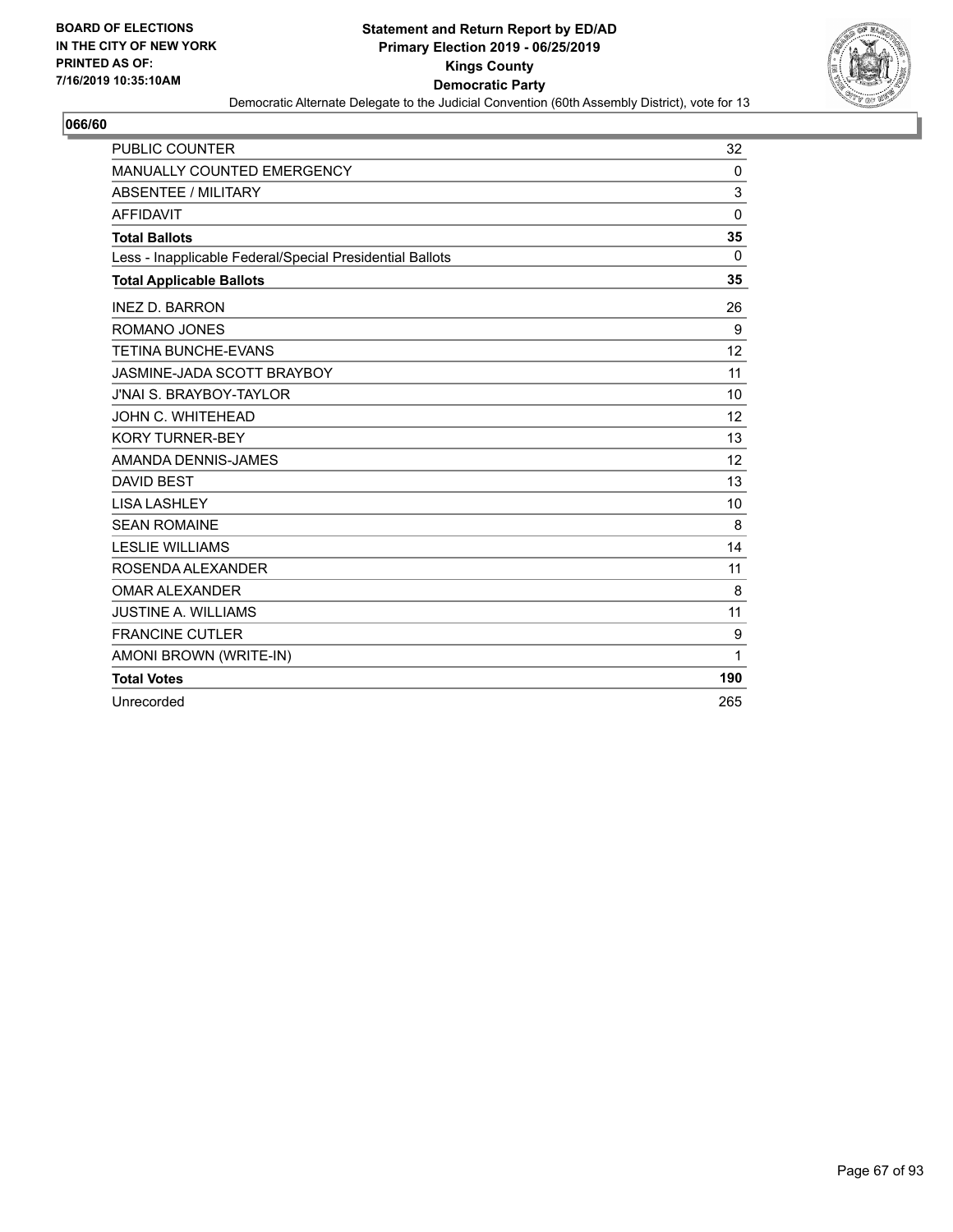

| <b>PUBLIC COUNTER</b>                                    | 18             |
|----------------------------------------------------------|----------------|
| MANUALLY COUNTED EMERGENCY                               | 0              |
| <b>ABSENTEE / MILITARY</b>                               | 1              |
| <b>AFFIDAVIT</b>                                         | $\Omega$       |
| <b>Total Ballots</b>                                     | 19             |
| Less - Inapplicable Federal/Special Presidential Ballots | 0              |
| <b>Total Applicable Ballots</b>                          | 19             |
| <b>INEZ D. BARRON</b>                                    | 10             |
| ROMANO JONES                                             | $\overline{c}$ |
| <b>TETINA BUNCHE-EVANS</b>                               | 1              |
| JASMINE-JADA SCOTT BRAYBOY                               | 3              |
| <b>J'NAI S. BRAYBOY-TAYLOR</b>                           | 1              |
| JOHN C. WHITEHEAD                                        | 1              |
| <b>KORY TURNER-BEY</b>                                   | 0              |
| AMANDA DENNIS-JAMES                                      | 1              |
| <b>DAVID BEST</b>                                        | 0              |
| <b>LISA LASHLEY</b>                                      | 1              |
| <b>SEAN ROMAINE</b>                                      | 0              |
| <b>LESLIE WILLIAMS</b>                                   | $\overline{2}$ |
| ROSENDA ALEXANDER                                        | 1              |
| <b>OMAR ALEXANDER</b>                                    | $\overline{2}$ |
| <b>JUSTINE A. WILLIAMS</b>                               | 1              |
| <b>FRANCINE CUTLER</b>                                   | 1              |
| <b>Total Votes</b>                                       | 27             |
| Unrecorded                                               | 220            |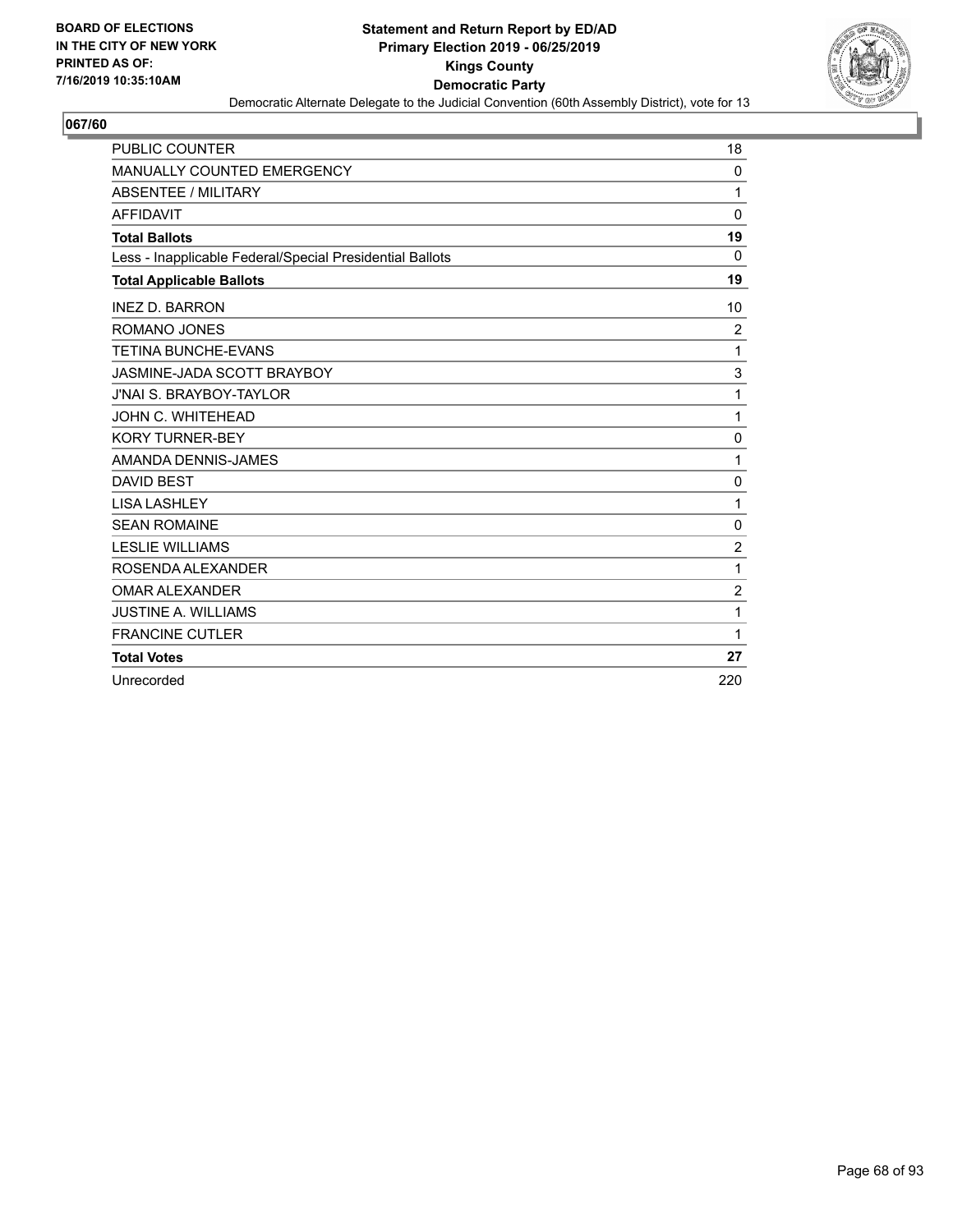

| <b>PUBLIC COUNTER</b>                                    | 17              |
|----------------------------------------------------------|-----------------|
| <b>MANUALLY COUNTED EMERGENCY</b>                        | $\mathbf{0}$    |
| ABSENTEE / MILITARY                                      | 1               |
| <b>AFFIDAVIT</b>                                         | $\Omega$        |
| <b>Total Ballots</b>                                     | 18              |
| Less - Inapplicable Federal/Special Presidential Ballots | 0               |
| <b>Total Applicable Ballots</b>                          | 18              |
| <b>INEZ D. BARRON</b>                                    | 15              |
| <b>ROMANO JONES</b>                                      | 6               |
| <b>TETINA BUNCHE-EVANS</b>                               | 6               |
| JASMINE-JADA SCOTT BRAYBOY                               | $\overline{7}$  |
| <b>J'NAI S. BRAYBOY-TAYLOR</b>                           | 3               |
| <b>JOHN C. WHITEHEAD</b>                                 | 8               |
| <b>KORY TURNER-BEY</b>                                   | $\overline{4}$  |
| AMANDA DENNIS-JAMES                                      | 6               |
| <b>DAVID BEST</b>                                        | 6               |
| <b>LISA LASHLEY</b>                                      | 8               |
| <b>SEAN ROMAINE</b>                                      | 5               |
| <b>LESLIE WILLIAMS</b>                                   | $6\phantom{1}6$ |
| ROSENDA ALEXANDER                                        | 5               |
| <b>OMAR ALEXANDER</b>                                    | 5               |
| <b>JUSTINE A. WILLIAMS</b>                               | 6               |
| <b>FRANCINE CUTLER</b>                                   | 4               |
| <b>Total Votes</b>                                       | 100             |
| Unrecorded                                               | 134             |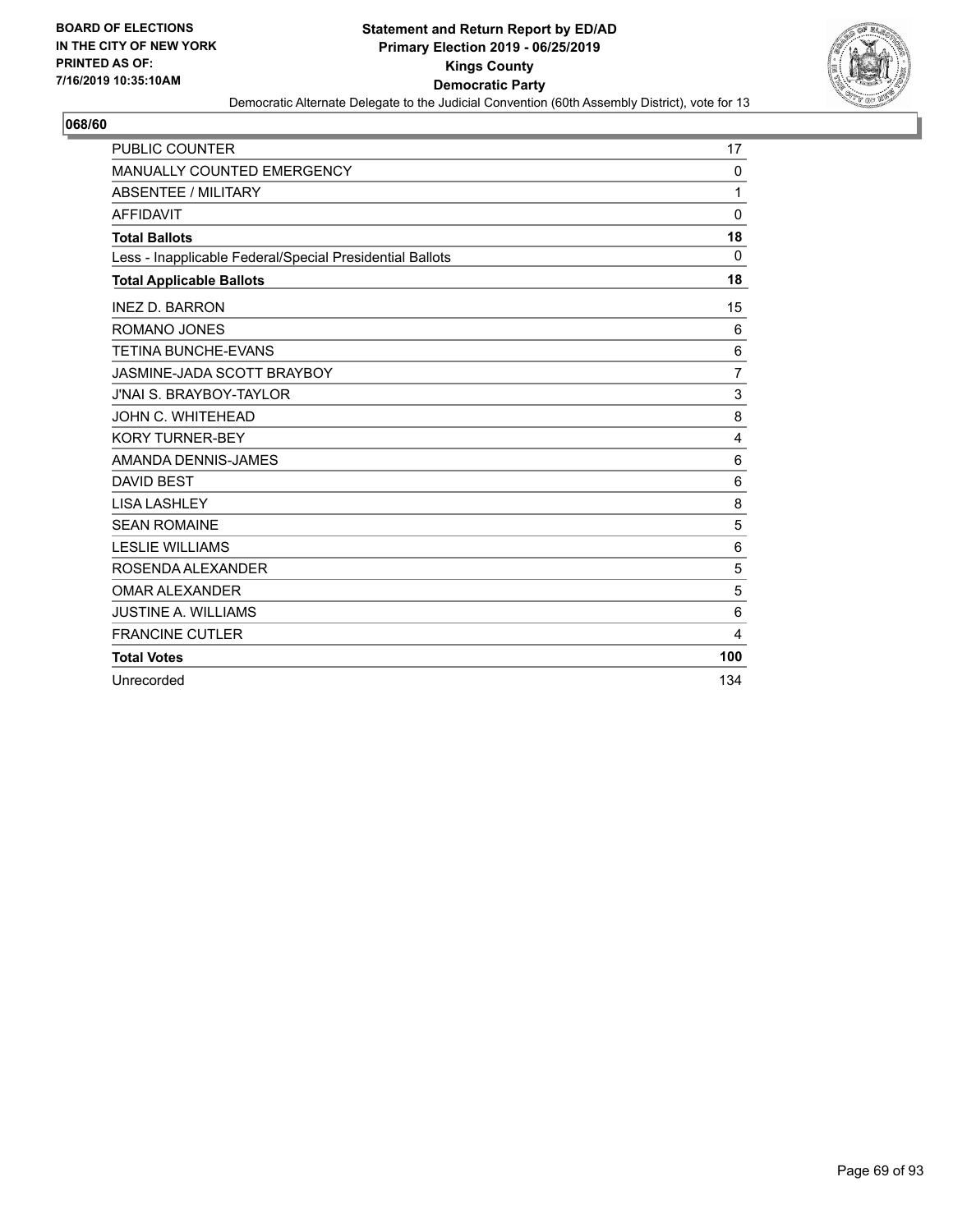

| <b>PUBLIC COUNTER</b>                                    | 6              |
|----------------------------------------------------------|----------------|
| MANUALLY COUNTED EMERGENCY                               | 0              |
| <b>ABSENTEE / MILITARY</b>                               | $\mathbf 0$    |
| <b>AFFIDAVIT</b>                                         | 0              |
| <b>Total Ballots</b>                                     | 6              |
| Less - Inapplicable Federal/Special Presidential Ballots | $\mathbf 0$    |
| <b>Total Applicable Ballots</b>                          | 6              |
| <b>INEZ D. BARRON</b>                                    | 5              |
| ROMANO JONES                                             | $\overline{c}$ |
| <b>TETINA BUNCHE-EVANS</b>                               | $\overline{2}$ |
| JASMINE-JADA SCOTT BRAYBOY                               | $\overline{c}$ |
| <b>J'NAI S. BRAYBOY-TAYLOR</b>                           | $\overline{c}$ |
| <b>JOHN C. WHITEHEAD</b>                                 | $\overline{c}$ |
| <b>KORY TURNER-BEY</b>                                   | $\sqrt{2}$     |
| AMANDA DENNIS-JAMES                                      | $\overline{c}$ |
| <b>DAVID BEST</b>                                        | $\overline{2}$ |
| <b>LISA LASHLEY</b>                                      | $\overline{2}$ |
| <b>SEAN ROMAINE</b>                                      | $\overline{2}$ |
| <b>LESLIE WILLIAMS</b>                                   | 1              |
| ROSENDA ALEXANDER                                        | $\overline{c}$ |
| <b>OMAR ALEXANDER</b>                                    | 0              |
| <b>JUSTINE A. WILLIAMS</b>                               | 1              |
| <b>FRANCINE CUTLER</b>                                   | 1              |
| <b>Total Votes</b>                                       | 30             |
| Unrecorded                                               | 48             |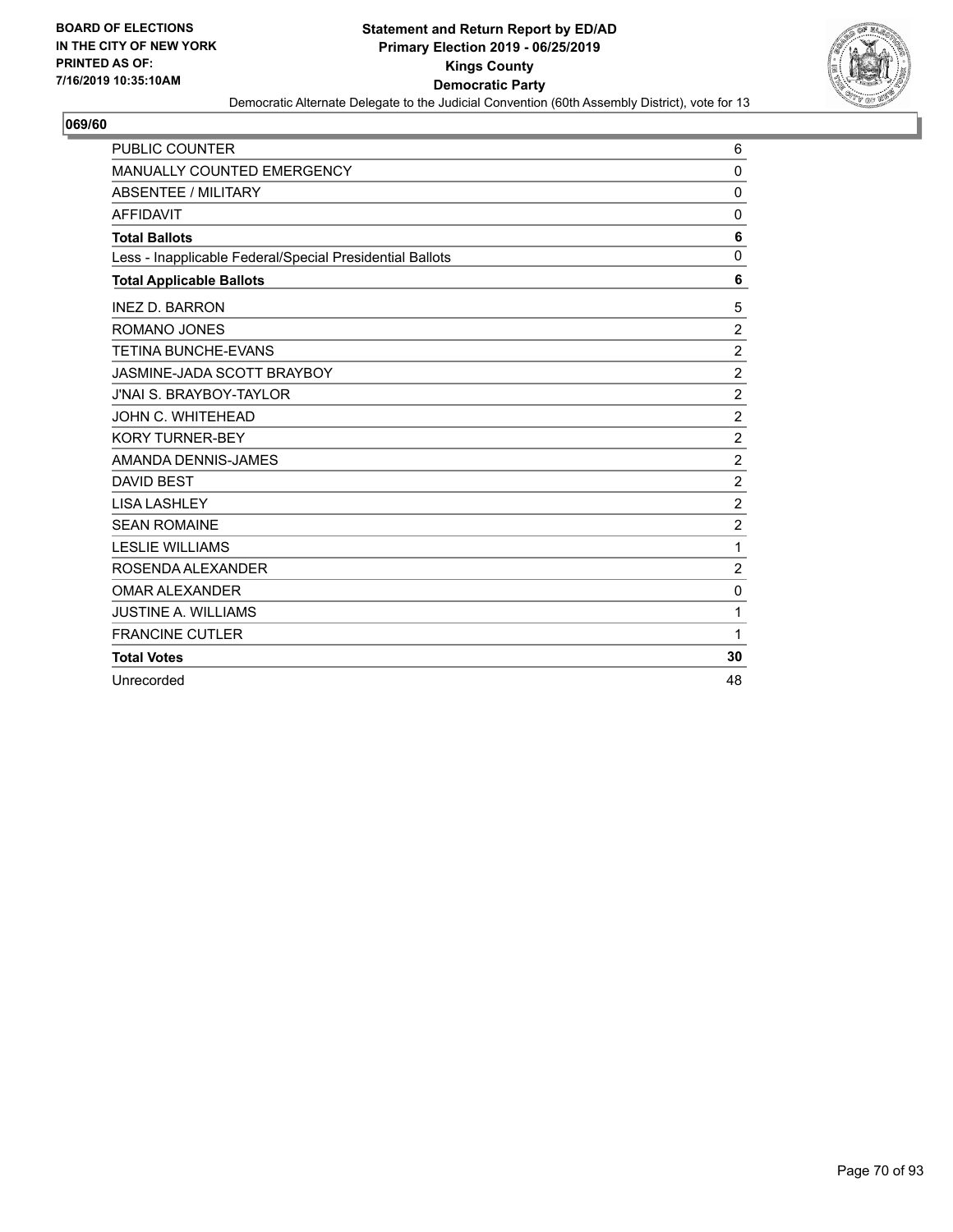

| <b>PUBLIC COUNTER</b>                                    | 16              |
|----------------------------------------------------------|-----------------|
| MANUALLY COUNTED EMERGENCY                               | 0               |
| ABSENTEE / MILITARY                                      | 1               |
| <b>AFFIDAVIT</b>                                         | $\Omega$        |
| <b>Total Ballots</b>                                     | 17              |
| Less - Inapplicable Federal/Special Presidential Ballots | 0               |
| <b>Total Applicable Ballots</b>                          | 17              |
| <b>INEZ D. BARRON</b>                                    | 16              |
| ROMANO JONES                                             | 5               |
| <b>TETINA BUNCHE-EVANS</b>                               | $\overline{7}$  |
| JASMINE-JADA SCOTT BRAYBOY                               | 8               |
| <b>J'NAI S. BRAYBOY-TAYLOR</b>                           | 5               |
| JOHN C. WHITEHEAD                                        | 3               |
| <b>KORY TURNER-BEY</b>                                   | 8               |
| AMANDA DENNIS-JAMES                                      | $6\phantom{1}6$ |
| <b>DAVID BEST</b>                                        | 4               |
| <b>LISA LASHLEY</b>                                      | 5               |
| <b>SEAN ROMAINE</b>                                      | 4               |
| <b>LESLIE WILLIAMS</b>                                   | 6               |
| ROSENDA ALEXANDER                                        | 5               |
| <b>OMAR ALEXANDER</b>                                    | 4               |
| <b>JUSTINE A. WILLIAMS</b>                               | 5               |
| <b>FRANCINE CUTLER</b>                                   | 3               |
| <b>Total Votes</b>                                       | 94              |
| Unrecorded                                               | 127             |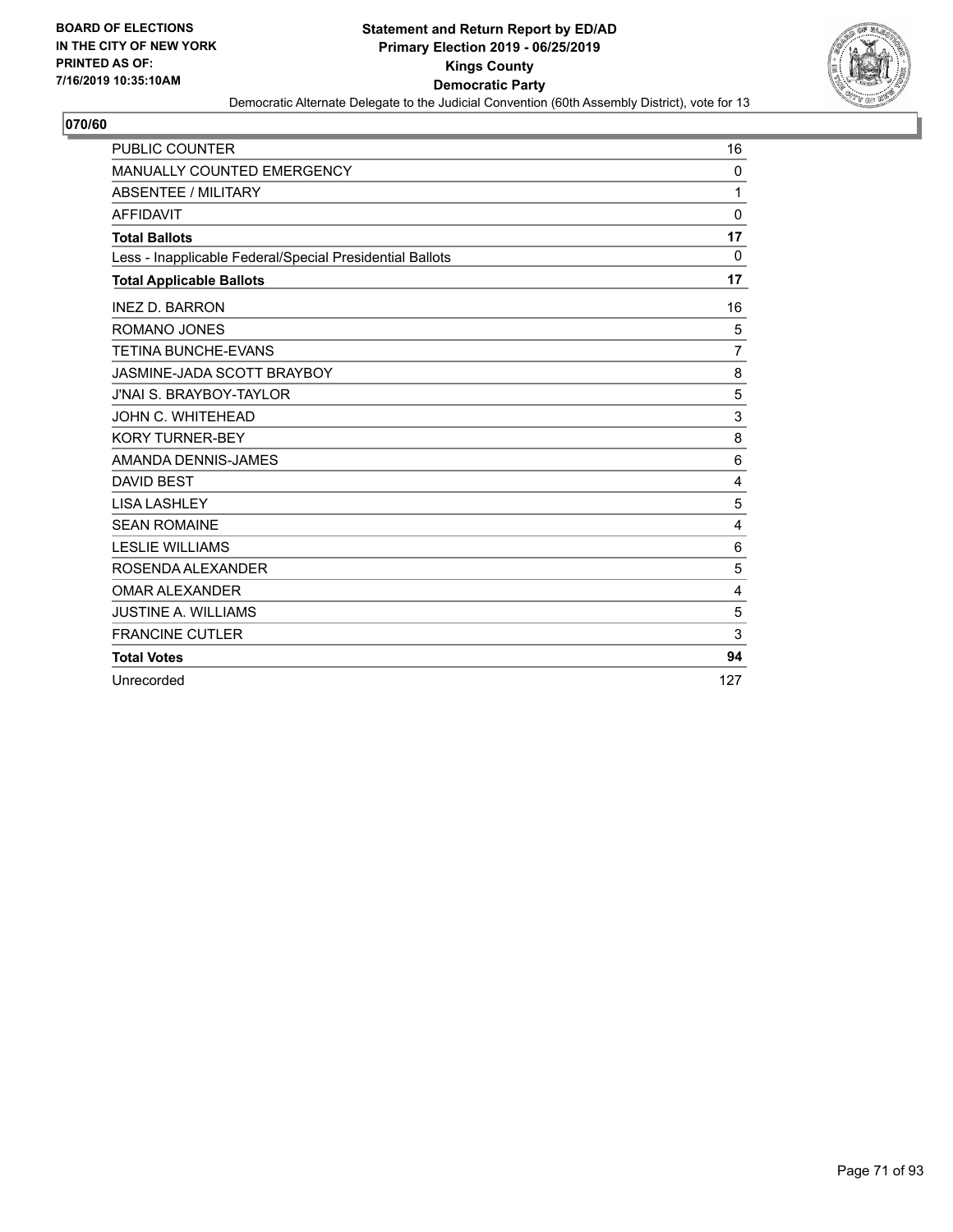

| <b>PUBLIC COUNTER</b>                                    | 16             |
|----------------------------------------------------------|----------------|
| MANUALLY COUNTED EMERGENCY                               | 0              |
| ABSENTEE / MILITARY                                      | 1              |
| <b>AFFIDAVIT</b>                                         | $\Omega$       |
| <b>Total Ballots</b>                                     | 17             |
| Less - Inapplicable Federal/Special Presidential Ballots | 0              |
| <b>Total Applicable Ballots</b>                          | 17             |
| <b>INEZ D. BARRON</b>                                    | 10             |
| ROMANO JONES                                             | 5              |
| <b>TETINA BUNCHE-EVANS</b>                               | $\overline{4}$ |
| JASMINE-JADA SCOTT BRAYBOY                               | 6              |
| <b>J'NAI S. BRAYBOY-TAYLOR</b>                           | 3              |
| JOHN C. WHITEHEAD                                        | 8              |
| <b>KORY TURNER-BEY</b>                                   | 6              |
| AMANDA DENNIS-JAMES                                      | 5              |
| <b>DAVID BEST</b>                                        | 4              |
| <b>LISA LASHLEY</b>                                      | 5              |
| <b>SEAN ROMAINE</b>                                      | 5              |
| <b>LESLIE WILLIAMS</b>                                   | 6              |
| ROSENDA ALEXANDER                                        | 4              |
| <b>OMAR ALEXANDER</b>                                    | $\overline{7}$ |
| <b>JUSTINE A. WILLIAMS</b>                               | $\overline{7}$ |
| <b>FRANCINE CUTLER</b>                                   | $\overline{7}$ |
| <b>Total Votes</b>                                       | 92             |
| Unrecorded                                               | 129            |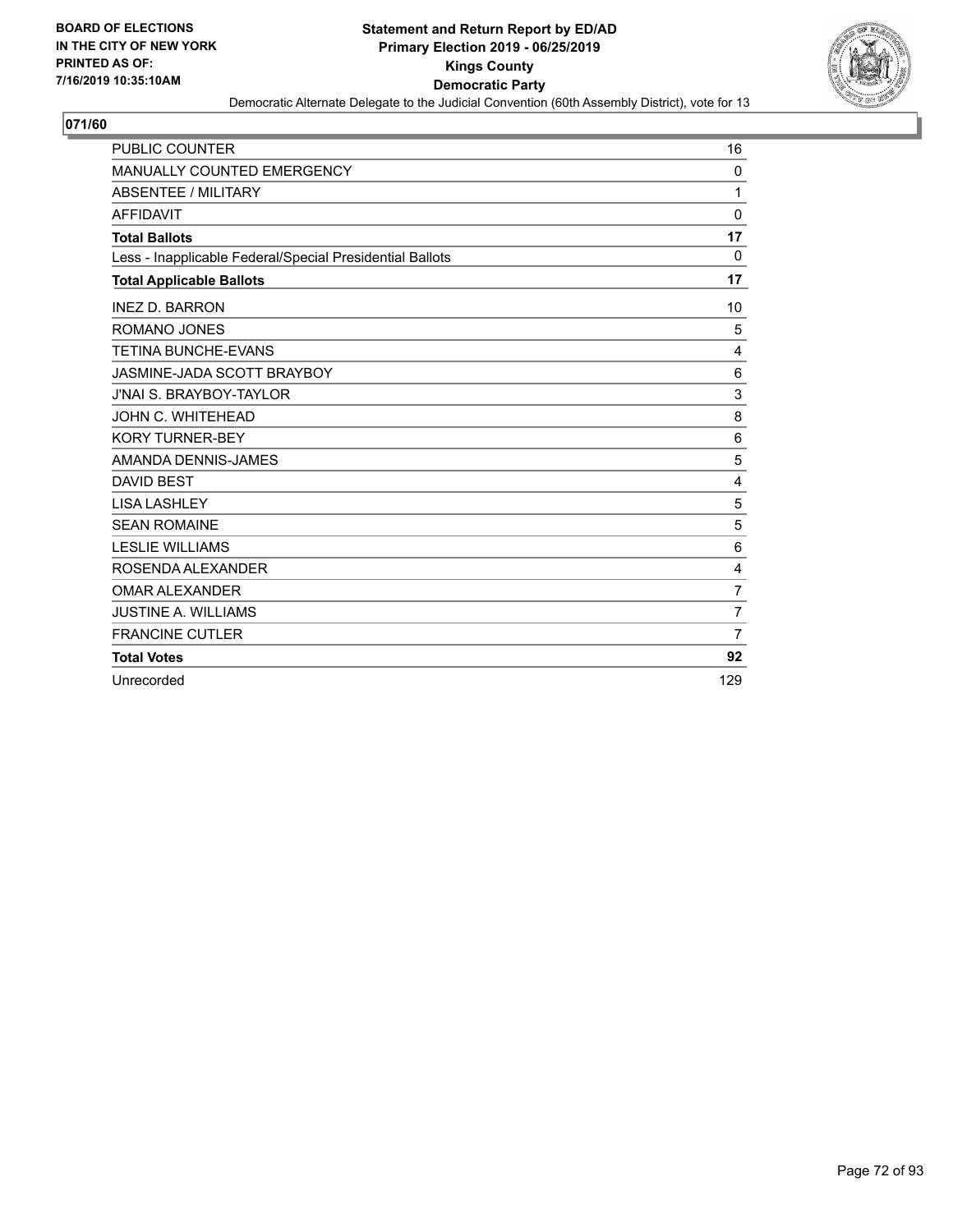

| <b>PUBLIC COUNTER</b>                                    | 25             |
|----------------------------------------------------------|----------------|
| MANUALLY COUNTED EMERGENCY                               | 0              |
| <b>ABSENTEE / MILITARY</b>                               | $\Omega$       |
| <b>AFFIDAVIT</b>                                         | $\Omega$       |
| <b>Total Ballots</b>                                     | 25             |
| Less - Inapplicable Federal/Special Presidential Ballots | 0              |
| <b>Total Applicable Ballots</b>                          | 25             |
| <b>INEZ D. BARRON</b>                                    | 16             |
| ROMANO JONES                                             | 7              |
| <b>TETINA BUNCHE-EVANS</b>                               | $\overline{c}$ |
| JASMINE-JADA SCOTT BRAYBOY                               | $\overline{7}$ |
| <b>J'NAI S. BRAYBOY-TAYLOR</b>                           | 4              |
| JOHN C. WHITEHEAD                                        | $\,6$          |
| <b>KORY TURNER-BEY</b>                                   | $\overline{7}$ |
| AMANDA DENNIS-JAMES                                      | 6              |
| <b>DAVID BEST</b>                                        | 8              |
| <b>LISA LASHLEY</b>                                      | 5              |
| <b>SEAN ROMAINE</b>                                      | $\overline{7}$ |
| <b>LESLIE WILLIAMS</b>                                   | 11             |
| ROSENDA ALEXANDER                                        | $\overline{7}$ |
| <b>OMAR ALEXANDER</b>                                    | 6              |
| <b>JUSTINE A. WILLIAMS</b>                               | $\overline{7}$ |
| <b>FRANCINE CUTLER</b>                                   | $\overline{7}$ |
| <b>Total Votes</b>                                       | 113            |
| Unrecorded                                               | 212            |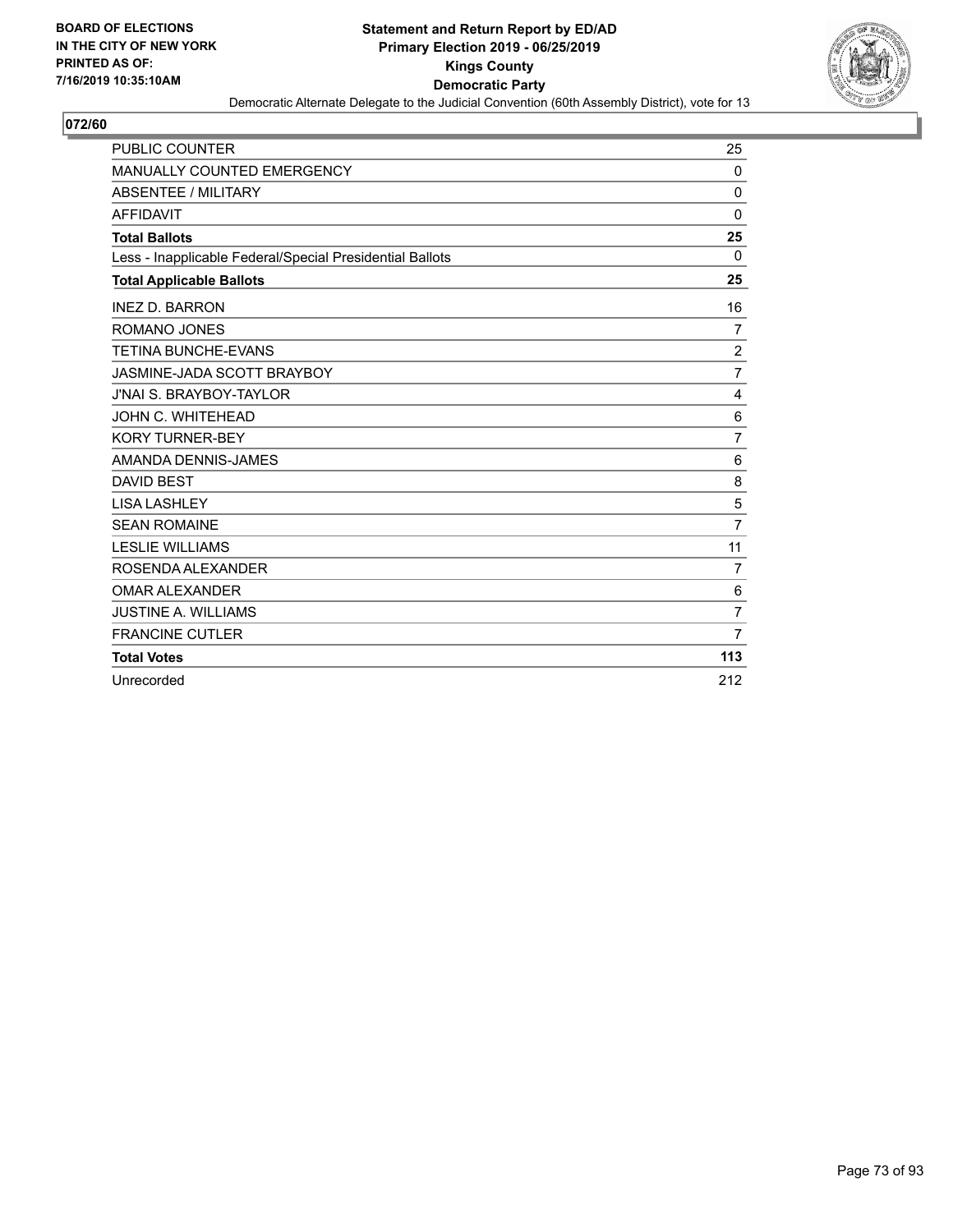

| <b>PUBLIC COUNTER</b>                                    | 15             |
|----------------------------------------------------------|----------------|
| MANUALLY COUNTED EMERGENCY                               | 0              |
| <b>ABSENTEE / MILITARY</b>                               | $\overline{c}$ |
| <b>AFFIDAVIT</b>                                         | 1              |
| <b>Total Ballots</b>                                     | 18             |
| Less - Inapplicable Federal/Special Presidential Ballots | 0              |
| <b>Total Applicable Ballots</b>                          | 18             |
| <b>INEZ D. BARRON</b>                                    | 12             |
| ROMANO JONES                                             | 6              |
| <b>TETINA BUNCHE-EVANS</b>                               | 8              |
| JASMINE-JADA SCOTT BRAYBOY                               | 11             |
| <b>J'NAI S. BRAYBOY-TAYLOR</b>                           | 9              |
| JOHN C. WHITEHEAD                                        | 12             |
| <b>KORY TURNER-BEY</b>                                   | 8              |
| AMANDA DENNIS-JAMES                                      | 11             |
| <b>DAVID BEST</b>                                        | 8              |
| <b>LISA LASHLEY</b>                                      | 8              |
| <b>SEAN ROMAINE</b>                                      | 8              |
| <b>LESLIE WILLIAMS</b>                                   | 10             |
| ROSENDA ALEXANDER                                        | $\overline{7}$ |
| <b>OMAR ALEXANDER</b>                                    | 9              |
| <b>JUSTINE A. WILLIAMS</b>                               | 11             |
| <b>FRANCINE CUTLER</b>                                   | $\overline{7}$ |
| <b>Total Votes</b>                                       | 145            |
| Unrecorded                                               | 89             |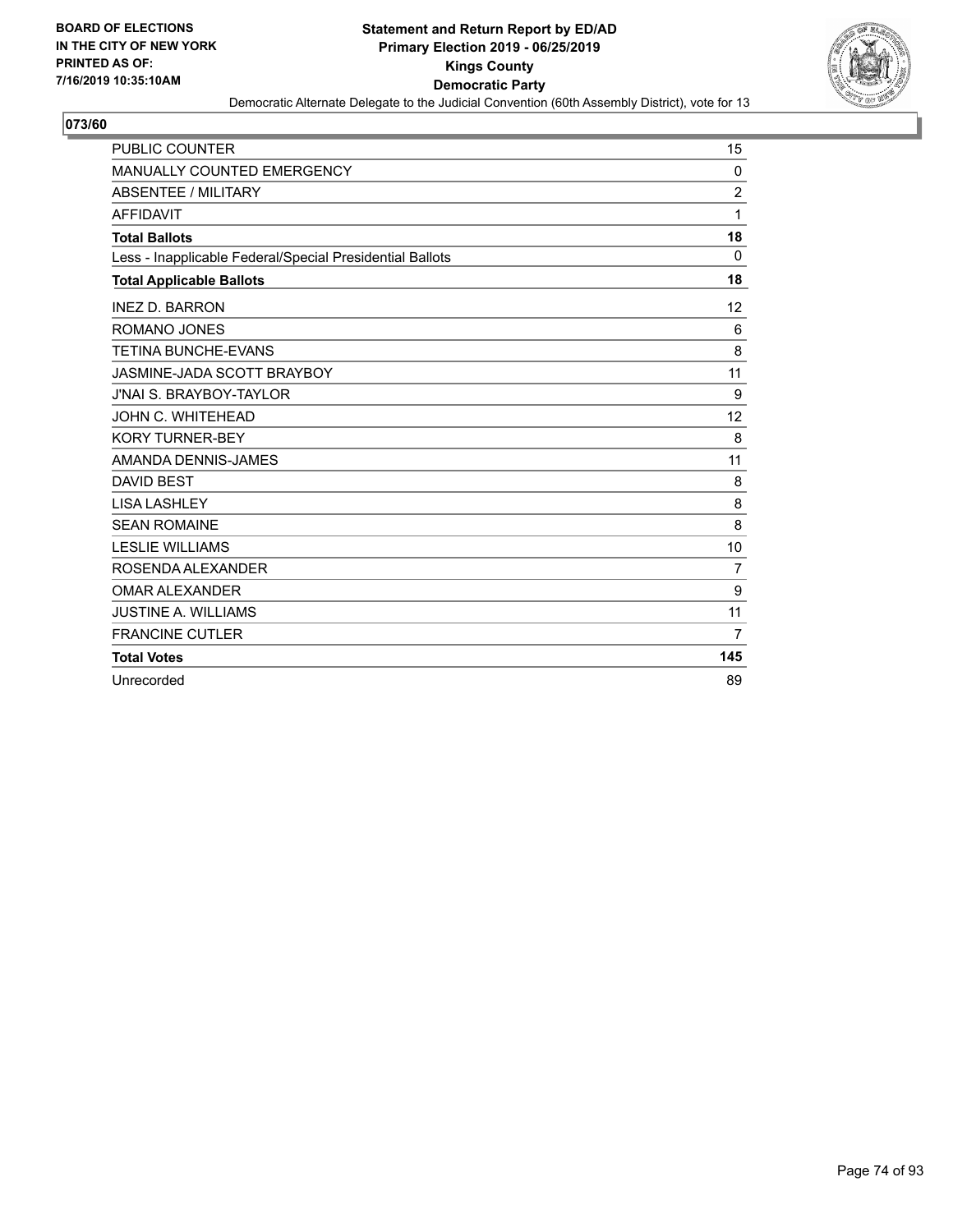

| <b>PUBLIC COUNTER</b>                                    | 118   |
|----------------------------------------------------------|-------|
| MANUALLY COUNTED EMERGENCY                               | 0     |
| <b>ABSENTEE / MILITARY</b>                               | 3     |
| <b>AFFIDAVIT</b>                                         | 1     |
| <b>Total Ballots</b>                                     | 122   |
| Less - Inapplicable Federal/Special Presidential Ballots | 0     |
| <b>Total Applicable Ballots</b>                          | 122   |
| <b>INEZ D. BARRON</b>                                    | 49    |
| ROMANO JONES                                             | 16    |
| <b>TETINA BUNCHE-EVANS</b>                               | 15    |
| JASMINE-JADA SCOTT BRAYBOY                               | 16    |
| <b>J'NAI S. BRAYBOY-TAYLOR</b>                           | 8     |
| <b>JOHN C. WHITEHEAD</b>                                 | 10    |
| <b>KORY TURNER-BEY</b>                                   | 6     |
| AMANDA DENNIS-JAMES                                      | 12    |
| <b>DAVID BEST</b>                                        | 13    |
| <b>LISA LASHLEY</b>                                      | 15    |
| <b>SEAN ROMAINE</b>                                      | 10    |
| <b>LESLIE WILLIAMS</b>                                   | 18    |
| ROSENDA ALEXANDER                                        | 11    |
| <b>OMAR ALEXANDER</b>                                    | 13    |
| <b>JUSTINE A. WILLIAMS</b>                               | 13    |
| <b>FRANCINE CUTLER</b>                                   | 14    |
| <b>Total Votes</b>                                       | 239   |
| Unrecorded                                               | 1.347 |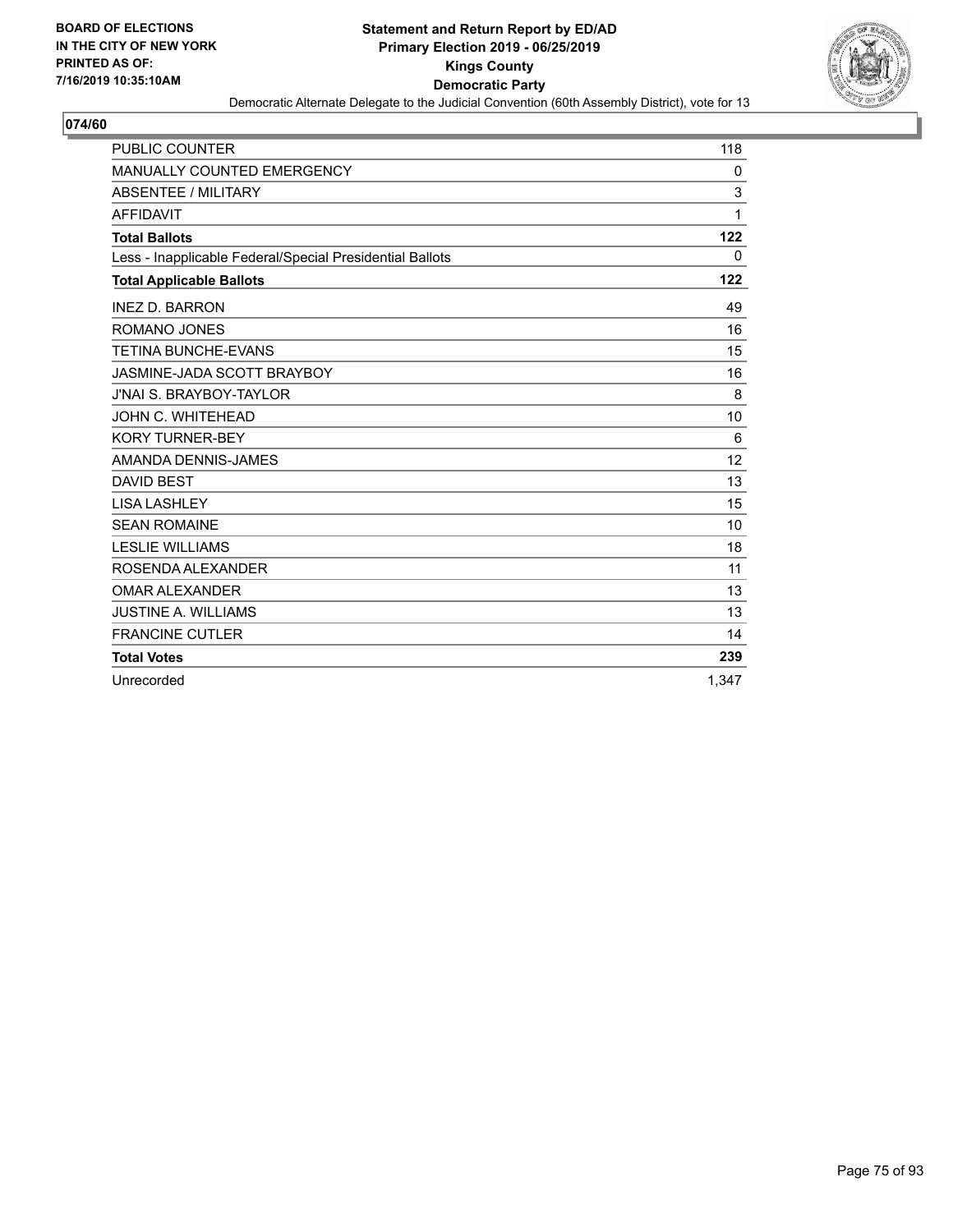

| <b>PUBLIC COUNTER</b>                                    | 38             |
|----------------------------------------------------------|----------------|
| <b>MANUALLY COUNTED EMERGENCY</b>                        | 0              |
| <b>ABSENTEE / MILITARY</b>                               | $\overline{2}$ |
| <b>AFFIDAVIT</b>                                         | 1              |
| <b>Total Ballots</b>                                     | 41             |
| Less - Inapplicable Federal/Special Presidential Ballots | 0              |
| <b>Total Applicable Ballots</b>                          | 41             |
| <b>INEZ D. BARRON</b>                                    | 18             |
| ROMANO JONES                                             | 4              |
| <b>TETINA BUNCHE-EVANS</b>                               | 4              |
| JASMINE-JADA SCOTT BRAYBOY                               | 6              |
| <b>J'NAI S. BRAYBOY-TAYLOR</b>                           | 3              |
| JOHN C. WHITEHEAD                                        | 15             |
| <b>KORY TURNER-BEY</b>                                   | 8              |
| AMANDA DENNIS-JAMES                                      | 9              |
| <b>DAVID BEST</b>                                        | 14             |
| <b>LISA LASHLEY</b>                                      | 10             |
| <b>SEAN ROMAINE</b>                                      | 8              |
| <b>LESLIE WILLIAMS</b>                                   | 9              |
| ROSENDA ALEXANDER                                        | 8              |
| <b>OMAR ALEXANDER</b>                                    | 11             |
| <b>JUSTINE A. WILLIAMS</b>                               | 12             |
| <b>FRANCINE CUTLER</b>                                   | 9              |
| <b>Total Votes</b>                                       | 148            |
| Unrecorded                                               | 385            |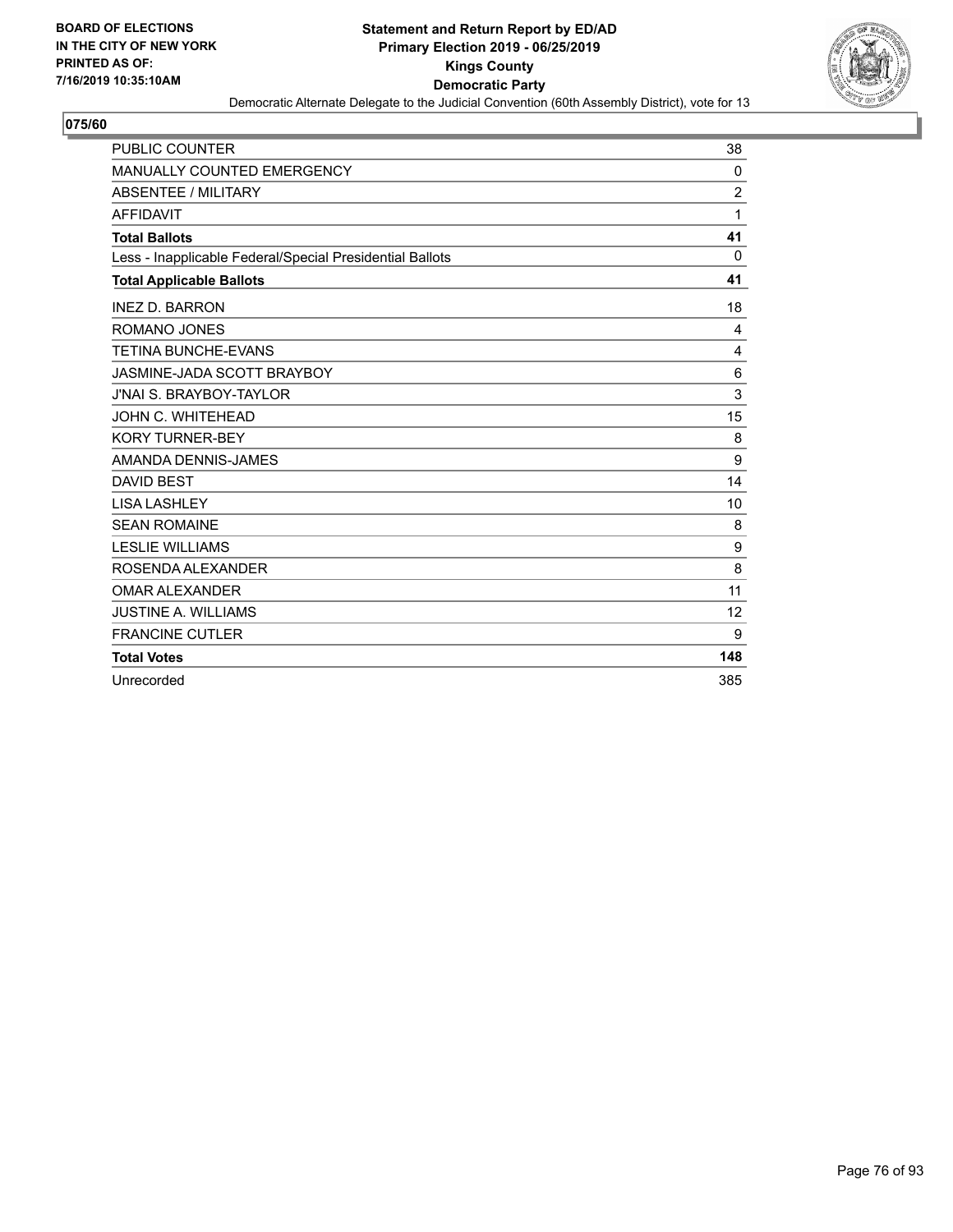

| <b>PUBLIC COUNTER</b>                                    | 35             |
|----------------------------------------------------------|----------------|
| MANUALLY COUNTED EMERGENCY                               | 0              |
| <b>ABSENTEE / MILITARY</b>                               | $\Omega$       |
| <b>AFFIDAVIT</b>                                         | $\Omega$       |
| <b>Total Ballots</b>                                     | 35             |
| Less - Inapplicable Federal/Special Presidential Ballots | 0              |
| <b>Total Applicable Ballots</b>                          | 35             |
| <b>INEZ D. BARRON</b>                                    | 23             |
| ROMANO JONES                                             | 6              |
| <b>TETINA BUNCHE-EVANS</b>                               | 3              |
| JASMINE-JADA SCOTT BRAYBOY                               | 6              |
| <b>J'NAI S. BRAYBOY-TAYLOR</b>                           | 5              |
| JOHN C. WHITEHEAD                                        | 7              |
| <b>KORY TURNER-BEY</b>                                   | 4              |
| AMANDA DENNIS-JAMES                                      | 5              |
| <b>DAVID BEST</b>                                        | $\overline{7}$ |
| <b>LISA LASHLEY</b>                                      | 4              |
| <b>SEAN ROMAINE</b>                                      | 3              |
| <b>LESLIE WILLIAMS</b>                                   | 6              |
| ROSENDA ALEXANDER                                        | 4              |
| <b>OMAR ALEXANDER</b>                                    | 5              |
| <b>JUSTINE A. WILLIAMS</b>                               | 5              |
| <b>FRANCINE CUTLER</b>                                   | 3              |
| <b>Total Votes</b>                                       | 96             |
| Unrecorded                                               | 359            |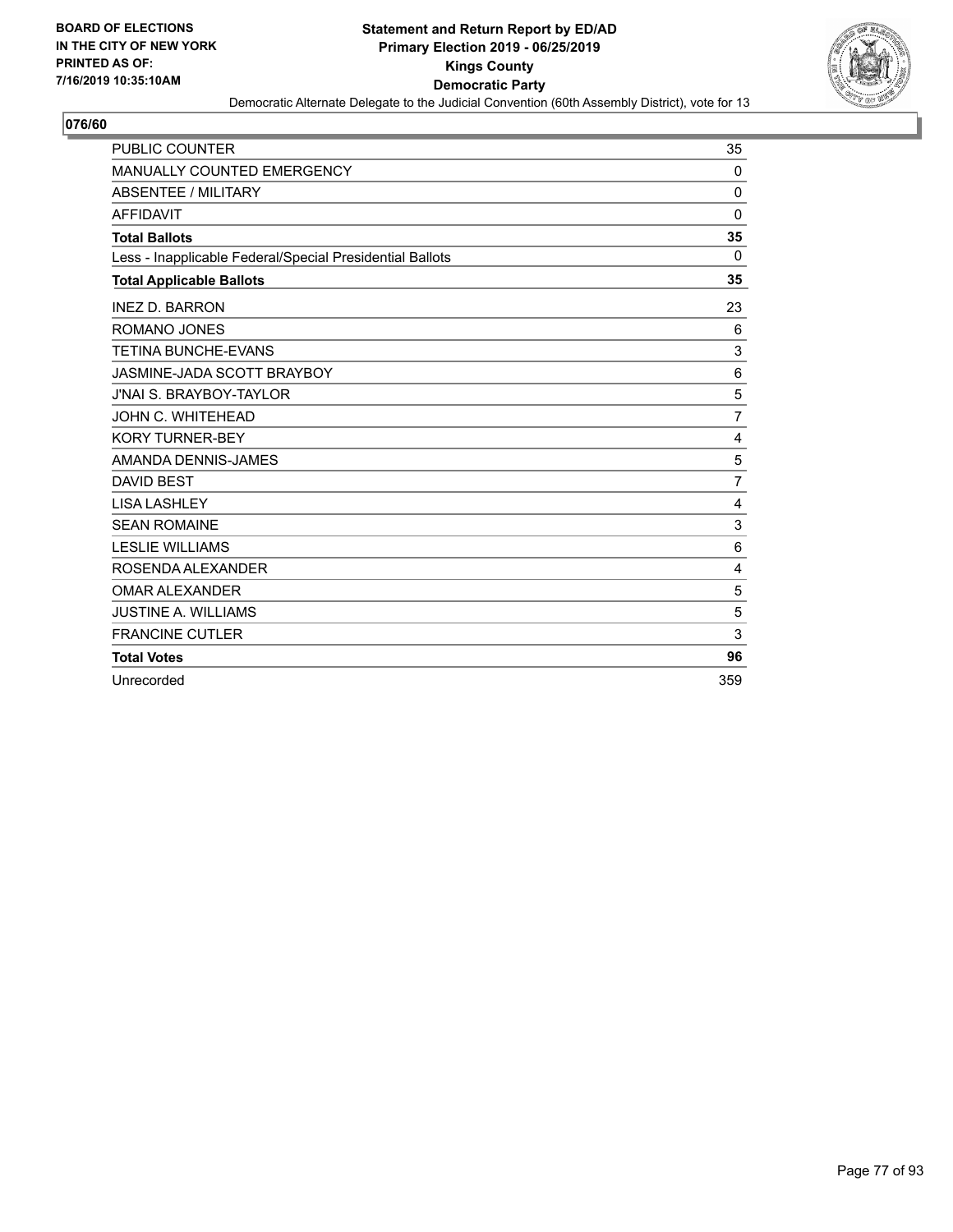

| <b>PUBLIC COUNTER</b>                                    | 46             |
|----------------------------------------------------------|----------------|
| <b>MANUALLY COUNTED EMERGENCY</b>                        | 0              |
| <b>ABSENTEE / MILITARY</b>                               | 3              |
| <b>AFFIDAVIT</b>                                         | $\Omega$       |
| <b>Total Ballots</b>                                     | 49             |
| Less - Inapplicable Federal/Special Presidential Ballots | $\Omega$       |
| <b>Total Applicable Ballots</b>                          | 49             |
| <b>INEZ D. BARRON</b>                                    | 30             |
| ROMANO JONES                                             | 9              |
| <b>TETINA BUNCHE-EVANS</b>                               | 8              |
| JASMINE-JADA SCOTT BRAYBOY                               | 9              |
| <b>J'NAI S. BRAYBOY-TAYLOR</b>                           | 9              |
| JOHN C. WHITEHEAD                                        | 12             |
| <b>KORY TURNER-BEY</b>                                   | 10             |
| AMANDA DENNIS-JAMES                                      | 14             |
| <b>DAVID BEST</b>                                        | 14             |
| <b>LISA LASHLEY</b>                                      | 13             |
| <b>SEAN ROMAINE</b>                                      | $\overline{7}$ |
| <b>LESLIE WILLIAMS</b>                                   | 13             |
| ROSENDA ALEXANDER                                        | 9              |
| <b>OMAR ALEXANDER</b>                                    | 13             |
| <b>JUSTINE A. WILLIAMS</b>                               | 12             |
| <b>FRANCINE CUTLER</b>                                   | 9              |
| <b>Total Votes</b>                                       | 191            |
| Unrecorded                                               | 446            |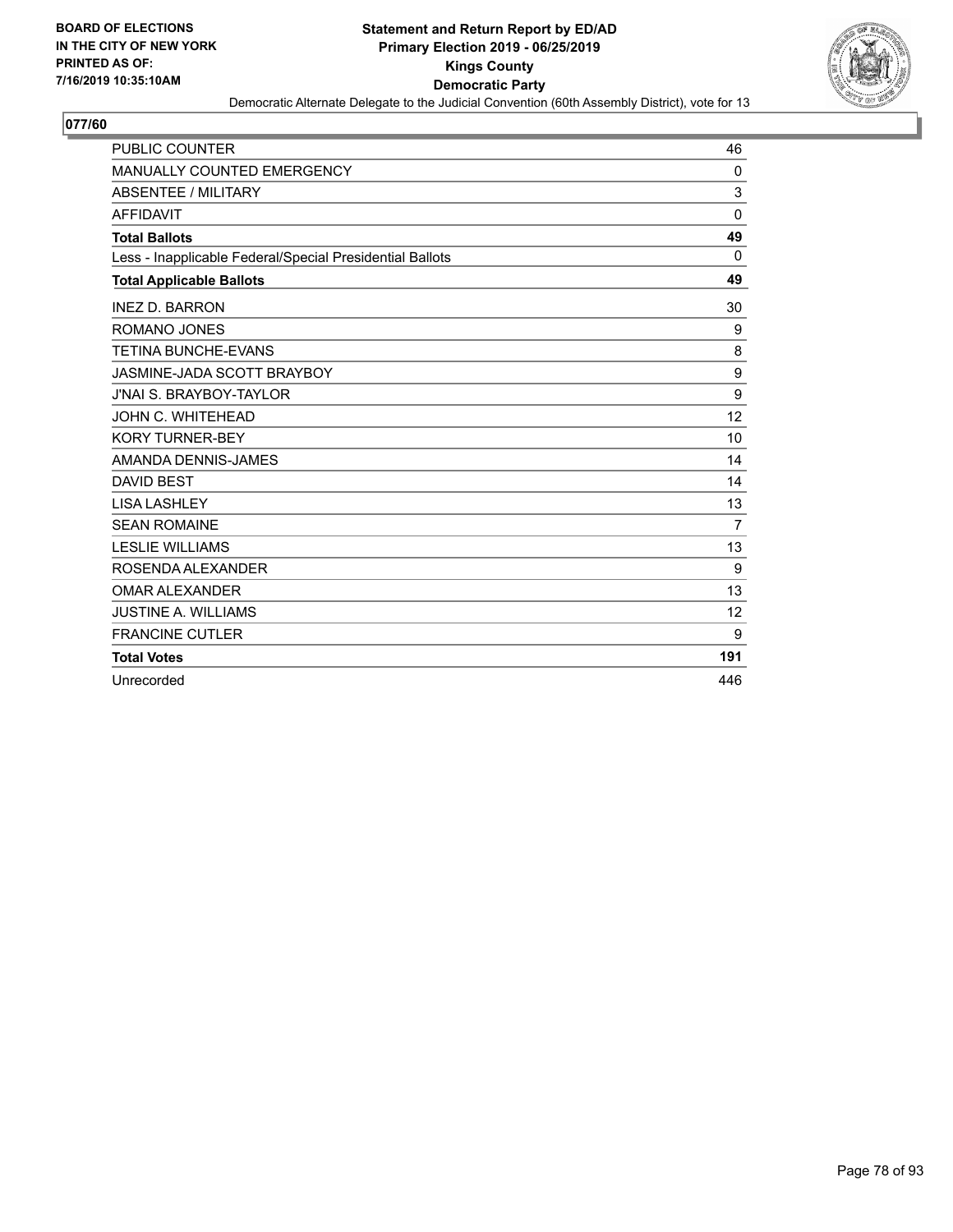

| <b>PUBLIC COUNTER</b>                                    | 44             |
|----------------------------------------------------------|----------------|
| <b>MANUALLY COUNTED EMERGENCY</b>                        | 0              |
| <b>ABSENTEE / MILITARY</b>                               | $\overline{2}$ |
| <b>AFFIDAVIT</b>                                         | $\Omega$       |
| <b>Total Ballots</b>                                     | 46             |
| Less - Inapplicable Federal/Special Presidential Ballots | $\Omega$       |
| <b>Total Applicable Ballots</b>                          | 46             |
| <b>INEZ D. BARRON</b>                                    | 22             |
| <b>ROMANO JONES</b>                                      | 9              |
| <b>TETINA BUNCHE-EVANS</b>                               | 5              |
| JASMINE-JADA SCOTT BRAYBOY                               | 10             |
| <b>J'NAI S. BRAYBOY-TAYLOR</b>                           | 7              |
| JOHN C. WHITEHEAD                                        | 12             |
| <b>KORY TURNER-BEY</b>                                   | $\overline{7}$ |
| AMANDA DENNIS-JAMES                                      | 13             |
| <b>DAVID BEST</b>                                        | 9              |
| <b>LISA LASHLEY</b>                                      | 13             |
| <b>SEAN ROMAINE</b>                                      | 10             |
| <b>LESLIE WILLIAMS</b>                                   | 16             |
| ROSENDA ALEXANDER                                        | 13             |
| <b>OMAR ALEXANDER</b>                                    | 15             |
| <b>JUSTINE A. WILLIAMS</b>                               | 15             |
| <b>FRANCINE CUTLER</b>                                   | 12             |
| <b>Total Votes</b>                                       | 188            |
| Unrecorded                                               | 410            |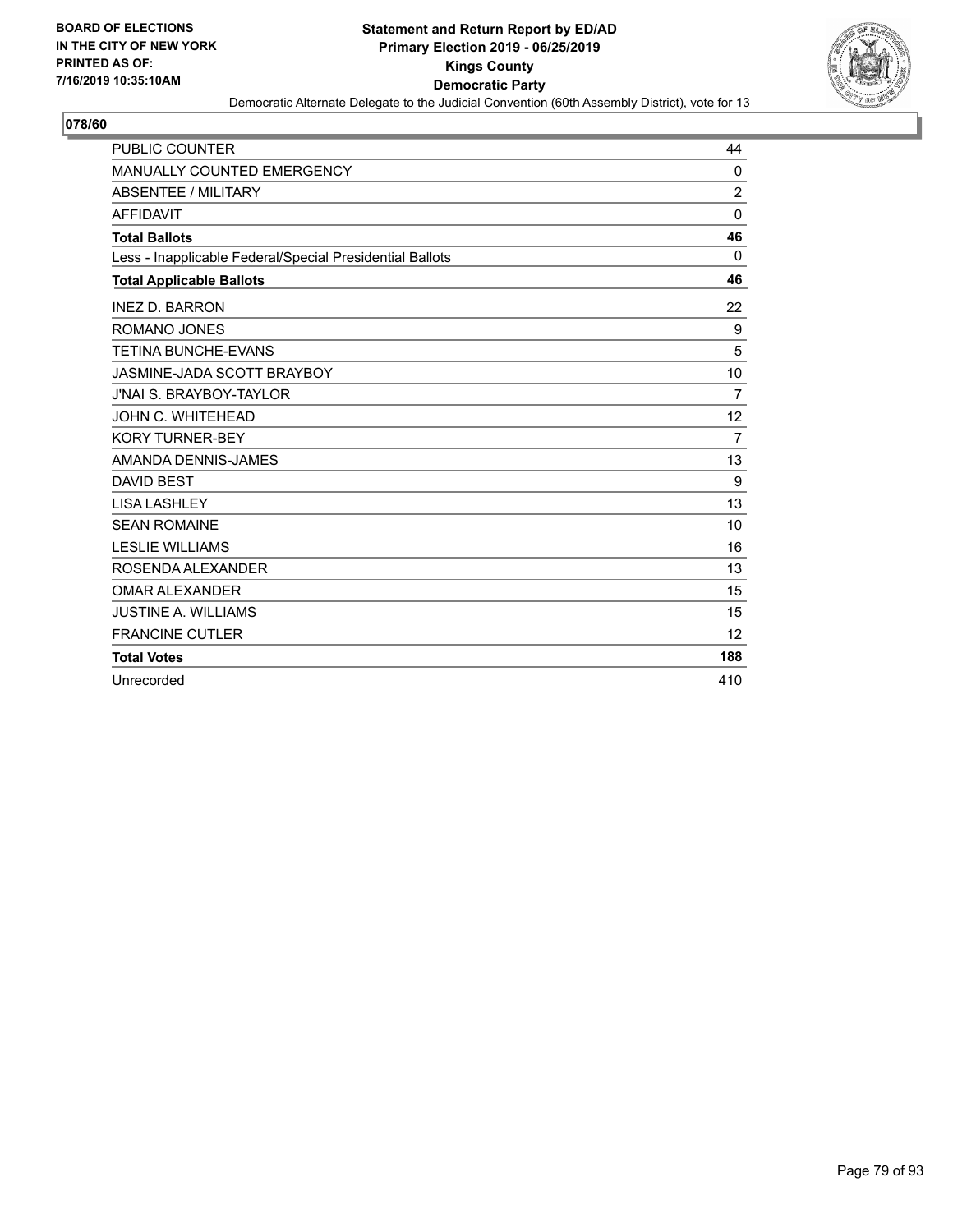

| <b>PUBLIC COUNTER</b>                                    | 18             |
|----------------------------------------------------------|----------------|
| <b>MANUALLY COUNTED EMERGENCY</b>                        | 0              |
| ABSENTEE / MILITARY                                      | $\overline{2}$ |
| <b>AFFIDAVIT</b>                                         | $\Omega$       |
| <b>Total Ballots</b>                                     | 20             |
| Less - Inapplicable Federal/Special Presidential Ballots | $\Omega$       |
| <b>Total Applicable Ballots</b>                          | 20             |
| <b>INEZ D. BARRON</b>                                    | 8              |
| <b>ROMANO JONES</b>                                      | 4              |
| <b>TETINA BUNCHE-EVANS</b>                               | 3              |
| JASMINE-JADA SCOTT BRAYBOY                               | 4              |
| <b>J'NAI S. BRAYBOY-TAYLOR</b>                           | 1              |
| JOHN C. WHITEHEAD                                        | $\overline{2}$ |
| <b>KORY TURNER-BEY</b>                                   | 1              |
| AMANDA DENNIS-JAMES                                      | 3              |
| <b>DAVID BEST</b>                                        | $\overline{4}$ |
| <b>LISA LASHLEY</b>                                      | 3              |
| <b>SEAN ROMAINE</b>                                      | $\overline{4}$ |
| <b>LESLIE WILLIAMS</b>                                   | 3              |
| ROSENDA ALEXANDER                                        | $\overline{4}$ |
| <b>OMAR ALEXANDER</b>                                    | 3              |
| <b>JUSTINE A. WILLIAMS</b>                               | 4              |
| <b>FRANCINE CUTLER</b>                                   | 4              |
| <b>Total Votes</b>                                       | 55             |
| Unrecorded                                               | 205            |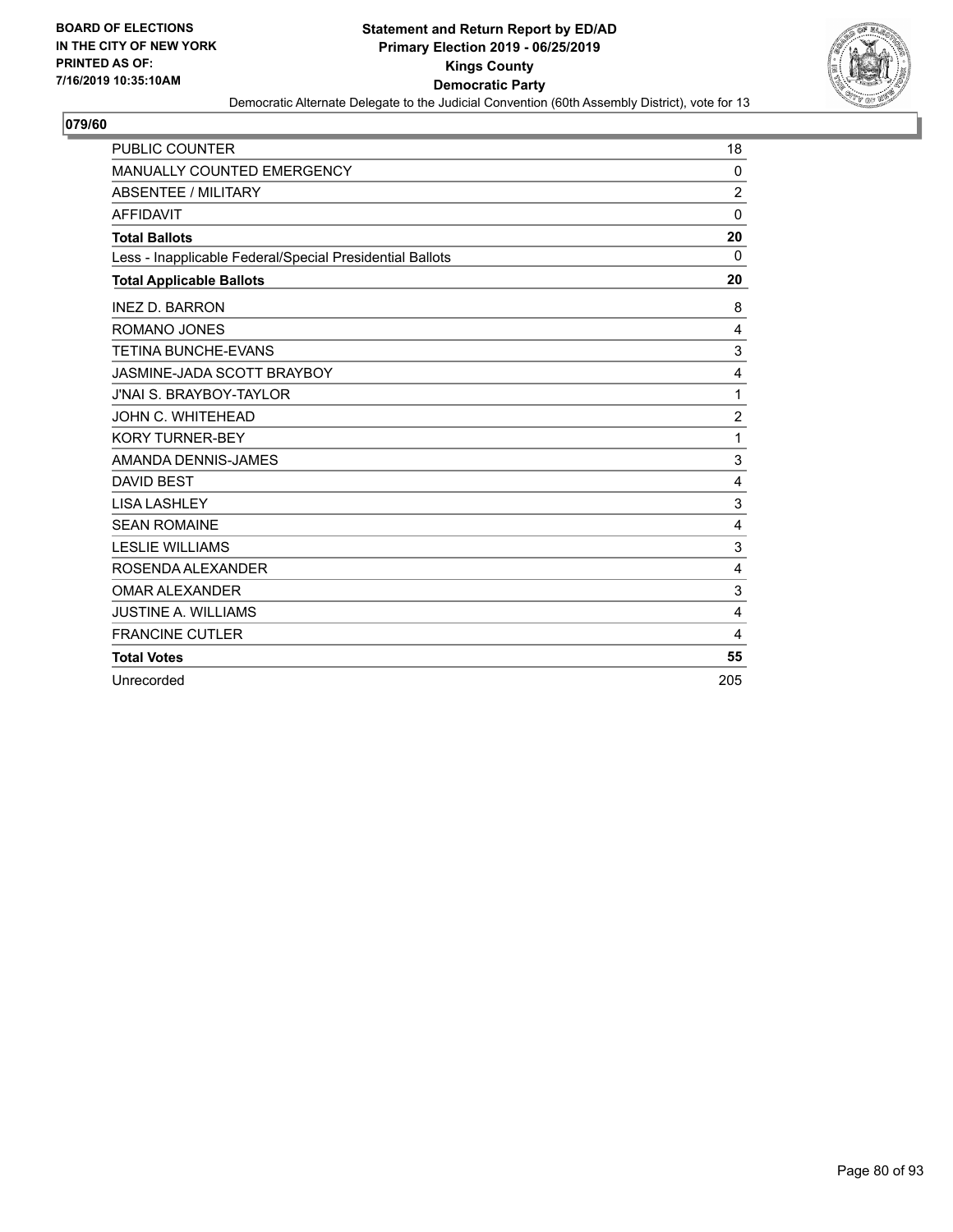

| <b>PUBLIC COUNTER</b>                                    | 37               |
|----------------------------------------------------------|------------------|
| MANUALLY COUNTED EMERGENCY                               | 0                |
| ABSENTEE / MILITARY                                      | $\Omega$         |
| <b>AFFIDAVIT</b>                                         | $\Omega$         |
| <b>Total Ballots</b>                                     | 37               |
| Less - Inapplicable Federal/Special Presidential Ballots | 0                |
| <b>Total Applicable Ballots</b>                          | 37               |
| <b>INEZ D. BARRON</b>                                    | 27               |
| ROMANO JONES                                             | 6                |
| <b>TETINA BUNCHE-EVANS</b>                               | 6                |
| JASMINE-JADA SCOTT BRAYBOY                               | 10               |
| <b>J'NAI S. BRAYBOY-TAYLOR</b>                           | 3                |
| JOHN C. WHITEHEAD                                        | 15               |
| <b>KORY TURNER-BEY</b>                                   | $\overline{c}$   |
| AMANDA DENNIS-JAMES                                      | $\boldsymbol{9}$ |
| <b>DAVID BEST</b>                                        | 6                |
| <b>LISA LASHLEY</b>                                      | 8                |
| <b>SEAN ROMAINE</b>                                      | 5                |
| <b>LESLIE WILLIAMS</b>                                   | 12               |
| ROSENDA ALEXANDER                                        | 4                |
| <b>OMAR ALEXANDER</b>                                    | 6                |
| <b>JUSTINE A. WILLIAMS</b>                               | 12               |
| <b>FRANCINE CUTLER</b>                                   | 5                |
| <b>Total Votes</b>                                       | 136              |
| Unrecorded                                               | 345              |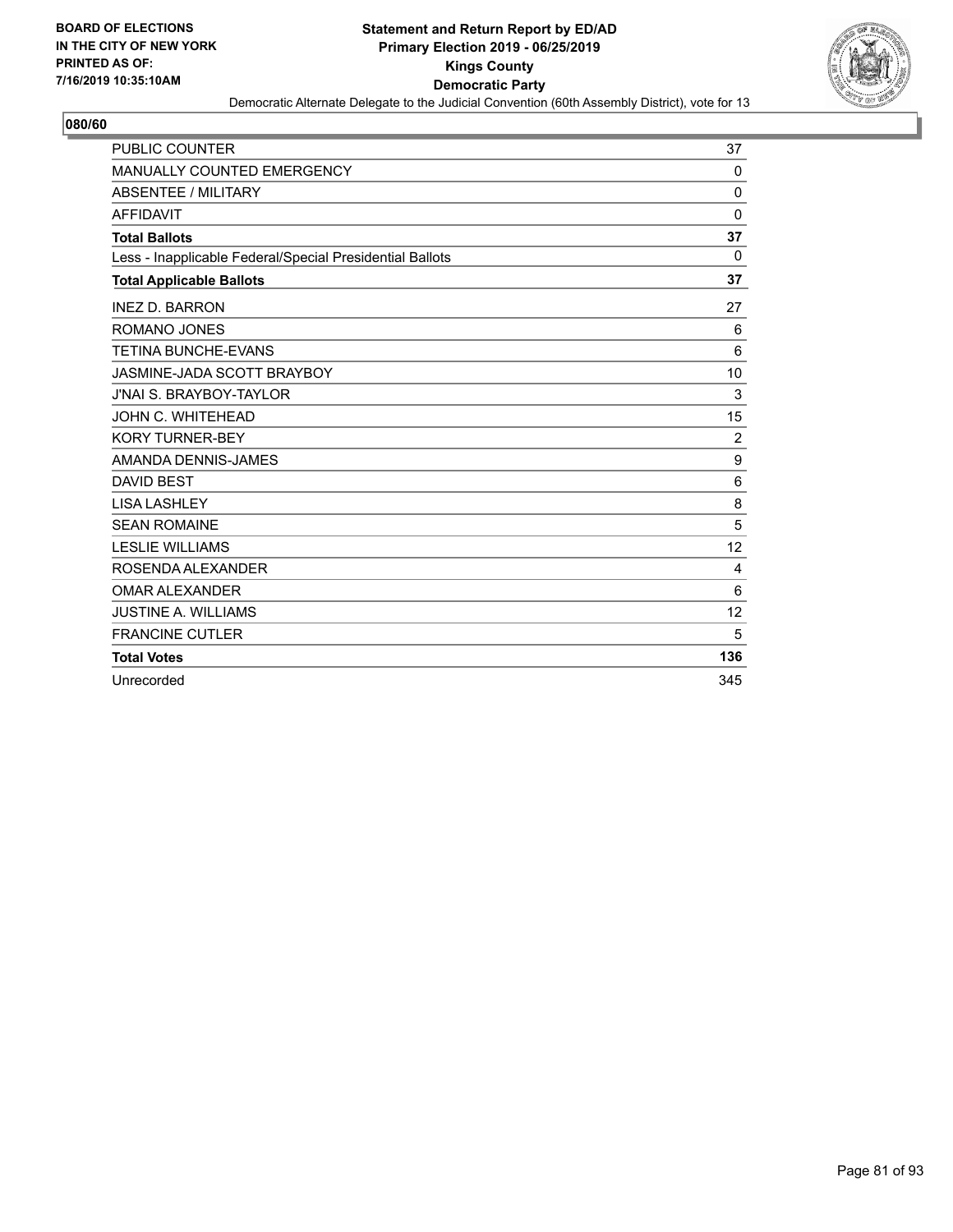

| <b>PUBLIC COUNTER</b>                                    | 35             |
|----------------------------------------------------------|----------------|
| <b>MANUALLY COUNTED EMERGENCY</b>                        | 0              |
| <b>ABSENTEE / MILITARY</b>                               | 3              |
| <b>AFFIDAVIT</b>                                         | $\mathbf{0}$   |
| <b>Total Ballots</b>                                     | 38             |
| Less - Inapplicable Federal/Special Presidential Ballots | 0              |
| <b>Total Applicable Ballots</b>                          | 38             |
| <b>INEZ D. BARRON</b>                                    | 29             |
| <b>ROMANO JONES</b>                                      | 9              |
| <b>TETINA BUNCHE-EVANS</b>                               | 10             |
| JASMINE-JADA SCOTT BRAYBOY                               | 15             |
| <b>J'NAI S. BRAYBOY-TAYLOR</b>                           | 8              |
| JOHN C. WHITEHEAD                                        | 13             |
| <b>KORY TURNER-BEY</b>                                   | 5              |
| AMANDA DENNIS-JAMES                                      | 8              |
| <b>DAVID BEST</b>                                        | 8              |
| <b>LISA LASHLEY</b>                                      | 9              |
| <b>SEAN ROMAINE</b>                                      | $\overline{7}$ |
| <b>LESLIE WILLIAMS</b>                                   | 11             |
| ROSENDA ALEXANDER                                        | 6              |
| <b>OMAR ALEXANDER</b>                                    | $\overline{7}$ |
| <b>JUSTINE A. WILLIAMS</b>                               | 8              |
| <b>FRANCINE CUTLER</b>                                   | 4              |
| <b>Total Votes</b>                                       | 157            |
| Unrecorded                                               | 337            |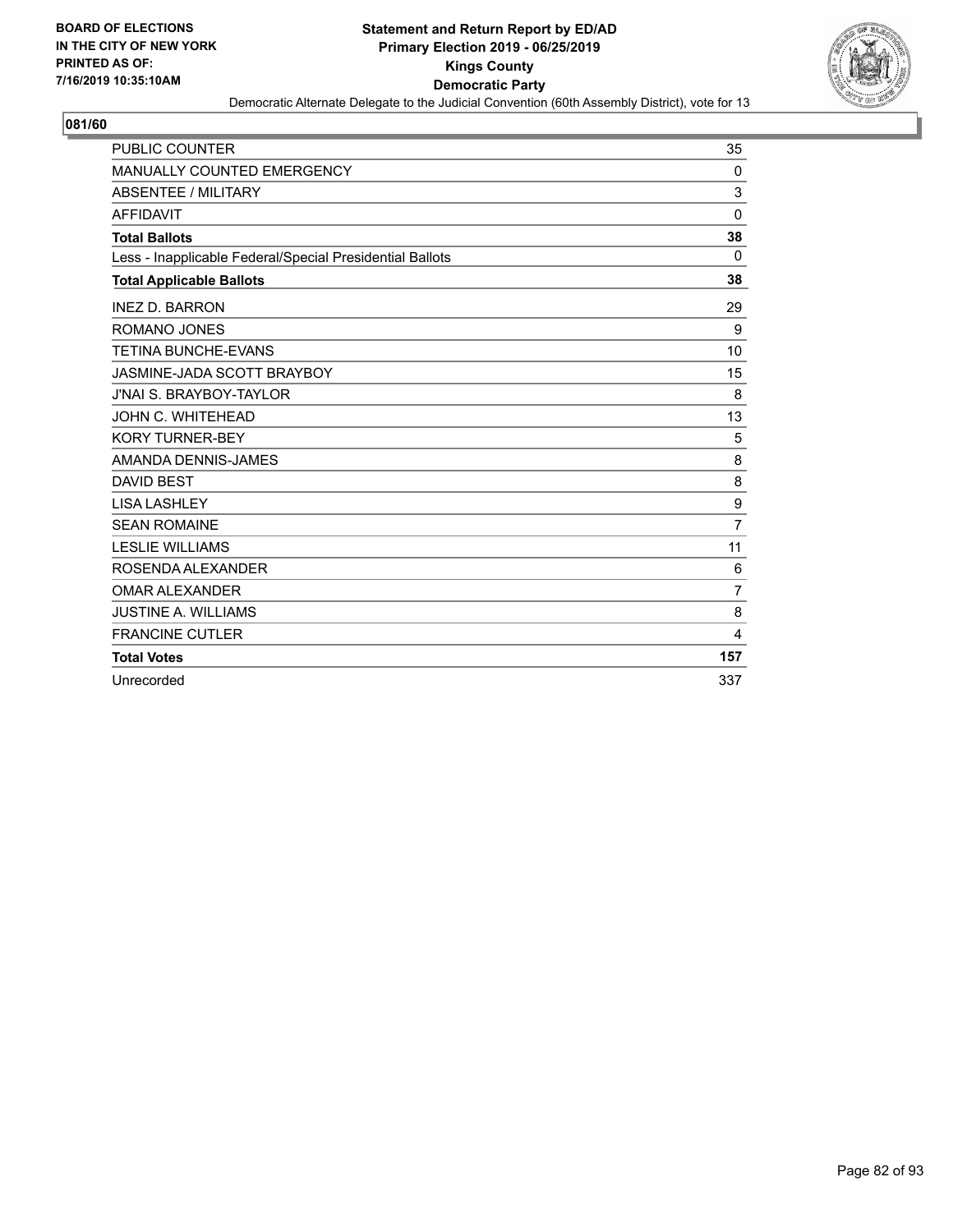

| <b>PUBLIC COUNTER</b>                                    | 56  |
|----------------------------------------------------------|-----|
| MANUALLY COUNTED EMERGENCY                               | 0   |
| <b>ABSENTEE / MILITARY</b>                               | 4   |
| <b>AFFIDAVIT</b>                                         | 0   |
| <b>Total Ballots</b>                                     | 60  |
| Less - Inapplicable Federal/Special Presidential Ballots | 0   |
| <b>Total Applicable Ballots</b>                          | 60  |
| <b>INEZ D. BARRON</b>                                    | 30  |
| ROMANO JONES                                             | 17  |
| <b>TETINA BUNCHE-EVANS</b>                               | 12  |
| JASMINE-JADA SCOTT BRAYBOY                               | 20  |
| <b>J'NAI S. BRAYBOY-TAYLOR</b>                           | 11  |
| JOHN C. WHITEHEAD                                        | 24  |
| <b>KORY TURNER-BEY</b>                                   | 21  |
| AMANDA DENNIS-JAMES                                      | 21  |
| <b>DAVID BEST</b>                                        | 24  |
| <b>LISA LASHLEY</b>                                      | 19  |
| <b>SEAN ROMAINE</b>                                      | 19  |
| <b>LESLIE WILLIAMS</b>                                   | 22  |
| ROSENDA ALEXANDER                                        | 19  |
| <b>OMAR ALEXANDER</b>                                    | 23  |
| <b>JUSTINE A. WILLIAMS</b>                               | 23  |
| <b>FRANCINE CUTLER</b>                                   | 19  |
| <b>Total Votes</b>                                       | 324 |
| Unrecorded                                               | 456 |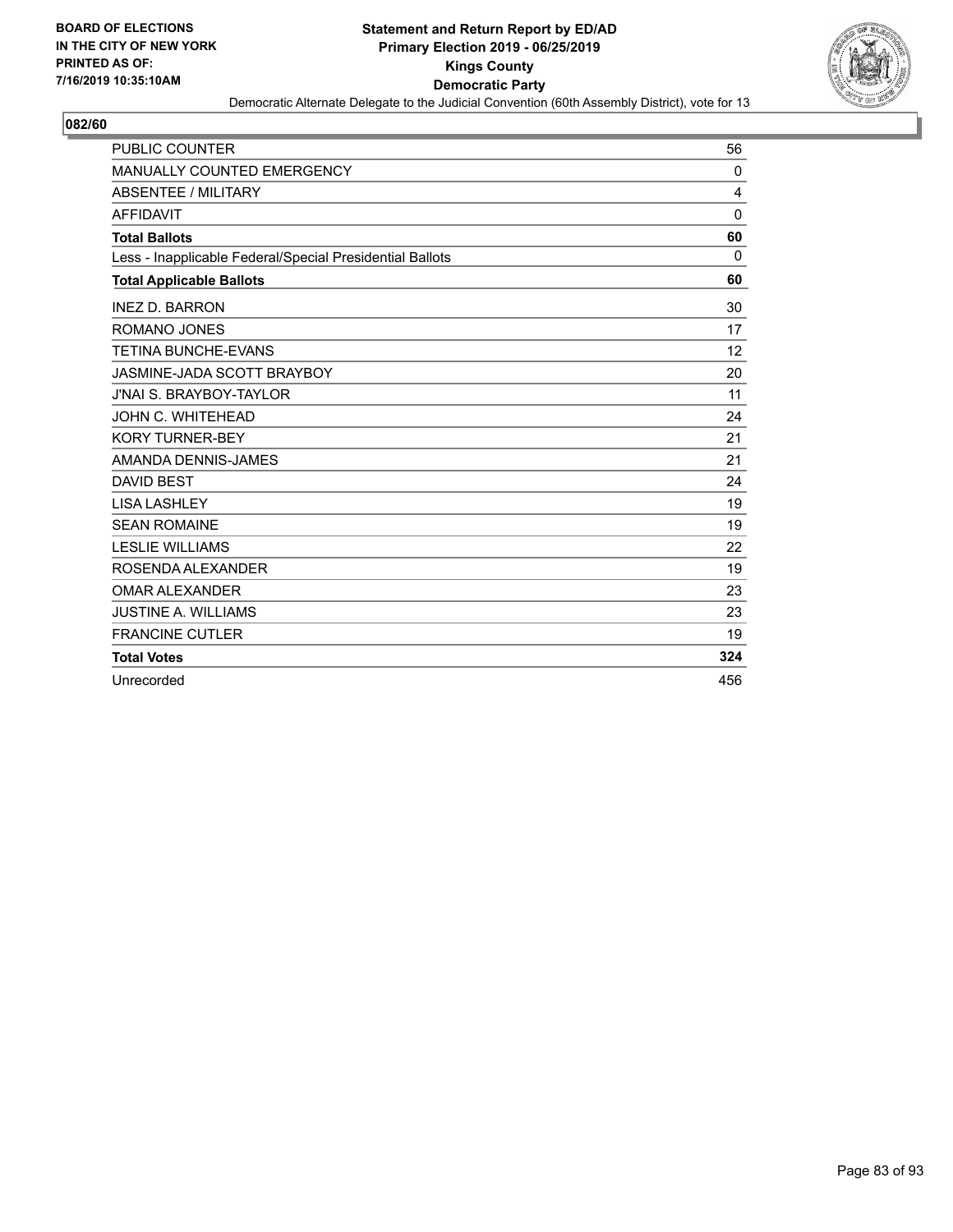

| <b>PUBLIC COUNTER</b>                                    | 30             |
|----------------------------------------------------------|----------------|
| <b>MANUALLY COUNTED EMERGENCY</b>                        | 0              |
| <b>ABSENTEE / MILITARY</b>                               | $\overline{2}$ |
| <b>AFFIDAVIT</b>                                         | $\mathbf 0$    |
| <b>Total Ballots</b>                                     | 32             |
| Less - Inapplicable Federal/Special Presidential Ballots | 0              |
| <b>Total Applicable Ballots</b>                          | 32             |
| <b>INEZ D. BARRON</b>                                    | 20             |
| <b>ROMANO JONES</b>                                      | 7              |
| <b>TETINA BUNCHE-EVANS</b>                               | $\overline{7}$ |
| JASMINE-JADA SCOTT BRAYBOY                               | 8              |
| <b>J'NAI S. BRAYBOY-TAYLOR</b>                           | 5              |
| JOHN C. WHITEHEAD                                        | 12             |
| <b>KORY TURNER-BEY</b>                                   | 10             |
| AMANDA DENNIS-JAMES                                      | 10             |
| <b>DAVID BEST</b>                                        | 11             |
| <b>LISA LASHLEY</b>                                      | 9              |
| <b>SEAN ROMAINE</b>                                      | 8              |
| <b>LESLIE WILLIAMS</b>                                   | 11             |
| ROSENDA ALEXANDER                                        | 9              |
| <b>OMAR ALEXANDER</b>                                    | 8              |
| <b>JUSTINE A. WILLIAMS</b>                               | 12             |
| <b>FRANCINE CUTLER</b>                                   | 9              |
| <b>Total Votes</b>                                       | 156            |
| Unrecorded                                               | 260            |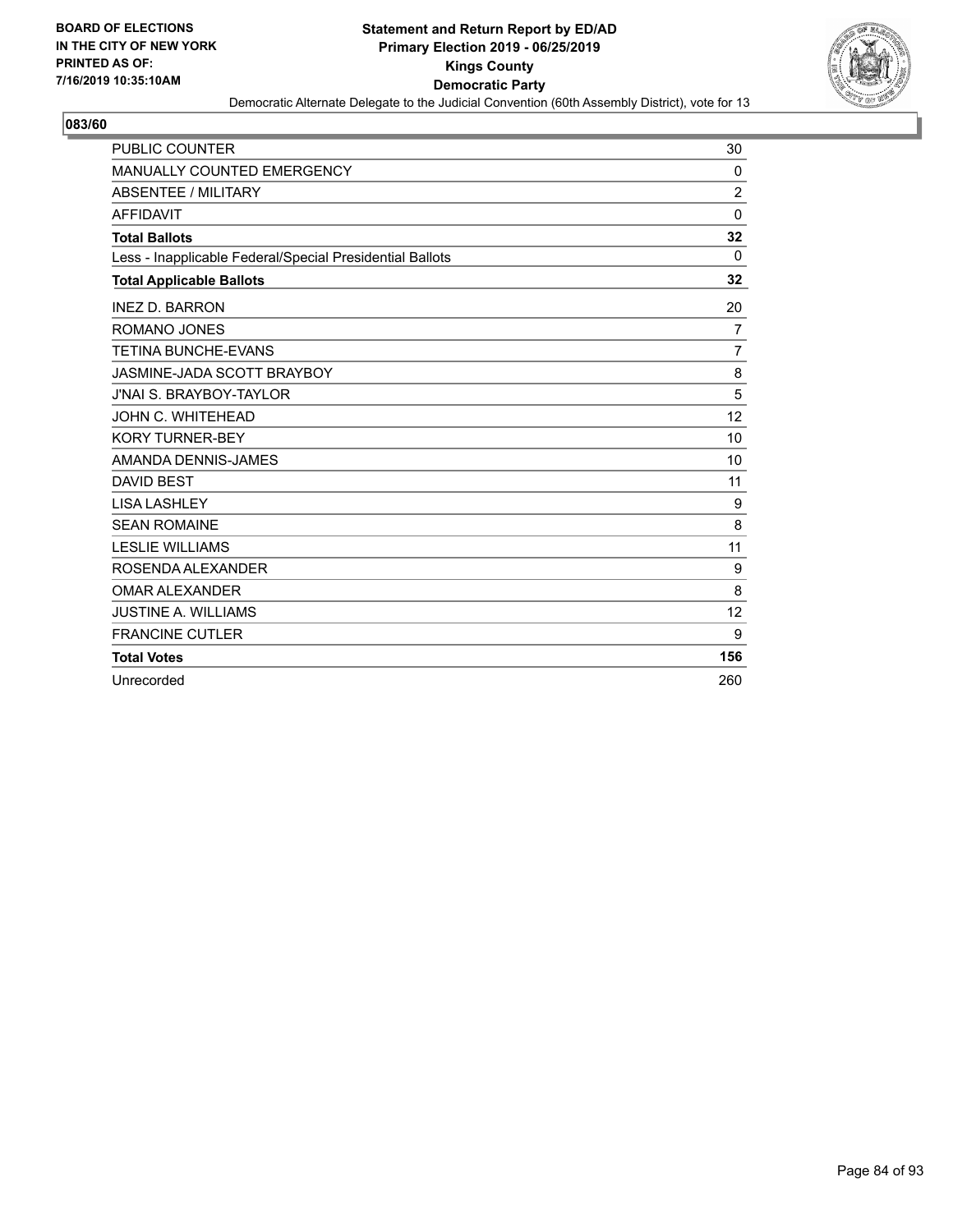

| <b>PUBLIC COUNTER</b>                                    | 42             |
|----------------------------------------------------------|----------------|
| <b>MANUALLY COUNTED EMERGENCY</b>                        | 0              |
| <b>ABSENTEE / MILITARY</b>                               | $\overline{2}$ |
| <b>AFFIDAVIT</b>                                         | $\Omega$       |
| <b>Total Ballots</b>                                     | 44             |
| Less - Inapplicable Federal/Special Presidential Ballots | $\Omega$       |
| <b>Total Applicable Ballots</b>                          | 44             |
| <b>INEZ D. BARRON</b>                                    | 23             |
| ROMANO JONES                                             | 10             |
| <b>TETINA BUNCHE-EVANS</b>                               | 9              |
| JASMINE-JADA SCOTT BRAYBOY                               | 11             |
| <b>J'NAI S. BRAYBOY-TAYLOR</b>                           | 8              |
| JOHN C. WHITEHEAD                                        | 14             |
| <b>KORY TURNER-BEY</b>                                   | 10             |
| AMANDA DENNIS-JAMES                                      | 9              |
| <b>DAVID BEST</b>                                        | 12             |
| <b>LISA LASHLEY</b>                                      | 14             |
| <b>SEAN ROMAINE</b>                                      | 9              |
| <b>LESLIE WILLIAMS</b>                                   | 14             |
| ROSENDA ALEXANDER                                        | 9              |
| <b>OMAR ALEXANDER</b>                                    | 11             |
| <b>JUSTINE A. WILLIAMS</b>                               | 14             |
| <b>FRANCINE CUTLER</b>                                   | 9              |
| <b>Total Votes</b>                                       | 186            |
| Unrecorded                                               | 386            |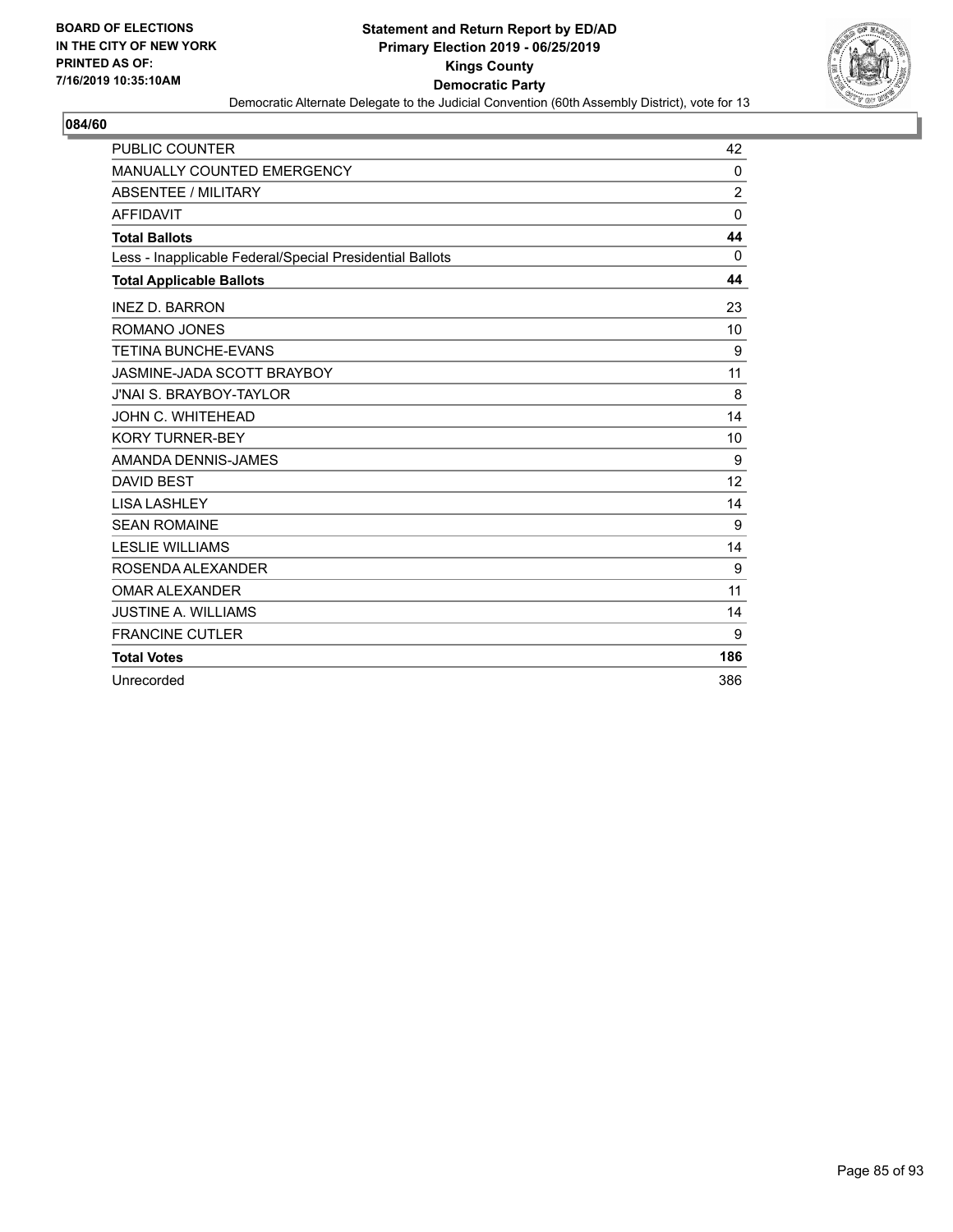

| <b>PUBLIC COUNTER</b>                                    | 33             |
|----------------------------------------------------------|----------------|
| <b>MANUALLY COUNTED EMERGENCY</b>                        | 0              |
| <b>ABSENTEE / MILITARY</b>                               | 1              |
| <b>AFFIDAVIT</b>                                         | $\Omega$       |
| <b>Total Ballots</b>                                     | 34             |
| Less - Inapplicable Federal/Special Presidential Ballots | 0              |
| <b>Total Applicable Ballots</b>                          | 34             |
| <b>INEZ D. BARRON</b>                                    | 18             |
| ROMANO JONES                                             | 11             |
| <b>TETINA BUNCHE-EVANS</b>                               | 11             |
| JASMINE-JADA SCOTT BRAYBOY                               | 13             |
| <b>J'NAI S. BRAYBOY-TAYLOR</b>                           | 7              |
| JOHN C. WHITEHEAD                                        | 16             |
| <b>KORY TURNER-BEY</b>                                   | 15             |
| AMANDA DENNIS-JAMES                                      | 14             |
| <b>DAVID BEST</b>                                        | 14             |
| <b>LISA LASHLEY</b>                                      | 16             |
| <b>SEAN ROMAINE</b>                                      | $\overline{7}$ |
| <b>LESLIE WILLIAMS</b>                                   | 14             |
| ROSENDA ALEXANDER                                        | 12             |
| <b>OMAR ALEXANDER</b>                                    | 15             |
| <b>JUSTINE A. WILLIAMS</b>                               | 16             |
| <b>FRANCINE CUTLER</b>                                   | 12             |
| <b>Total Votes</b>                                       | 211            |
| Unrecorded                                               | 231            |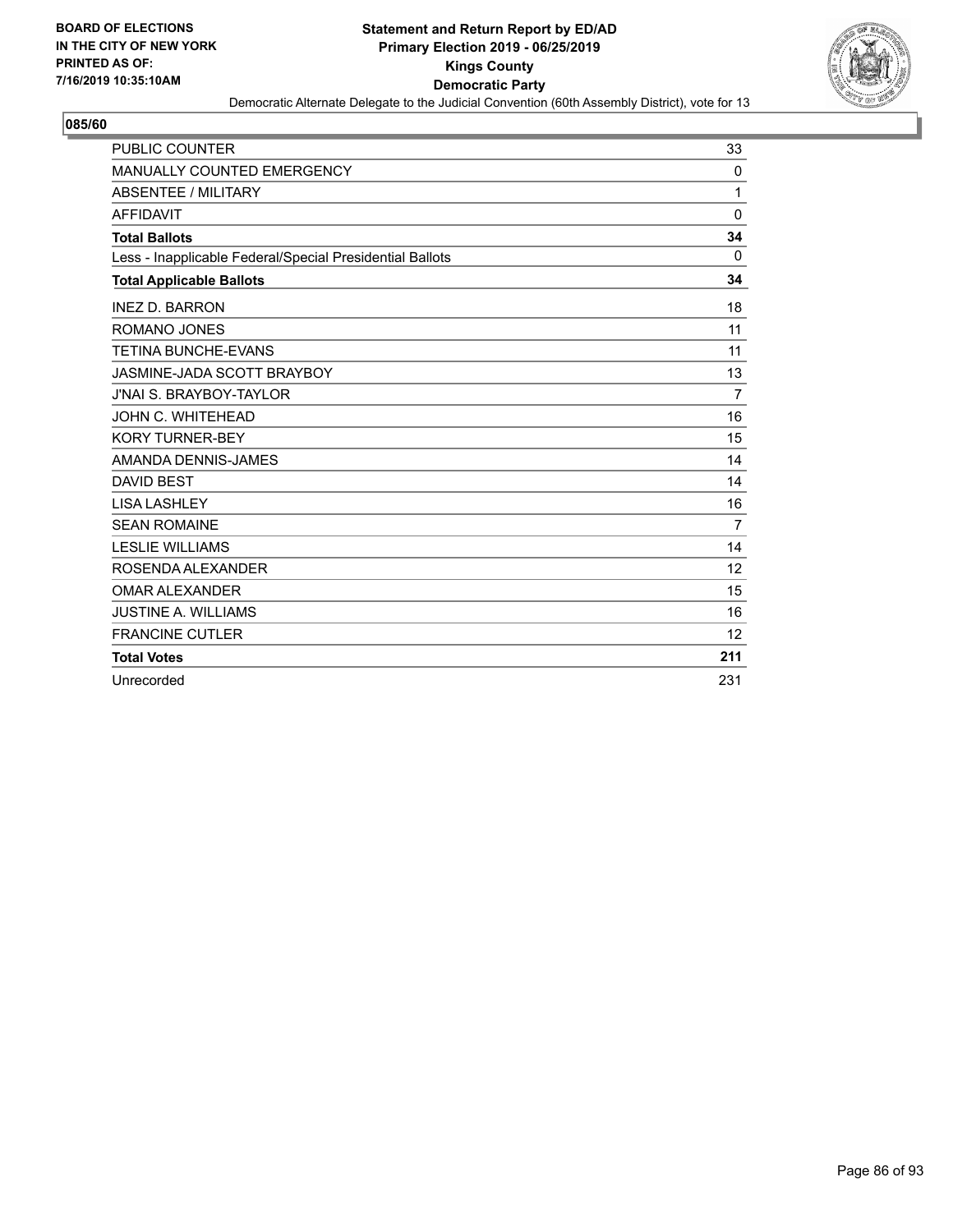

| <b>PUBLIC COUNTER</b>                                    | 24             |
|----------------------------------------------------------|----------------|
| <b>MANUALLY COUNTED EMERGENCY</b>                        | $\Omega$       |
| <b>ABSENTEE / MILITARY</b>                               | $\mathbf 0$    |
| <b>AFFIDAVIT</b>                                         | $\Omega$       |
| <b>Total Ballots</b>                                     | 24             |
| Less - Inapplicable Federal/Special Presidential Ballots | $\Omega$       |
| <b>Total Applicable Ballots</b>                          | 24             |
| <b>INEZ D. BARRON</b>                                    | 12             |
| <b>ROMANO JONES</b>                                      | 7              |
| <b>TETINA BUNCHE-EVANS</b>                               | 7              |
| JASMINE-JADA SCOTT BRAYBOY                               | $\overline{7}$ |
| <b>J'NAI S. BRAYBOY-TAYLOR</b>                           | $\overline{7}$ |
| <b>JOHN C. WHITEHEAD</b>                                 | 5              |
| <b>KORY TURNER-BEY</b>                                   | 4              |
| AMANDA DENNIS-JAMES                                      | $\overline{4}$ |
| <b>DAVID BEST</b>                                        | 3              |
| <b>LISA LASHLEY</b>                                      | 5              |
| <b>SEAN ROMAINE</b>                                      | $\overline{4}$ |
| <b>LESLIE WILLIAMS</b>                                   | $\overline{4}$ |
| ROSENDA ALEXANDER                                        | 4              |
| <b>OMAR ALEXANDER</b>                                    | $\overline{c}$ |
| <b>JUSTINE A. WILLIAMS</b>                               | 3              |
| <b>FRANCINE CUTLER</b>                                   | 3              |
| <b>Total Votes</b>                                       | 81             |
| Unrecorded                                               | 231            |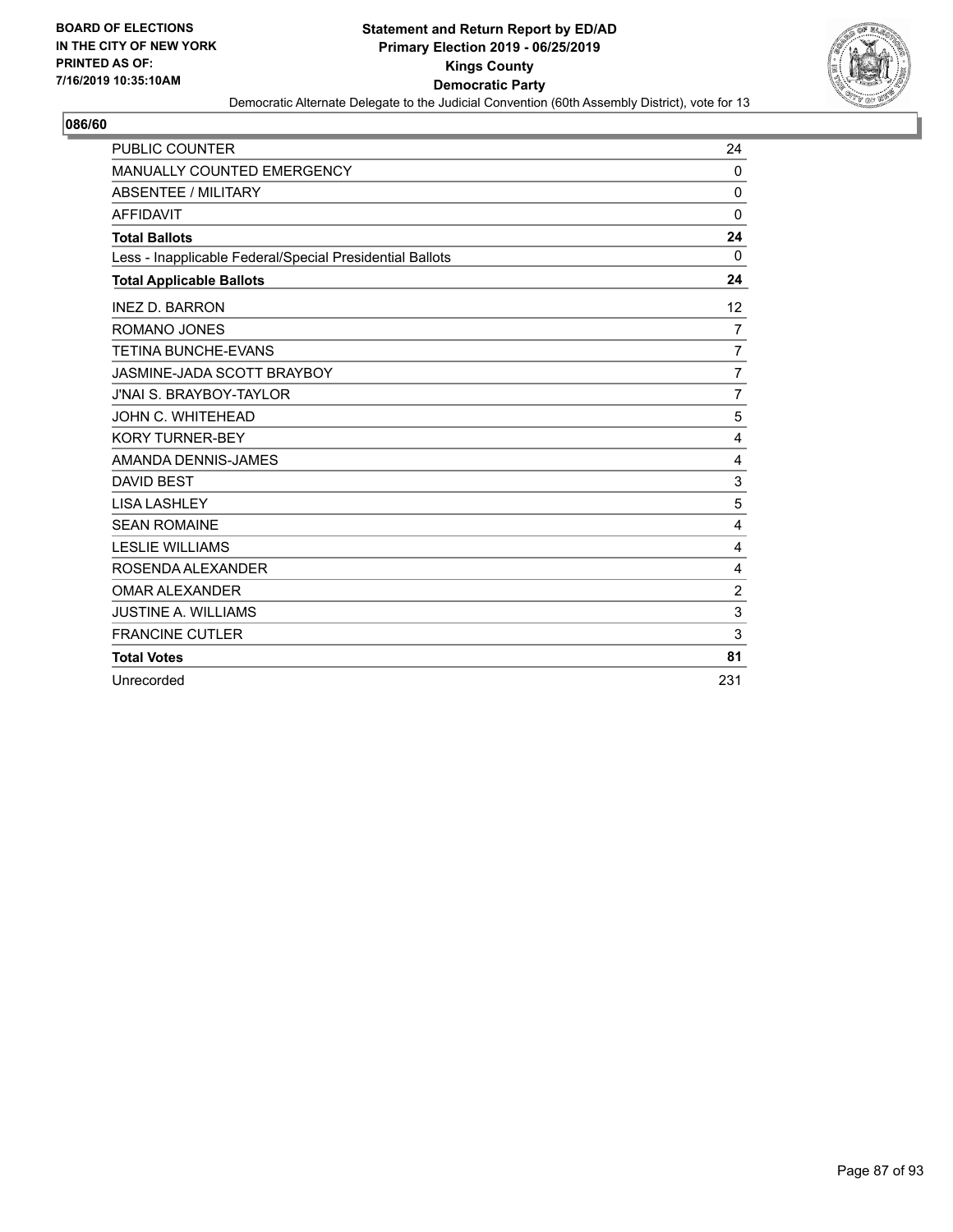

| <b>PUBLIC COUNTER</b>                                    | 12             |
|----------------------------------------------------------|----------------|
| <b>MANUALLY COUNTED EMERGENCY</b>                        | $\Omega$       |
| ABSENTEE / MILITARY                                      | $\mathbf 0$    |
| <b>AFFIDAVIT</b>                                         | $\Omega$       |
| <b>Total Ballots</b>                                     | 12             |
| Less - Inapplicable Federal/Special Presidential Ballots | 0              |
| <b>Total Applicable Ballots</b>                          | 12             |
| <b>INEZ D. BARRON</b>                                    | 5              |
| <b>ROMANO JONES</b>                                      | $\overline{c}$ |
| <b>TETINA BUNCHE-EVANS</b>                               | 1              |
| JASMINE-JADA SCOTT BRAYBOY                               | 1              |
| <b>J'NAI S. BRAYBOY-TAYLOR</b>                           | 1              |
| JOHN C. WHITEHEAD                                        | 1              |
| <b>KORY TURNER-BEY</b>                                   | 1              |
| AMANDA DENNIS-JAMES                                      | $\overline{2}$ |
| <b>DAVID BEST</b>                                        | 1              |
| <b>LISA LASHLEY</b>                                      | 1              |
| <b>SEAN ROMAINE</b>                                      | 1              |
| <b>LESLIE WILLIAMS</b>                                   | $\overline{c}$ |
| ROSENDA ALEXANDER                                        | 1              |
| <b>OMAR ALEXANDER</b>                                    | 1              |
| <b>JUSTINE A. WILLIAMS</b>                               | 1              |
| <b>FRANCINE CUTLER</b>                                   | 1              |
| <b>Total Votes</b>                                       | 23             |
| Unrecorded                                               | 133            |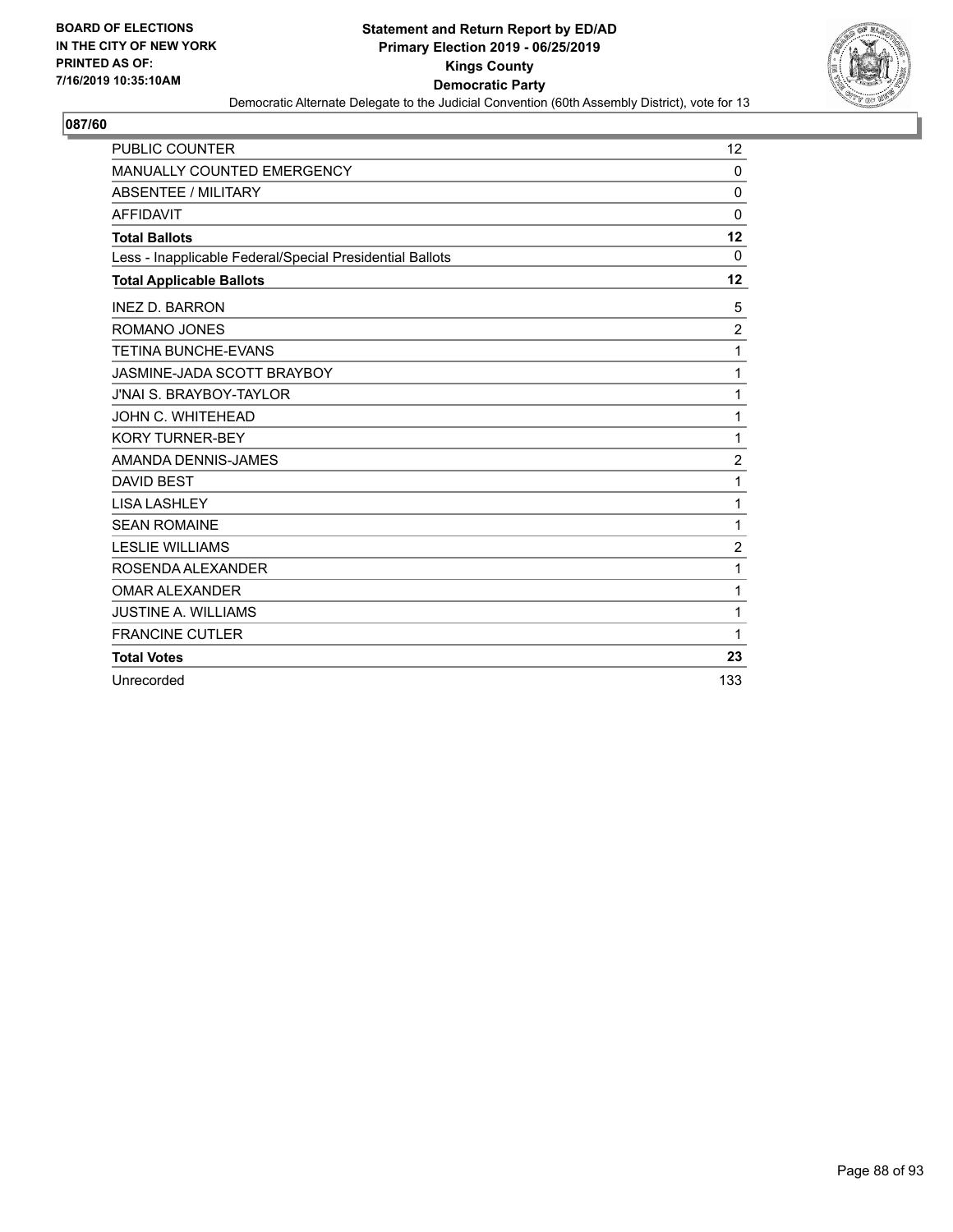

| <b>PUBLIC COUNTER</b>                                    | 31             |
|----------------------------------------------------------|----------------|
| MANUALLY COUNTED EMERGENCY                               | 0              |
| <b>ABSENTEE / MILITARY</b>                               | 1              |
| <b>AFFIDAVIT</b>                                         | $\Omega$       |
| <b>Total Ballots</b>                                     | 32             |
| Less - Inapplicable Federal/Special Presidential Ballots | 0              |
| <b>Total Applicable Ballots</b>                          | 32             |
| <b>INEZ D. BARRON</b>                                    | 19             |
| ROMANO JONES                                             | 9              |
| <b>TETINA BUNCHE-EVANS</b>                               | $\overline{7}$ |
| JASMINE-JADA SCOTT BRAYBOY                               | 9              |
| <b>J'NAI S. BRAYBOY-TAYLOR</b>                           | 6              |
| JOHN C. WHITEHEAD                                        | 7              |
| <b>KORY TURNER-BEY</b>                                   | 5              |
| AMANDA DENNIS-JAMES                                      | 5              |
| <b>DAVID BEST</b>                                        | 8              |
| <b>LISA LASHLEY</b>                                      | 5              |
| <b>SEAN ROMAINE</b>                                      | 4              |
| <b>LESLIE WILLIAMS</b>                                   | 8              |
| ROSENDA ALEXANDER                                        | 5              |
| <b>OMAR ALEXANDER</b>                                    | 4              |
| <b>JUSTINE A. WILLIAMS</b>                               | 8              |
| <b>FRANCINE CUTLER</b>                                   | 5              |
| <b>Total Votes</b>                                       | 114            |
| Unrecorded                                               | 302            |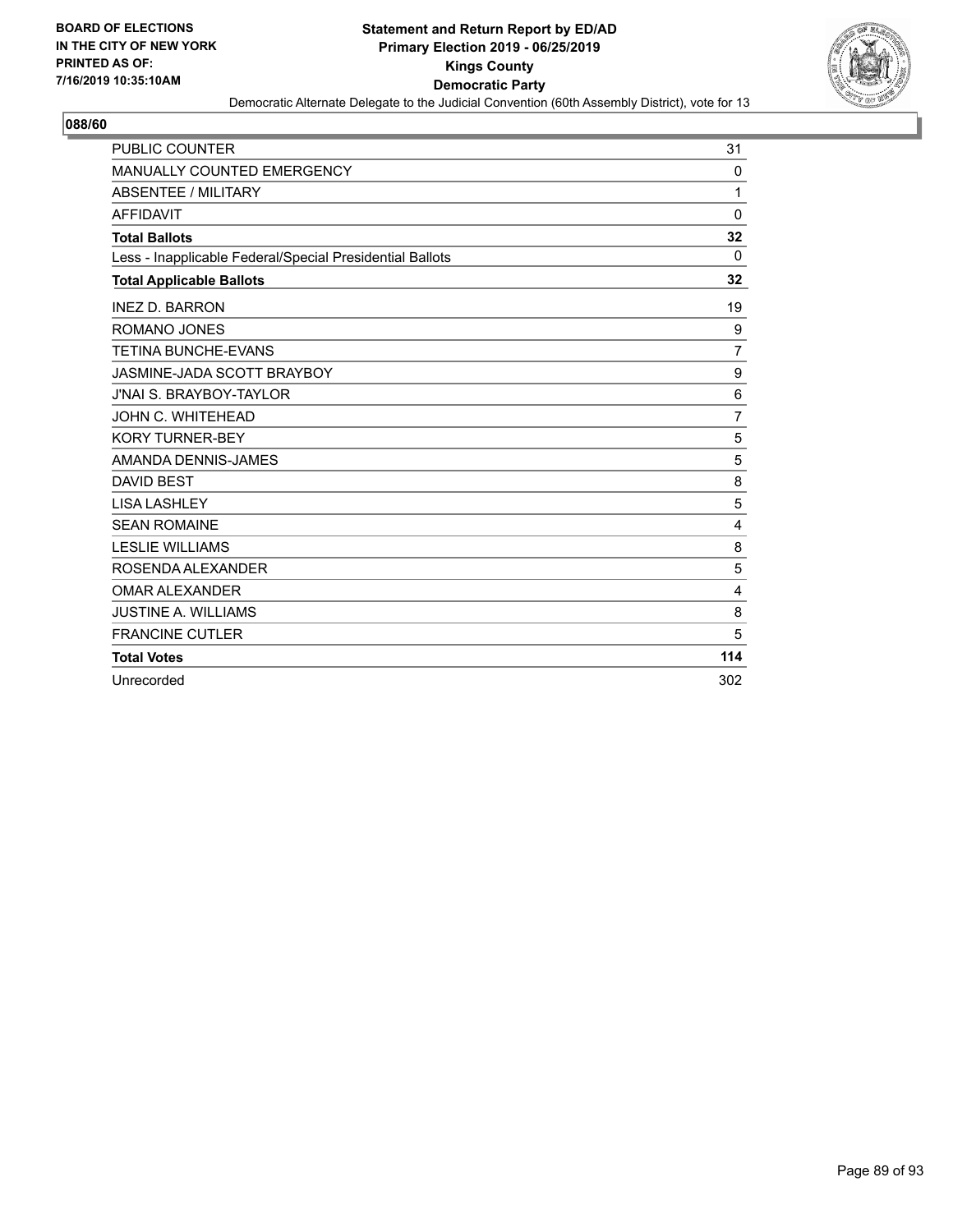

| <b>PUBLIC COUNTER</b>                                    | 11               |
|----------------------------------------------------------|------------------|
| MANUALLY COUNTED EMERGENCY                               | $\Omega$         |
| <b>ABSENTEE / MILITARY</b>                               | 1                |
| <b>AFFIDAVIT</b>                                         | $\Omega$         |
| <b>Total Ballots</b>                                     | 12               |
| Less - Inapplicable Federal/Special Presidential Ballots | 0                |
| <b>Total Applicable Ballots</b>                          | 12               |
| <b>INEZ D. BARRON</b>                                    | 10               |
| ROMANO JONES                                             | 5                |
| <b>TETINA BUNCHE-EVANS</b>                               | 5                |
| JASMINE-JADA SCOTT BRAYBOY                               | $\boldsymbol{9}$ |
| <b>J'NAI S. BRAYBOY-TAYLOR</b>                           | 4                |
| JOHN C. WHITEHEAD                                        | 4                |
| <b>KORY TURNER-BEY</b>                                   | 1                |
| AMANDA DENNIS-JAMES                                      | 5                |
| <b>DAVID BEST</b>                                        | 5                |
| <b>LISA LASHLEY</b>                                      | 5                |
| <b>SEAN ROMAINE</b>                                      | 3                |
| <b>LESLIE WILLIAMS</b>                                   | $\overline{4}$   |
| ROSENDA ALEXANDER                                        | 1                |
| <b>OMAR ALEXANDER</b>                                    | 4                |
| <b>JUSTINE A. WILLIAMS</b>                               | 5                |
| <b>FRANCINE CUTLER</b>                                   | 4                |
| <b>Total Votes</b>                                       | 74               |
| Unrecorded                                               | 82               |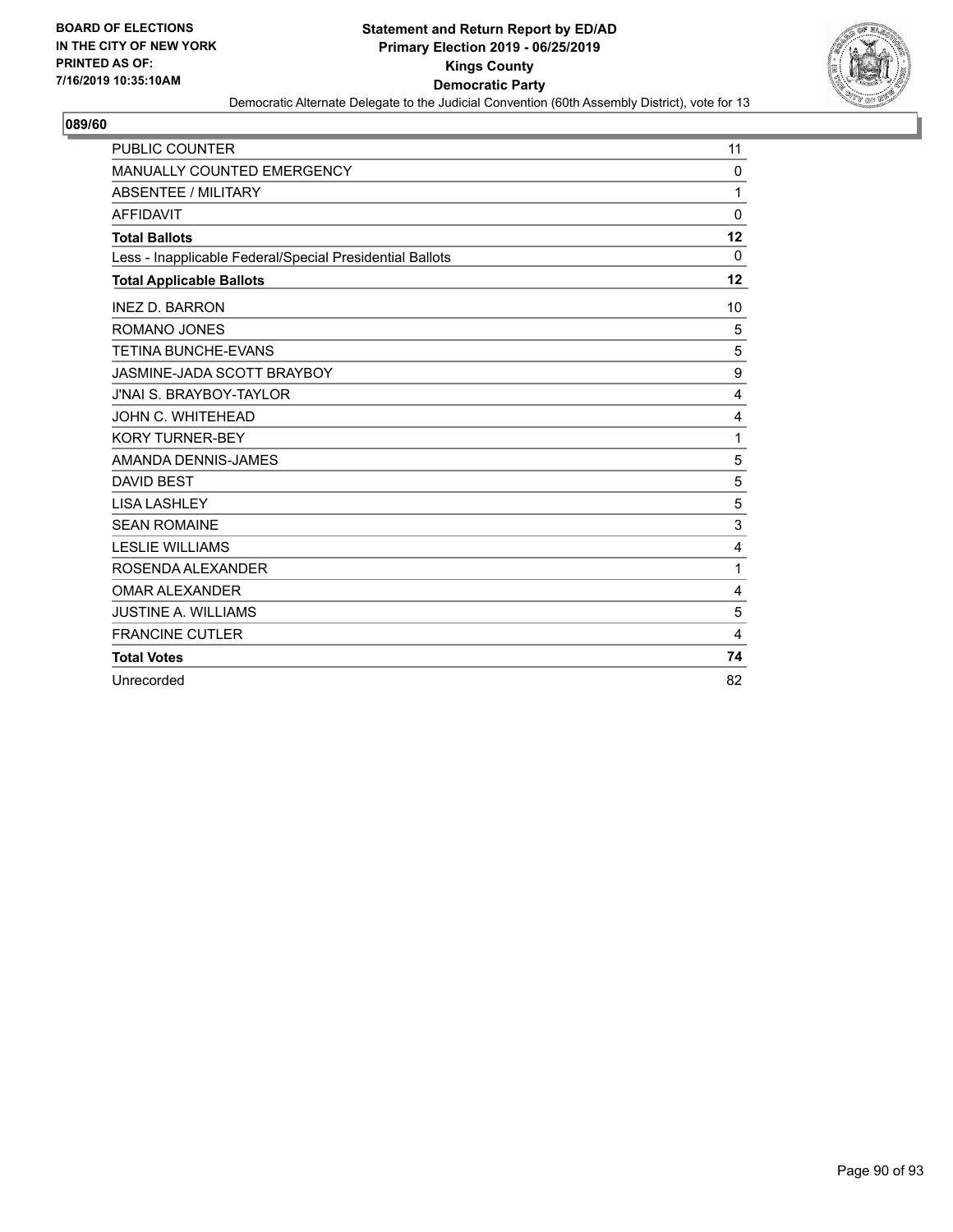

| <b>PUBLIC COUNTER</b>                                    | 43             |
|----------------------------------------------------------|----------------|
| <b>MANUALLY COUNTED EMERGENCY</b>                        | 0              |
| <b>ABSENTEE / MILITARY</b>                               | $\mathbf 0$    |
| <b>AFFIDAVIT</b>                                         | $\Omega$       |
| <b>Total Ballots</b>                                     | 43             |
| Less - Inapplicable Federal/Special Presidential Ballots | $\Omega$       |
| <b>Total Applicable Ballots</b>                          | 43             |
| <b>INEZ D. BARRON</b>                                    | 25             |
| <b>ROMANO JONES</b>                                      | 12             |
| <b>TETINA BUNCHE-EVANS</b>                               | 10             |
| JASMINE-JADA SCOTT BRAYBOY                               | 10             |
| <b>J'NAI S. BRAYBOY-TAYLOR</b>                           | 7              |
| JOHN C. WHITEHEAD                                        | 9              |
| <b>KORY TURNER-BEY</b>                                   | 4              |
| AMANDA DENNIS-JAMES                                      | 9              |
| <b>DAVID BEST</b>                                        | 4              |
| <b>LISA LASHLEY</b>                                      | 11             |
| <b>SEAN ROMAINE</b>                                      | 4              |
| <b>LESLIE WILLIAMS</b>                                   | 12             |
| ROSENDA ALEXANDER                                        | 6              |
| <b>OMAR ALEXANDER</b>                                    | 11             |
| <b>JUSTINE A. WILLIAMS</b>                               | $\overline{7}$ |
| <b>FRANCINE CUTLER</b>                                   | 8              |
| <b>Total Votes</b>                                       | 149            |
| Unrecorded                                               | 410            |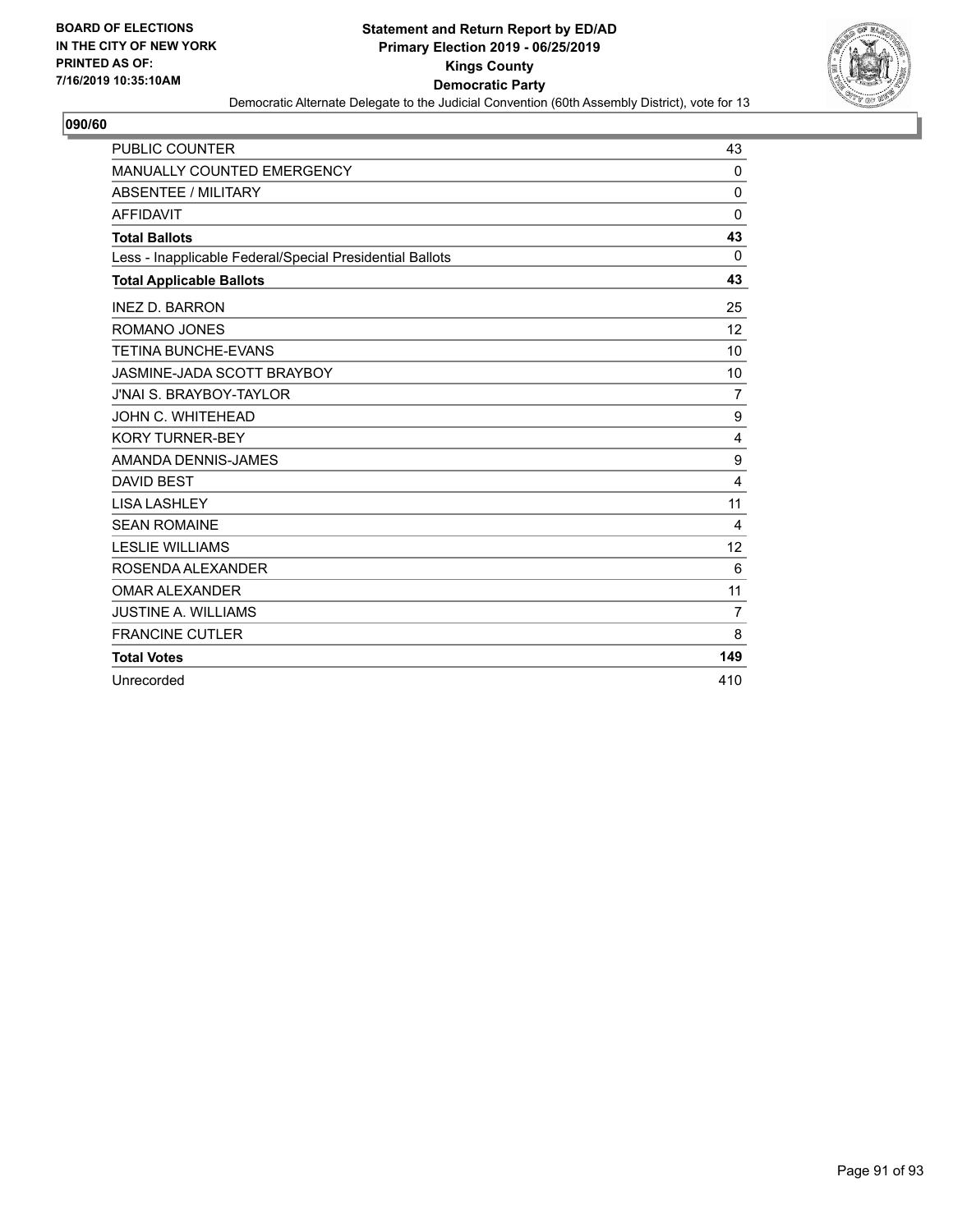

| <b>PUBLIC COUNTER</b>                                    | 7              |
|----------------------------------------------------------|----------------|
| MANUALLY COUNTED EMERGENCY                               | $\mathbf 0$    |
| <b>ABSENTEE / MILITARY</b>                               | $\Omega$       |
| <b>AFFIDAVIT</b>                                         | 0              |
| <b>Total Ballots</b>                                     | $\overline{7}$ |
| Less - Inapplicable Federal/Special Presidential Ballots | 0              |
| <b>Total Applicable Ballots</b>                          | $\overline{7}$ |
| <b>INEZ D. BARRON</b>                                    | 5              |
| <b>ROMANO JONES</b>                                      | $\overline{2}$ |
| <b>TETINA BUNCHE-EVANS</b>                               | 1              |
| JASMINE-JADA SCOTT BRAYBOY                               | $\mathbf 0$    |
| <b>J'NAI S. BRAYBOY-TAYLOR</b>                           | 1              |
| JOHN C. WHITEHEAD                                        | 1              |
| <b>KORY TURNER-BEY</b>                                   | $\mathbf 0$    |
| AMANDA DENNIS-JAMES                                      | 1              |
| <b>DAVID BEST</b>                                        | 1              |
| <b>LISA LASHLEY</b>                                      | 1              |
| <b>SEAN ROMAINE</b>                                      | 0              |
| <b>LESLIE WILLIAMS</b>                                   | 1              |
| ROSENDA ALEXANDER                                        | 1              |
| <b>OMAR ALEXANDER</b>                                    | 1              |
| <b>JUSTINE A. WILLIAMS</b>                               | 1              |
| <b>FRANCINE CUTLER</b>                                   | 1              |
| <b>Total Votes</b>                                       | 18             |
| Unrecorded                                               | 73             |